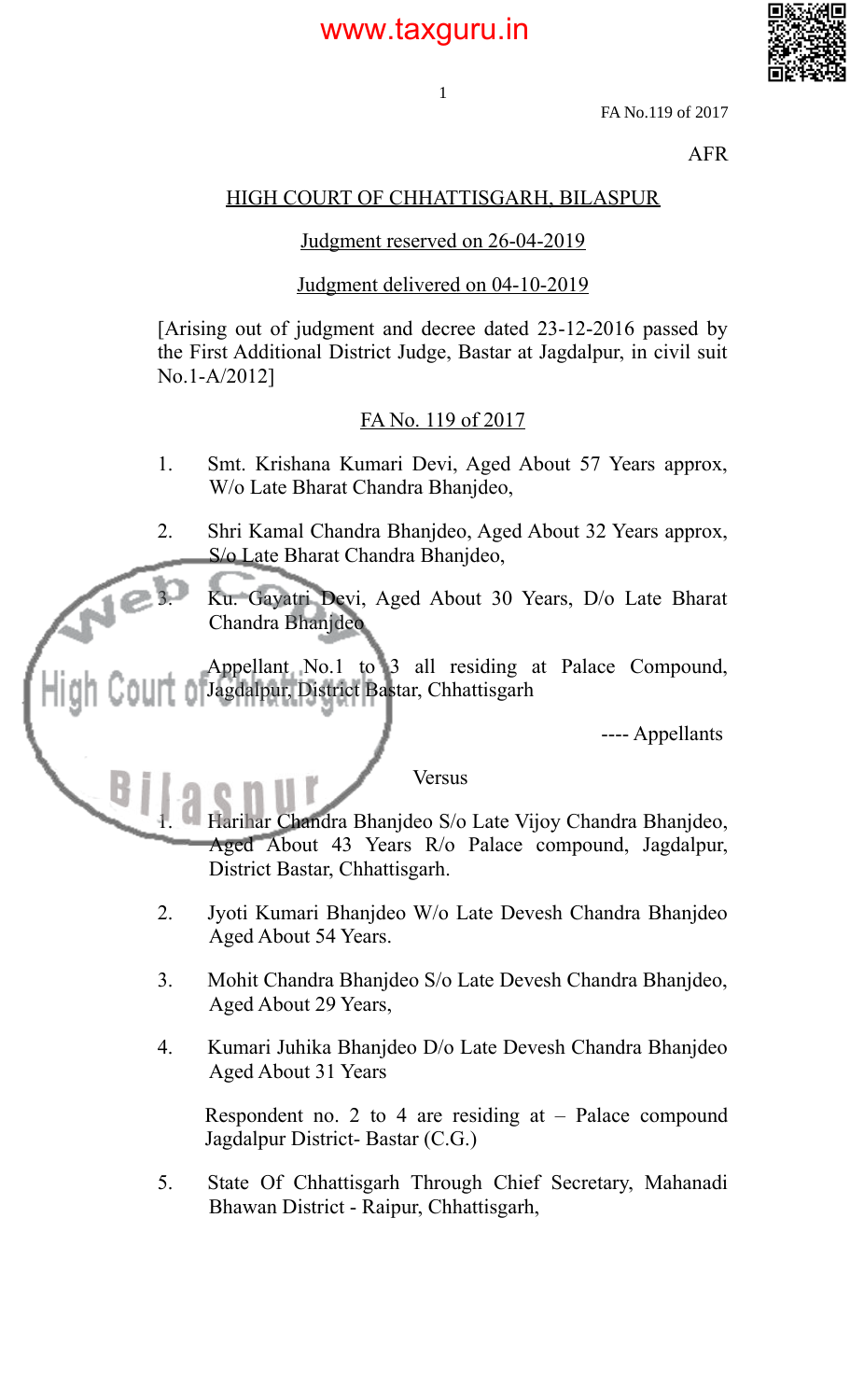

2

FA No.119 of 2017

- 6. Smt Pramila Tiwari W/o Basantlal Residence Kunwar Bada, Jagdalpur District - Bastar Chhattisgarh
- 7. Smt Basanti Pandey W/o Rikheshwar Pandey Residence Shiv Mandir Ward, Jagdalpur District - Bastar, Chhattisgarh.
- 8. Dulichandra S/o Mulram Chandra Sonar Residence-Ramaiyapara, Jagdalpur District- Bastar Chhattisgarh,
- 9. Sardar Jang Bahadur Singh S/o Late Trilochan Singh Aged About 45 Years approx
- 10. Sardar Prithvipal Singh S/o Late Trilochan Singh Aged About 40 Years

Both respondent no. 9 and 10 Residing At Gidam Road, Jagdalpur District- Bastar Chhattisgarh.

Brijesh Bajpai S/o Umashankar Bajpai Age About 35 Years, Advocate, R/o - Pratapganj Para, Jagdalpur District- Bastar **Chhattisgarh** 

12. Vinodanand Jha S/o Narayan Jha Brahman R/o- Jagdalpur District - Bastar Chhattisgarh

13. Smt Madhubala W/o Ramanand Jha, Bramhan R/o- Gandhi Nagar Ward, Jagdalpur District- Bastar Chhattisgarh.

14. V. Natraj Mudliyar S/o M. Mudliyar R/o- District - Bastar Chhattisgarh

- 15. Smt Kanchan Gouri W/o Prabhudas Sanghani R/o District Bastar Chhattisgarh
- 16. Smt Krishnawati W/o Bharat Kumar Kankiya R/o- District Danteshvari Ward, Jagdalpur District - Bastar Chhattisgarh.
- 17. Yashpal Singh Thakur S/o Surajbhan Singh Thakur R/o-Nayamunda Ward Jagdalpur District - Bastar Chhattisgarh.
- 18. Abdul Hafis S/o Abdul Rahim, cast Musalman, R/o-Danteshvari Ward, Jagdalpur District - Bastar Chhattisgarh.
- 19. Shri Narayan Das S/o Shyamlal Sindhi R/o Nayapara, Jagdalpur, District- Bastar Chhattisgarh
- 20. Ramchandra Singh S/o Parsuram Singh Khatri R/o Lalbaag, Jagdalpur, District - Bastar Chhattisgarh,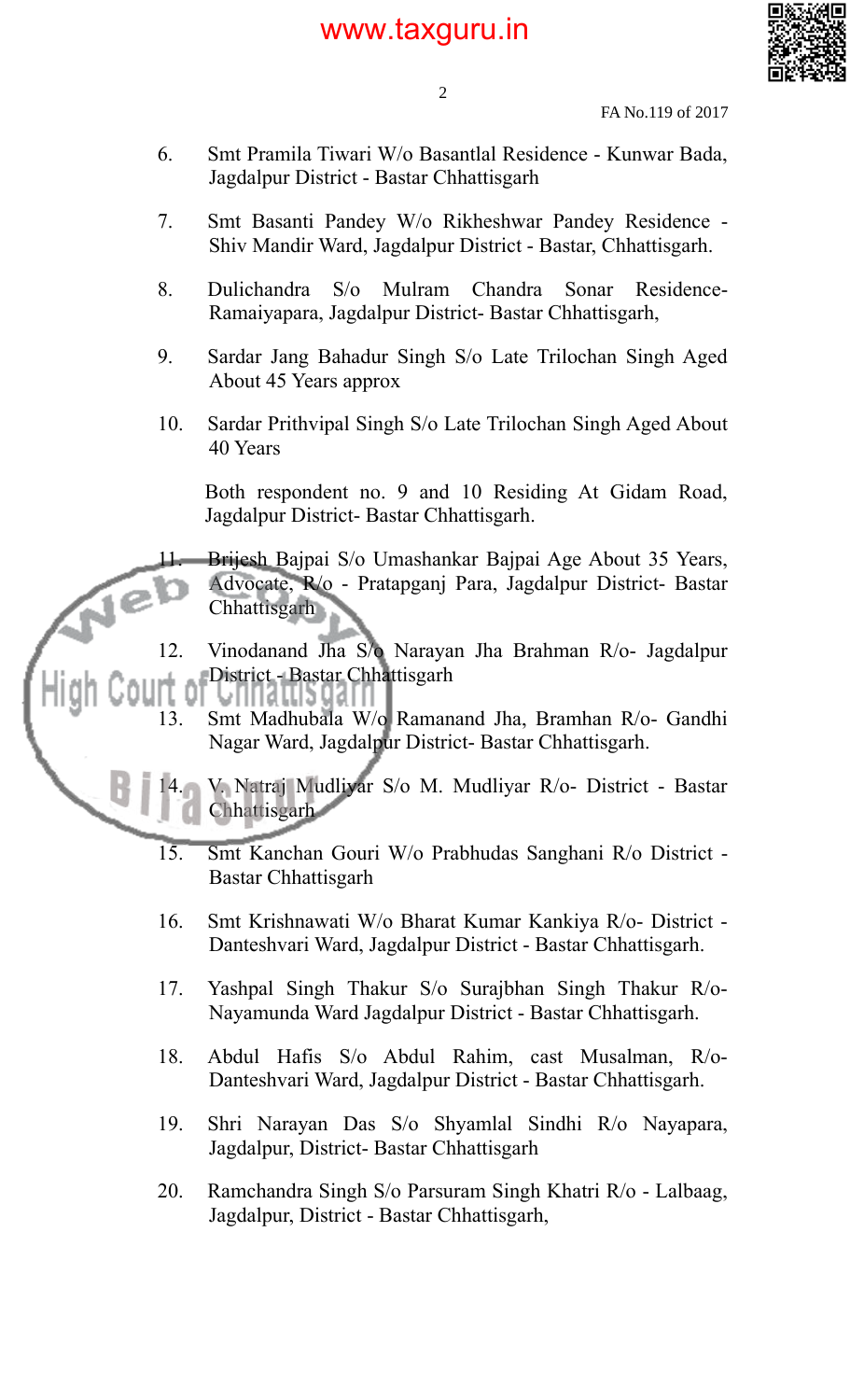

3

- FA No.119 of 2017
- 21. Khem Narayan S/o Kritilal, S/o Arjunlal Sinha R/o Kumharpara, Jagdalpur, District - Bastar Chhattisgarh.
- 22. Nilkaran S/o Late Duaru Gond R/o- Kumharpara, Jagdalpur, District - Bastar Chhattisgarh
- 23. Mahesh Kumar S/o Shersingh Sahare R/o Kumharpara, Jagdalpur, District- Bastar Chhattisgarh.
- 24. Bonuram S/o Thakur Ram Kawar R/o Kumharpara, Jagdalpur, District - Bastar Chhattisgarh.
- 25. Vijay Kumar Agrawal S/o Triloklath Agrawal R/o- Main Road, Jagdalpur, District- Bastar Chhattisgarh.
- 26. Pramod Kumar Laldas S/o D. Mahavirlal Das R/o Nirmal Vidhyalay Ke Pas, Jagdalpur, District - Bastar Chhattisgarh.

27. Ajay Kumar Svami S/o Bhagwan Kumar Svami R/o-Danteshvari Ward, Jagdalpur District - Bastar Chhattisgarh.

- 28. Dhannu Maharana S/o Yudhisthir Maharana R/o- Danteshvari Ward, Jagdalpur District - Bastar Chhattisgarh.
- 29. Ram Murti Singh S/o late Rambharat Paal Singh R/o Gandhi Ward, Jagdalpur, District- Bastar Chhattisgarh.
	- 30. Tausif Rahim S/o M.M. Rahim R/o- Nayamunda, Jagdalpur District - Bastar Chhattisgarh.

Narsing Pandey S/o Bodhan Pandey Mishtri R/o -Gangamunda Para, Jagdalpur, District - Bastar Chhattisgarh.

- 32. Ramkumar Jha S/o Harikant Jha R/o Gandhi Nagar, Jagdalpur, District- Bastar Chhattisgarh.
- 33. Arun Kumar Jha S/o Harikant Jha R/o- Gandhi Nagar Ward, Jagdalpur District- Bastar Chhattisgarh.
- 34. Satyadev Jha S/o Harikant R/o- Gandhi Nagar Ward, Jagdalpur District- Bastar Chhattisgarh.
- 35. Smt. Foolwari Pandey W/o Shri Ram Mangal Pandey R/o-Danteshvari Ward, Jagdalpur District - Bastar Chhattisgarh.
- 36. Jagpaal Singh S/o Bhupendra Singh R/o Jagdalpur District-Bastar Chhattisgarh.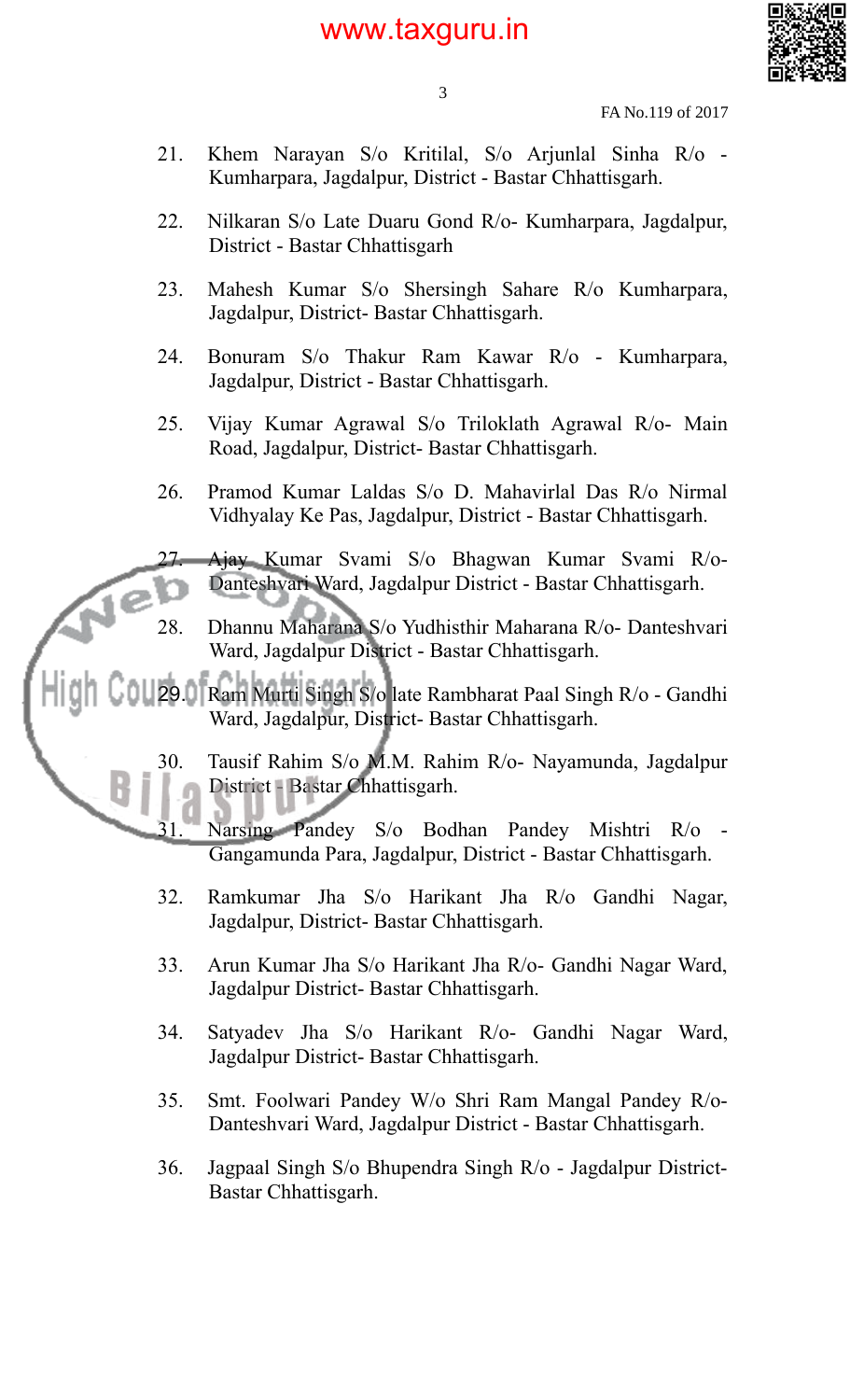

4

FA No.119 of 2017

- 37. Ajaypaal Singh S/o Bhupendra Singh R/o Jagdalpur District-Bastar Chhattisgarh.
- 38. Parsuram Singh S/o Ramjatan Singh R/o- Danteshvari Ward, Jagdalpur District - Bastar Chhattisgarh.
- 39. Kumari Kasturi Mishra D/o Late Prasidhdh Narayan R/o-Danteshvari Ward, Jagdalpur District - Bastar Chhattisgarh.
- 40. Smt Krishna Bai Rathore W/o Narayan Singh Rathore R/o-Danteshvari Ward, Jagdalpur District - Bastar Chhattisgarh.
- 41. Ramprasad S/o Ganesh Prasad Jaysaval R/o- Rajendra Nagar Ward, Jagdalpur, District- Bastar Chhattisgarh.
- 42. Shriram S/o Jadunandan Kushvaha R/o- Rajendra Nagar Ward, Jagdalpur, District- Bastar Chhattisgarh.

43. Diwakar Prasad Pandey S/o Bhagrehi Pandey R/o-Danteshvari Ward, Jagdalpur District - Bastar Chhattisgarh.

44. Smt Lakhama Devi W/o Motilal Sharma R/o- Danteshvari Ward, Jagdalpur District - Bastar Chhattisgarh, District : Bastar (Jagdalpur), Chhattisgarh

45. Smt Meen Kunvar W/o Shri Rakesh Pandey R/o- Danteshvari Ward, Jagdalpur District - Bastar Chhattisgarh, District : Bastar(Jagdalpur), Chhattisgarh

46. Smt Sogar Devi W/o Shri Kamta Prasad Trivedi R/o-Rajendra Nagar Ward, Jagdalpur, District- Bastar Chhattisgarh, District : Bastar(Jagdalpur), Chhattisgarh

- 47. Dinanath S/o Shri Ray Kushvaha R/o- Rajendra Nagar Ward, Jagdalpur, District- Bastar Chhattisgarh, District Bastar(Jagdalpur), Chhattisgarh
- 48. Smt Mona Bai Gupta W/o Lalbahadur Gupta R/o- Rajendra Nagar Ward, Jagdalpur, District- Bastar Chhattisgarh, District : Bastar(Jagdalpur), Chhattisgarh
- 49. Smt Rajrani W/o Siyolal Shrivas R/o- Danteshvari Ward, Jagdalpur District - Bastar Chhattisgarh, District : Bastar(Jagdalpur), Chhattisgarh
- 50. Shri Tribhuvan Dev Ravani S/o Bhagat Prasad Ravani R/o-Danteshvari Ward, Jagdalpur District - Bastar Chhattisgarh, District : Bastar(Jagdalpur), Chhattisgarh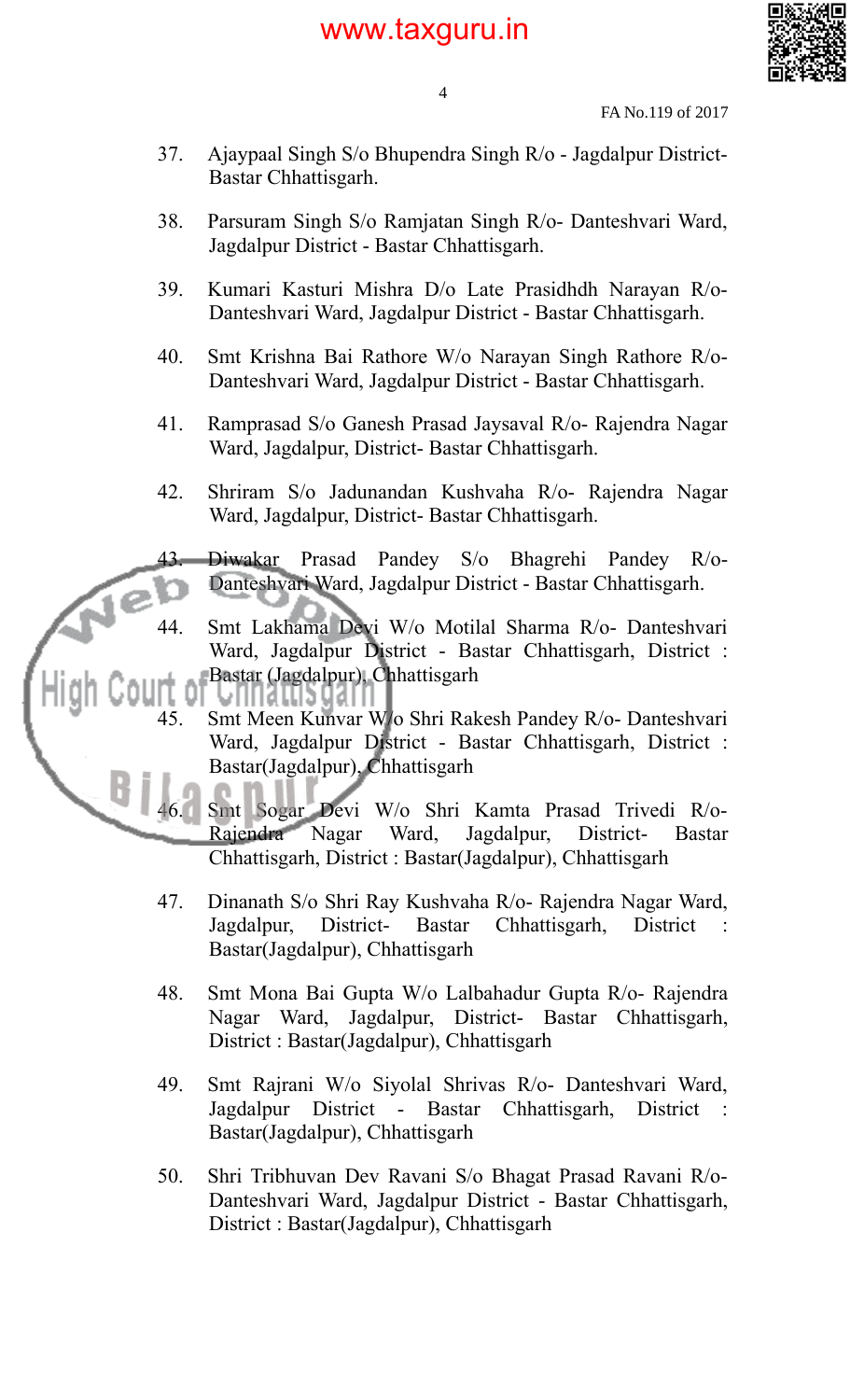

5

FA No.119 of 2017

- 51. Vyomkesh Pandey S/o Deokaran Pande R/o- Danteshvari Ward, Jagdalpur District - Bastar Chhattisgarh, District : Bastar(Jagdalpur), Chhattisgarh
- 52. Indrani Yadu D/o K.P. Yadu R/o- Rajendra Nagar Ward, Jagdalpur, District- Bastar Chhattisgarh, District Bastar(Jagdalpur), Chhattisgarh
- 53. Kameshvar Prasad Yadu S/o Budhai Ram Yadu R/o- Rajendra Nagar Ward, Jagdalpur, District- Bastar Chhattisgarh, District : Bastar(Jagdalpur), Chhattisgarh
- 54. Satendra Singh S/o Gorakhnath Singh R/o- Rajendra Nagar Ward, Jagdalpur, District- Bastar Chhattisgarh, District : Bastar(Jagdalpur), Chhattisgarh
- 55. Aayodhya Prasad S/o Ram Dayal Shrivas R/o- Danteshvari Ward, Jagdalpur District - Bastar Chhattisgarh, District : Bastar(Jagdalpur), Chhattisgarh
	- 56. Smt Krishna Bai Raikol W/o Narayan Singh Raikol R/o-Danteshvari Ward, Jagdalpur District - Bastar Chhattisgarh, District : Bastar(Jagdalpur), Chhattisgarh

57. Ashok Kumar Deshmukh S/o Bhimrao Deshmukh R/o-Danteshvari Ward, Jagdalpur District - Bastar Chhattisgarh, District : Bastar(Jagdalpur), Chhattisgarh

58. Dr. C.L. Sharma S/o Bhagat Ram Sharma R/o- Rajendra Nagar Ward, Jagdalpur, District- Bastar Chhattisgarh, District : Bastar(Jagdalpur), Chhattisgarh

- 59. Ram Prasad S/o Banarasi Mistri R/o- Danteshvari Ward, Jagdalpur District - Bastar Chhattisgarh, District : Bastar(Jagdalpur), Chhattisgarh
- 60. Ratan Singh S/o Chunnu Singh Thakur R/o- Danteshvari Ward, Jagdalpur District - Bastar Chhattisgarh, District : Bastar(Jagdalpur), Chhattisgarh
- 61. Yashvant Singh S/o Narayan Singh Rajput R/o- Kunvar Bada, Jagdalpur, District- Bastar Chhattisgarh, District : Bastar(Jagdalpur), Chhattisgarh
- 62. Smt Hiradevi W/o Ghanshyam Tiwari R/o- Danteshvari Ward, Jagdalpur District - Bastar Chhattisgarh, District : Bastar(Jagdalpur), Chhattisgarh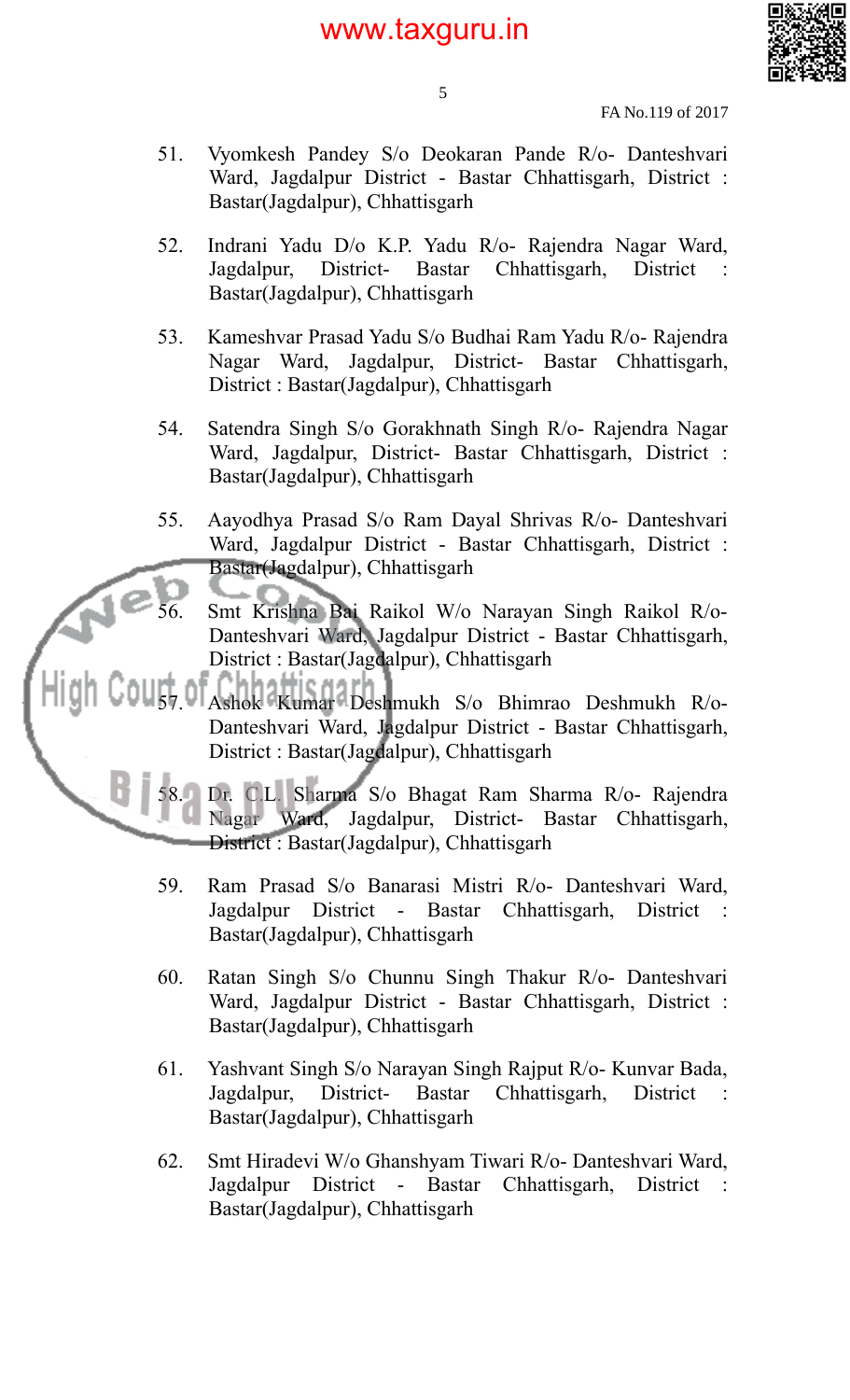

6

FA No.119 of 2017

- 63. Kumari Suman D/o Purmir R/o Danteshvari Ward, Jagdalpur, District - Bastar Chhattisgarh., District : Bastar(Jagdalpur), Chhattisgarh
- 64. Kumari Sulochna D/o Purmir R/o Danteshvari Ward, Jagdalpur, District - Bastar Chhattisgarh., District : Bastar(Jagdalpur), Chhattisgarh
- 65. Kumari Sobha D/o Purmir, R/o Danteshvari Ward, Jagdalpur, District - Bastar Chhattisgarh., District : Bastar(Jagdalpur), **Chhattisgarh**
- 66. Sagar Devi W/o Satyanarayan Pathak, R/o Danteshvari Ward, Jagdalpur, District - Bastar Chhattisgarh., District : Bastar(Jagdalpur), Chhattisgarh
- 67. Smt. Amma Bai, W/o Sheikh Imamuddin, R/o Danteshvari Ward, Jagdalpur, District - Bastar Chhattisgarh., District : Bastar(Jagdalpur), Chhattisgarh
	- 68. Kumari Keshar Mishra D/o Prasiddh Narayan Mishra, R/o Danteshvari Ward, Jagdalpur, District - Bastar Chhattisgarh., District : Bastar(Jagdalpur), Chhattisgarh
- 69. Aanand Lal Sen S/o Lakshaman Prasad Sen, R/o Danteshvari Ward, Jagdalpur, District - Bastar Chhattisgarh., District : Bastar(Jagdalpur), Chhattisgarh

70. Kamlavati Bai, W/o Bayant Prasad Kushvaha, R/o Rajendra Nagar Ward, Jagdalpur, District - Bastar Chhattisgarh., District : Bastar(Jagdalpur), Chhattisgarh

- 71. Indrajit Upadhyay, S/o R.S. Upadhyay, R/o Hikmipara, Jagdalpur, District - Bastar Chhattisgarh., District : Bastar(Jagdalpur), Chhattisgarh
- 72. Ghanshyam Upadhyay, S/o R.S. Upadhyay, R/o Hikmipara, Jagdalpur, District - Bastar Chhattisgarh., District : Bastar(Jagdalpur), Chhattisgarh
- 73. Brijlal S/o Paklu Yadav, R/o Rajendra Nagar Ward, Jagdalpur, District - Bastar Chhattisgarh., District : Bastar(Jagdalpur), **Chhattisgarh**
- 74. Bhanukumar, S/o Gulab Chandra Jain, R/o Rajendra Nagar Ward, Jagdalpur, District - Bastar Chhattisgarh., District : Bastar(Jagdalpur), Chhattisgarh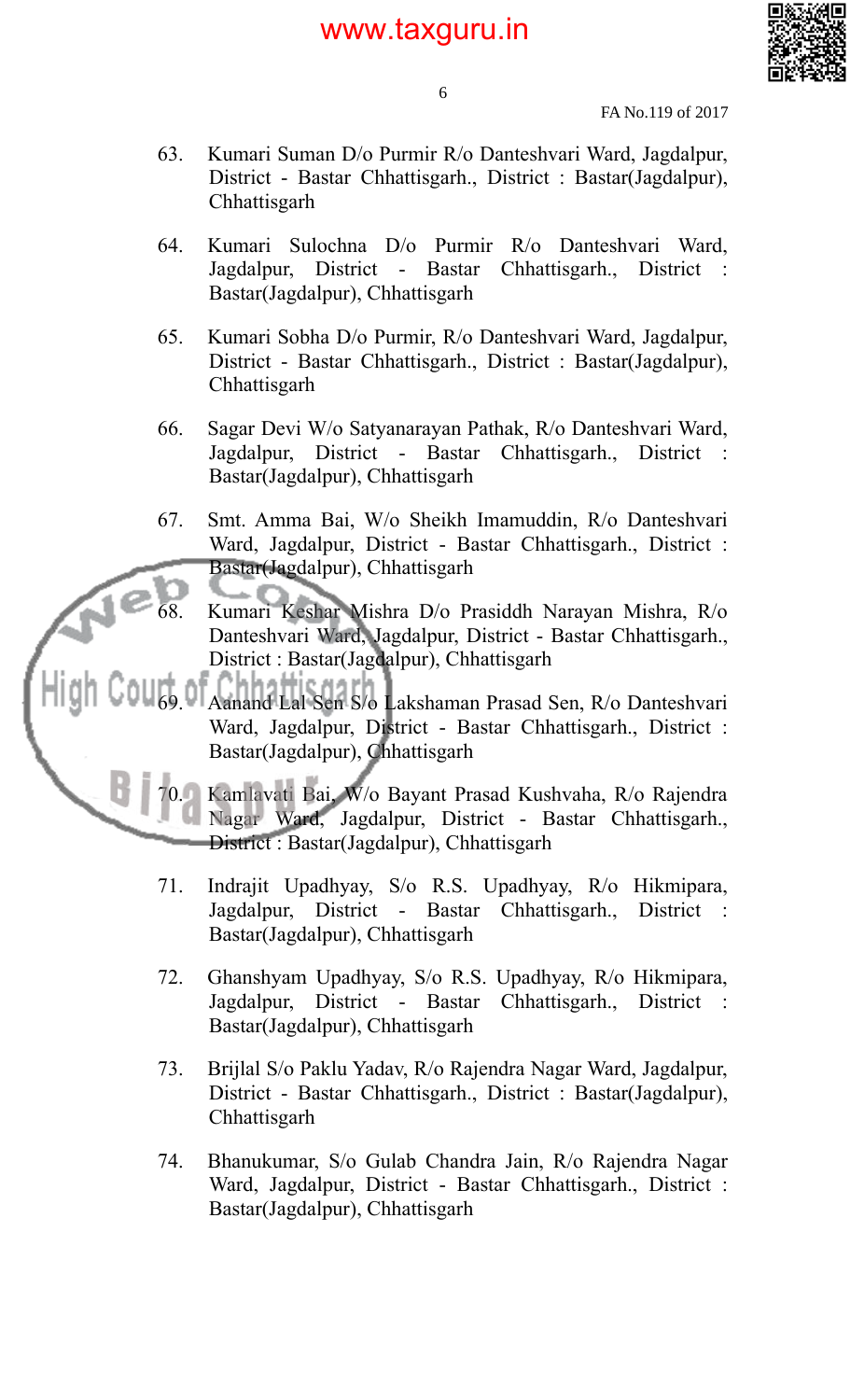

7

FA No.119 of 2017

- 75. Vinod Kumar Jain S/o Gulal Chandra Jain, R/o Rajendra Nagar Ward, Jagdalpur, District - Bastar Chhattisgarh., District : Bastar(Jagdalpur), Chhattisgarh
- 76. Smt. Seebavati Devi W/o Ram Ratan Singh, R/o Danteshvari Ward, Jagdalpur, District - Bastar Chhattisgarh., District : Bastar(Jagdalpur), Chhattisgarh
- 77. Smt. Manharan Devi W/o Govind Prasad Devi, R/o Danteshvari Ward, Jagdalpur, District - Bastar Chhattisgarh., District : Bastar(Jagdalpur), Chhattisgarh
- 78. Ram Ji S/o Prem Singh Devangan R/o Danteshvari Ward, Jagdalpur, District - Bastar Chhattisgarh., District : Bastar(Jagdalpur), Chhattisgarh
- 79. Nandkumar Deshmukh S/o Bhimrao Deshmukh, R/o Danteshvari Ward, Jagdalpur, District - Bastar Chhattisgarh., District : Bastar(Jagdalpur), Chhattisgarh
	- 80. Shri Ram S/o Jadunandan Kushvaha, R/o Rajendra Nagar Ward, Jagdalpur, District - Bastar Chhattisgarh., District : Bastar(Jagdalpur), Chhattisgarh
- 81. Kamal Kumar, S/o Jagdish Rai, R/o Rajendra Nagar Ward, Jagdalpur, District - Bastar Chhattisgarh., District Bastar(Jagdalpur), Chhattisgarh

82. Ramkumr Jha S/o Arun Kumar Jha, R/o Jagdalpur, District - Bastar Chhattisgarh., District : Bastar(Jagdalpur), Chhattisgarh

- 83. Smt Kishvar Johan W/o Jaminal R/o Rajendra Nagar Ward, Jagdalpur, District - Bastar Chhattisgarh., District : Bastar(Jagdalpur), Chhattisgarh
- 84. Rajkumar S/o Ram Chandra Gupta, R/o Rajendra Nagar Ward, Jagdalpur, District - Bastar Chhattisgarh., District : Bastar(Jagdalpur), Chhattisgarh
- 85. Smt Khurshid Begam W/o Mohammad Iliyas Siddhqi R/o Rajendra Nagar Ward, Jagdalpur, District - Bastar Chhattisgarh., District : Bastar(Jagdalpur), Chhattisgarh
- 86. Smt. Urmila Kanunango W/o Vishvmarti Kanunango, R/o Rajendra Nagar Ward, Jagdalpur, District - Bastar Chhattisgarh., District : Bastar(Jagdalpur), Chhattisgarh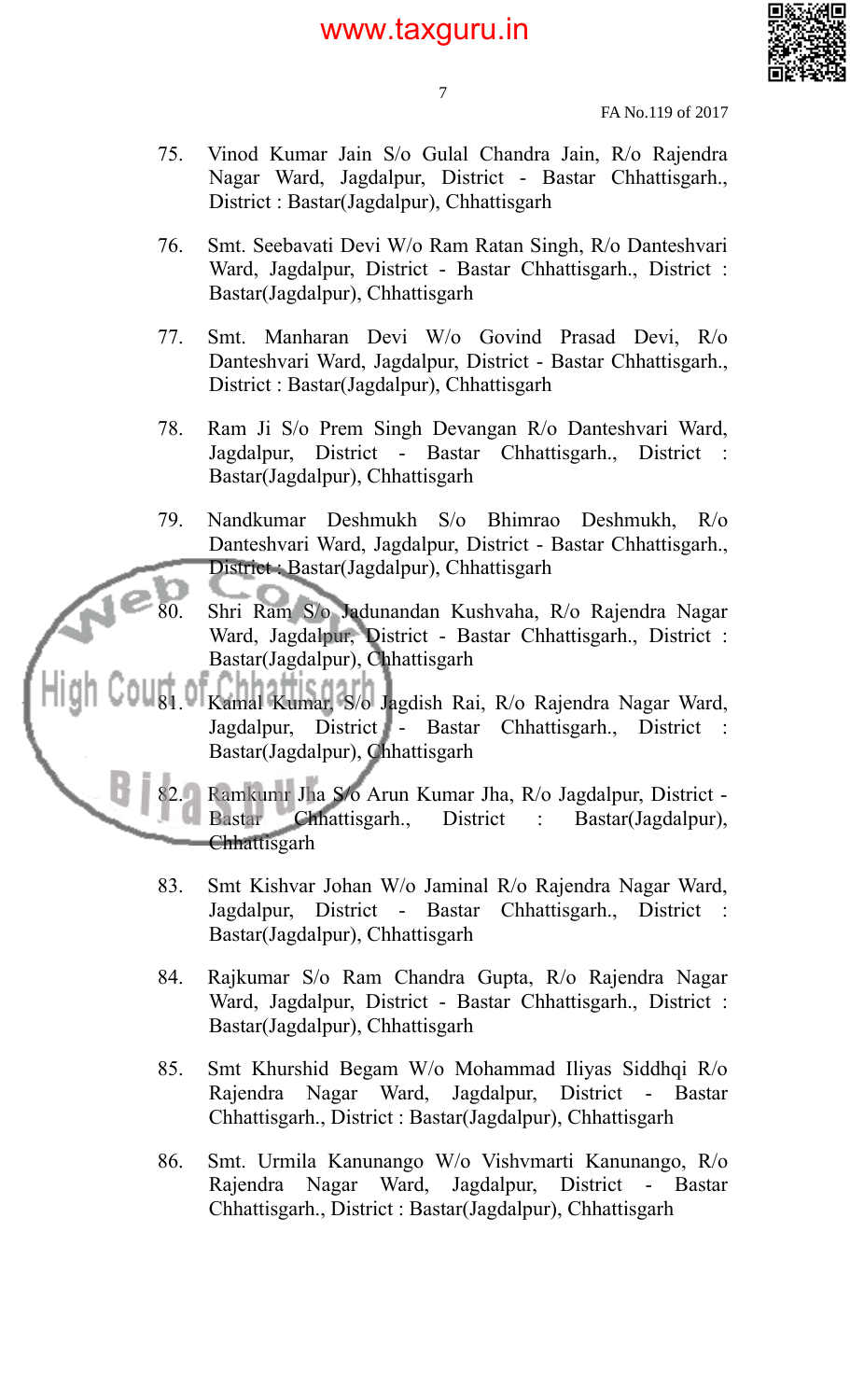

- FA No.119 of 2017
- 87. Prabhati Bai, W/o Vrindavan Prasad Yadav, R/o Rajendra Nagar Ward, Jagdalpur, District - Bastar Chhattisgarh., District : Bastar(Jagdalpur), Chhattisgarh

8

- 88. Moh. Ismail S/o Mahbub Ali, R/o Rajendra Nagar Ward, Jagdalpur, District - Bastar Chhattisgarh., District : Bastar(Jagdalpur), Chhattisgarh
- 89. Moh. Jafar Ali, S/o Mahbub Ali, R/o Rajendra Nagar Ward, Jagdalpur, District - Bastar Chhattisgarh., District : Bastar(Jagdalpur), Chhattisgarh
- 90. Bhanu Kumar S/o Gulab Jain, R/o Rajendra Nagar Ward, Jagdalpur, District - Bastar Chhattisgarh. , District : Bastar(Jagdalpur), Chhattisgarh
- 91. Vinod Kumar S/o Gulab Chandra Jain, R/o Rajendra Nagar Ward, Jagdalpur, District - Bastar Chhattisgarh. , District : Bastar(Jagdalpur), Chhattisgarh
	- Smt. Sarojni Devi W/o Govind Kanunango, R/o Rajendra Nagar Ward, Jagdalpur, District - Bastar Chhattisgarh., District : Bastar(Jagdalpur), Chhattisgarh

93. Vivekanand Jha S/o Narayan Jha, R/o Jagdalpur, District - Bastar Chhattisgarh. , District : Bastar(Jagdalpur), **Chhattisgarh** 

> 94. Raghuveer Singh S/o Sardar Basant Singh, R/o Jagdalpur, District - Bastar Chhattisgarh. , District : Bastar(Jagdalpur), Chhattisgarh

- 95. Ramfer Yadav S/o Bhagwati Prasad Yadav, R/o Jagdalpur, District - Bastar Chhattisgarh. , District : Bastar(Jagdalpur), **Chhattisgarh**
- 96. Tulshiram Sahani, S/o Ramcharan Sahani, R/o Jagdalpur, District - Bastar Chhattisgarh. , District : Bastar(Jagdalpur), **Chhattisgarh**
- 97. Smt. Gurumit Kour W/o Milkiyat Singh R/o Jagdalpur, District - Bastar Chhattisgarh. , District : Bastar(Jagdalpur), **Chhattisgarh**
- 98. Smt. Ganpati Bai, D/o Chakkar Dhobi, R/o Jagdalpur, District - Bastar Chhattisgarh. , District : Bastar(Jagdalpur), **Chhattisgarh**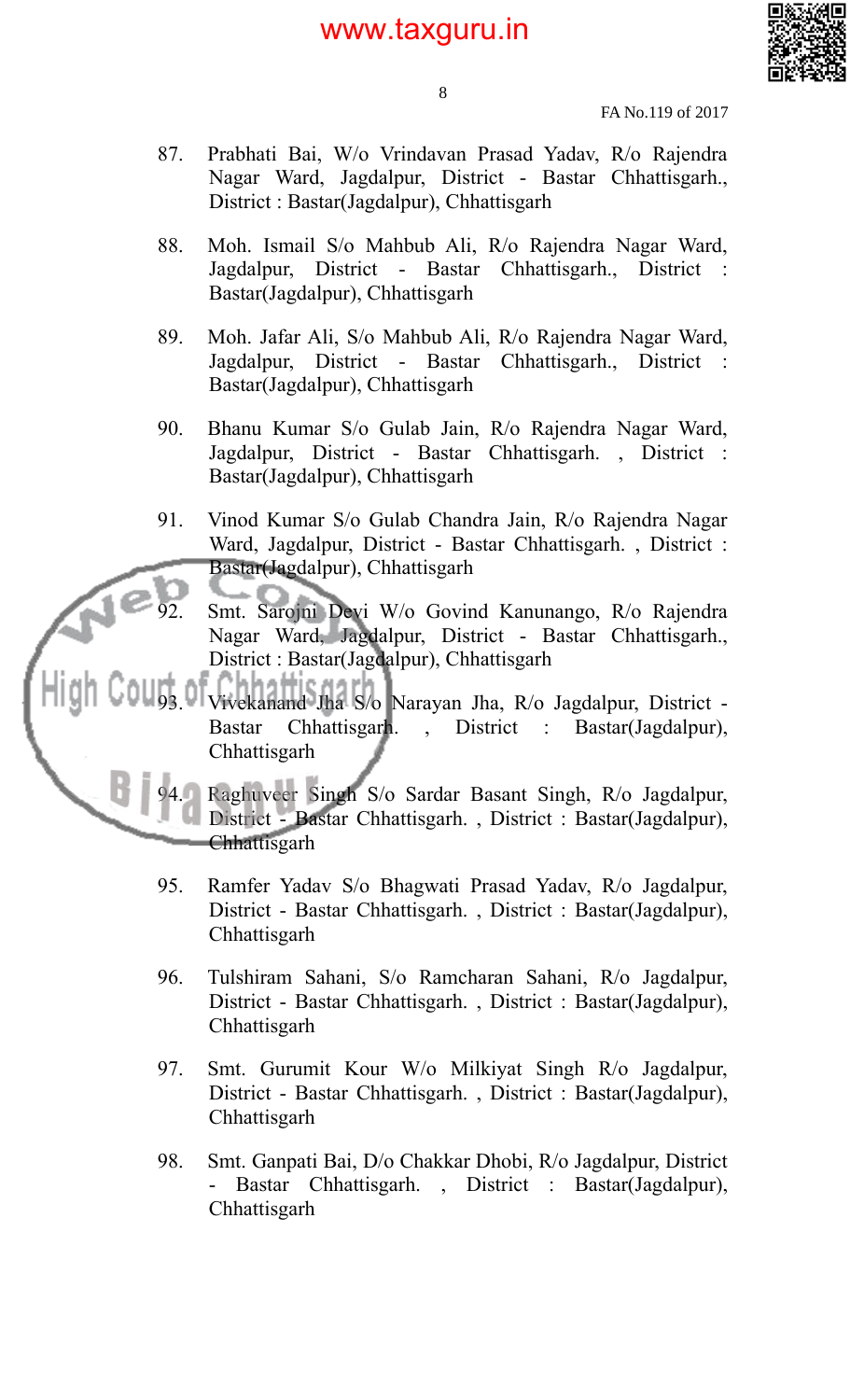

9

FA No.119 of 2017

- 99. Shardar Balvind Singh S/o Suchcha Singh, R/o Jagdalpur, District - Bastar Chhattisgarh. , District : Bastar(Jagdalpur), **Chhattisgarh**
- 100. Mahendra Singh S/o Buta Singh, R/o Hikmipara, Jagdalpur, District - Bastar Chhattisgarh. , District : Bastar(Jagdalpur), **Chhattisgarh**
- 101. Gurumukh Singh, S/o Muhindra Singh, R/o Hikmipara, Jagdalpur, District - Bastar Chhattisgarh. , District : Bastar(Jagdalpur), Chhattisgarh
- 102. Smt. Ramwati W/o Lt. Bachchan Singh R/o Itwari Bazar Ward, Jagdalpur, District - Bastar Chhattisgarh. , District : Bastar(Jagdalpur), Chhattisgarh
- 103. Shafi Khan S/o Sardar Khan Musalman, R/o Itwari Bazar Ward, Jagdalpur, District - Bastar Chhattisgarh. , District : Bastar(Jagdalpur), Chhattisgarh
	- 104. Ramnarayan S/o Shyamlal Saksena, R/o Itwari Bazar Ward, Jagdalpur, District - Bastar Chhattisgarh. , District : Bastar(Jagdalpur), Chhattisgarh
- 105. Rajesh Kumar Jain S/o Sannat Kumar Jain, R/o Sadar Ward, Jagdalpur, District - Bastar Chhattisgarh. , District : Bastar(Jagdalpur), Chhattisgarh

106. Mandip Singh Now Major S/o Balvindar Singh, S/o Suchcha Singh, R/o Jagdalpur, District - Bastar Chhattisgarh. , District : Bastar(Jagdalpur), Chhattisgarh

- 107. Sardar Basdev Singh S/o Suchcha Singh, R/o Jagdalpur, District - Bastar Chhattisgarh. , District : Bastar(Jagdalpur), Chhattisgarh
- 108. Abhimanyu Prasad S/o Bhagirathi, R/o Hikmipara, Jagdalpur, District - Bastar Chhattisgarh. , District : Bastar(Jagdalpur), **Chhattisgarh**
- 109. Sardar Gurudev Singh S/o Sardar Bhajan Singh, R/o Hikmipara, Jagdalpur, District - Bastar Chhattisgarh. , District : Bastar(Jagdalpur), Chhattisgarh
- 110. Smt. Manki Bai D/o Ramnath Harijan, R/o Ganganagar Ward, Jagdalpur, District - Bastar Chhattisgarh. , District : Bastar(Jagdalpur), Chhattisgarh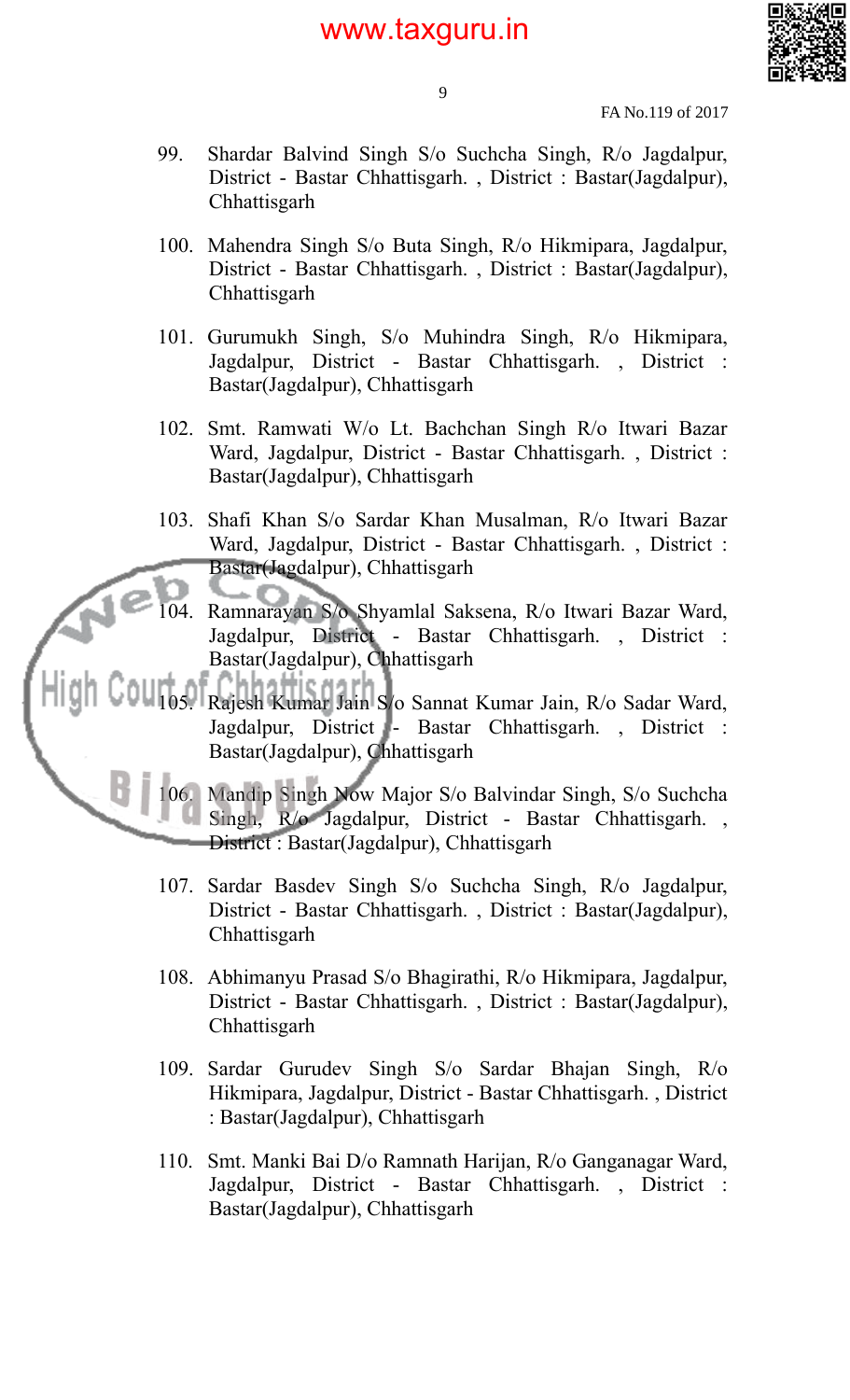

FA No.119 of 2017

- 111. Tarakant Jha S/o Aniruddh Jha R/o Jagdalpur, District Bastar Chhattisgarh. , District : Bastar(Jagdalpur), Chhattisgarh
- 112. Smt. P. Surma W/o P. Ramelu R/o Kumharpara, Jagdalpur, District - Bastar Chhattisgarh. , District : Bastar(Jagdalpur), Chhattisgarh
- 113. Smt Aayati Bai D/o Shitaram Yadav R/o Mahadev Ghat Jagdalpur, District- Bastar Chhattisgarh, District Bastar(Jagdalpur), Chhattisgarh
- 114. Govind Sharma S/o Begraj Sharma R/o Itwari Bazar Ward, Jagdalpur, District- Bastar Chhattisgarh, District : Bastar(Jagdalpur), Chhattisgarh
- 115. Nijamuddin S/o Babuali Musalman R/o Kchorapara, Jagdalpur, District- Bastar Chhattisgarh, District : Bastar(Jagdalpur), Chhattisgarh

116. Smt. Urmila W/o Rajkumar Lal Kan, R/o Kachorapara, Jagdalpur, District- Bastar Chhattisgarh, District : Bastar(Jagdalpur), Chhattisgarh

117. Smt Nandan Devi W/o Sultan Chandra Khatri R/o Shanti Nagar Ward , Jagdalpur, District - Bastar Chhattisgarh, District : Bastar(Jagdalpur), Chhattisgarh

 $\epsilon$ 

118. Smt Vinita W/o Basant Kumar Chouhan R/o Sadar Ward, Jagdalpur, District - Bastar Chhattisgarh, District : Bastar(Jagdalpur), Chhattisgarh

- 119. Veernarayan Naidu S/o Krishna Naydu R/o Keuramunda Ward, Jagdalpur, District - Bastar , District Bastar(Jagdalpur), Chhattisgarh
- 120. Motilal Duggad S/o Bhomraj Duggad R/o Sadar Ward, Jagdalpur, District - Bastar Chhattisgarh, District : Bastar(Jagdalpur), Chhattisgarh
- 121. Smt Dharmistha Singh W/o K. K. Singh R/o- Ramaiya Ward, Jagdalpur, District - Bastar Chhattisgarh, District : Bastar(Jagdalpur), Chhattisgarh
- 122. Lakshami Amma Soni W/o Rama Rao Soni R/o Jagdalpur, District - Bastar Chhattisgarh, District : Bastar(Jagdalpur), **Chhattisgarh**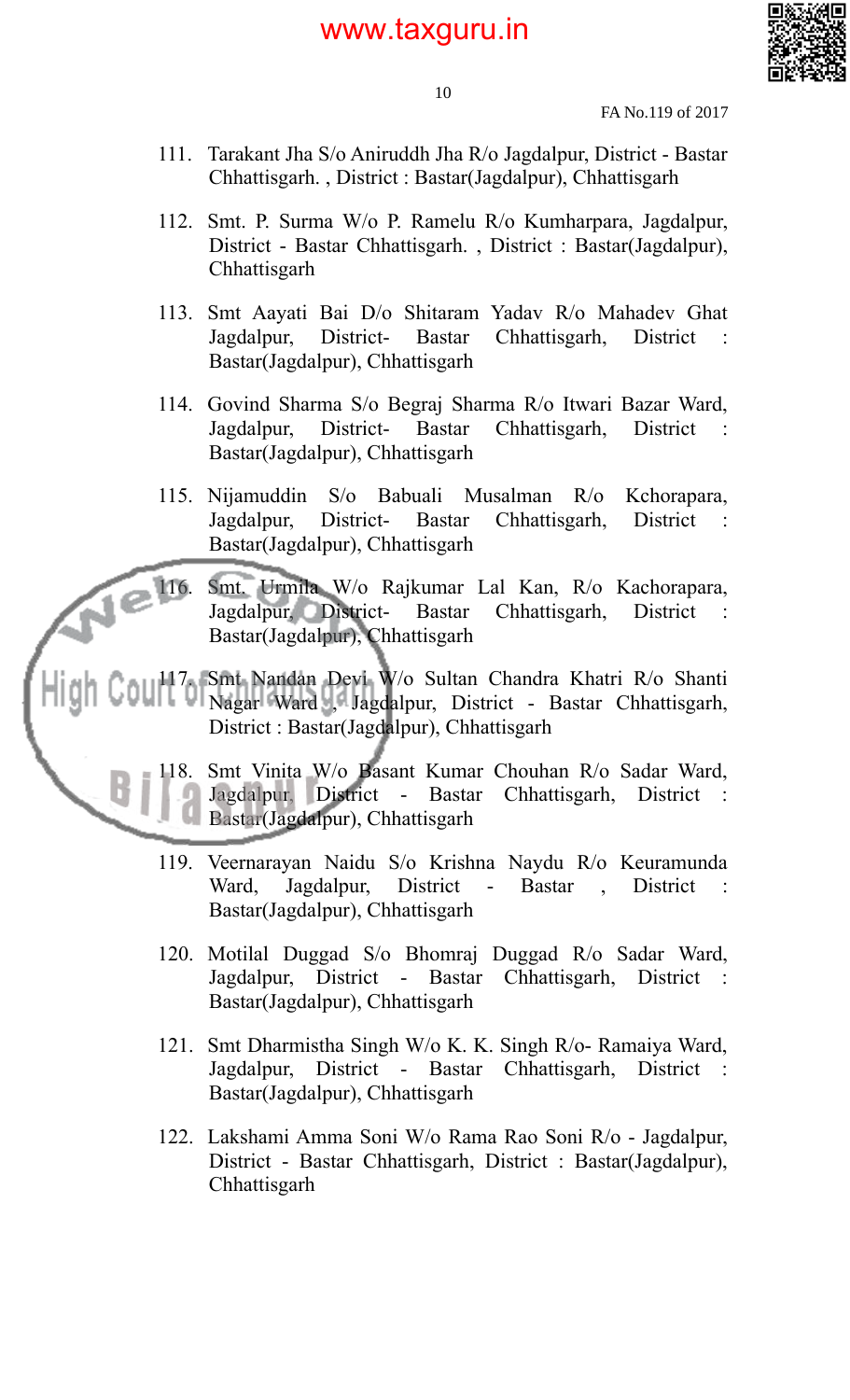

11

FA No.119 of 2017

- 123. Abdul Kadir S/o Late Abdul Rahim R/o Itwari Bazar, Jagdalpur , District - Bastar Chhattisgarh, District : Bastar(Jagdalpur), Chhattisgarh
- 124. Smt Nirmala Devi W/o Munnidevi Singh R/o Jagdalpur , District - Bastar Chhattisgarh, District : Bastar(Jagdalpur), **Chhattisgarh**
- 125. Yam Layati Mavilla S/o Manoranjan R/o Kumharpara, Jagdalpur, District - Bastar Chhattisgarh, District : Bastar(Jagdalpur), Chhattisgarh
- 126. Rajib Apparao S/o Gajanand Sinha R/o Kotpad, Orisa, District : Koraput, Orissa
- 127. Smt Manik Amma Soni W/o P. Appal Swami R/o Sadar Ward, Jagdalpur, District - Bastar Chhattisgarh, District Bastar(Jagdalpur), Chhattisgarh
- 128. Ram Krishann Nair R/o- Jagdalpur District Bastar Chhattisgarh, District : Bastar(Jagdalpur), Chhattisgarh
- 129. Pramod Kumar S/o Jagdish Ram R/o- Jagdalpur District Bastar Chhattisgarh, District : Bastar(Jagdalpur), Chhattisgarh
	- 130. Pitambar Mahapatra S/o R.K. Mahapatra R/o Bhairamganj , Jagdalpur, District - Bastar Chhattisgarh, District : Bastar(Jagdalpur), Chhattisgarh

131. Smt Saraswati Bai W/o Prabhuram Alba R/o- Jagdalpur District - Bastar Chhattisgarh, District : Bastar(Jagdalpur), **Chhattisgarh** 

- 132. Hitendra Mohan Chudhary S/o Kunj Mohan Chudhary R/o Kumharpara, Jagdalpur, District - Bastar Chhattisgarh, District : Bastar(Jagdalpur), Chhattisgarh
- 133. Smt Dulari Devi W/o Kamla Singh Thakur R/o- Bacheli, Jagdalpur, District - Bastar, District : Bastar(Jagdalpur), **Chhattisgarh**
- 134. Smt Shakila Begam W/o Dost Mohammad R/o- Kevramunda, Jagdalpur, District - Bastar Chhattisgarh, District : Bastar(Jagdalpur), Chhattisgarh
- 135. Smt Parvati Bai W/o Ratansi Vasta Chavda R/o- Kevramunda, Jagdalpur, District - Bastar Chhattisgarh, District : Bastar(Jagdalpur), Chhattisgarh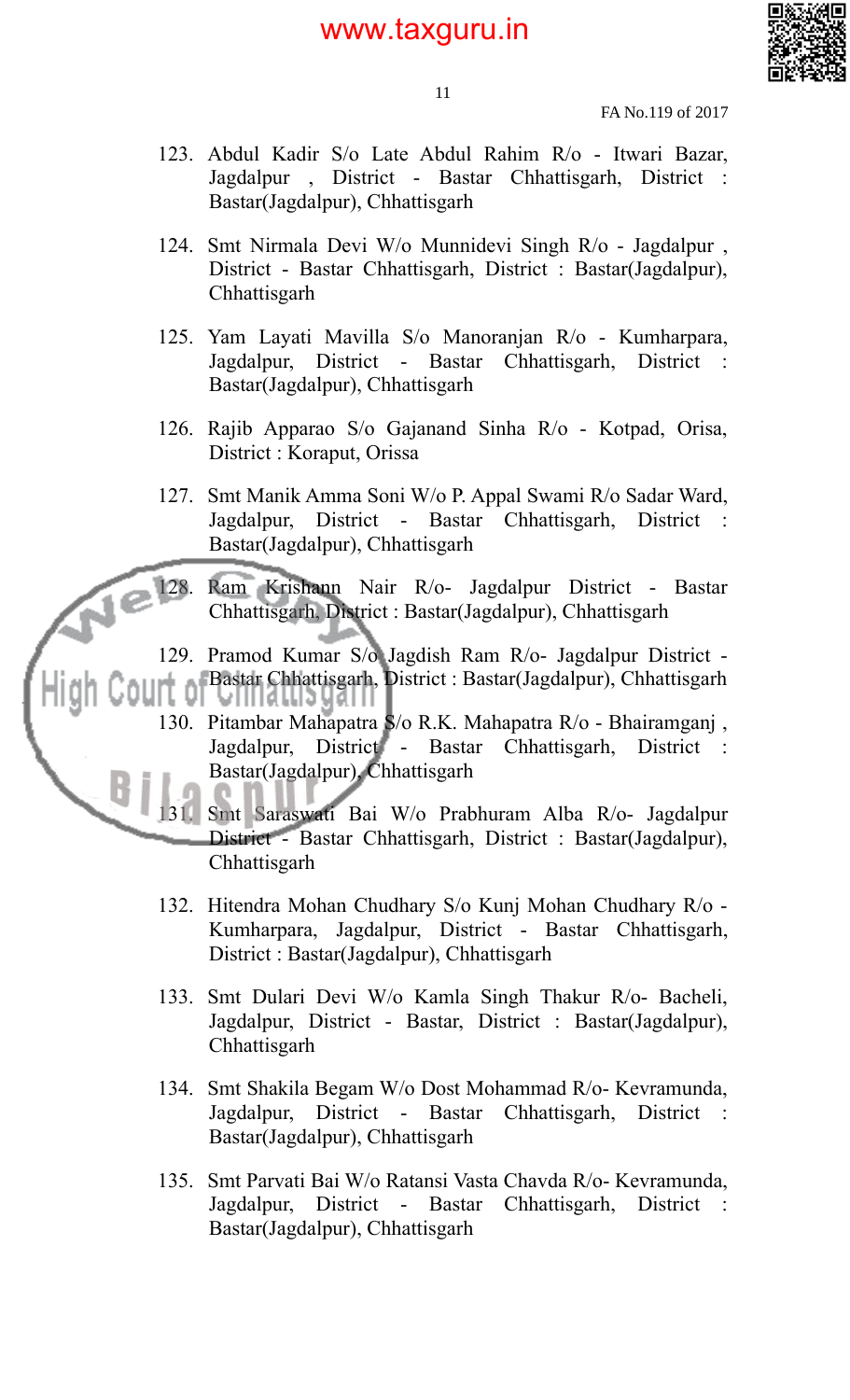

12

- 136. Smt Chandramani D/o Basantkumar R/o Kotpal, Orrisa, Orissa
- 137. Annaual Haq Indusiya R/o Kumharpara, Jagdalpur, District Bastar Chhattisgarh, District : Bastar(Jagdalpur), Chhattisgarh
- 138. Dhaniram Sharma S/o Baldev Sharma R/o- Jagdalpur District - Bastar Chhattisgarh, District : Bastar(Jagdalpur), **Chhattisgarh**
- 139. P. Chinna Rao S/o P. Appal Naidu R/o- Jagdalpur District Bastar Chhattisgarh, District : Bastar(Jagdalpur), Chhattisgarh
- 140. Smt Subhadra Dasit W/o Shuryakar Dasit R/o- Gangamund Jagdalpur, District - Bastar Chhattisgarh, District : Bastar(Jagdalpur), Chhattisgarh
- 141. Jwala Prasad Ahirvar S/o Gumman Chudhry R/o Gandhi Nagar Kota Jlaun Uttarpradesh , District : Jalaun, Uttar Pradesh
- 142. T. Kundal Rao S/o Rajgopal Rao R/o Dharmpura, Jagdalpur, District - Bastar Chhattisgarh, District : Bastar(Jagdalpur), Chhattisgarh garh
- 143. Smt Nageshi Bai W/o Devnath R/o- Jagdalpur District Bastar Chhattisgarh, District : Bastar(Jagdalpur), Chhattisgarh

144. Smt Anupama W/o T. Kundal Rao R/o - Dharmpura, Jagdalpur, District - Bastar Chhattisgarh, District : Bastar(Jagdalpur), Chhattisgarh

- 145. Smt Subha Rambho W/o P. Lakshmi Narayan R/o-Kevramunda, Jagdalpur, District - Bastar Chhattisgarh, District : Bastar(Jagdalpur), Chhattisgarh
- 146. Bharat Chikhlikar S/o Harihar Chikhlikar R/o- Jagdalpur District - Bastar Chhattisgarh, District : Bastar(Jagdalpur), **Chhattisgarh**
- 147. Harinarayan Suryavanshi S/o Bhiranlal Suryavanshi R/o-Jagdalpur District - Bastar Chhattisgarh, District : Bastar(Jagdalpur), Chhattisgarh
- 148. Budhram S/o Sobharam R/o Police Line, Jagdalpur, District-Bastar Chhattisgarh, District : Bastar(Jagdalpur), Chhattisgarh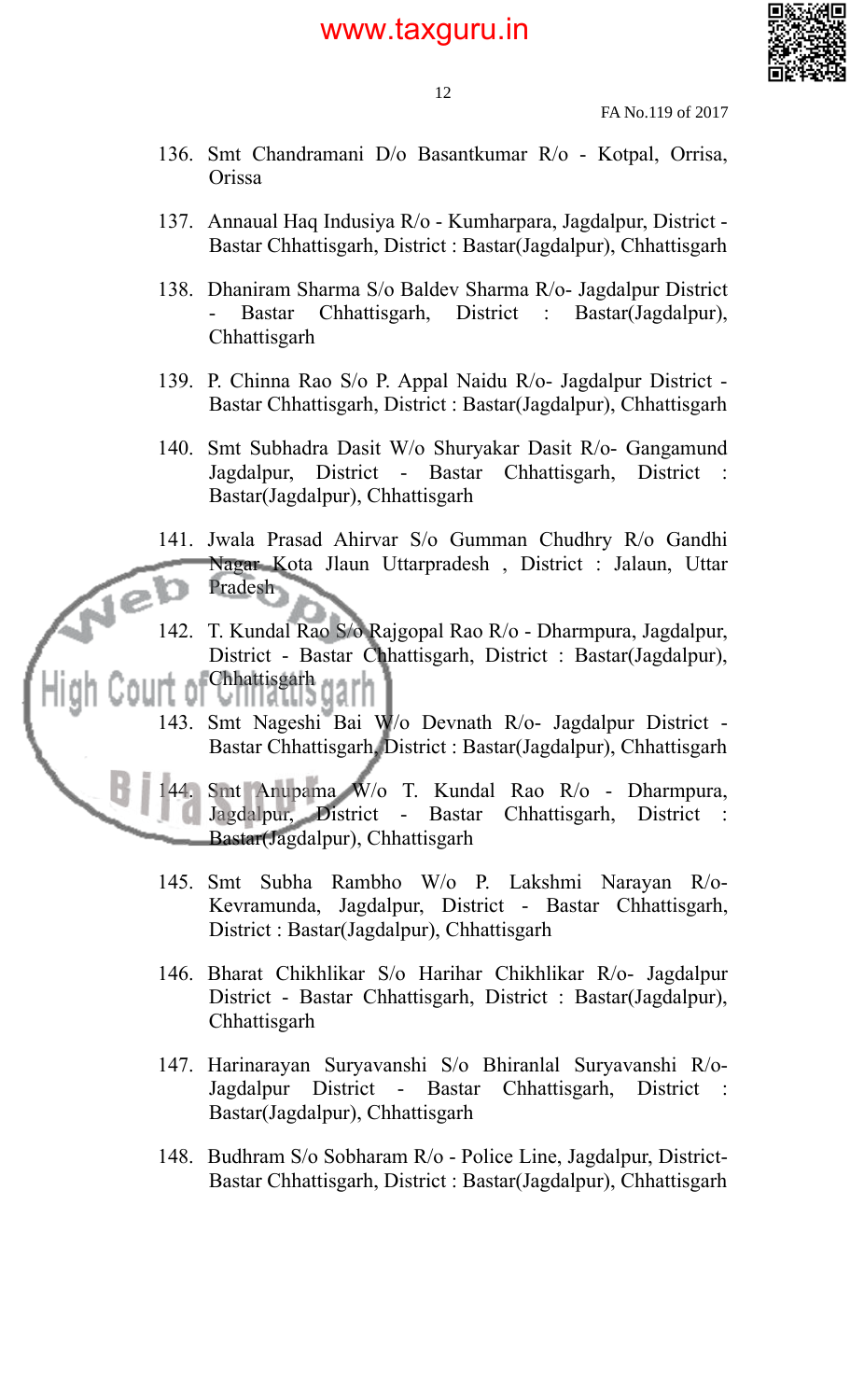

13

FA No.119 of 2017

- 149. Chagan Lal Bhura S/o Tulaiya Ram Bhura R/o- Jagdalpur District - Bastar Chhattisgarh, District : Bastar(Jagdalpur), **Chhattisgarh**
- 150. Devnath Bhura S/o Tuaiya Ram Bhura R/o- Jagdalpur District - Bastar Chhattisgarh, District : Bastar(Jagdalpur), **Chhattisgarh**
- 151. Satya Dev Bhura S/o Tuaiya Ram Bhura R/o- Jagdalpur District - Bastar Chhattisgarh, District : Bastar(Jagdalpur), Chhattisgarh
- 152. Subrat Ranjan Das S/o Satya Ranjan Das R/o Maharani Hospital Ward, Jagdalpur, District Bastar, Chhattisgarh, District : Bastar(Jagdalpur), Chhattisgarh
- 153. Sudha Sahu W/o Gadesh Kumar R/o Maitri Singh, Jagdalpur, District Bastar, Chhattisgarh, District : Bastar(Jagdalpur), Chhattisgarh
- 154. Sulabh Mishra W/o Rajesh Kumar R/o Santhosi Ward Sangh, Jagdalpur, District Bastar, Chhattisgarh, District Bastar(Jagdalpur), Chhattisgarh
- 155. Sulja Jha W/o Dilip Jha R/o Maharani Ward, Jagdalpur, District Bastar, Chhattisgarh, District : Bastar(Jagdalpur), Chhattisgarh

156. Shankar Prasad Tiwari S/o Chaitanya Prasad R/o Gangamunda Para, Jagdalpur, District Bastar, Chhattisgarh, District : Bastar(Jagdalpur), Chhattisgarh

157. Datadin Sao S/o Gopinath Sao R/o Pratapgang Para, Jagdalpur, District Bastar, Chhattisgarh

.................Purchasers Respondent No. 152 To 157

- 158. Smt. Susamma Gorge W/o Platus R/o Jagdalpur, District Bastar, Chhattisgarh,
- 159. Satish Kumar Jain R/o Jagdalpur, District Bastar, Chhattisgarh, District : Bastar(Jagdalpur), Chhattisgarh
- 160. Abhya Kumar Jain R/o Jagdalpur, District Bastar, Chhattisgarh, District : Bastar(Jagdalpur), Chhattisgarh
- 161. Jaichandra Jain R/o Jagdalpur, District Bastar, Chhattisgarh, District : Bastar(Jagdalpur), Chhattisgarh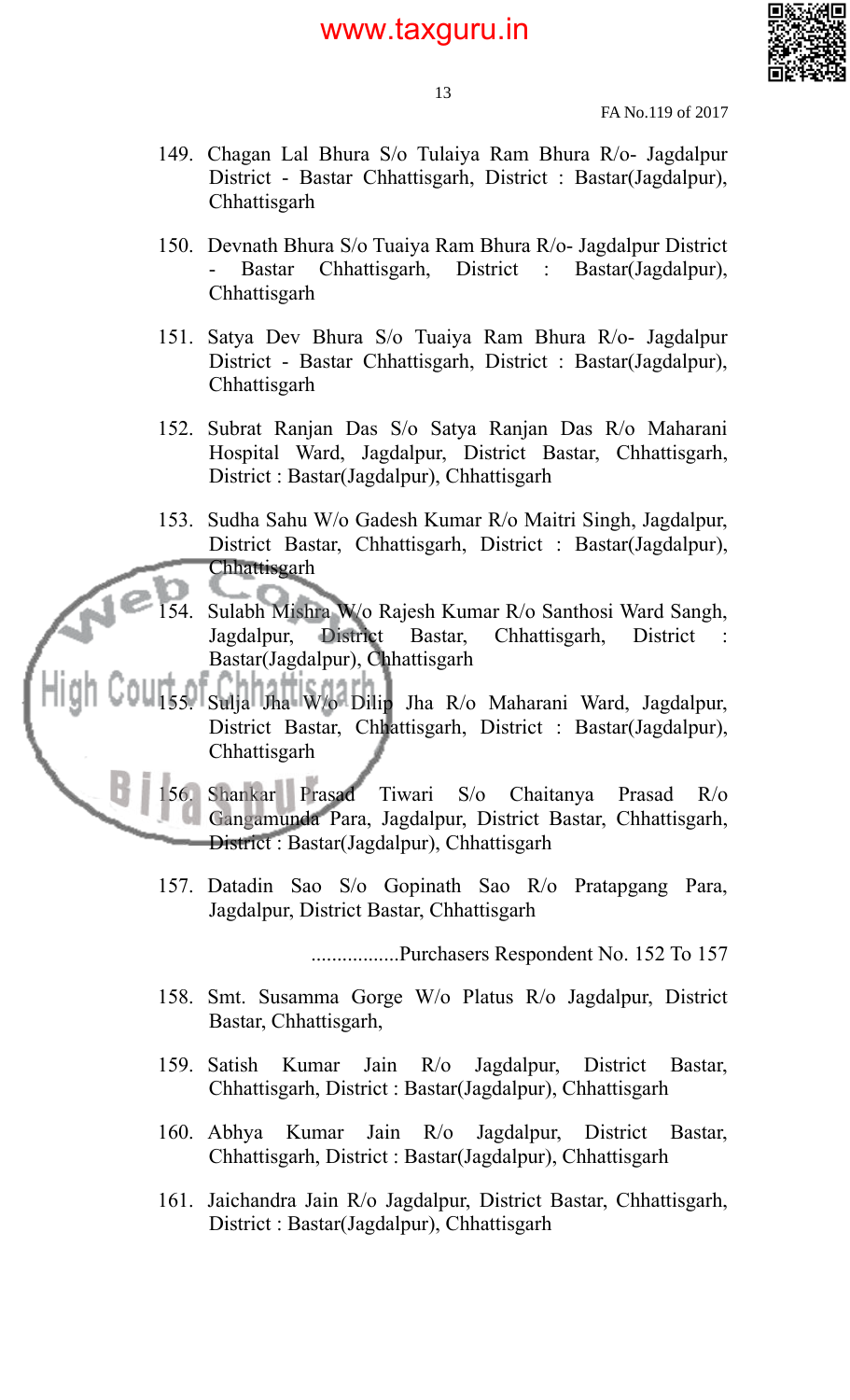

14

FA No.119 of 2017

- 162. Pradeep Kumar Jain S/o Premchandra Jain R/o Jagdalpur, District Bastar, Chhattisgarh, District : Bastar(Jagdalpur), **Chhattisgarh**
- 163. Basant Kumar Jain S/o Premchandra Jain R/o Jagdalpur, District Bastar, Chhattisgarh, District : Bastar(Jagdalpur), **Chhattisgarh**
- 164. Gurudev Singh S/o Sardar Jagpal Singh R/o Jaipur Koraput, Orissa., District : Koraput, Orissa
- 165. Sukhbeer Singh S/o Deevan Singh R/o Rajmahl, Jagdalpur, District Bastar, Chhattisgarh, District : Bastar(Jagdalpur), **Chhattisgarh**
- 166. Manisha Juna D/o Aalya Isai R/o Kumharpara, Jagdalpur, District Bastar, Chhattisgarh, District : Bastar(Jagdalpur), **Chhattisgarh**

167. Sunil Singh S/o Rakhelchandra Sen R/o Nayamundda, Jagdalpur, District Bastar, Chhattisgarh, District : Bastar(Jagdalpur), Chhattisgarh

168. Chonori Mohammad S/o Mohammad R/o Pratapgang Para, Jagdalpur, District Bastar, Chhattisgarh, District Bastar(Jagdalpur), Chhattisgarh

> 169. Kanhaiyalal Mandal S/o Mandal Ishwar Aadhr R/o Jagdalpur, District Bastar, Chhattisgarh, District : Bastar(Jagdalpur), Chhattisgarh

- 170. Smt Parvati Ratan Brabha W/o Padlam R/o Jagdalpur, District Bastar, Chhattisgarh, District : Bastar(Jagdalpur), **Chhattisgarh**
- 171. Sakuntala Gautam W/o Jagdish Prasad R/o Jagdalpur, District Bastar, Chhattisgarh, District : Bastar(Jagdalpur), Chhattisgarh
- 172. Smt. Haldhar W/o Harilal R/o Jagdalpur, District Bastar, Chhattisgarh, District : Bastar(Jagdalpur), Chhattisgarh
- 173. Salav Ranjan Kar S/o Durga Mohan Lal R/o Jagdalpur, District Bastar, Chhattisgarh, District : Bastar(Jagdalpur), Chhattisgarh
- 174. Smt. Kriti Bai W/o Nirmal Benarji R/o Jagdalpur, District Bastar, CG, District : Bastar(Jagdalpur), Chhattisgarh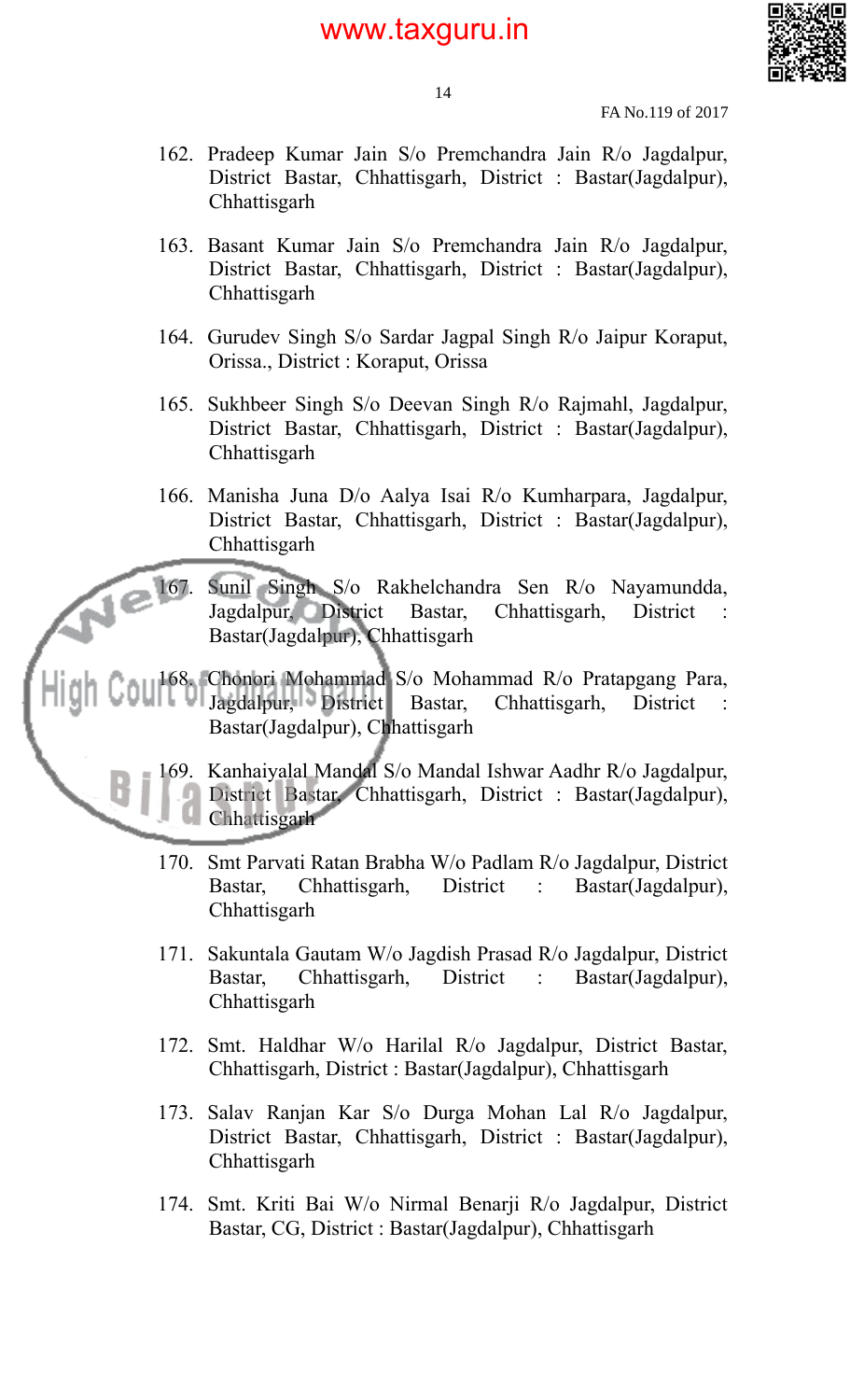

15

FA No.119 of 2017

- 175. Jaikumar Jain S/o Lt. Kamalchandra R/o Jagdalpur, District Bastar, Chhattisgarh, District : Bastar(Jagdalpur), **Chhattisgarh**
- 176. Nirmal Kumar S/o Kamal Chandra Jain R/o Jagdalpur, District Bastar, Chhattisgarh, District : Bastar(Jagdalpur), **Chhattisgarh**
- 177. T. Parvati Soni W/o P. Appal Swami R/o Jagdalpur, District Bastar, Chhattisgarh, District : Bastar(Jagdalpur), Chhattisgarh
- 178. K. Venketvatsala Rao S/o K. Khandeshvar R/o Jagdalpur, District Bastar, Chhattisgarh, District : Bastar(Jagdalpur), **Chhattisgarh**
- 179. Kundan Singh S/o Lakha Singh R/o Jagdalpur, District Bastar, Chhattisgarh, District : Bastar(Jagdalpur), Chhattisgarh

180. Sardar Divan Singh S/o Sardar Singh R/o Jagdalpur, District Bastar, Chhattisgarh, District : Bastar(Jagdalpur), Chhattisgarh

181. Smt. Balveer Kour W/o Sardar Divan Singh R/o Jagdalpur, District Bastar, Chhattisgarh, District : Bastar(Jagdalpur), **Chhattisgarh** 

182. Smt. Padma Tiwari W/o Mateshar R/o Jagdalpur, District Bastar, Chhattisgarh, District : Bastar(Jagdalpur), **Chhattisgarh** 

- 183. Chote Khan S/o Yusuf Ali Khan R/o Malkangiti Kuraput, Orissa., District : Koraput, Orissa
- 184. Jethmal S/o Nagraj Khatri R/o Jagdalpur, District Bastar, Chhattisgarh, District : Bastar(Jagdalpur), Chhattisgarh
- 185. Smt. Sagni Devi W/o Jyethmal Khatri R/o Jagdalpur, District Bastar, Chhattisgarh, District : Bastar(Jagdalpur), **Chhattisgarh**
- 186. Omprakash S/o Ghasiram Malvi R/o Jagdalpur, District Bastar, Chhattisgarh, District : Bastar(Jagdalpur), **Chhattisgarh**
- 187. Umashankar Bajpai S/o Late Gangacharan Bajpai R/o Jagdalpur, District Bastar, Chhattisgarh, District : Bastar(Jagdalpur), Chhattisgarh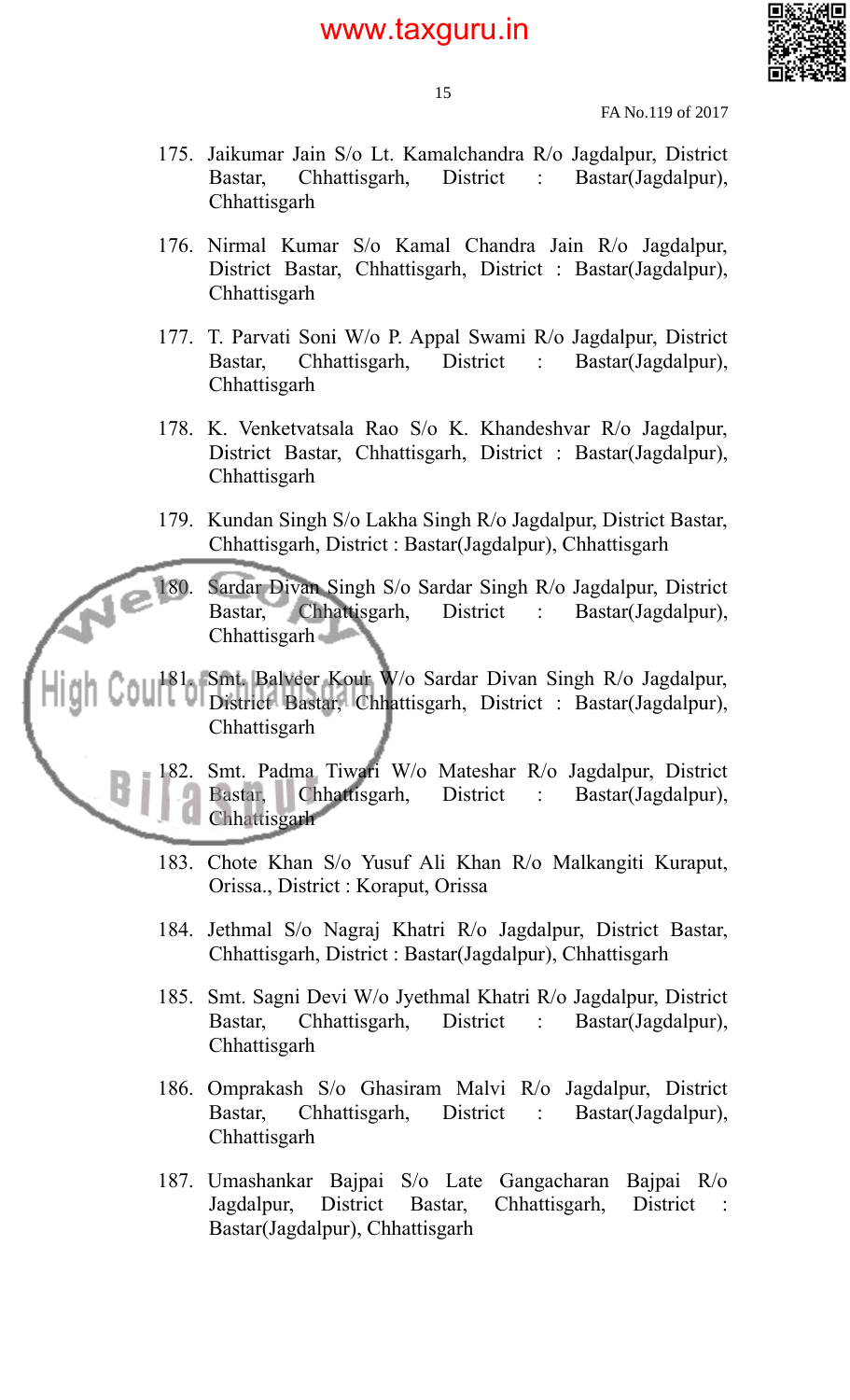

16

FA No.119 of 2017

- 188. Khemchandra S/o Rekhchandra Jain R/o Jagdalpur, District Bastar, Chhattisgarh, District : Bastar(Jagdalpur), **Chhattisgarh**
- 189. Liladhar S/o Bhojraj Khatri R/o Jagdalpur, District Bastar, Chhattisgarh, District : Bastar(Jagdalpur), Chhattisgarh
- 190. Bhavar Lal S/o Hastimal Jain R/o Jagdalpur, District Bastar, Chhattisgarh, District : Bastar(Jagdalpur), Chhattisgarh
- 191. Premchandra S/o Sardarmal Jain R/o Jagdalpur, District Bastar, Chhattisgarh, District : Bastar(Jagdalpur), Chhattisgarh
- 192. Mahila Siddh Nirmal Yojna By Smt Shashikiran Jha, W/o Jaiprakash Jha, R/o Jagdalpur, District Bastar, Chhattisgarh, District : Bastar(Jagdalpur), Chhattisgarh

Smt Santosh Rani Chokar W/o Rajroop Singh R/o Abhaguda, Jagdalpur, District Bastar, Chhattisgarh, District : Bastar, Chhattisgarh, District Bastar(Jagdalpur), Chhattisgarh

194. Smt Savita Chaudhry W/o Hirendra Mohan Chudhary R/o Kumharpara, Jagdalpur, District Bastar, Chhattisgarh, District : Bastar(Jagdalpur), Chhattisgarh

195. Janman Mohan S/o K. N. Jyonathan R/o Jagdalpur, District Bastar, Chhattisgarh, District : Bastar(Jagdalpur), Chhattisgarh

- 196. Magraj Khatri S/o Dalchandra Khatri R/o Pratapgang, Jagdalpur, District Bastar, Chhattisgarh, District : Bastar(Jagdalpur), Chhattisgarh
- 197. Dingadamal S/o Dalchandra Khatri R/o Pratapgang, Jagdalpur, District Bastar, Chhattisgarh, District Bastar(Jagdalpur), Chhattisgarh
- 198. Ranidan D/o Bhikhamchandra Chandraak R/o Pratapgang, Jagdalpur, District Bastar, Chhattisgarh
- 199. Devkishan S/o Udaram Tiwari R/o Jagdalpur, District Bastar, Chhattisgarh, District : Bastar(Jagdalpur), Chhattisgarh
- 200. Smt. Sushila Daga W/o Satish Kumar Daga R/o Pratapgang, Jagdalpur, District Bastar, Chhattisgarh, District : Bastar(Jagdalpur), Chhattisgarh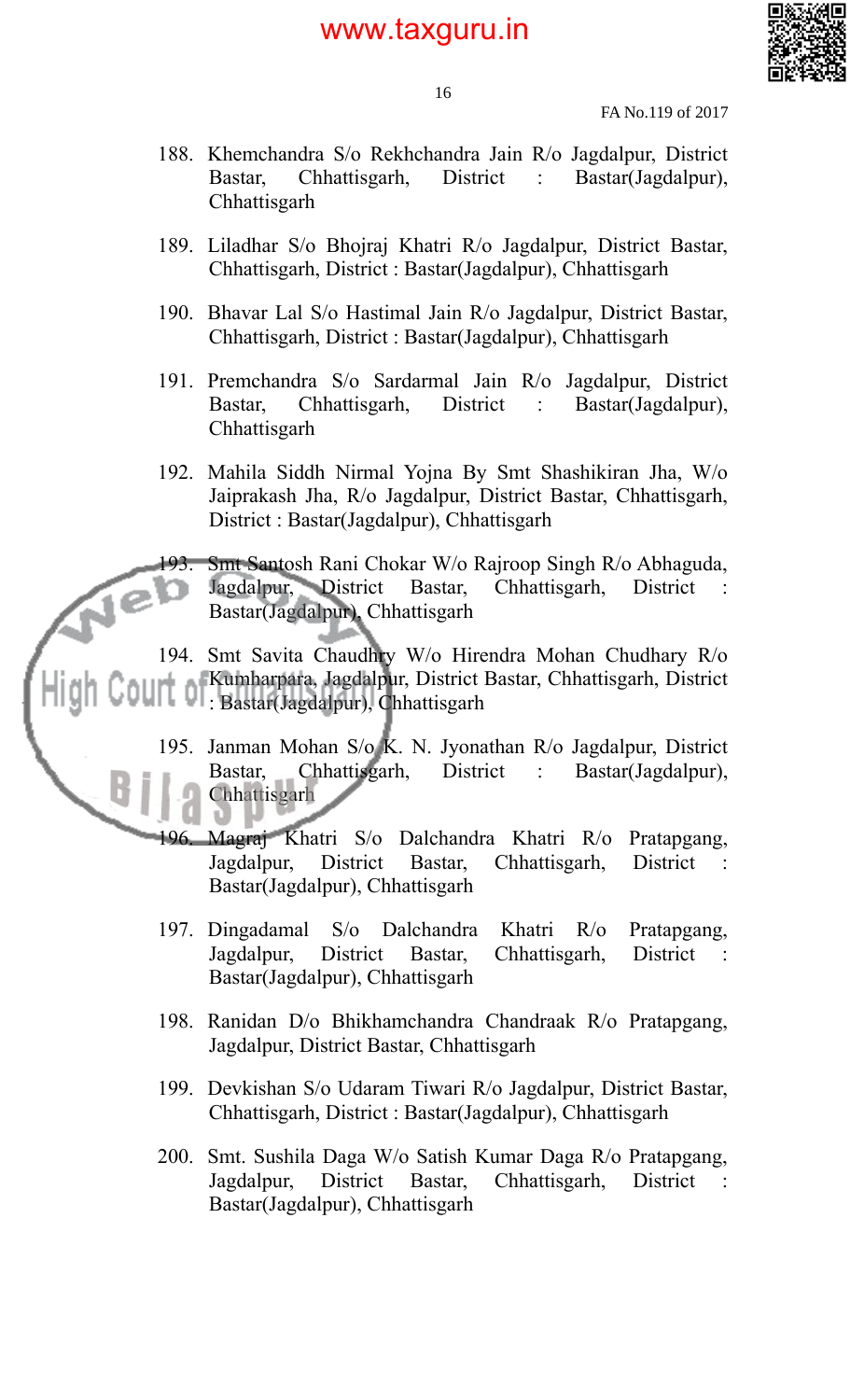

FA No.119 of 2017

- 201. Darshan Singh S/o Dattar Singh Sardar R/o Jaipur, Orissa., Orissa
- 202. Anup Bagchi S/o Amlendru Bagchi R/o Kumharpara, Jagdalpur, District Bastar, Chhattisgarh, District : Bastar(Jagdalpur), Chhattisgarh
- 203. Bhagwati Prasad S/o Mahadev Prasad Mishra R/o Jagdalpur, District Bastar, Chhattisgarh, District : Bastar(Jagdalpur), **Chhattisgarh**
- 204. Smt. Ramkumari W/o Bansilal Bajpai R/o Jagdalpur, District Bastar, Chhattisgarh, District : Bastar(Jagdalpur), Chhattisgarh
- 205. Smt Kamla Tiwari W/o Vijay P.D., R/o Jagdalpur, District Bastar, Chhattisgarh, District : Bastar(Jagdalpur), **Chhattisgarh**

206. Smt. Ramkumari W/o Bansilal Bajpai R/o Jagdalpur, District Bastar, Chhattisgarh, District : Bastar(Jagdalpur), Chhattisgarh **Charles** 

207. R S Atthaiya S/o Jayram Singh R/o Pathraguda, Jagdalpur, District Bastar, Chhattisgarh, District : Bastar(Jagdalpur), **Chhattisgarh** 



208. Yogendra Singh S/o Kartar Singh R/o Jagdalpur, District Bastar, Chhattisgarh, District : Bastar(Jagdalpur), **Chhattisgarh** 

- 209. Dinesh Kumar S/o Prithvipal Mishra R/o Jagdalpur, District Bastar, Chhattisgarh, District : Bastar(Jagdalpur), **Chhattisgarh**
- 210. R D Dhruv S/o S R Dhruv Gond R/o Pathraguda, Jagdalpur, District Bastar, Chhattisgarh, District : Bastar(Jagdalpur), Chhattisgarh
- 211. Sohan Lal Bhura S/o Tulyaram Bhura R/o Jagdalpur, District Bastar, CG, District : Bastar(Jagdalpur), Chhattisgarh
- 212. Kamal Kumar S/o Tulyaram Bhura R/o Jagdalpur, District Bastar, Chhattisgarh, District : Bastar(Jagdalpur), Chhattisgarh
- 213. Babaseth Lakshaman Rao S/o V Krishnmurti R/o Amaguda, Jagdalpur, District Bastar, Chhattisgarh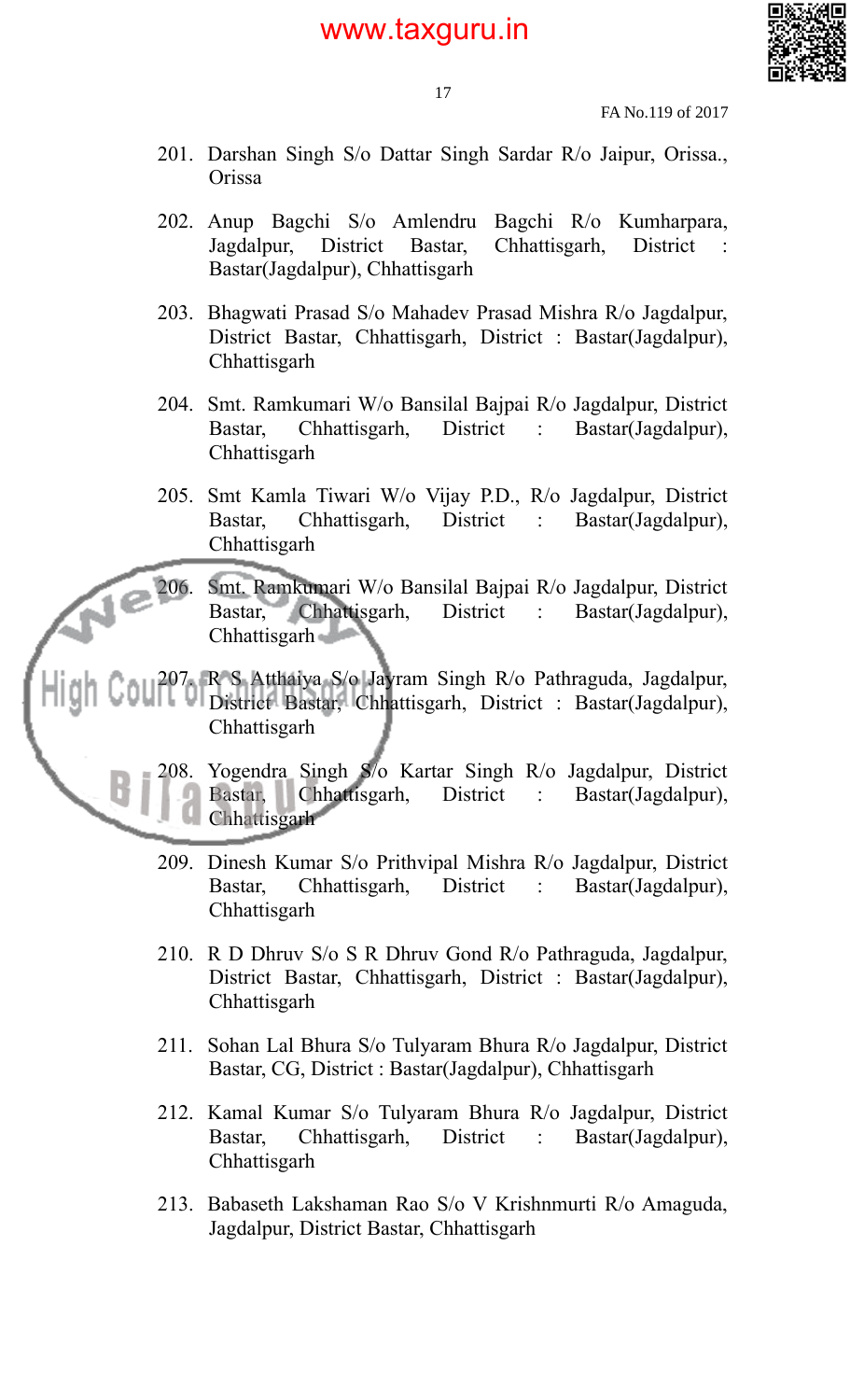

FA No.119 of 2017

- 214. Tunnu S/o Villiam R/o Amaguda, Jagdalpur, District Bastar, Chhattisgarh, District : Bastar(Jagdalpur), Chhattisgarh
- 215. Smt. Radhamani Singh W/o Lal Pratap Singh R/o Jagdalpur, District Bastar, Chhattisgarh, District : Bastar(Jagdalpur), **Chhattisgarh**
- 216. Smt Sobha Marvah W/o Radheman Marvah R/o Jagdalpur, District Bastar, Chhattisgarh, District : Bastar(Jagdalpur), **Chhattisgarh**
- 217. Ashok Aanand S/o Devraj Aanand R/o Jagdalpur, District Bastar, Chhattisgarh, District : Bastar(Jagdalpur), **Chhattisgarh**
- 218. Vimla Aanand W/o Devraj Aanand R/o Jagdalpur, District Bastar, Chhattisgarh, District : Bastar(Jagdalpur), **Chhattisgarh**
- 219. Vimla Aanand W/o Devraj Aanand R/o Jagdalpur, District Bastar, Chhattisgarh, District : Bastar(Jagdalpur), Chhattisgarh

220. Ashok Aanand S/o Devraj Aanand R/o Jagdalpur, District Bastar, Chhattisgarh, District : Bastar(Jagdalpur), **Chhattisgarh** 



- 221. Ashvani Aanand S/o Devraj Aanand R/o Jagdalpur, District Bastar, Chhattisgarh, District : Bastar(Jagdalpur), **Chhattisgarh**
- 222. Sudarshan Kumar Dua` S/o Balram Dua R/o Jagdalpur, District Bastar, Chhattisgarh, District : Bastar(Jagdalpur), **Chhattisgarh**
- 223. Suresh Kumar Dua S/o Bulram Dua R/o Jagdalpur, District Bastar, Chhattisgarh, District : Bastar(Jagdalpur), Chhattisgarh
- 224. Parvindar Singh Chadda S/o Rajendra Singh Chadda R/o Jagdalpur, District Bastar, Chhattisgarh, District : Bastar(Jagdalpur), Chhattisgarh
- 225. Noor Mohammad D/o Ahmad Nbi R/o Jagdalpur, District Bastar, Chhattisgarh
- 226. Mohan Pratap S/o Bansilal Sahani R/o Civil Line Raipur, Chhattisgarh, District : Raipur, Chhattisgarh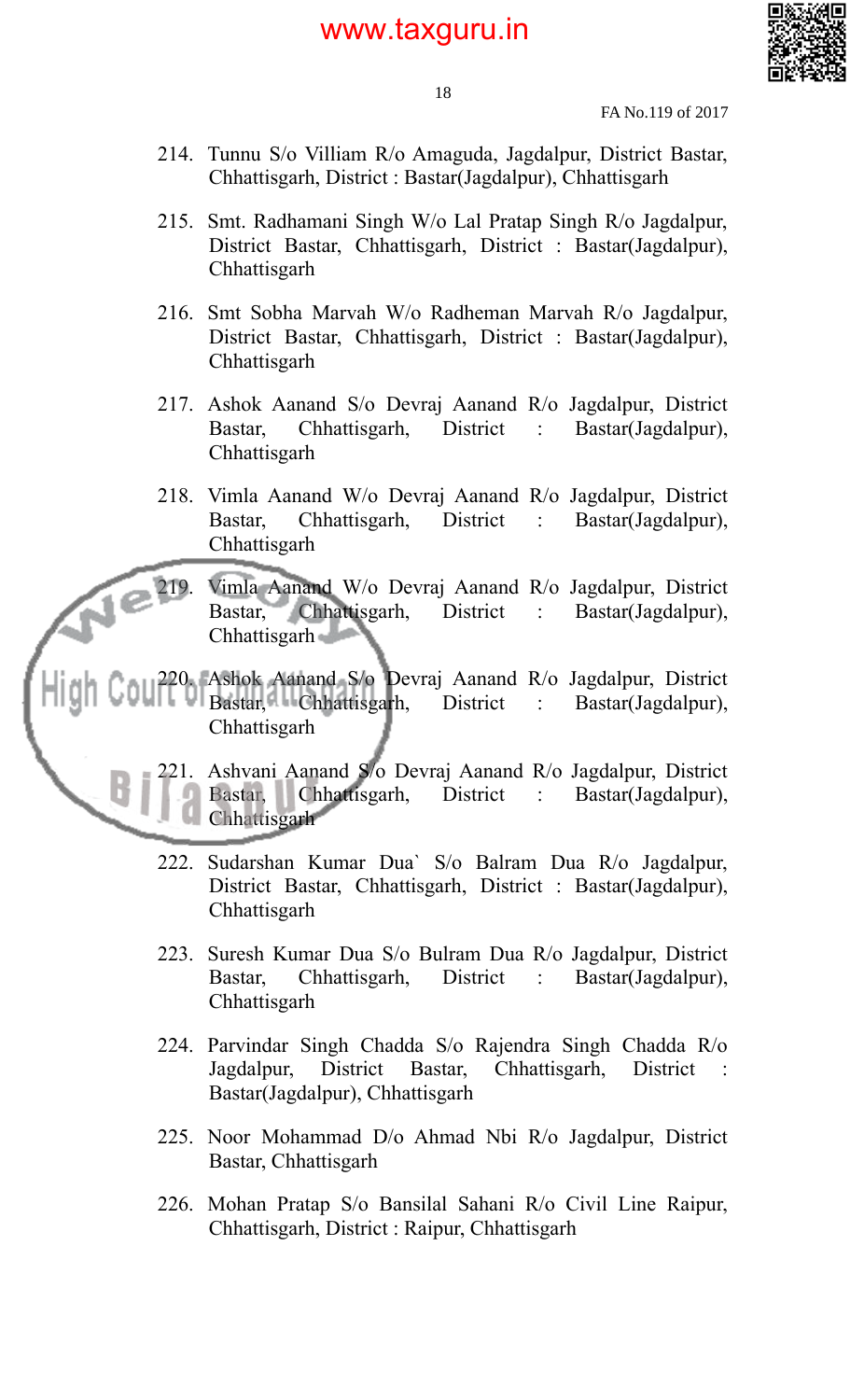

19

FA No.119 of 2017

- 227. Rameshchandra Upadhyay S/o Prabhashankar Upadhayay R/o Kondagaon, District- Bastar, Chhattisgarh., District : Bastar(Jagdalpur), Chhattisgarh
- 228. Dharmendra Kumar Sharma S/o Kapildev Sharma R/o Jagdalpur, District Bastar, Chhattisgarh, District : Bastar(Jagdalpur), Chhattisgarh
- 229. Smt Geeta Bai W/o Mulidhar Devangan R/o Bhairamgang Jagdalpur, District Bastar, Chhattisgarh, District : Bastar(Jagdalpur), Chhattisgarh
- 230. Mohammad Amnulla S/o Mo. Yusuf R/o Kirundul, District Bastar, Chhattisgarh., District : Bastar(Jagdalpur), Chhattisgarh
- 231. Geeta Naidu W/o V. Danteshvar Naidu R/o Jagdalpur, District Bastar, Chhattisgarh, District : Bastar(Jagdalpur), Chhattisgarh
	- 232. Smt. Pushpa Dev W/o Abhimanyu Dev R/o Jagdalpur, District Bastar, Chhattisgarh, District : Bastar(Jagdalpur), Chhattisgarh
- 233. Malti Dev W/o M S Vishvkarma R/o Gangamuda , Jagdalpur, District Bastar, Chhattisgarh, District : Bastar(Jagdalpur), Chhattisgarh
	- 234. Nityanand S/o Satishchandra R/o Jagdalpur, District Bastar, Chhattisgarh, District : Bastar(Jagdalpur), Chhattisgarh
	- 235. Nalini Ranjan Rai W/o Harihar Rai R/o Jagdalpur, District Bastar, Chhattisgarh, District : Bastar(Jagdalpur), **Chhattisgarh**
	- 236. Noor Mohammad S/o Ahmad Bhai R/o Kevramuda Ward Jagdalpur, Dist Bastar, CG, Dist : Bastar(Jagdalpur), CG
	- 237. Hazi Aba Saheb Madni W/o Mo. Ali Madni R/o Vijaynagram Jagdalpur, District Bastar, Chhattisgarh, District : Bastar(Jagdalpur), Chhattisgarh
	- 238. Smt Kamal Jeet Kaur Dhillon W/o Sardar Ishvan Singh Dillan R/o Moti Tatabpara, Jagdalpur, District Bastar, Chhattisgarh
	- 239. Malathi Lakshamand Prasad S/o M Lakshminarayan R/o Jagdalpur, District Bastar, Chhattisgarh, District : Bastar(Jagdalpur), Chhattisgarh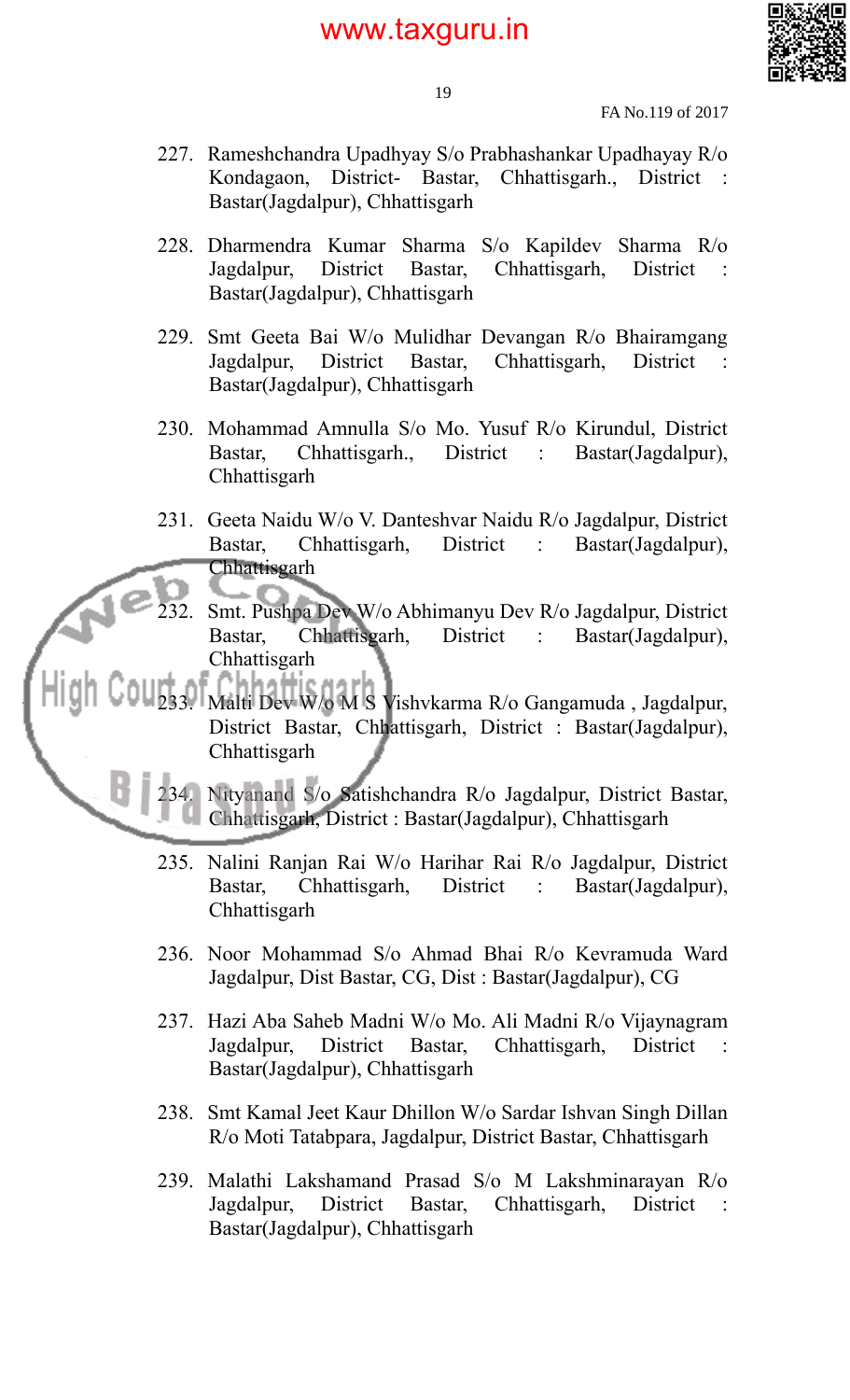

20

FA No.119 of 2017

- 240. Goalpudi Shorab Murti S/o Shamya R/o Jagdalpur, District Bastar, Chhattisgarh, District : Bastar(Jagdalpur), **Chhattisgarh**
- 241. T. Anjanelu S/o T Narsimhamurti R/ Jagdalpur, District Bastar, Chhattisgarh, District : Bastar(Jagdalpur), **Chhattisgarh**
- 242. M. Lakshamnan Prasad S/o Venktesh Varlu R/o Jagdalpur, District Bastar, Chhattisgarh, District : Bastar(Jagdalpur), Chhattisgarh
- 243. M Lakshaminarayan S/o Venktesh Varlu R/o Jagdalpur, District Bastar, Chhattisgarh Chawli Bhanu Murti, S/o Venktesh Varlu, R/o Jagdalpur, District Bastar, Chhattisgarh, District : Bastar(Jagdalpur), Chhattisgarh
- 244. Goalpudi Sao S/o Goalpudi Saimyya R/o Jagdalpur, District Bastar, Chhattisgarh, District : Bastar(Jagdalpur), Chhattisgarh
- 245. Musammad Fatima B W/o Mo. Jamshod (Babaji Saheb) R/o Jagdalpur, District Bastar, Chhattisgarh, District Bastar(Jagdalpur), Chhattisgarh
- 246. Mo. Jamshod Rusani Urf Babaji Saheb S/o Mo. Sultan R/o Kirandul, Distt. Bastar, Chhattisgarh, Chhattisgarh

247. Sardar Mhd. Gaus R/o Kirandul, Distt. Bastar, Chhattisgarh, Chhattisgarh

- 248. Mhd. Sultan R/o Kirandul, Distt. Bastar, Chhattisgarh, **Chhattisgarh**
- 249. Mhd. Sattar R/o Kirandul, Distt. Bastar, Chhattisgarh, **Chhattisgarh**
- 250. Mhd. Khvaja R/o Kirandul, Distt. Bastar, Chhattisgarh, **Chhattisgarh**
- 251. Mhd. Siddhqi Husain Urf Babaji Saheb Muslim R/o Kirandul, Distt. Bastar, Chhattisgarh, Chhattisgarh
- 252. Durga Singh S/o Devi Singh Negi R/o Kumharpara, Jagdalpur, District Bastar, Chhattisgarh, District : Bastar(Jagdalpur), Chhattisgarh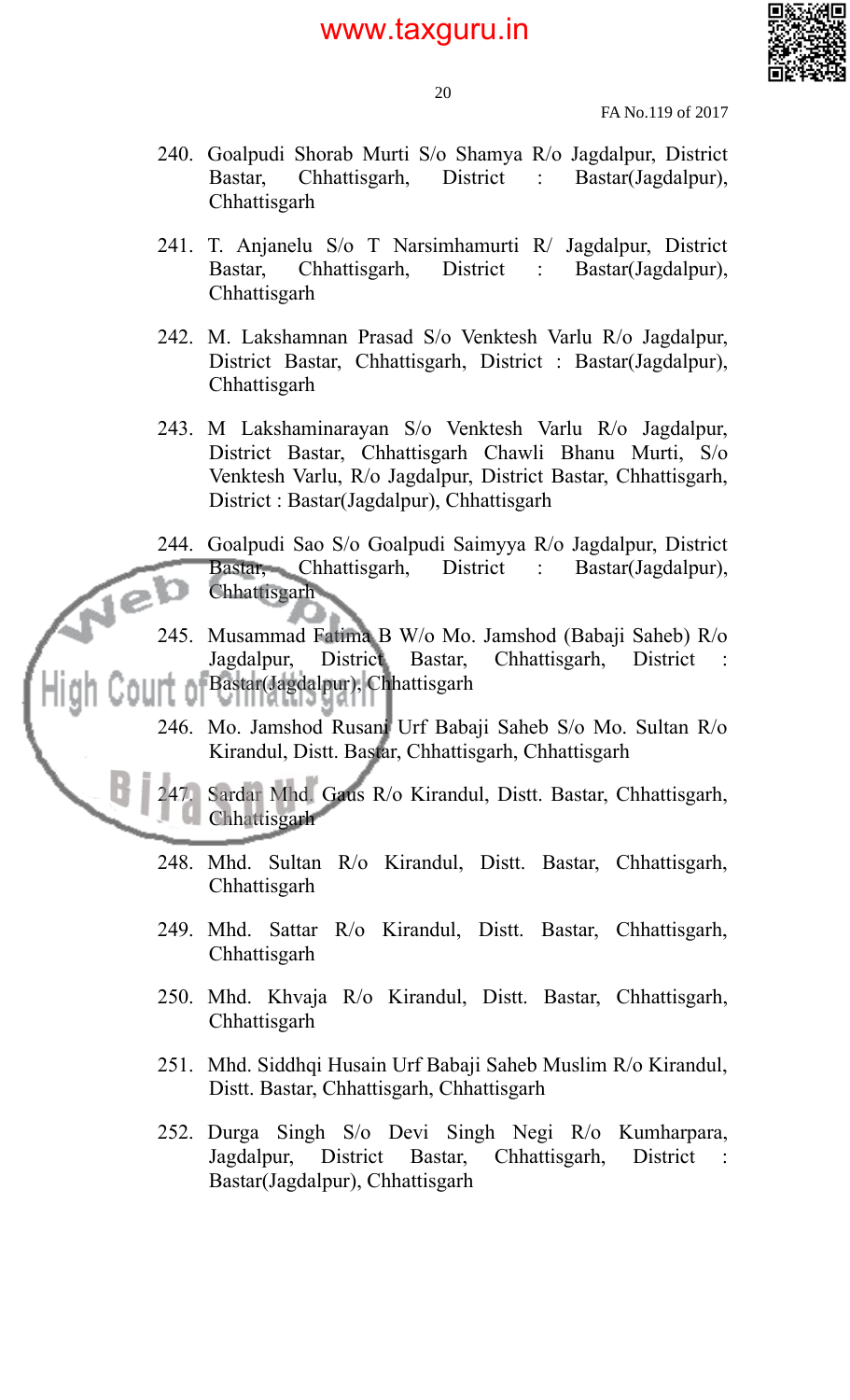

21

FA No.119 of 2017

- 253. Puran Singh S/o Devi Singh Negi R/o Kumharpara, Jagdalpur, District Bastar, Chhattisgarh, District : Bastar(Jagdalpur), Chhattisgarh
- 254. Dr. Manjulata D/o Ambika Prasad Avasthi R/o Budhapara Raipur, Chhattisgarh
- 255. Dinesh Prate S/o Lt. Dasrath Parte
- 256. Kumari Anjana Pratre D/o Lt. Dasrath Parte
- 257. Sanjay Prate D/o Lt. Dasrath Parte
- 258. Rajana Jhode D/o Lt. Dasrath Parte

Respondents No.255 to 258 are R/o Vrindavan Colony, Jagdalpur, District Bastar, Chhattisgarh, District : Bastar(Jagdalpur), Chhattisgarh

259. Giriraj Mahavar S/o Lt. Khemchandra Mahavar

- 260. Smt. Vidhya Mahavar W/o Lt. Khemchandra Mahavar
- 261. Smt Anita Gupta D/o Lt. Khemchandra Mahavar
	- 262. Kumari Sangita Gupta D/o Lt. Khemchandra Mahavar
		- 263. Smt Mamta Gupta D/o Lt. Khemchandra Mahavar

264. Smt. Kavita Gupta D/o Lt. Khemchandra Mahavar

265. Smt. Shweta Gupta D/o Lt. Khemchandra Mahavar

266. Smt Sunita Mahavar D/o Lt. Khemchandra Mahavar

Respondents No.259 to 266 are R/o Jagdalpur, District Bastar, Chhattisgarh, District : Bastar(Jagdalpur), Chhattisgarh

- 267. Sarla D/o Ramsvarup Mishra R/o Jagdalpur, District Bastar, Chhattisgarh, District : Bastar(Jagdalpur), Chhattisgarh
- 268. Amritlal S/o Bhauji Bhai R/o Mahadev Ghat Para, Jagdalpur, District Bastar, Chhattisgarh, District : Bastar(Jagdalpur), Chhattisgarh
- 269. Smt Kalpana Kar W/o C K Pottdar R/o Jagdalpur, District Bastar, Chhattisgarh, District : Bastar(Jagdalpur), **Chhattisgarh**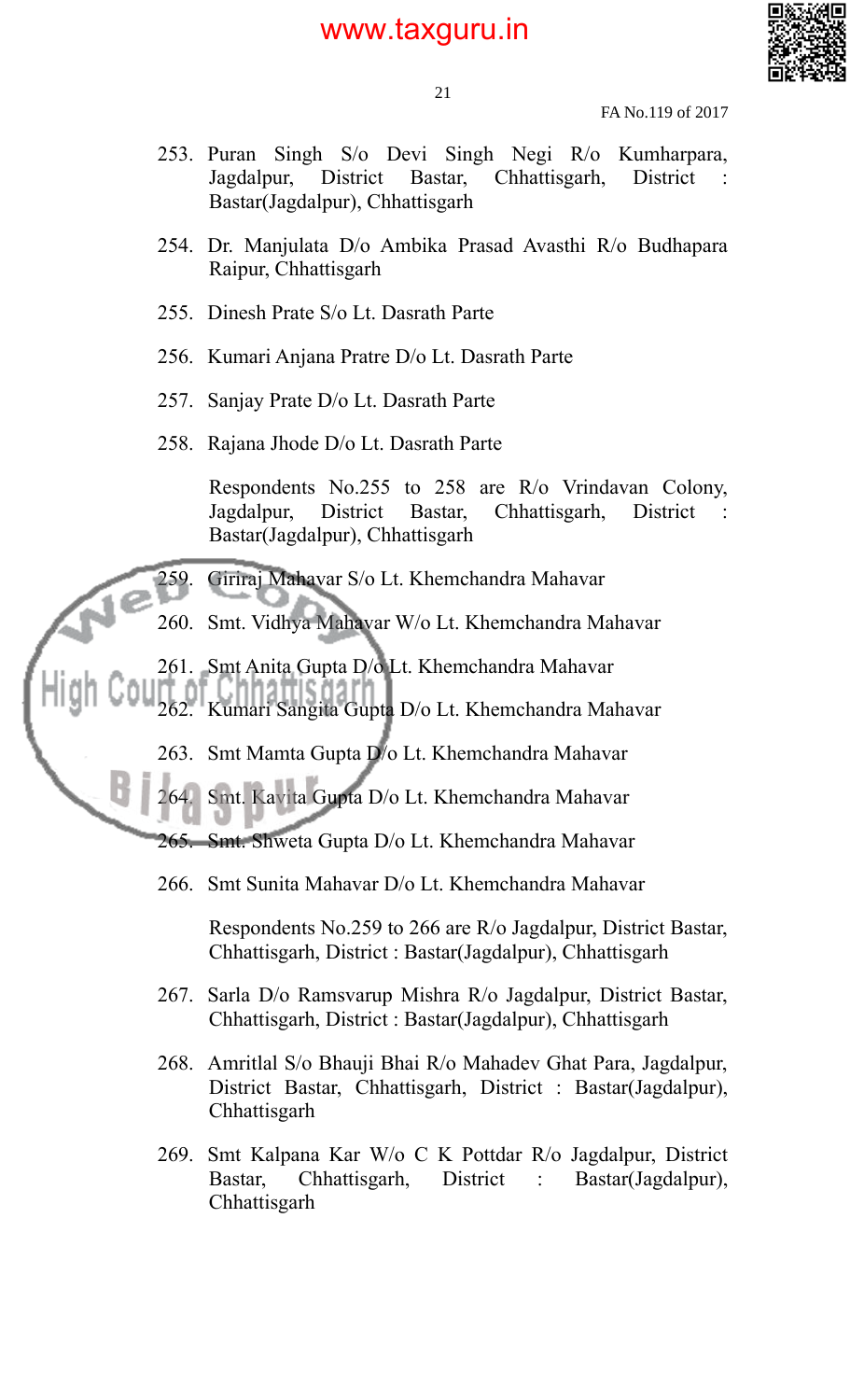

22

FA No.119 of 2017

- 270. Smt. Ranjana Nair W/o C K Nair R/o Jagdalpur, District Bastar, Chhattisgarh, District : Bastar(Jagdalpur), **Chhattisgarh**
- 271. Kamal Krishn Chudhary S/o J K Chudhary R/o Jagdalpur, District Bastar, Chhattisgarh, District : Bastar(Jagdalpur), **Chhattisgarh**
- 272. Shivkumar S/o Shivbodhan Prasad R/o Danteshvari , Jagdalpur, District Bastar, Chhattisgarh, District : Bastar(Jagdalpur), Chhattisgarh
- 273. Shyama Prasad Mukharji S/o Tirath Prasad Mukharji R/o Jagdalpur, District Bastar, Chhattisgarh, District : Bastar(Jagdalpur), Chhattisgarh
- 274. Abdul Hafis Khan S/o Abdul Rashid Khan R/o Jagdalpur, District Bastar, Chhattisgarh, District : Bastar(Jagdalpur), Chhattisgarh
	- 275. Umashankar Sharma S/o Ramdas Sharma R/o Kevramuda Ward, Jagdalpur, District Bastar, Chhattisgarh, District : Bastar(Jagdalpur), Chhattisgarh

276. Smt. B. Bos D/o T K C Bos R/o Vijay Bhawan, Jagdalpur, District Bastar, Chhattisgarh, District : Bastar(Jagdalpur), Chhattisgarh

Yasvant Kumar Rai S/o S. Ram R/o Jagdalpur, District Bastar, Chhattisgarh, District : Bastar(Jagdalpur), Chhattisgarh

- 278. Yusuf Iqbal S/o Mo. H. Quraisi R/o Jagdalpur, District Bastar, Chhattisgarh, District : Bastar(Jagdalpur), Chhattisgarh
- 279. Smt. Noorjhan Begam D/o Ramjan Khan R/o Jagdalpur, District Bastar, Chhattisgarh, District : Bastar(Jagdalpur), **Chhattisgarh**
- 280. Govind Pillye S/o Kumar Swamipilly R/o Jagdalpur, District Bastar, Chhattisgarh, District : Bastar(Jagdalpur), Chhattisgarh
- 281. Tarachandra Agrawal S/o Rameshvar Agrawal R/o Jagdalpur, District Bastar, Chhattisgarh, District : Bastar(Jagdalpur), **Chhattisgarh**
- 282. Smt Pramila D/o Mehatar Ram Dhruv R/o Jagdalpur, District Bastar, CG, District : Bastar(Jagdalpur), Chhattisgarh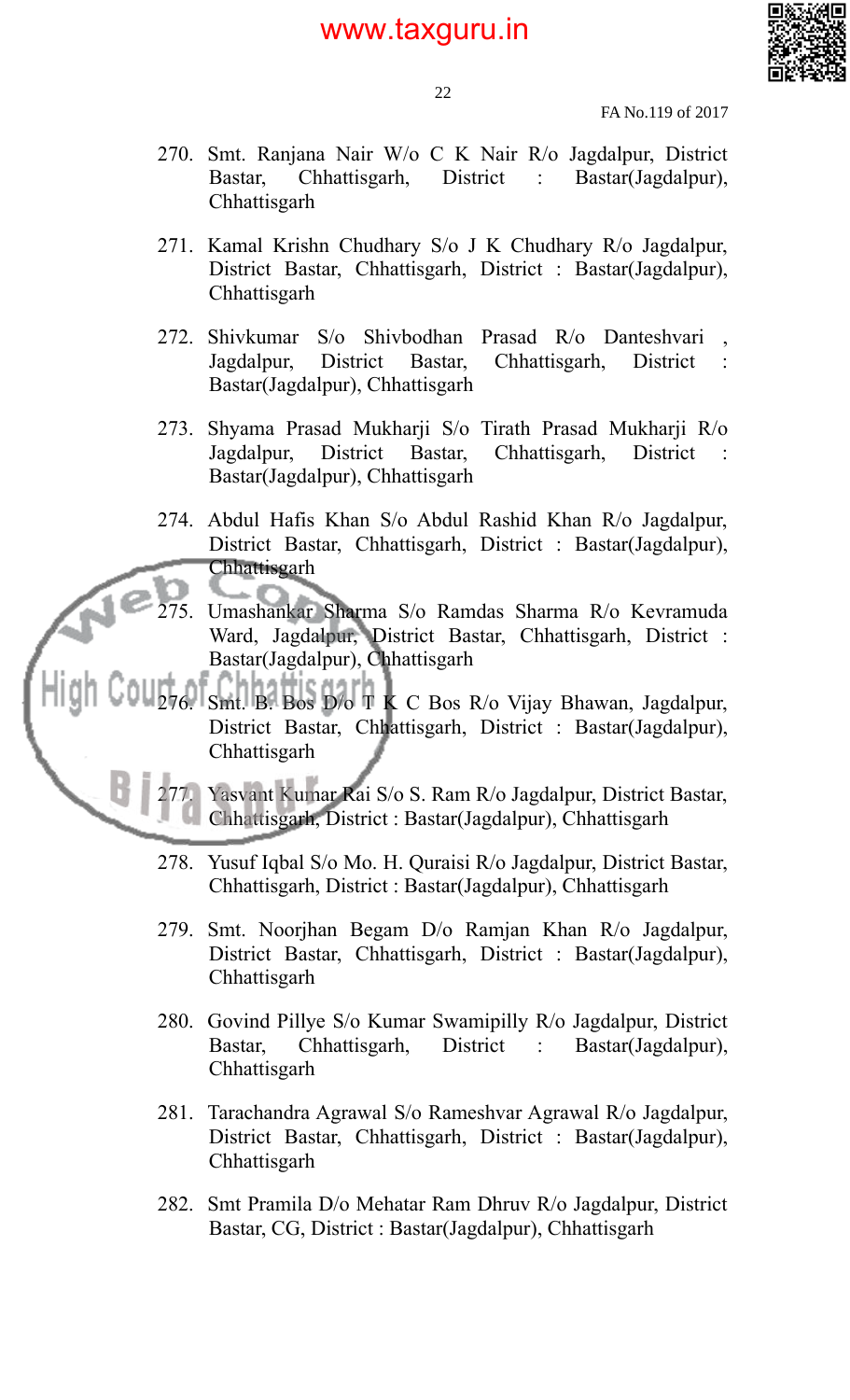

FA No.119 of 2017

- 283. Manohar Lal S/o Hariram Bachwani R/o Jagdalpur, District Bastar, Chhattisgarh, District : Bastar(Jagdalpur), **Chhattisgarh**
- 284. Angad Singh S/o Ram Singh Thakur R/o Raipur, Chhattisgarh.
- 285. Baba Rao S/o Krishna Rao R/o Kumharpara, Jagdalpur, District Bastar, Chhattisgarh, District : Bastar(Jagdalpur), **Chhattisgarh**
- 286. Ishvarkar R/o Kumharpara, Jagdalpur, District Bastar, Chhattisgarh, District : Bastar(Jagdalpur), Chhattisgarh
- 287. Mohindra Kumar S/o Jain R/o Kevramuda Ward Jagdalpur, District Bastar, Chhattisgarh, District : Bastar(Jagdalpur), **Chhattisgarh**

288. Minakshi Bai W/o Makkhanlal Gupta R/o Raipur, Chhattisgarh., District : Raipur, Chhattisgarh

289. Saroj W/o Satya Prakash Sahu R/o Motipara Durg, Chhattisgarh., District : Durg, Chhattisgarh

290. Suraj Lal S/o Kishan Lal Thantharate R/o Jagdalpur, District Bastar, Chhattisgarh, District : Bastar(Jagdalpur), **Chhattisgarh** 

291. Balaji Patnayak S/o Satya Narayan Patnayak R/o Kumharpara, Jagdalpur, District Bastar, Chhattisgarh, District : Bastar(Jagdalpur), Chhattisgarh

- 292. Ramesh Kumar S/o Brijlal Dewangan R/o Kumharpara, Jagdalpur, District Bastar, Chhattisgarh, District : Bastar(Jagdalpur), Chhattisgarh
- 293. Kalawati W/o Dhanrajmal Sindhi R/o Jagdalpur, District Bastar, Chhattisgarh, District : Bastar(Jagdalpur), **Chhattisgarh**
- 294. Ganeshi Bai W/o Devnath Bhura R/o Pratapgang, Jagdalpur, District Bastar, Chhattisgarh, District : Bastar(Jagdalpur), Chhattisgarh
- 295. Anumala Sushma W/o Anumala Sitaramaiya R/o Kumharpara, Jagdalpur, District Bastar, Chhattisgarh, District : Bastar(Jagdalpur), Chhattisgarh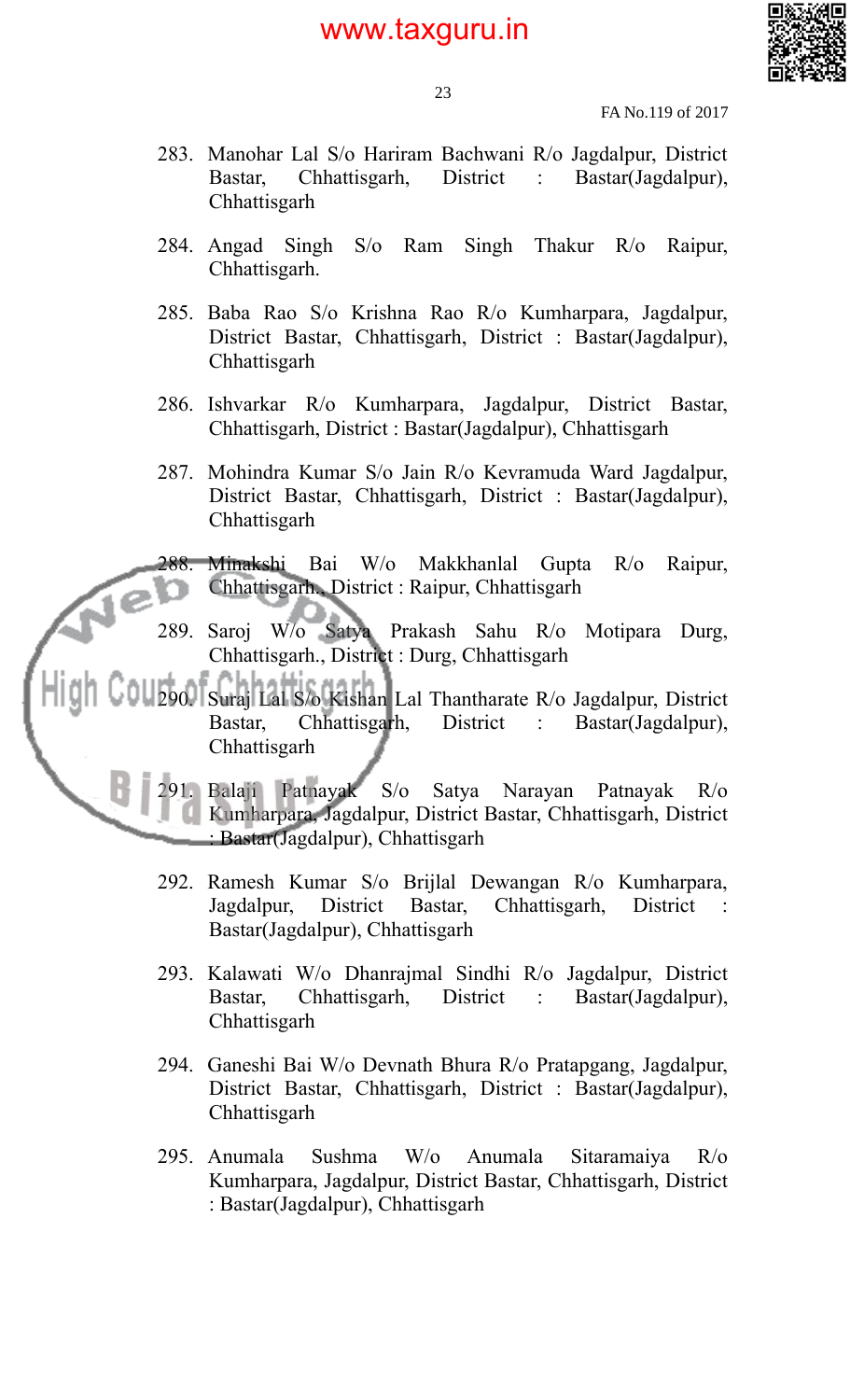

24

FA No.119 of 2017

- 296. K. Peddi Raju S/o Peddi Tekli R/o Kumharpara, Jagdalpur, District Bastar, Chhattisgarh, District : Bastar(Jagdalpur), **Chhattisgarh**
- 297. Chandraa Bai W/o Abir Chandra Jain R/o Jagdalpur, District Bastar, Chhattisgarh, District : Bastar(Jagdalpur), **Chhattisgarh**
- 298. Girdhar Gopal S/o Pal Singh Dewangan R/o Jagdalpur, District Bastar, Chhattisgarh, District : Bastar(Jagdalpur), **Chhattisgarh**
- 299. Jugwati Bai W/o Maniram Dewangan R/o Jagdalpur, District Bastar, Chhattisgarh, District : Bastar(Jagdalpur), **Chhattisgarh**
- 300. A V Nageshvar Rao S/o A V Jagannath Rao R/o Maharani Hospital Ward, Jagdalpur, District Bastar, Chhattisgarh, District : Bastar(Jagdalpur), Chhattisgarh
- 301. Jitendra Kumar S/o V P Naththulal Dewangan R/o Jagdalpur, District Bastar, Chhattisgarh, District : Bastar(Jagdalpur), Chhattisgarh
- 302. Manoj Kumar S/o V P Naththulal Dewangan R/o Bhairamgang Jagdalpur, District Bastar, Chhattisgarh, District : Bastar(Jagdalpur), Chhattisgarh

303. Tarun Kumar S/o V P Naththulal Dewangan R/o Bhairamgang Jagdalpur, District Bastar, Chhattisgarh, District : Bastar(Jagdalpur), Chhattisgarh

- 304. Ramchandra Nagrani S/o Govardhan Das Nagrani R/o Pratapgang, Jagdalpur, District Bastar, Chhattisgarh, District : Bastar(Jagdalpur), Chhattisgarh
- 305. Sekh Vahit Quraisi S/o Sekh Karim Quraisi R/o Jagdalpur, District Bastar, Chhattisgarh, District : Bastar(Jagdalpur), **Chhattisgarh**
- 306. Fatte Singh S/o Rao Uday Singh R/o Jagdalpur, District Bastar, Chhattisgarh, District : Bastar(Jagdalpur), **Chhattisgarh**
- 307. Damedar S/o Rambhau Kale R/o Dokrighat Para, Jagdalpur, District Bastar, Chhattisgarh., District : Bastar(Jagdalpur), **Chhattisgarh**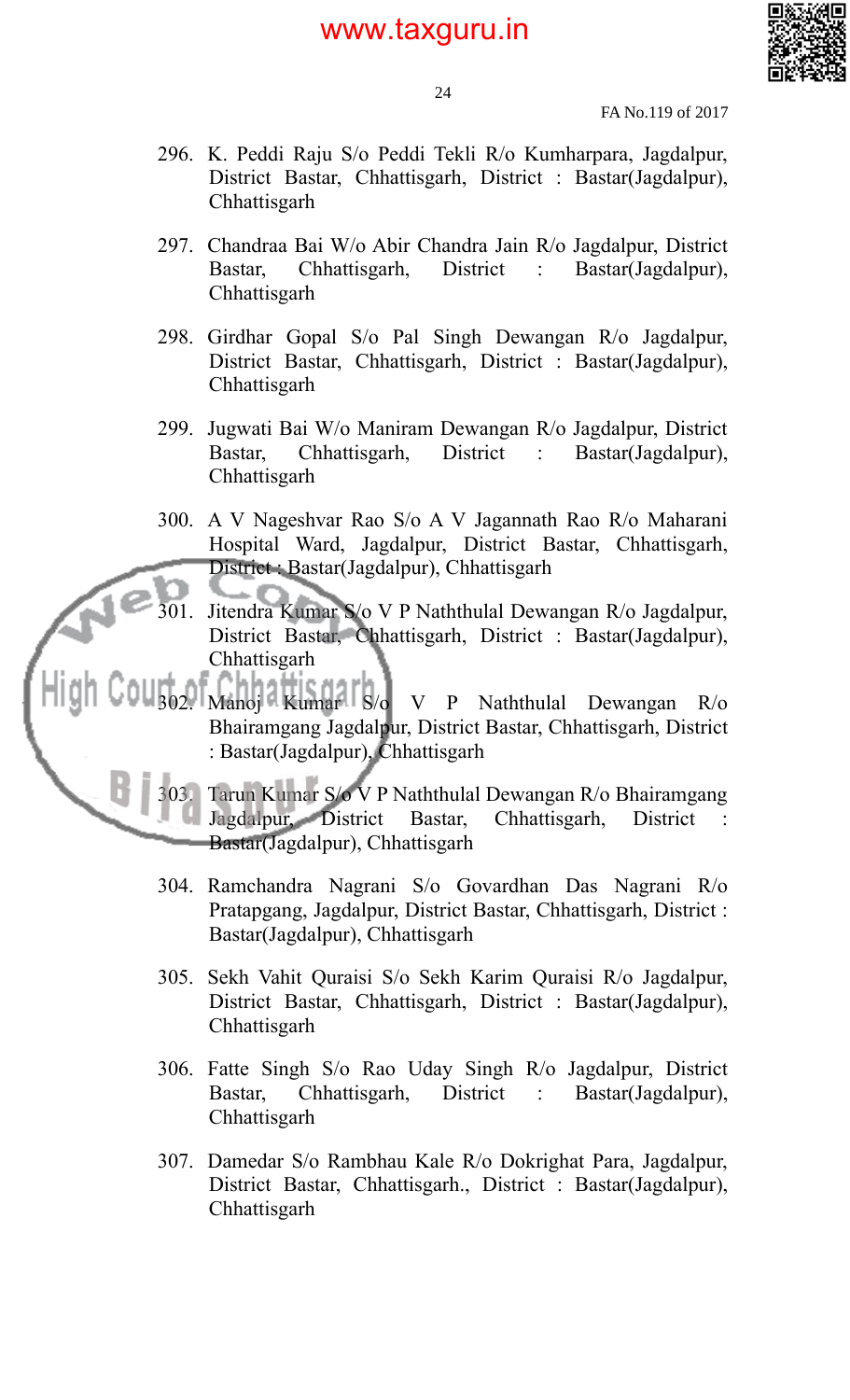

25

FA No.119 of 2017

- 308. Rambhai R/o Dokrighat Para, Jagdalpur, District Bastar, Chhattisgarh., District : Bastar(Jagdalpur), Chhattisgarh
- 309. Damodar S/o Krishnadatt Tiwari R/o Jagdalpur, District Bastar, Chhattisgarh, District : Bastar(Jagdalpur), **Chhattisgarh**
- 310. Dinesh Chandra S/o Vishnudatta Upreti R/o Jagdalpur, District Bastar, Chhattisgarh, District : Bastar(Jagdalpur), **Chhattisgarh**
- 311. Y V Raman Rao S/o Y V Surya Rao R/o Kevramuda Ward Jagdalpur, District Bastar, Chhattisgarh, District : Bastar(Jagdalpur), Chhattisgarh
- 312. Abdul Karim Khan S/o Abdul Sattar Khan R/o Jagdalpur, District Bastar, Chhattisgarh, District : Bastar(Jagdalpur), **Chhattisgarh**

313. Karimulla Khan S/o Abdul Sattar Khan R/o Jagdalpur, District Bastar, Chhattisgarh, District : Bastar(Jagdalpur), Chhattisgarh

314. Nirmala Rathor W/o Shivlal Bhai R/o Jagdalpur, District Bastar, Chhattisgarh, District : Bastar(Jagdalpur), **Chhattisgarh** 

> 315. Basant S/o Ramchandra Baldev R/o Jagdalpur, District Bastar, Chhattisgarh, District : Bastar(Jagdalpur), Chhattisgarh

- 316. Shivshankar S/o Mahadev Shikkar R/o Jagdalpur, District Bastar, Chhattisgarh, District : Bastar(Jagdalpur), Chhattisgarh
- 317. Smt. Kekti Bai W/o Satyadev Bura R/o Jagdalpur, District Bastar, CG, District : Bastar(Jagdalpur), Chhattisgarh
- 318. Lolugu Ramarao S/o Satyanarayan Nayadu R/o Kevaramunda Ward, Jagdalpur, District Bastar, Chhattisgarh, District : Bastar(Jagdalpur), Chhattisgarh
- 319. Satyadev S/o Ramnarayan Tiwari R/o Jagdalpur, District Bastar, Chhattisgarh, District : Bastar(Jagdalpur), **Chhattisgarh**
- 320. Rajesh Tiwari S/o Vidya Sagar Tiwari, R/o Ramaiyapara, Jagdalpur, District Bastar, Chhattisgarh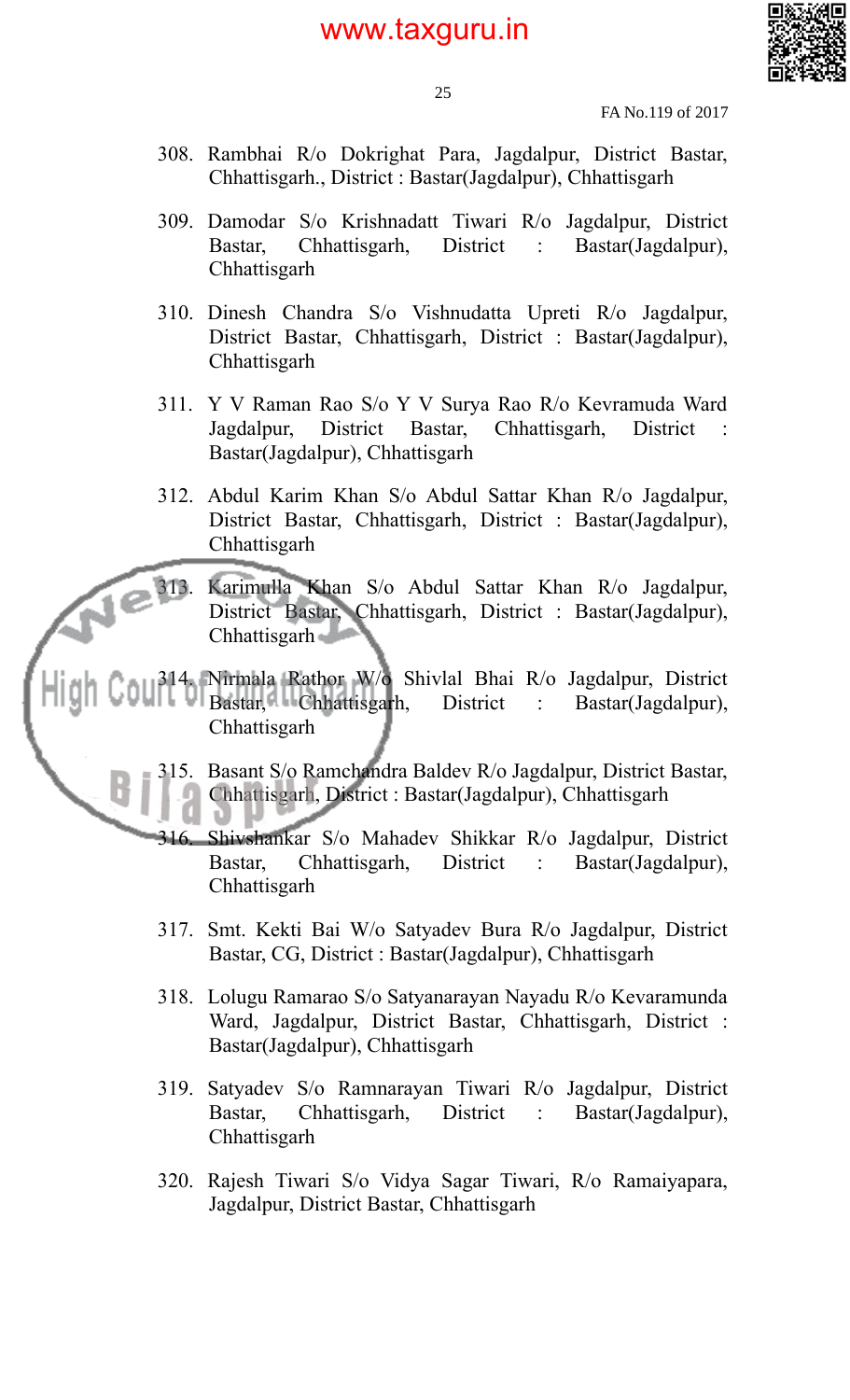

26

FA No.119 of 2017

- 321. Kuwar Rani Sushil Kumari W/o Kuwar Durgadas R/o Jagdalpur, District Bastar, Chhattisgarh, District : Bastar(Jagdalpur), Chhattisgarh
- 322. Chandra Prakash Singh S/o Raghuveer Singh R/o Jagdalpur, District Bastar, Chhattisgarh, District : Bastar(Jagdalpur), **Chhattisgarh**
- 323. Rajesh Tiwari S/o Lt. Vidya Sagar Tiwari Aged About 30 **Years**
- 324. Roma D/o Lt. Vidya Sagar Tiwari Aged About 28 Years
- 325. Geeta D/o Lt. Vidya Sagar Tiwari Aged About 31 Years
- 326. Meena D/o Lt. Vidya Sagar Tiwari Aged About 30 Years
- 327. Usha D/o Lt. Vidya Sagar Tiwari Aged About 33 Years
- 328. Renu D/o Lt. Vidya Sagar Tiwari Aged About 25 Years

Responents No.323 to 328 are R/o Motitalab Para, Jagdalpur, District Bastar, Chhattisgarh, District : Bastar(Jagdalpur), **Chhattisgarh** 

- , nnatus oarr Mihir Kumar S/o Jogendra Chandra Visvash (Dead through Legal Heirs)
- Smt. Mandikuntala Bose, W/o Tushar Kanti Bose
	- (b) Malay Visvash, S/o Mihir Kumar Visvash
	- (c) Mridula Visvash, D/o Mihir Kumar Visvash
	- (d) Bulbul Visvash, D/o Mihir Kumar Visvash
	- (e) Papaiya Visvash, D/o Mihir Kumar Visvash

Respondents No.329 (a) to (e) are R/o D.K. Press, Vrindavan, Jagdalpur, Dist. Bastar (CG).

- 330. Anup Kumar S/o Amal Kumar Bangchi R/o Kumharpara, Jagdalpur, District Bastar, Chhattisgarh, District : Bastar(Jagdalpur), Chhattisgarh
- 331. Tusarkanti Bos S/o Dr. R.L. Bos R/o Kevramuda Ward Jagdalpur, District Bastar, Chhattisgarh, District : Bastar(Jagdalpur), Chhattisgarh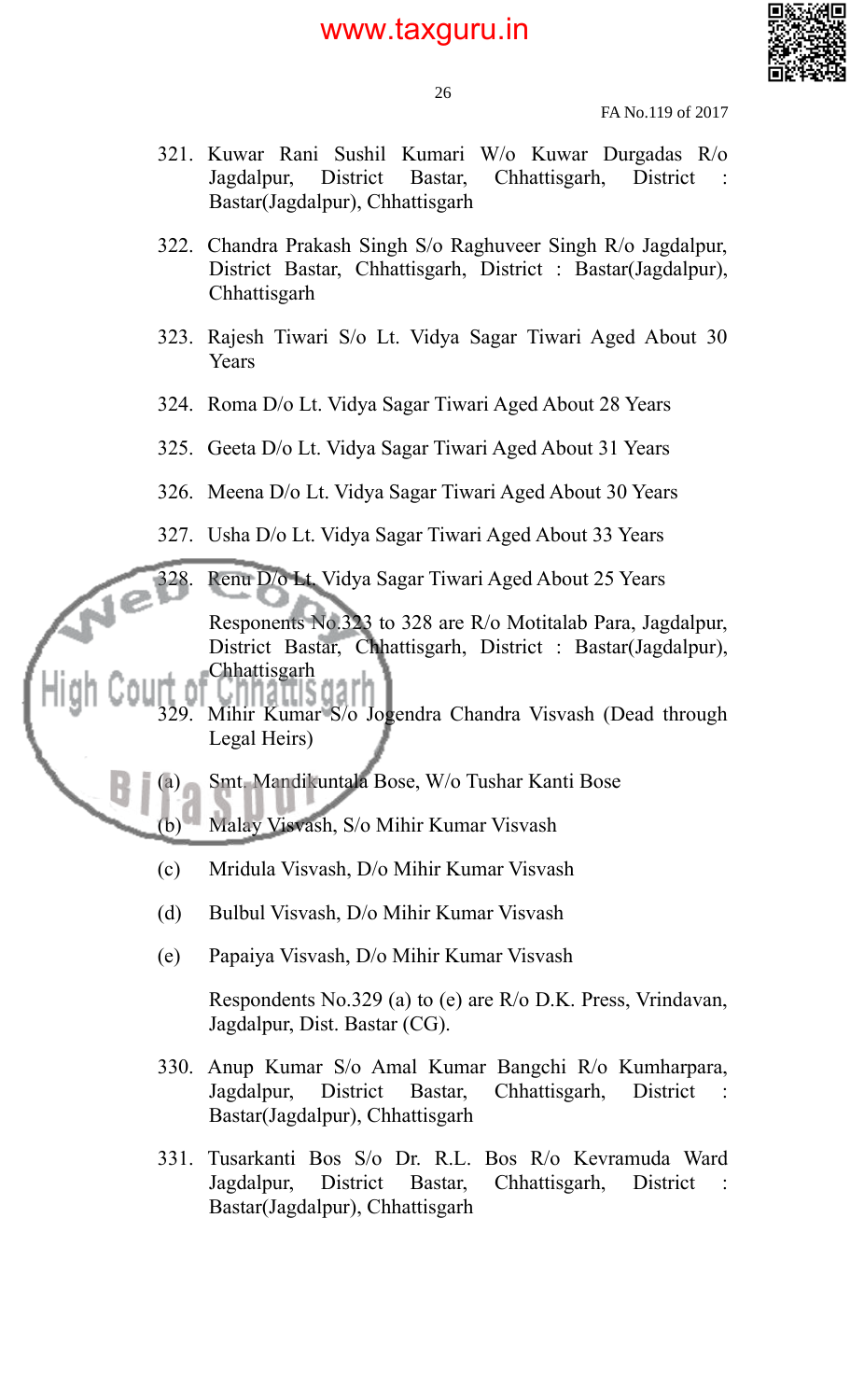

- 332. Chaganlal Bhura S/o Tulaiyaram Bhura
- 333. Devnath Bhura S/o Tulaiyaram Bhura
- 334. Satyadev Bhura S/o Tulaiyaram Bhura
- 335. Kamal Kumar Bhura S/o Tulaiyaram Bhura
- Respondents No.332 to 335 are R/o Pratapganj Para, Jagdalpur, District Bastar, Chhattisgarh, District : Bastar(Jagdalpur), Chhattisgarh
- 336. Ram Krishna S/o Pal Singh Dewangan R/o Subhash Ward,jagdalpur, District Bastar, Chhattisgarh, District : Bastar(Jagdalpur), Chhattisgarh
- 337. K M Surendran S/o M. Madhwan R/o Jagdalpur, District Bastar, Chhattisgarh, District : Bastar(Jagdalpur), Chhattisgarh
- 338. Smt. P.R Monamma W/o K M Surendran R/o Jagdalpur, District Bastar, Chhattisgarh, District : Bastar(Jagdalpur), **Chhattisgarh**

339. Ramanand Shri Vashu R/o Geedam Road, Jagdalpur, District Bastar, Chhattisgarh, District : Bastar(Jagdalpur), **Chhattisgarh** 

> 340. Sapan Kumar Roy S/o N C N Roy R/o Kumharpara, Jagdalpur, District Bastar, Chhattisgarh, District : Bastar(Jagdalpur), Chhattisgarh

- 341. M A Nagariya S/o Yusuf Nagariya R/o Kewramunda Ward, Jagdalpur, District Bastar, Chhattisgarh, District : Bastar(Jagdalpur), Chhattisgarh
- 342. K Durga Bai W/o K Shyamlal Rao R/o Kewramunda Ward, Jagdalpur, District Bastar, Chhattisgarh, District : Bastar(Jagdalpur), Chhattisgarh
- 343. Jogendra Singh S/o Sardar Diwan Singh R/o Jagdalpur, District Bastar, Chhattisgarh, District : Bastar(Jagdalpur), **Chhattisgarh**
- 344. Sukhbeer Singh S/o Gurdan Diwan Singh R/o Jagdalpur, District Bastar, Chhattisgarh, District : Bastar(Jagdalpur), Chhattisgarh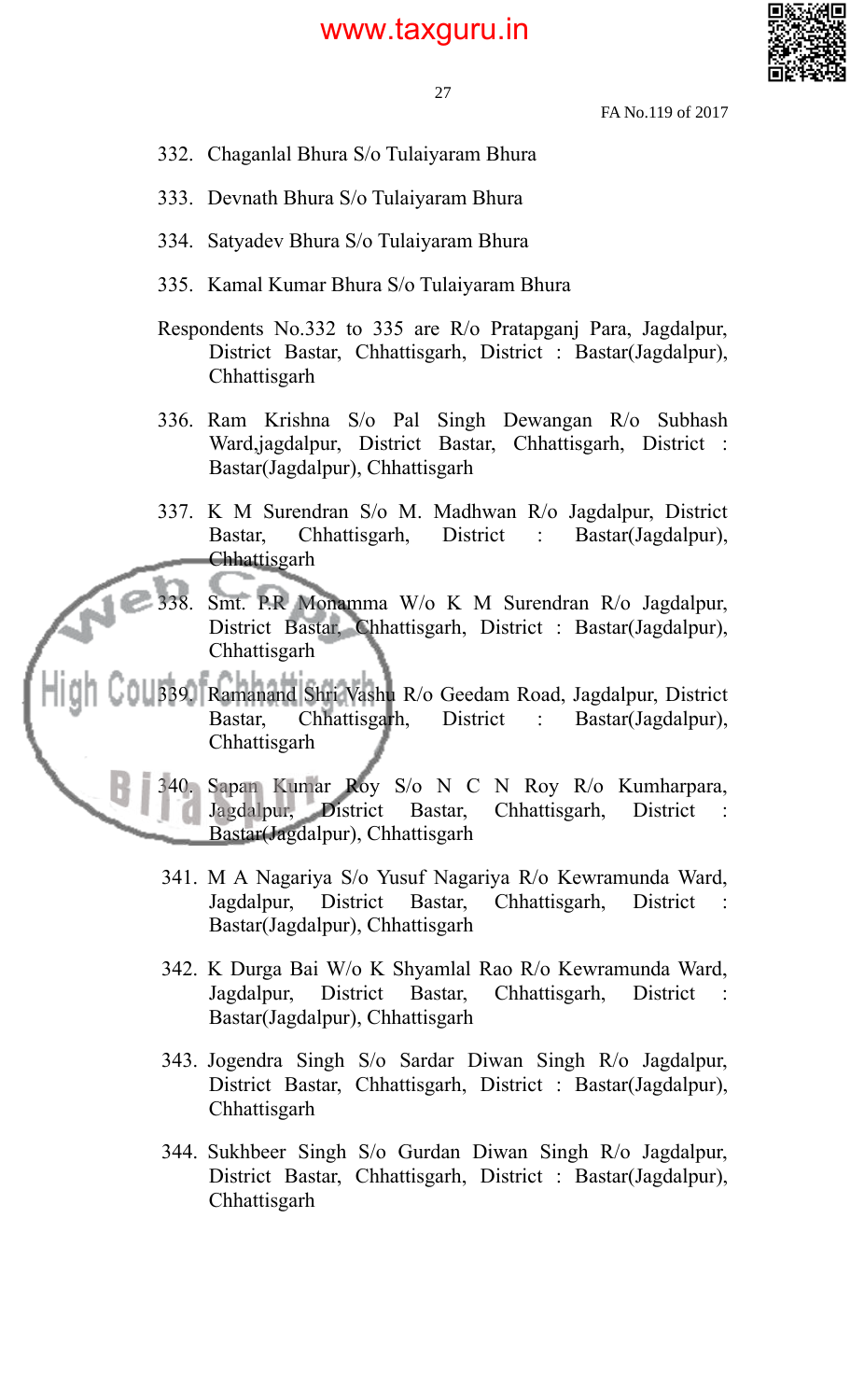

28

FA No.119 of 2017

- 345. Sheshnath Panday S/o Ambika Prasad Panday R/o Jagdalpur, District Bastar, Chhattisgarh, District : Bastar(Jagdalpur), **Chhattisgarh**
- 346. Banshilal Chandraak S/o Motilal Chandraak R/o Pratap Ward, Jagdalpur, District Bastar, Chhattisgarh, District : Bastar(Jagdalpur), Chhattisgarh
- 347. Ashok Joshi R/o Jagdalpur, District Bastar, Chhattisgarh, District : Bastar(Jagdalpur), Chhattisgarh
- 348. V K Kuriyan Kosh S/o Kuriya Kosh Govt. Employs P H E , R/o Dantewada, District Dantewada Chhattisgarh, District : Dantewada, Chhattisgarh
- 349. L Kuriya Kosh S/o K D Kuriya Kosh Govt. Employs P H E , R/o Dantewada, District Dantewada Chhattisgarh, District : Dantewada, Chhattisgarh
- 350. Motilal Duggad S/o Shobhraj Duggad R/o Jagdalpur, District Bastar, Chhattisgarh, District : Bastar(Jagdalpur), Chhattisgarh
- 351. Govind Sharma S/o Vegraj Sharma R/o Itwara Bazar Ward, Jagdalpur, District Bastar, Chhattisgarh, District Bastar(Jagdalpur), Chhattisgarh
	- 352. Smt. Ayati Bai W/o Sataram Yadav R/o Mahadev Ghat Para, Jagdalpur, District Bastar, Chhattisgarh, District Bastar(Jagdalpur), Chhattisgarh
	- 353. G V Narayan Naydu S/o Lt. Krishana Naydu R/o Kewramunda Ward, Jagdalpur, District Bastar, Chhattisgarh, District : Bastar(Jagdalpur), Chhattisgarh
	- 354. Smt. Vinita W/o Basant Kumar Chohan R/o Sadar Ward, Jagdalpur, District Bastar, Chhattisgarh, District : Bastar(Jagdalpur), Chhattisgarh
	- 355. Smt Urmila Devi W/o Rajkumar Lal R/o Kacorapara, Jagdalpur, District Bastar, Chhattisgarh, District : Bastar(Jagdalpur), Chhattisgarh
	- 356. Shri Nijamuddin S/o Babu Ali R/o Kacorapara, Jagdalpur, District Bastar, Chhattisgarh, District : Bastar(Jagdalpur), Chhattisgarh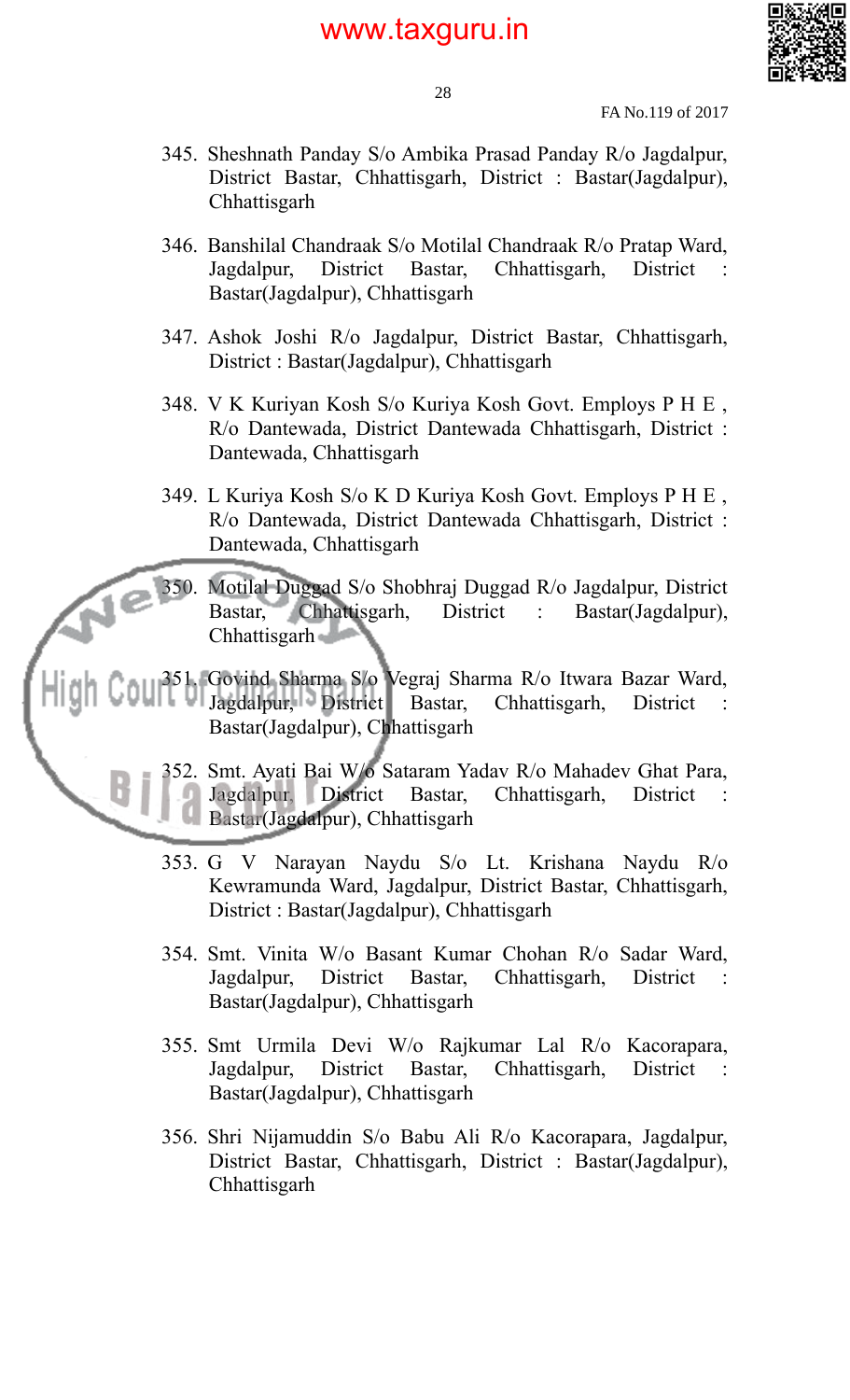

29

FA No.119 of 2017

- 357. Smt. Jadav Devi W/o Sitan Chandra Khatri R/o Shanti Nagar Ward, Jagdalpur, District Bastar, Chhattisgarh, District : Bastar(Jagdalpur), Chhattisgarh
- 358. Smt. V Suramma W/o V. Shri Ramlu R/o Kumharpara, Jagdalpur, District Bastar, Chhattisgarh, District Bastar(Jagdalpur), Chhattisgarh
- 359. Ravindra Bihari Vinod Bihar Ghusu Padari , R/o Jaipur M. Lalkikar Kathrin Church, District Koraput, Orissa, Local Address Kumharpara Jagdalpur, District Bastar, Chhattisgarh., District : Bastar(Jagdalpur), Chhattisgarh
- 360. Shri Kaluram Chandraak S/o Motilal Chandraak R/o Pratapdev Ward, Jagdalpur, District Bastar, Chhattisgarh, District : Bastar(Jagdalpur), Chhattisgarh
- 361. Mahawar Vaisya Sewa Sansthan C/o President Premlal S/o Chironjilal, R/o Shantinagar Ward, Jagdalpur, District Bastar, Chhattisgarh, District : Bastar(Jagdalpur), Chhattisgarh

 $\epsilon$ 

B j

- 362. Omprakash Sharma S/o Kishan Chandra Sharma R/o Bodhghat Colony, Jagdalpur, District Bastar, Chhattisgarh, District : Bastar(Jagdalpur), Chhattisgarh
	- 363. Suktaram S/o Tirliram R/o N M D C Kirandul , Jagdalpur, District Bastar, CG, District : Bastar(Jagdalpur), Chhattisgarh
	- 364. Krishana Kumar Varma S/o Sundarlal Varma R/o Barsur, Tahsil Dantewada, Jagdalpur, District Bastar, CG District : Bastar(Jagdalpur), Chhattisgarh
		- 365. Smt. Suhag Devi W/o Rajendra Singh Chohan R/o Ganganagar Ward, Jagdalpur, District Bastar, Chhattisgarh, District : Bastar(Jagdalpur), Chhattisgarh
		- 366. Govind Sharma S/o Begraj Sharma R/o Itwari Bazar Ward, Jagdalpur, District Bastar, Chhattisgarh, District : Bastar(Jagdalpur), Chhattisgarh
		- 367. Udaykant Jha S/o Anirudra Jha R/o Hikmipara, Jagdalpur, District Bastar, Chhattisgarh, District : Bastar(Jagdalpur), **Chhattisgarh**
		- 368. Ranjeet Kumar Niyogi S/o Motindra Nath Niyogi R/o Kirandul, District Dantewada, Chhattisgarh, District : Dantewada, Chhattisgarh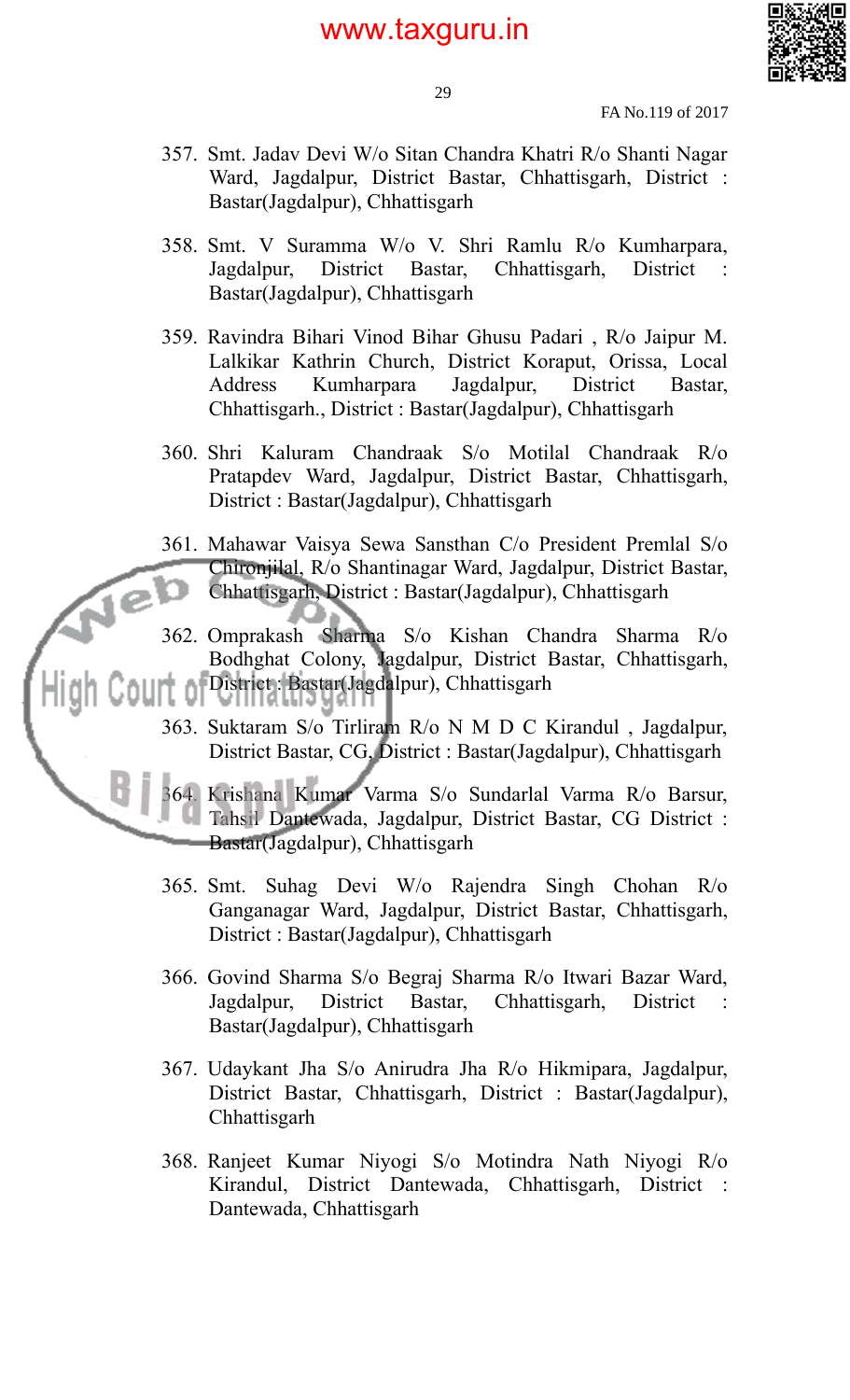

30

FA No.119 of 2017

- 369. Tarakant Jha S/o Anirudh Jha R/o Hikmipara, Jagdalpur, District Bastar, Chhattisgarh, District : Bastar(Jagdalpur), **Chhattisgarh**
- 370. Suryakant Jha S/o Anirudh Jha R/o Hikmipara, Jagdalpur, District Bastar, Chhattisgarh, District : Bastar(Jagdalpur), **Chhattisgarh**
- 371. Khairun Nisha S/o Mohammad Yakub R/o Hikmipara, Jagdalpur, District Bastar, Chhattisgarh, District : Bastar(Jagdalpur), Chhattisgarh
- 372. Raj Mohammad S/o Nashirudin R/o Raipur, District Raipur, Chhattisgarh., District : Raipur, Chhattisgarh
- 373. Prabhakar Damodar S/o Damodar Bakshi R/o Kirandul, District Dantewada, Chhattisgarh, District Bastar(Jagdalpur), Chhattisgarh

374. Birendra Ghosh S/o Satish Ghosh R/o Kirandul, District Dantewada, Chhattisgarh, District : Bastar(Jagdalpur), Chhattisgarh

375. Vivekanand Singh S/o Dashrath Singh R/o Kirandul, District Dantewada, Chhattisgarh, District : Dantewada, Chhattisgarh

> 376. Vishnu Pad S/o Baburao R/o Kirandul, District Dantewada, Chhattisgarh, District : Dantewada, Chhattisgarh

> 377. Praful S/o B. Nagendra Haldhar R/o Bangali Camp Kirandul, District Dantewada, Chhattisgarh, District : Dantewada, **Chhattisgarh**

- 378. Ratiram S/o Hirduram Bhatra R/o Kirandul, District Dantewada, Chhattisgarh, District : Bastar(Jagdalpur), **Chhattisgarh**
- 379. Kamla Rani Kar S/o Ajit Kumar Kar R/o Kirandul, District Dantewada, Chhattisgarh, District : Bastar(Jagdalpur), **Chhattisgarh**
- 380. Indrajeet Singh S/o Sardar Harnam Singh R/o Kirandul, District Dantewada, Chhattisgarh, District : Dantewada, Chhattisgarh
- 381. Ujagar Singh S/o Madhav Singh R/o Kirandul, District Dantewada, Chhattisgarh, District : Dantewada, Chhattisgarh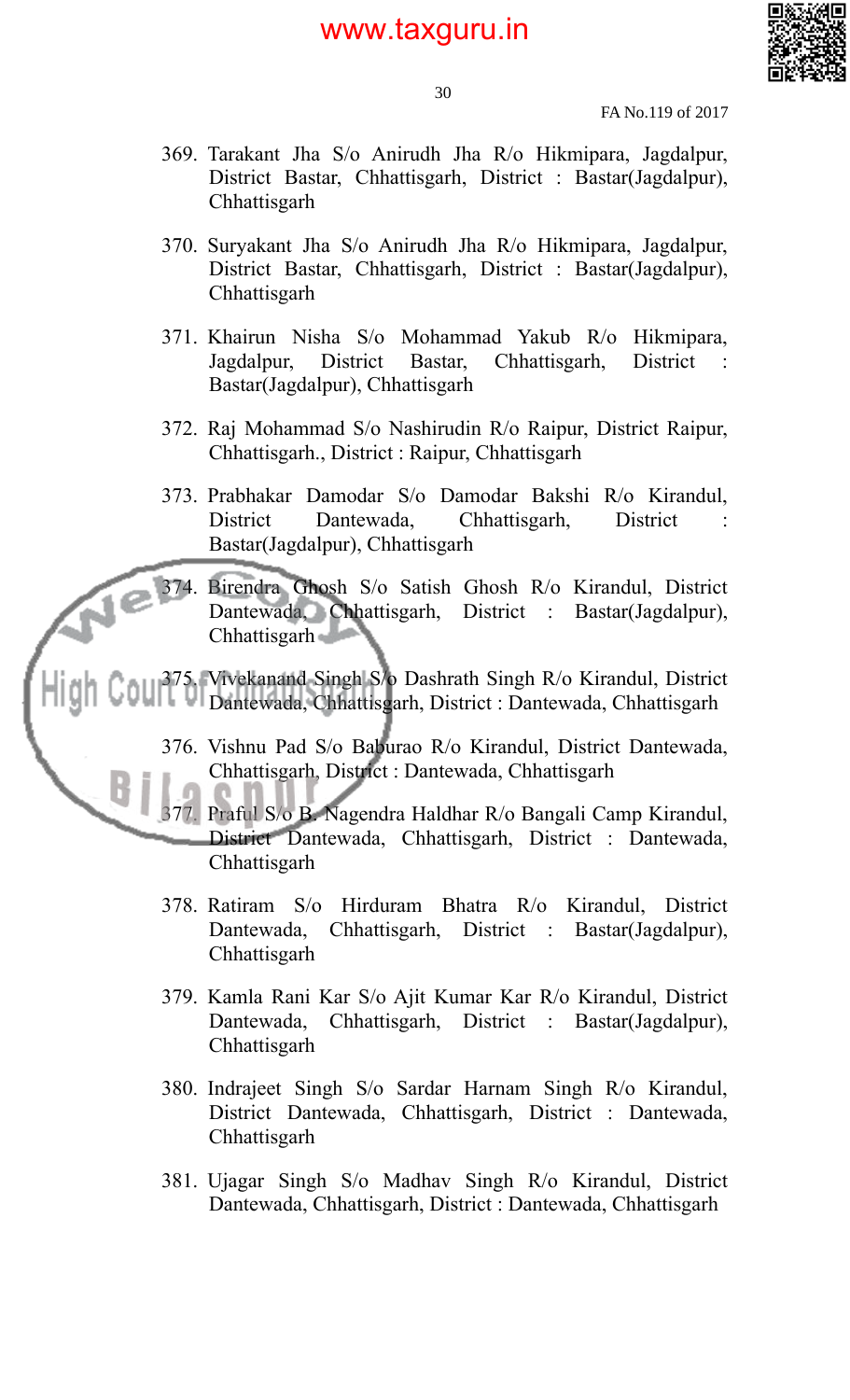

31

FA No.119 of 2017

- 382. Jagarnath Singh S/o Jaisingh Bhardwaj R/o Kirandul, District Dantewada, Chhattisgarh, District : Dantewada, Chhattisgarh
- 383. Smt. Usha Rani W/o S K Sharma R/o Kirandul, District Dantewada, Chhattisgarh, District : Dantewada, Chhattisgarh
- 384. Ganesh Ram Anand S/o Balbhadra Anand R/o Kirandul, District Dantewada, Chhattisgarh, District Bastar(Jagdalpur), Chhattisgarh
- 385. Ramadhin Yadav S/o Bhungeshwar Yadav R/o N M D C Kirandul, District Dantewada, Chhattisgarh, District : Dantewada, Chhattisgarh
- 386. Suktaram S/o Thirali Ram Muriya R/o N M D C Kirandul, District Dantewada, Chhattisgarh, District Bastar(Jagdalpur), Chhattisgarh

387. Champalal Vaidh S/o Lankaram Vaidh R/o Sirasar Chowk, Jagdalpur, District Bastar, Chhattisgarh, District Bastar(Jagdalpur), Chhattisgarh

388. Smt. Tohra Begam W/o Mo. Umar Khan R/o N M D C Kirandul, District Dantewada, Chhattisgarh, District : Bastar(Jagdalpur), Chhattisgarh

- 389. Nageh Dutta Jha S/o Laxmi Dutta Jha R/o Sirashar Chowk, Jagdalpur, District Bastar, Chhattisgarh, District : Bastar(Jagdalpur), Chhattisgarh
- 390. Sahidhull Jama Rijvi S/o Mh. Nijamudin Rijvi R/o N M D C Kirandul, District Dantewada, Chhattisgarh, District : Dantewada, Chhattisgarh
- 391. Smt. Sunaina Devi W/o Rajendra Prasad Varma R/o Bacholi , District Dantewada, Chhattisgarh., District : Dantewada, Chhattisgarh
- 392. Smt. Iarshad Begam S/o Abdul Rashid R/o M P E B Kirandul, District Dantewada, Chhattisgarh, District : Dantewada, Chhattisgarh
- 393. Smt. Chandrakala W/o Sudama Shrivashtav R/o Dokatighat Para, Jagdalpur, District Bastar, Chhattisgarh., District : Bastar(Jagdalpur), Chhattisgarh
- 394. Smt Ratna Rana W/o P S Rana R/o Jagdalpur, District Bastar, Chhattisgarh, District : Bastar(Jagdalpur), Chhattisgarh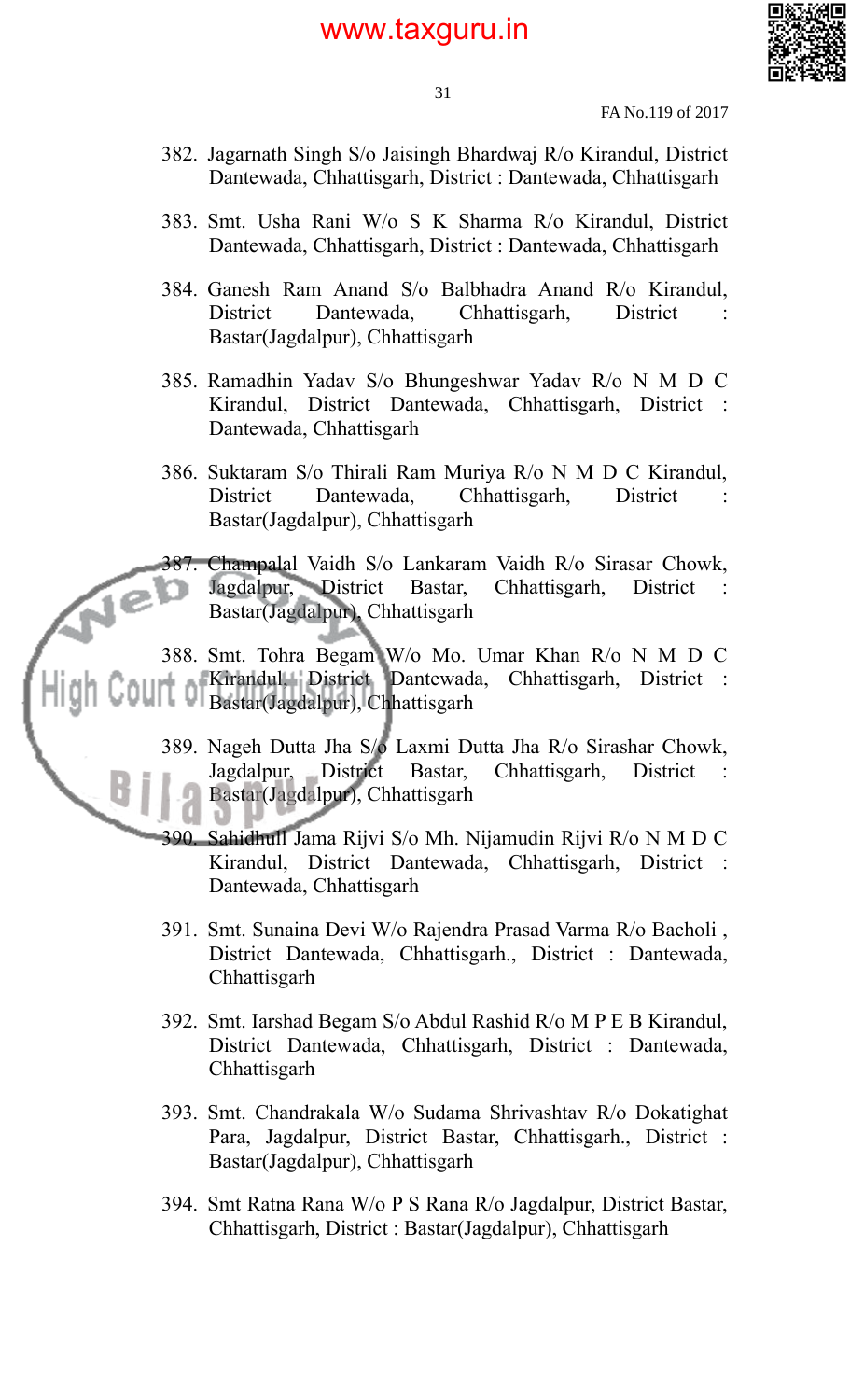

32

FA No.119 of 2017

- 395. Kuwar Chandra Singh S/o Vinayak Singh R/o Jagdalpur, District Bastar, Chhattisgarh, District : Bastar(Jagdalpur), **Chhattisgarh**
- 396. Smt. Sakuntala Srivashtav S/o N B Srivashtav Sub Engineer PWD, Motitalab Para, Jagdalpur, District Bastar, Chhattisgarh, District : Bastar(Jagdalpur), Chhattisgarh
- 397. Smt. Kusum Bai Pegad W/o Sukhram Pegad R/o Ganganagar Ward, Jagdalpur, District Bastar, Chhattisgarh, District : Bastar(Jagdalpur), Chhattisgarh
- 398. Kamal Kumar S/o Jagdish Roy R/o Itwari Bazar Ward, Jagdalpur, District Bastar, Chhattisgarh, District : Bastar(Jagdalpur), Chhattisgarh
- 399. Champalal S/o Lankaram R/o Motitalabpara, Jagdalpur, District Bastar, Chhattisgarh, District : Bastar(Jagdalpur), Chhattisgarh
- 400. Sanjeev Kapoor [Deleted in compliance of Order Dated 05-04-2019].

401. Smt. Prabhati Bai W/o Ramlal R/o Neelgudapara, Jagdalpur, District Bastar, Chhattisgarh, District : Bastar(Jagdalpur), **Chhattisgarh** 

> 402. Sadashiv S/o Manbodh Sahu R/o Kirandul, District Dantewada, Chhattisgarh, District : Dantewada, Chhattisgarh

> 403. Rajdhar Yadav S/o Gangaghar Yadav R/o Kirandul, District Dantewada, Chhattisgarh

- 404. Mahendra Singh S/o Madhav Singh Sikkh R/o Kirandul, District Dantewada, Chhattisgarh
- 405. Chandan Singh S/o Laxmi Singh R/o Kirandul, District Dantewada, Chhattisgarh, District : Dantewada, Chhattisgarh
- 406. Ramkrishana S/o Raghunath Dewangan R/o Kirandul, District Dantewada, Chhattisgarh
- 407. Ganga Ghar Soni S/o Hablal Soni R/o Kirandul, District Dantewada, Chhattisgarh, District : Dantewada, Chhattisgarh
- 408. Saiyad Akbar Ali S/o Saiyad Jamal R/o Kunwaramunda Ward, Jagdalpur, District Bastar, Chhattisgarh, District : Bastar(Jagdalpur), Chhattisgarh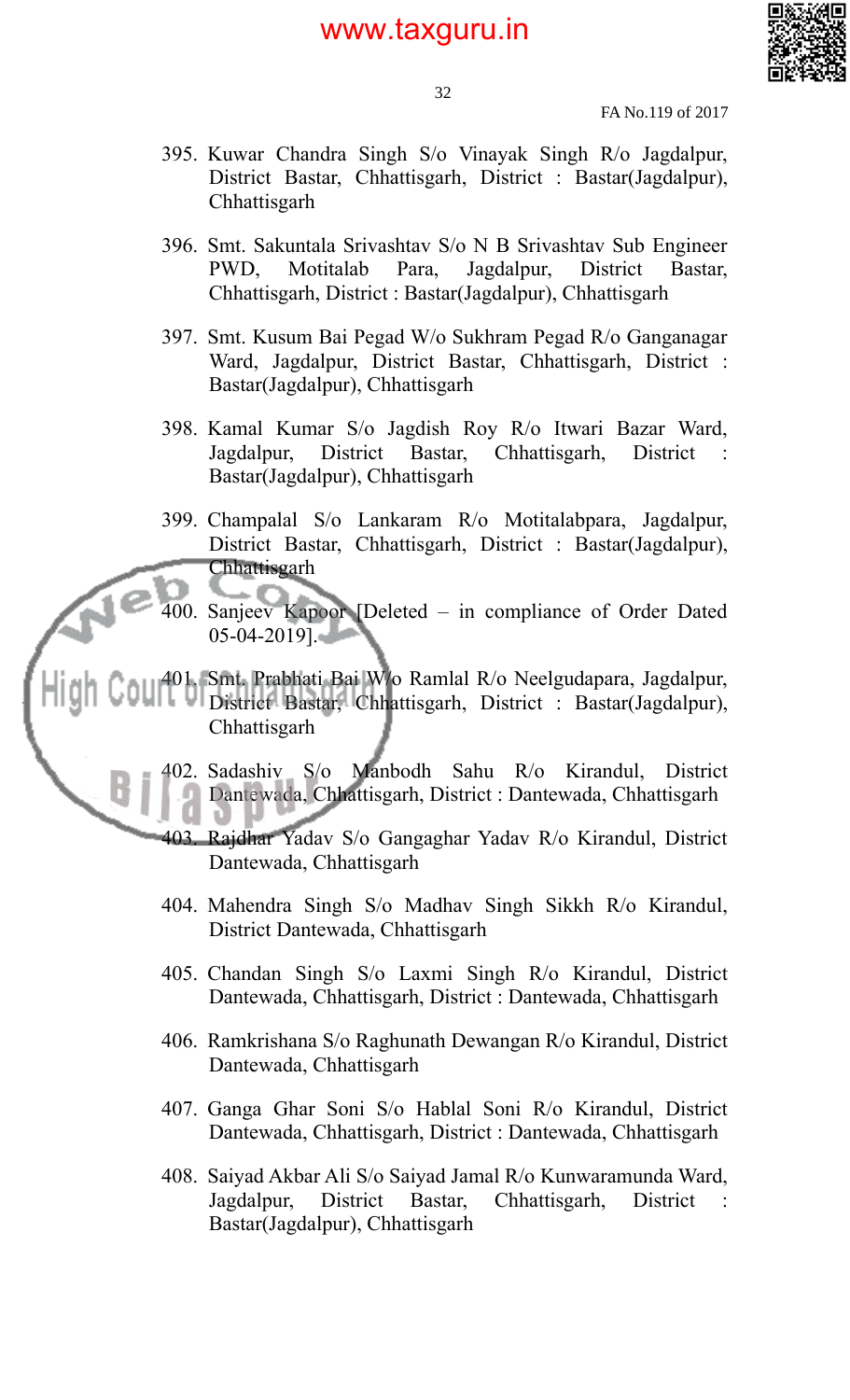

33

FA No.119 of 2017

- 409. Ghasiram S/o Brijlal Sao R/o Jagdalpur, District Bastar, Chhattisgarh, District : Bastar(Jagdalpur), Chhattisgarh
- 410. Kaliram S/o Brijlal Sao R/o Jagdalpur, District Bastar, Chhattisgarh, District : Bastar(Jagdalpur), Chhattisgarh
- 411. Brijlal R/o Jagdalpur, District Bastar, Chhattisgarh, District : Bastar(Jagdalpur), Chhattisgarh
- 412. Trilochan Singh S/o Sundar Singh R/o Gangamunda Para, Jagdalpur, District Bastar, Chhattisgarh. [Ex-Parte]
- 413. Ravalmal Jain S/o Nemichandra Jain R/o Jagdalpur, District Bastar, Chhattisgarh, District : Bastar(Jagdalpur), Chhattisgarh
- 414. Shrimal Jain S/o Nemichandra Jain R/o Jagdalpur, District Bastar, Chhattisgarh, District : Bastar(Jagdalpur), **Chhattisgarh** 
	- 415. Dharm Chandra Jain S/o Nami Chandra Jain R/o Jagdalpur, District Bastar, Chhattisgarh, District : Bastar(Jagdalpur), **Chhattisgarh**

416. Sagunchandra S/o Ghasidas Malviya Rathi R/o Jagdalpur, District Bastar, Chhattisgarh, District : Bastar(Jagdalpur), **Chhattisgarh** 

417. Smt. Sobhana Devi S/o Jagdish Prasad Khandelwal R/o Jagdalpur, District Bastar, Chhattisgarh, District : Bastar(Jagdalpur), Chhattisgarh

- 418. Rajendra Kumar S/o Ram Kumar Mishra R/o Jagdalpur, District Bastar, Chhattisgarh, District : Bastar(Jagdalpur), **Chhattisgarh**
- 419. Chetan Hari Narayan Suryavanshi S/o Viram Lal Suryavanshi R/o Jagdalpur, District Bastar, Chhattisgarh, District : Bastar(Jagdalpur), Chhattisgarh
- 420. Moshina Yunus D/o Eliyo Ishai R/o Jagdalpur, District Bastar, Chhattisgarh, District : Bastar(Jagdalpur), Chhattisgarh
- 421. Kulmuli Rao Sahani S/o K S Ramchandra Rao R/o Jagdalpur, District Bastar, Chhattisgarh, District : Bastar(Jagdalpur), **Chhattisgarh**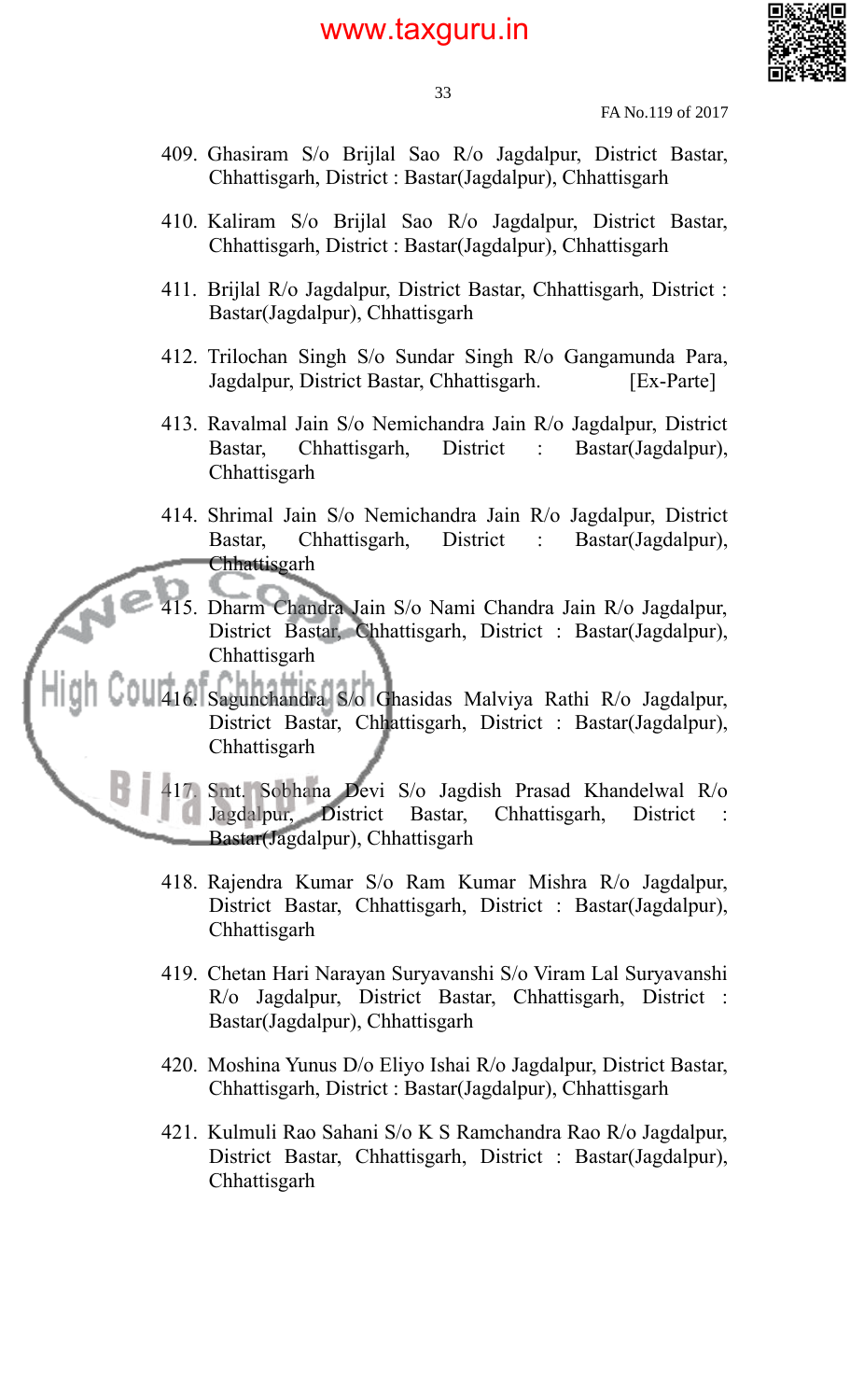

34

FA No.119 of 2017

- 422. Champa Devi W/o Madan Lal Chandraak R/o Jagdalpur, District Bastar, Chhattisgarh, District : Bastar(Jagdalpur), **Chhattisgarh**
- 423. Radha Devi W/o Ajmal Solanki R/o Jagdalpur, District Bastar, Chhattisgarh, District : Bastar(Jagdalpur), Chhattisgarh
- 424. Pramod Kumar S/o Jagdish Roy R/o Jagdalpur, District Bastar, Chhattisgarh, District : Bastar(Jagdalpur), **Chhattisgarh**
- 425. Rajan Apparao S/o Rajan Narshingharao R/o Jagdalpur, District Bastar, Chhattisgarh, District : Bastar(Jagdalpur), **Chhattisgarh**
- 426. Smt. Manikamma Soni W/o P. Appal Swami R/o Jagdalpur, District Bastar, Chhattisgarh, District : Bastar(Jagdalpur), **Chhattisgarh**

427. Smt. Lolgu Padmavati W/o Lolgu Krishana Rao R/o Jagdalpur, District Bastar, Chhattisgarh, District : Bastar(Jagdalpur), Chhattisgarh

428. Ravikumar Srivashtav S/o Damodar Lal Srivashtav R/o Jagdalpur, District Bastar, Chhattisgarh, District : Bastar(Jagdalpur), Chhattisgarh

429. Smt. Usha Gondi W/o Lt. Sunil Gondi Aged About 40 Years

430. Ku. Pinky D/o Lt. Sunil Gondi Aged About 26 Years

- 431. Ku. Pooja D/o Lt. Sunil Gondi Aged About 23 Years
- 432. Mohit Gondi S/o Lt. Sunil Gondi Aged About 18 Years

Respondents No.429 to 432 are R/o Kewaramunda Ward Murti Line Jagdalpur, District Bastar, Chhattisgarh

- 433. Sanjeev Kumar Jain S/o Vijay Kumar Jain R/o Jagdalpur, District Bastar, Chhattisgarh, District : Bastar(Jagdalpur), **Chhattisgarh**
- 434. Munna Lal S/o Dayaram Pasine R/o Jagdalpur, District Bastar, CG, District : Bastar(Jagdalpur), Chhattisgarh
- 435. Mohammad Akhtar Kureshi S/o Mohammad Ibrahim Kureshi R/o Jagdalpur, District Bastar, Chhattisgarh, District : Bastar(Jagdalpur), Chhattisgarh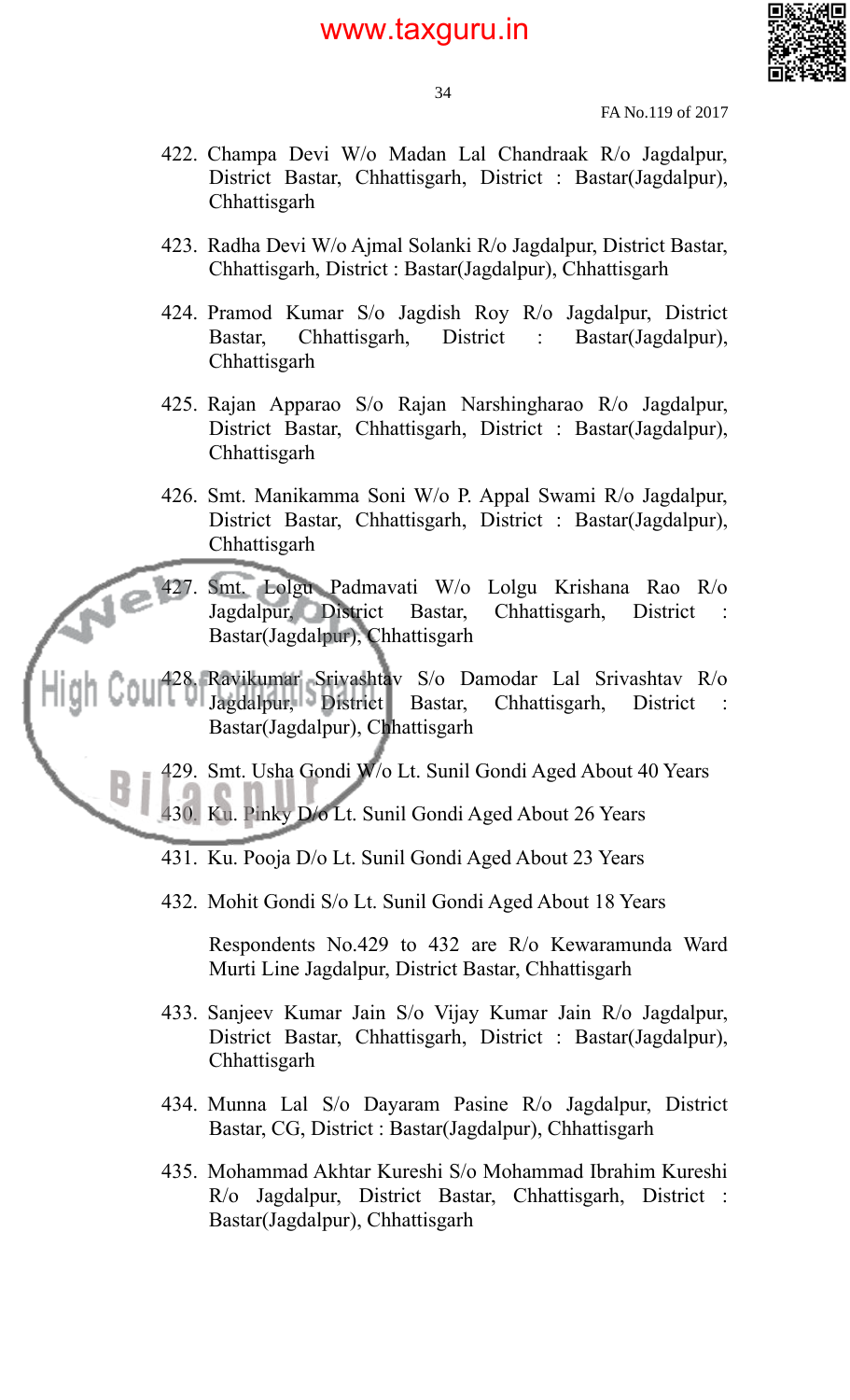

35

FA No.119 of 2017

- 436. Smt. Kalpana Kar W/o S R Das R/o Jagdalpur, District Bastar, Chhattisgarh, District : Bastar(Jagdalpur), Chhattisgarh
- 437. Ramesh Kumar S/o Gangaram R/o Jagdalpur, District Bastar, Chhattisgarh, District : Bastar(Jagdalpur), Chhattisgarh
- 438. Smt. Vimal Nag Dev W/o Yugal Nag R/o Jagdalpur, District Bastar, Chhattisgarh, District : Bastar(Jagdalpur), **Chhattisgarh**
- 439. Golpudi Sambhu Murti S/o Golpudi Ramaiya R/o Jagdalpur, District Bastar, Chhattisgarh, District : Bastar(Jagdalpur), **Chhattisgarh**
- 440. Narendra Kumar S/o Bindchandra Jain R/o Jagdalpur, District Bastar, Chhattisgarh, District : Bastar(Jagdalpur), **Chhattisgarh**

441. Smt. Satyabhama W/o P V Bhama R/o Jagdalpur, District Bastar, Chhattisgarh, District : Bastar(Jagdalpur), **Chhattisgarh** 

- 442. Sukhlal S/o Chetan Dhurwa R/o Jagdalpur, District Bastar, Chhattisgarh, District : Bastar(Jagdalpur), Chhattisgarh Ü
- 443. Smt. Kiran S/o Shubramadiya R/o Jagdalpur, District Bastar, Chhattisgarh, District : Bastar(Jagdalpur), Chhattisgarh

44. Shri Deepchand S/o Magalchandra R/o Jagdalpur, District Bastar, Chhattisgarh, District : Bastar(Jagdalpur), Chhattisgarh

- 445. Ashish Chandrar S/o Laxmichandra R/o Mahadev Ghat Para, Jagdalpur, District Bastar, Chhattisgarh, District : Bastar(Jagdalpur), Chhattisgarh
- 446. Kishore Kumar S/o Keshrichandra Parkh R/o Jagdalpur, District Bastar, Chhattisgarh, District : Bastar(Jagdalpur), **Chhattisgarh**
- 447. Y N Ramna Rav S/o Y N Subarav R/o Jagdalpur, District Bastar, Chhattisgarh, District : Bastar(Jagdalpur), **Chhattisgarh**
- 448. Rajnikant Padiya S/o P S Padiya R/o Jagdalpur, District Bastar, Chhattisgarh, C/o Mr. Arjun Das, S/o Amrit Das, R/o Near Murgi Form, Jagdalpur, Dist. Bastar, CG.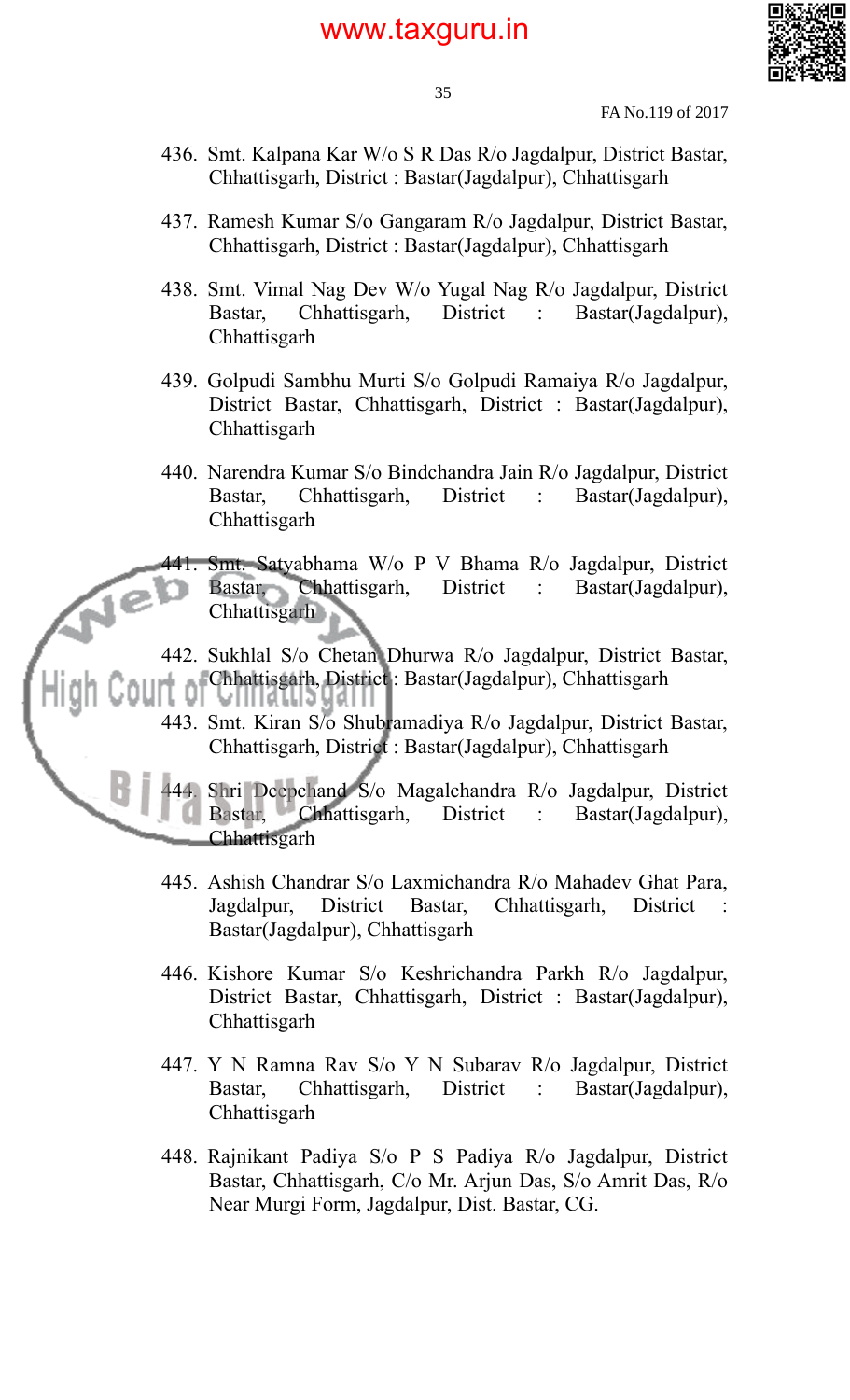

36

FA No.119 of 2017

- 449. Dr. Dharmend Kumar S/o Kapil Dev Sarma R/o Jagdalpur, District Bastar, Chhattisgarh, District : Bastar(Jagdalpur), **Chhattisgarh**
- 450. Parvindar Singh S/o Guruvchan Singh R/o Jagdalpur, District Bastar, Chhattisgarh, District : Bastar(Jagdalpur), **Chhattisgarh**
- 451. Jusvindar Singh S/o Guruvchan Singh R/o Jagdalpur, District Bastar, Chhattisgarh, District : Bastar(Jagdalpur), Chhattisgarh
- 452. Dinanath S/o Rajkisore Misra R/o Bacheli, Dantewada, **Chhattisgarh**
- 453. Shivparsad Dube S/o Surjpal Dube R/o Bacheli, Dantewada, **Chhattisgarh**

454. Smt. Sanilal W/o Arun Chhua R/o Gangamunda Para, Jagdalpur, District Bastar, Chhattisgarh, District Bastar(Jagdalpur), Chhattisgarh

455. Pramod Kumar Motwal S/o Purusotam Motwal R/o Jagdalpur, District Bastar, Chhattisgarh, District Bastar Chhattisgarh, District Bastar(Jagdalpur), Chhattisgarh

- 456. Yogendra Kumar Motwal S/o Purusotam Motwal R/o Jagdalpur, District Bastar, Chhattisgarh, District : Bastar(Jagdalpur), Chhattisgarh
- 457. Kalipad Mandal S/o Achan Kumar Mandal R/o Jagdalpur, District Bastar, Chhattisgarh, District : Bastar(Jagdalpur), **Chhattisgarh**
- 458. Jay Kumar Jain S/o Shayam Chhand Jain R/o Jagdalpur, District Bastar, CG, District : Bastar(Jagdalpur), Chhattisgarh
- 459. Satish Kumar Jain S/o Jaichhand Jain R/o Jagdalpur, District Bastar, Chhattisgarh, District : Bastar(Jagdalpur), **Chhattisgarh**
- 460. Nirmal Kumar Jain S/o Semal Chhand Jain R/o Jagdalpur, District Bastar, Chhattisgarh, District : Bastar(Jagdalpur), **Chhattisgarh**
- 461. Dost Mohammad S/o Nure Mohammad R/o Jagdalpur, District Bastar, Chhattisgarh, District : Bastar(Jagdalpur), **Chhattisgarh**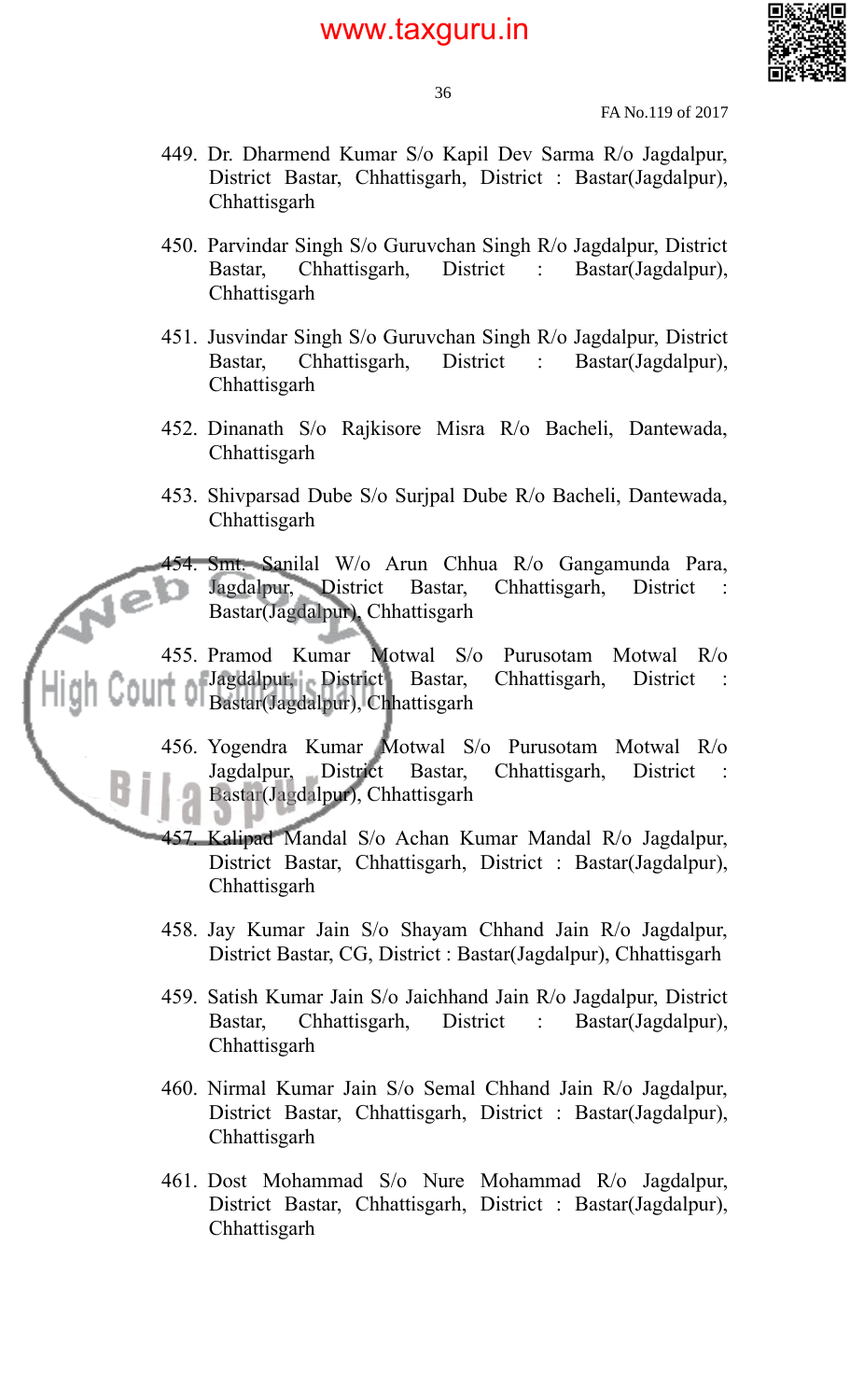

37

FA No.119 of 2017

- 462. Smt. Vidushi Chaturvedi W/o V C Chaturvedi R/o Jagdalpur, District Bastar, Chhattisgarh, District : Bastar(Jagdalpur), **Chhattisgarh**
- 463. Smt. Subhdra W/o Surychandra R/o Jagdalpur, District Bastar, Chhattisgarh, District : Bastar(Jagdalpur), Chhattisgarh
- 464. Kumari Kushiliya S/o Gopal Das Meghani R/o Jagdalpur, District Bastar, Chhattisgarh, District : Bastar(Jagdalpur), **Chhattisgarh**
- 465. Sangeeta Jain S/o Ravlmal Ganga R/o Jagdalpur, District Bastar, Chhattisgarh, District : Bastar(Jagdalpur), Chhattisgarh
- 466. Kunwar Lal Jain S/o Rawnal Ganga R/o Bhairamganj Ward Jagdalpur, District Bastar, Chhattisgarh, District Bastar(Jagdalpur), Chhattisgarh

467. Smt. Ashutosh Devi W/o Vikram Pandit R/o Jagdalpur, District Bastar, Chhattisgarh, District : Bastar(Jagdalpur), Chhattisgarh and

468. Ramkrishana Rav S/o Laxman Pawar R/o Jagdalpur, District Bastar, Chhattisgarh, District : Bastar(Jagdalpur), **Chhattisgarh** 

> 469. Smt. Subbalaxmi W/o Laxminarayan R/o Jagdalpur, District Bastar, Chhattisgarh, District : Bastar(Jagdalpur), **Chhattisgarh**

- 470. P N Devendra Kumar S/o P Umasankar Rav R/o Jagdalpur, District Bastar, Chhattisgarh, District : Bastar(Jagdalpur), **Chhattisgarh**
- 471. Tukaram S/o Naryan Rav Chhvhan R/o Village Merth Jagdalpur, District Bastar, Chhattisgarh, District Bastar(Jagdalpur), Chhattisgarh
- 472. Smt. Madhu Shrivastv W/o A P Shrivastav R/o Jagdalpur, District Bastar, Chhattisgarh, District : Bastar(Jagdalpur), **Chhattisgarh**
- 473. Smt. Vijay Laxmi W/o Premlal Mhawar R/o Jagdalpur, District Bastar, Chhattisgarh, District : Bastar(Jagdalpur), Chhattisgarh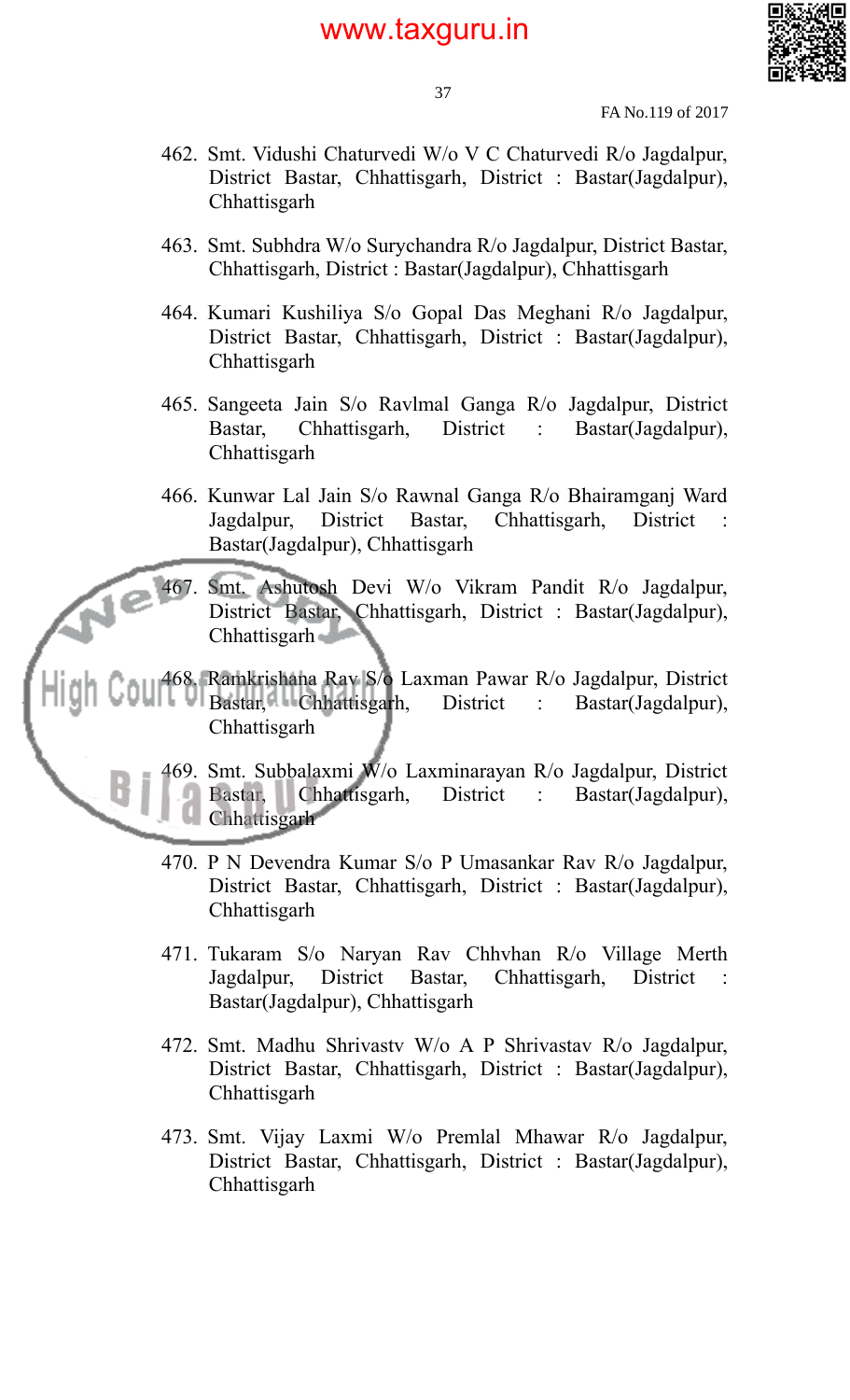

38

FA No.119 of 2017

- 474. Yadu Pratap Singh S/o Uday Singh Thakur R/o Jagdalpur, District Bastar, Chhattisgarh, District : Bastar(Jagdalpur), **Chhattisgarh**
- 475. Bhaktipriya S/o P Ramkrishn R/o Jagdalpur, District Bastar, Chhattisgarh, District : Bastar(Jagdalpur), Chhattisgarh
- 476. Roshan Lal S/o Hemraj Saw R/o Jagdalpur, District Bastar, Chhattisgarh, District : Bastar(Jagdalpur), Chhattisgarh
- 477. Rajendra Kumar S/o Hemraj Saw R/o Jagdalpur, District Bastar, Chhattisgarh, District : Bastar(Jagdalpur), **Chhattisgarh**
- 478. Guljar Singh S/o Ajjit Singh R/o Jagdalpur, District Bastar, Chhattisgarh, District : Bastar(Jagdalpur), Chhattisgarh
- 479. Abhijit Hudiker S/o Kishor Hudikar R/o Jagdalpur, District Bastar, Chhattisgarh, District : Bastar(Jagdalpur), **Chhattisgarh**
- 480. Satish Kumar S/o Sevk Ram Thavani R/o Kewramunda Ward, Jagdalpur, District Bastar, Chhattisgarh, District Bastar(Jagdalpur), Chhattisgarh ।।। समाउ प्रथा ।।
- 481. Premchandra S/o Sevk Ram Thavani R/o Kewramunda Ward, Jagdalpur, District Bastar, Chhattisgarh, District : Bastar(Jagdalpur), Chhattisgarh

482. Maheswar Achhary S/o Yadunath Achhary R/o Bhairamganj Ward Jagdalpur, District Bastar, Chhattisgarh, District : Bastar(Jagdalpur), Chhattisgarh

- 483. Gopal Chicholker S/o Visvnath Chicholker R/o Jagdalpur, District Bastar, Chhattisgarh, District : Bastar(Jagdalpur), **Chhattisgarh**
- 484. Niyashi Urmila Pvt. Register No.- 10, R/o Jagdalpur, District Bastar, Chhattisgarh, District : Bastar(Jagdalpur), **Chhattisgarh**
- 485. Umesh Chandra Vore S/o Gopal Chandra Vore R/o Jagdalpur, District Bastar, Chhattisgarh, District : Bastar(Jagdalpur), Chhattisgarh
- 486. Shukhmal Dhuruwa R/o Jagdalpur, District Bastar, Chhattisgarh, District : Bastar(Jagdalpur), Chhattisgarh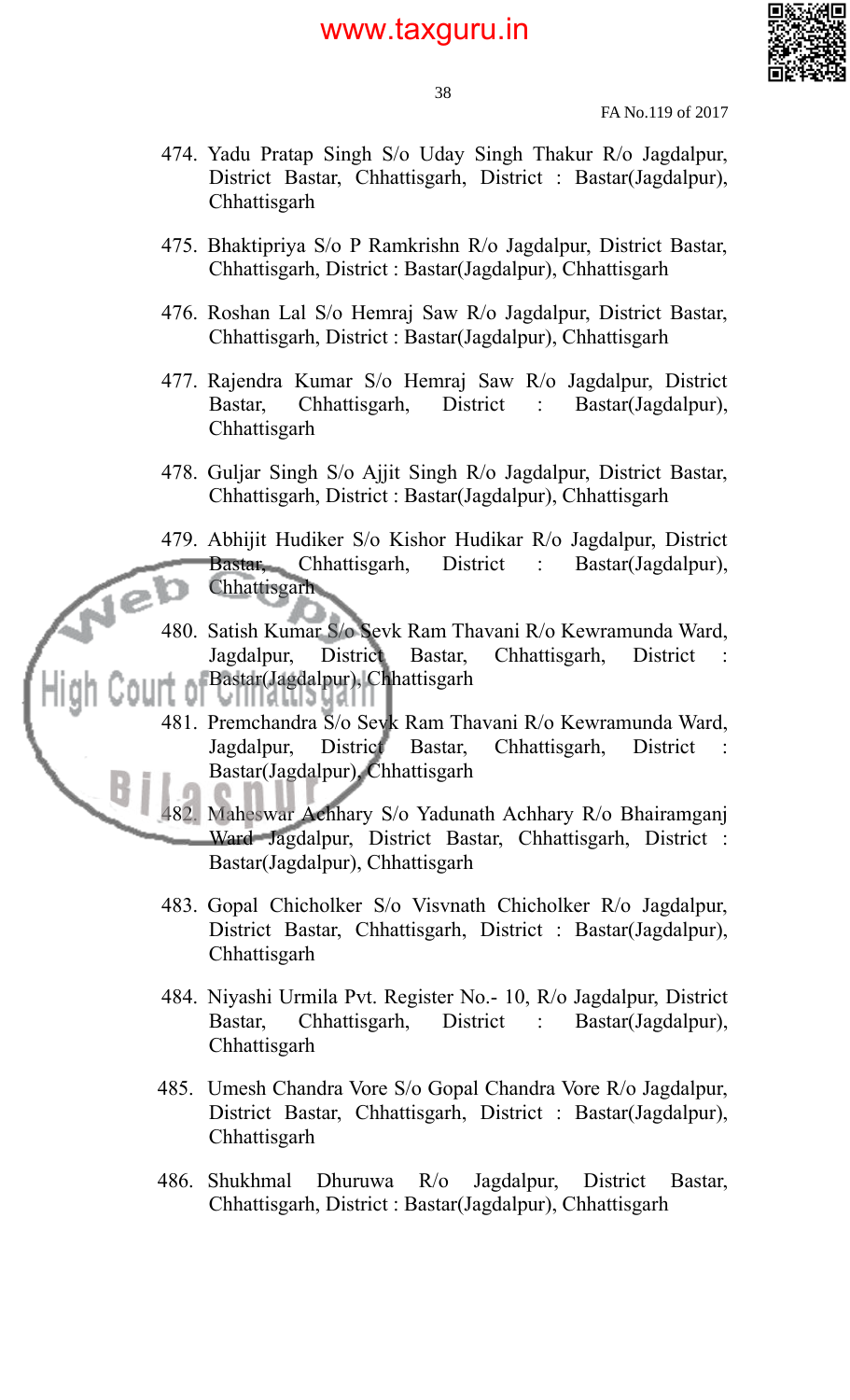

FA No.119 of 2017

- 487. Smt. Nirmla Devi W/o Munidev Singh R/o Kumharpara, Jagdalpur, District Bastar, Chhattisgarh, District : Bastar(Jagdalpur), Chhattisgarh
- 488. Mr. Madan Lal Agrwal S/o Rameswer Lal R/o Jagdalpur, District Bastar, Chhattisgarh, District : Bastar(Jagdalpur), **Chhattisgarh**
- 489. Ramya Ram Murti S/o Ramy Papyyaya R/o Jagdalpur, District Bastar, Chhattisgarh, District : Bastar(Jagdalpur), Chhattisgarh
- 490. Bhawar Lal S/o Bhajanlal Rathi R/o Jagdalpur, District Bastar, Chhattisgarh, District : Bastar(Jagdalpur), **Chhattisgarh**
- 491. Kaveri D/o Bhajanlal Rathi R/o Jagdalpur, District Bastar, Chhattisgarh, District : Bastar(Jagdalpur), Chhattisgarh

492. Devi Lal S/o Bhajanlal Rathi R/o Jagdalpur, District Bastar, Chhattisgarh, District : Bastar(Jagdalpur), Chhattisgarh

493. Smt. Sheela Devi S/o Gangabishan Rathi R/o Jagdalpur, District Bastar, Chhattisgarh, District : Bastar(Jagdalpur), Chhattisgarh

- 494. Smt. Devti Bai W/o Kheti Das Rathi R/o Jagdalpur, District Bastar, Chhattisgarh, District : Bastar(Jagdalpur), **Chhattisgarh**
- 495. Pukhraj S/o Mangilal Bothra R/o Jagdalpur, District Bastar, Chhattisgarh, District : Bastar(Jagdalpur), Chhattisgarh
- 496. Bhawar Lal Bothra S/o Mangilal Bothra R/o Jagdalpur, District Bastar, Chhattisgarh, District : Bastar(Jagdalpur), **Chhattisgarh**
- 497. M Satynaryan S/o V M Vishvnath R/o Santoshi Ward, Jagdalpur, District Bastar, Chhattisgarh, District Bastar(Jagdalpur), Chhattisgarh
- 498. S Gopal Krishna S/o V M Vishvnath R/o Santoshi Ward, Jagdalpur, District Bastar, Chhattisgarh, District : Bastar(Jagdalpur), Chhattisgarh
- 499. Anil Kumar Jain S/o Trilokichandra Jain R/o Pratapganj Para Jagdalpur, District Bastar, Chhattisgarh, District : Bastar(Jagdalpur), Chhattisgarh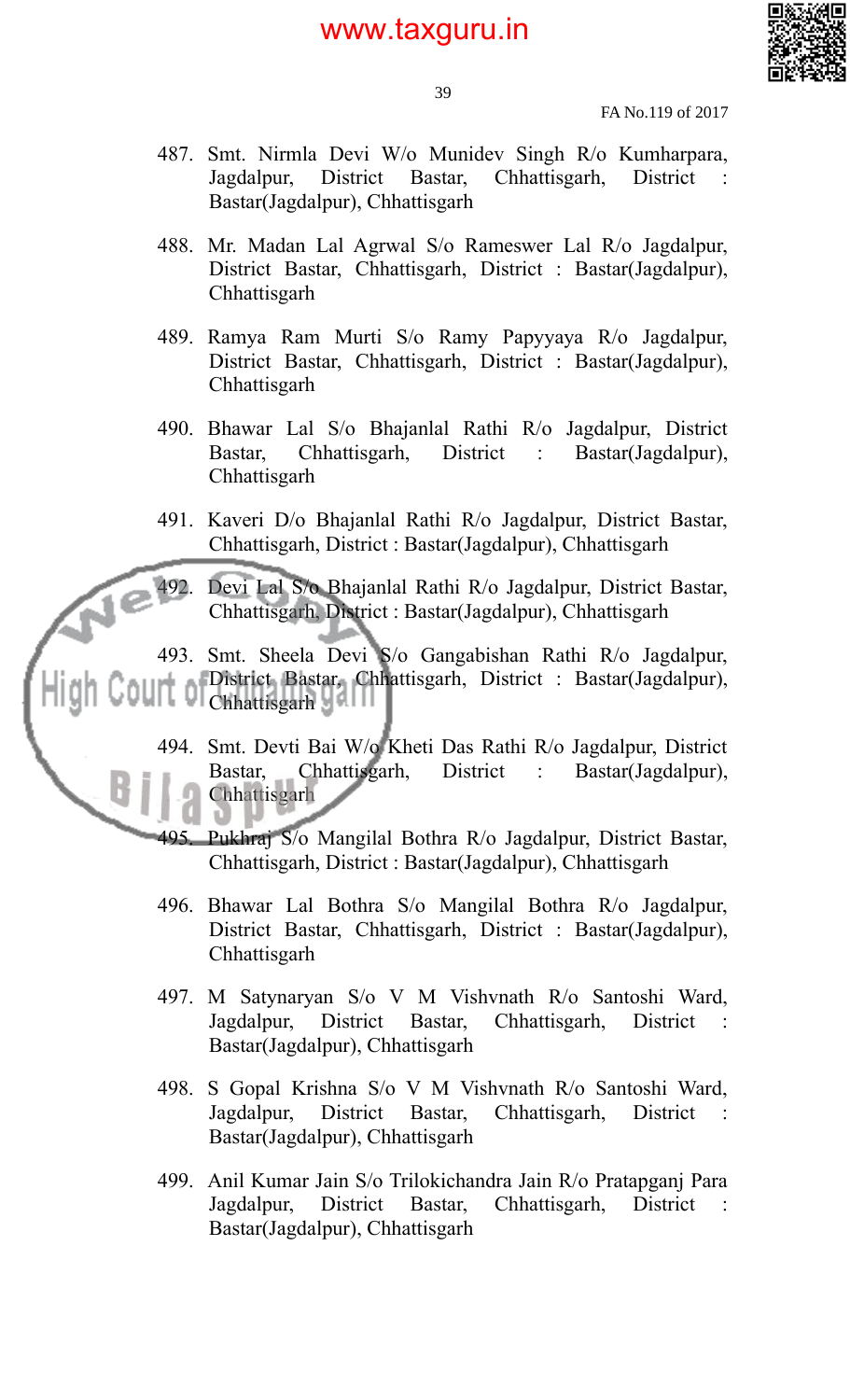

40

FA No.119 of 2017

- 500. Smt. Damyti Devi W/o Dinesh Kumar Katariya R/o Pratapganj Para Jagdalpur, District Bastar, Chhattisgarh, District : Bastar(Jagdalpur), Chhattisgarh
- 501. Shekh Mirja S/o Shekh Karim R/o Jagdalpur, District Bastar, Chhattisgarh, District : Bastar(Jagdalpur), Chhattisgarh
- 502. Devendra Jha S/o Premanad Jha R/o Jagdalpur, District Bastar, Chhattisgarh, District : Bastar(Jagdalpur), **Chhattisgarh**
- 503. Gunta Mukkla Borachhari S/o Gunta Mukkla Linga R/o Jagdalpur, District Bastar, Chhattisgarh, District : Bastar(Jagdalpur), Chhattisgarh
- 504. Shiv Kumar Shrivastv S/o Chhran Lal Shrivastv R/o Hikmipara, Jagdalpur, District Bastar, Chhattisgarh, District : Bastar(Jagdalpur), Chhattisgarh

505. P Laxmi Patnayak W/o N Murti Patnayak R/o Bhairamganj Ward Jagdalpur, District Bastar, Chhattisgarh, District : Bastar(Jagdalpur), Chhattisgarh

506. Maharshi Dayanad Pith Near Landing Ground, Hatkchhora, R/o Jagdalpur, District Bastar, Chhattisgarh, District : Bastar(Jagdalpur), Chhattisgarh



*Note :-* Those who have already died and whose names have already been deleted in the Court below have not been impleaded as party respondent in the instant appeal.

---- Respondent

### For Appellants

 Shri Rajeev Shrivastava, Advocate with Shri Mohan Rao and Shri Ankit Singh, Advocates

### For Respondents No.1 to 4

• Shri Jitendra Singh and Shri Dhiraj Kumar, Advocates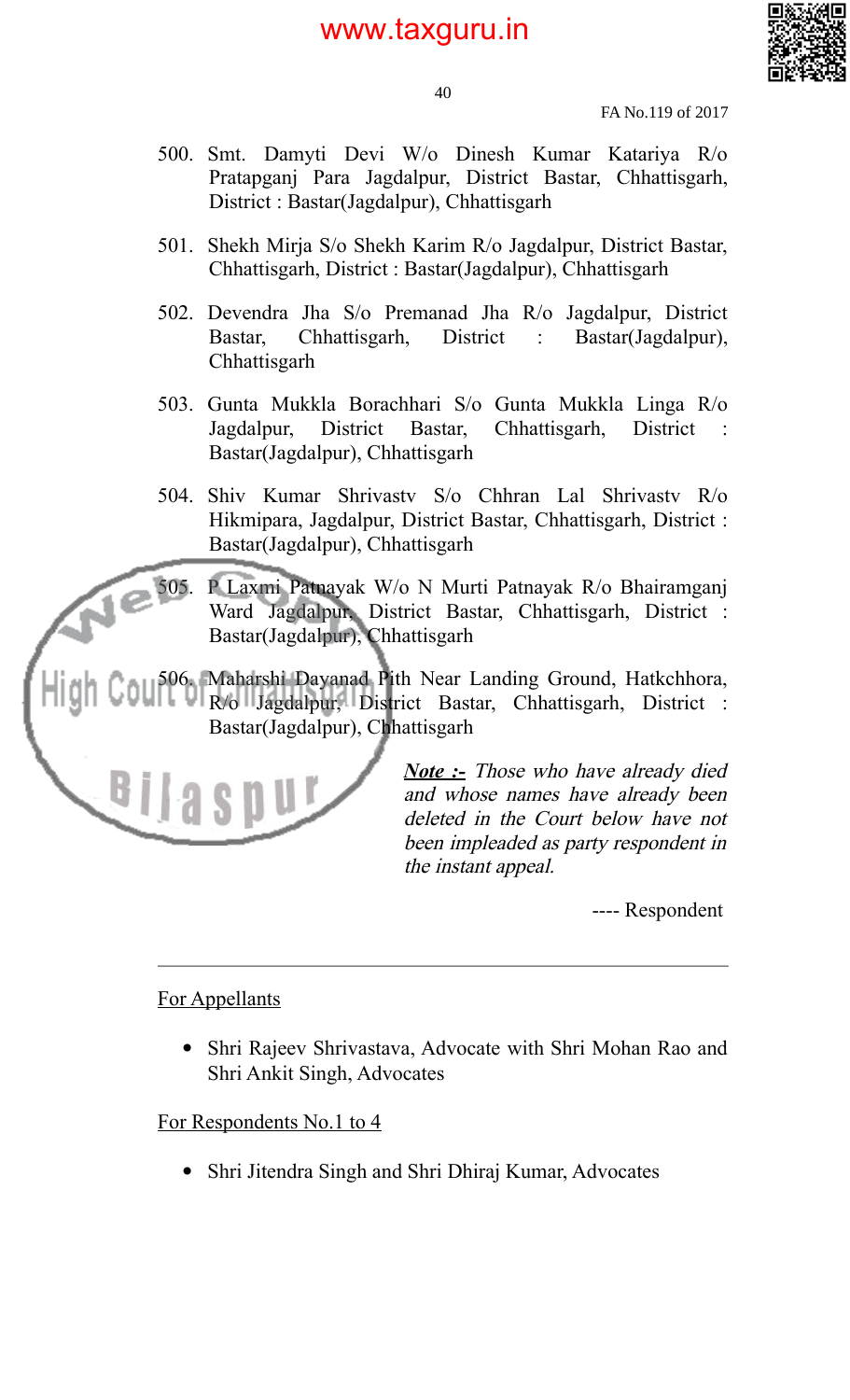

41

FA No.119 of 2017

For Respondent No.5/State

• Shri Siddharth Dubey, Deputy Govt. Advocate

For Respondents No.9 to 11 & 25

 Shri HB Agrawal, Sr. Advocate with Smt. Itu Rani Mukherjee.

For Respondents No.154 & 155

Shri Devershi Thakur, Advocate

For Respondents No. 156, 157, 158, 171, 194, 257, 276, 288, 317 & 428

Shri Pravin Kumar Tulsyan, Advocate



The following judgment of the Court was passed by *Prashant Kumar Mishra, J.*

1. This appeal has been preferred by the plaintiffs to assail the legality, validity and correctness of the trial Court's judgment and decree whereby their suit for declaration of title and ownership over lands and properties in schedule 'A', 'B', 'C', 'D', 'E' & 'G' as also for setting aside the sale deeds shown in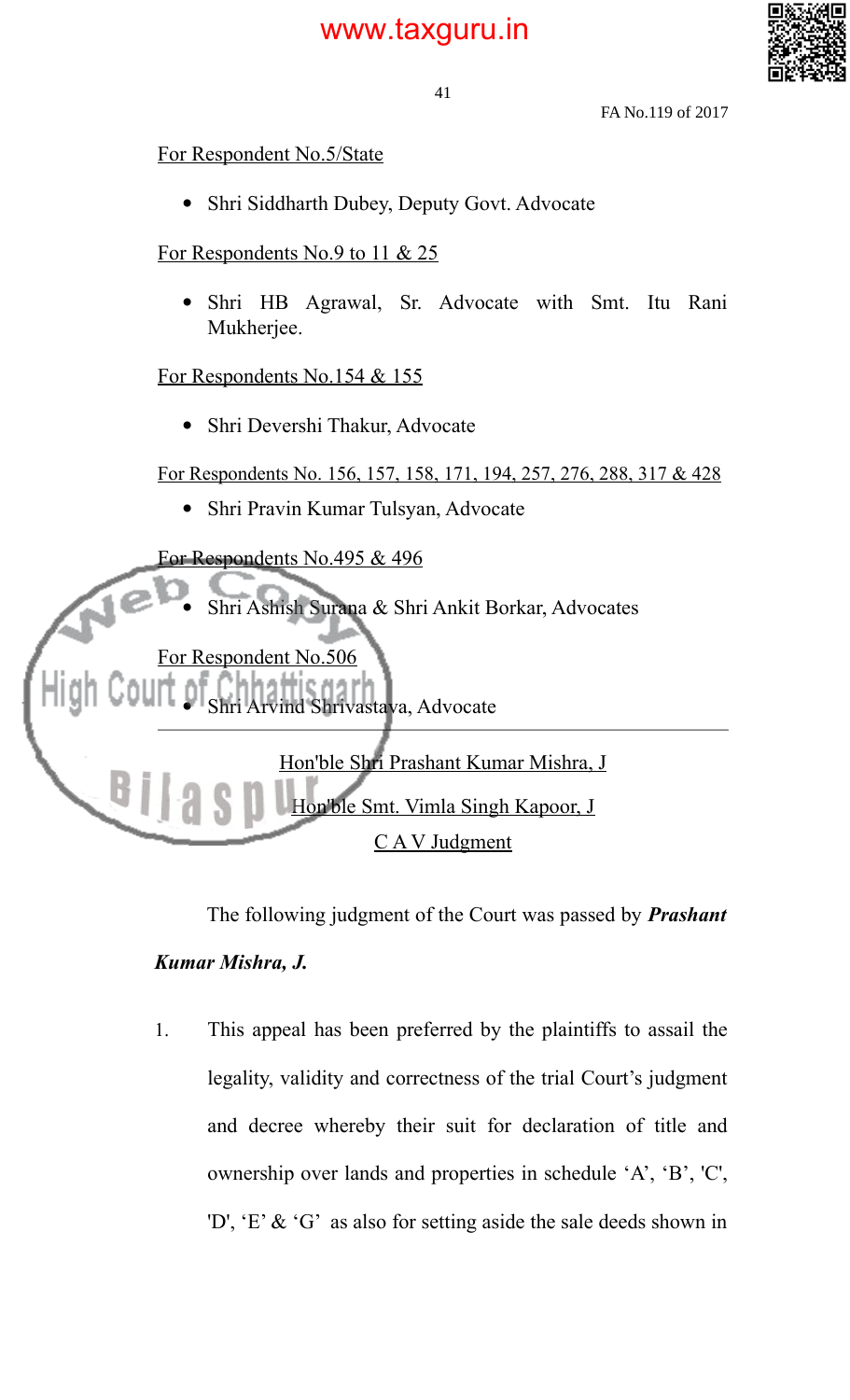

42

FA No.119 of 2017

schedule 'B', 'E'  $\&$  'G' of the plaint has been dismissed. Plaintiffs' prayer for possession of the properties in schedule  $A'$  (including schedule 'B'), 'E' & 'G' and for a decree to set aside the judgment and decree dated 17-2-1978 in civil suit No.2-A of 1978 of the Court of District Judge, Bastar at Jagdalpur has also been dismissed by the trial Court.

2. The main contesting parties i.e. original plaintiff Bharat Chandra Bhanjdeo now represented by his legal heirs/appellants namely; (1) Smt. Krishna Kumari Devi, (2) 1e Kamal Chandra Bhanjdeo & (3) Ku. Gayatri Devi and the original defendants namely; (1) Smt. Hintendra Kumari Devi, (2) Harihar Chandra Bhanjdeo, (3) Devesh Chandra Bhanjdeo & (4) Smt. Subhraj Kumari alias Vedvati now represented by the respondents No.1 to 4 namely; (1) Harihar Chandra Bhanjdeo, (2) Jyoti Kumari Bhanjdeo, (3) Mohit Chandra Bhanjdeo & (4) Kumari Juhika Bhanjdeo are related to each other as they represent different branches of the Royal family of erstwhile Bastar State. Their relationship and status before the trial Court can be better understood through the following genealogical tree (as mentioned in the memo of appeal) :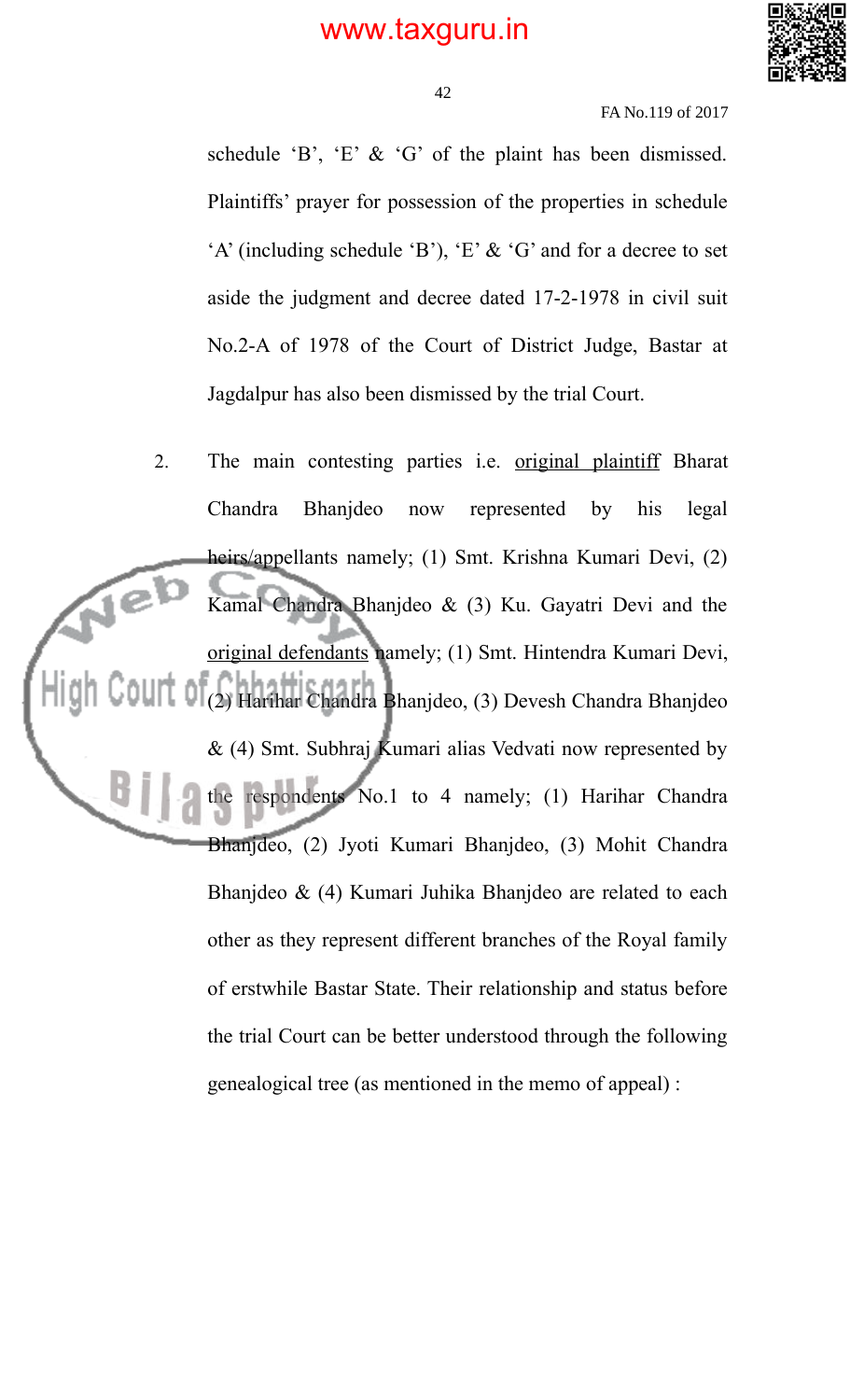



article of agreement merging the Bastar State with the GOI on or about 1-1-1948. Under Article 3 of the agreement Late Maharaja & Ruler was entitled to full ownership and enjoyment of private properties as distinct from State properties belonging to the Maharaja on the date of agreement.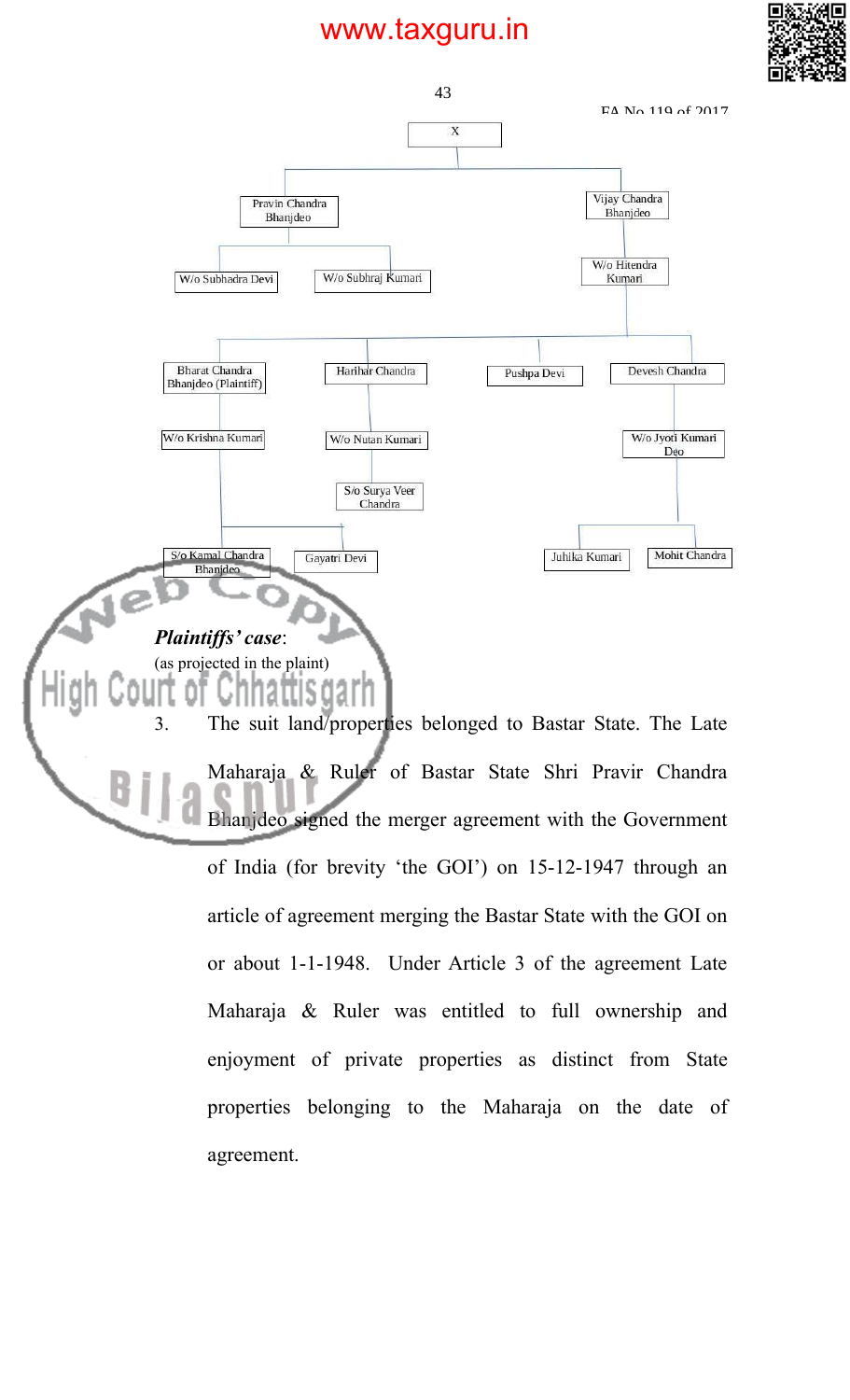

#### FA No.119 of 2017

- 4. On 31-3-1948 an agreement of private properties of Maharaja & Ruler of Bastar State was arrived at between the Maharaja and the Chief Minister of Madhya Pradesh on behalf of the GOI and all those properties were eventually handed over to Maharaja Pravir Chandra Bhanjdeo.
- 5. According to the plaintiffs, the private properties were saved from being merged in the GOI, therefore, Shri Pravir Chandra Bhanjdeo became owner thereof in the sense that the properties were attached to his position as Maharaja & Ruler Je and, as such, these private properties was capable of devolution on the next Maharaja. The private properties were not the personal or self acquired properties of an individual Ruler and for the purposes of inheritance and succession are not governed by Hindu Law.
	- 6. Owing to Maharaja Pravir Chandra Bhanjdeo Kaktiya's mental infirmity the Government of Madhya Pradesh issued an order on 20-6-1953, under the approval of the GOI, declaring him to be incapable of managing his estate and the Court of Wards (MP) took charge of all the private properties attached to Maharaja of Bastar. The plaintiffs further pleaded that due to said Maharaja's involvement in subversive activities against the GOI by inciting disorder and rebellion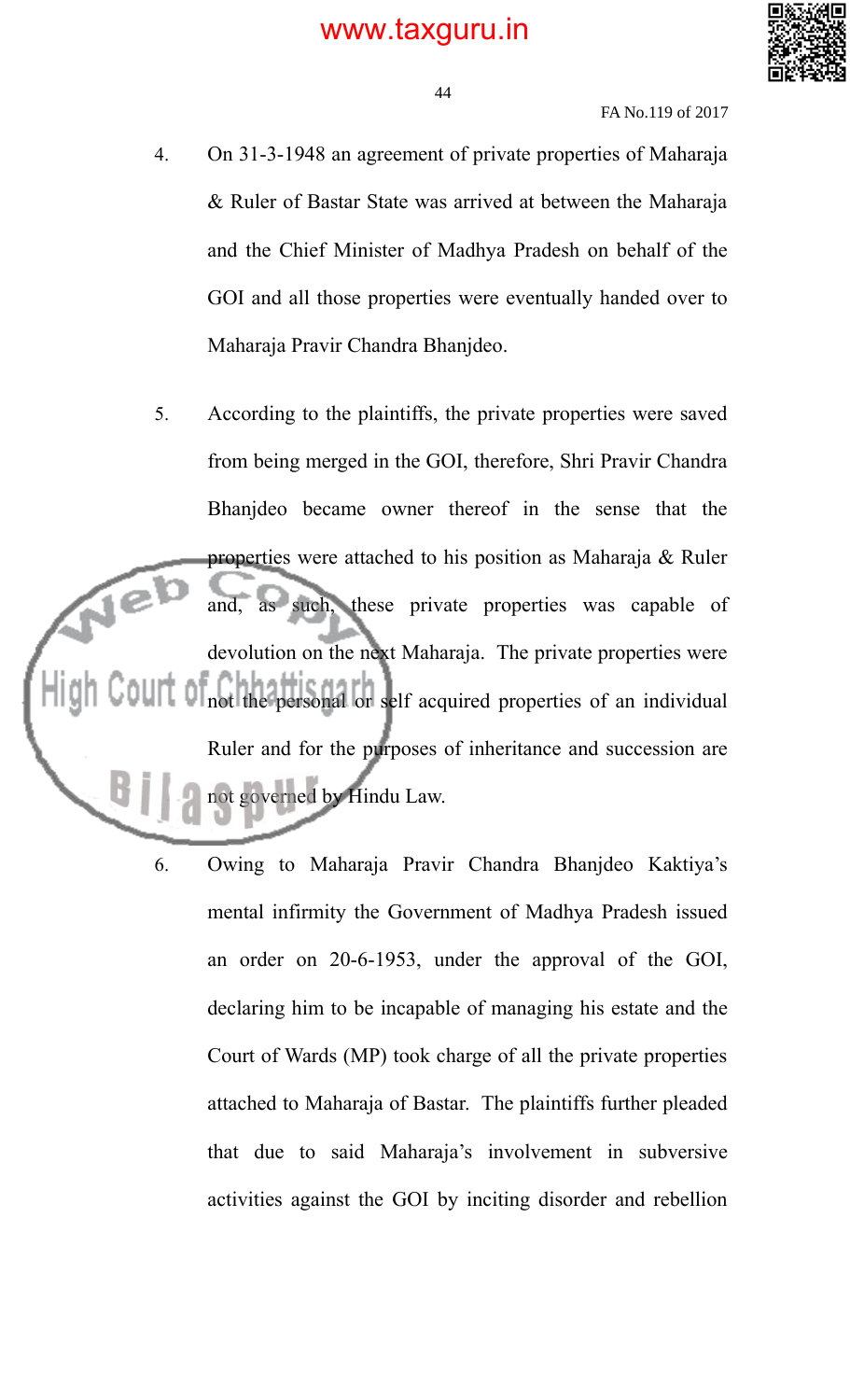

FA No.119 of 2017

amongst the Tribals of Bastar, an order dated 12-2-1961 was passed by the GOI forfeiting all claims to the continued enjoyment of his position as Maharaja & Ruler of former Bastar State and was deposed by the GOI.

7. On 12-2-1961 Shri Vijay Chandra Bhanjdeo, father of the original plaintiff was recognized by the GOI as Maharaja & Ruler of Bastar in place of Pravir Chandra Bhanjdeo and by the said recognition obtained all the privileges, rights and enjoyment to the ownership of all the private properties belonging to the deposed Maharaja, which were saved in favour of Ruler at the time of merger.

8. Vijay Chandra Bhanjdeo died on 12-4-1970, therefore, after his death the original plaintiff Bharat Chandra Bhanjdeo was recognized as Maharaja & Ruler of Bastar vide GOI notification dated 11-7-1970 w.e.f. 12-4-1970. The original plaintiff, thus, obtained and became entitled to all the privileges, rights and enjoyments and ownership of all the private properties of the preceding Ex-Ruler.

9. At that point of time i.e. as on 12-4-1970 the plaintiff being the minor, the defendant No.1 Smt. Hintendra Kumari Devi, W/o Late Shri Vijay Chandra Bhanjdeo, was working as his natural guardian.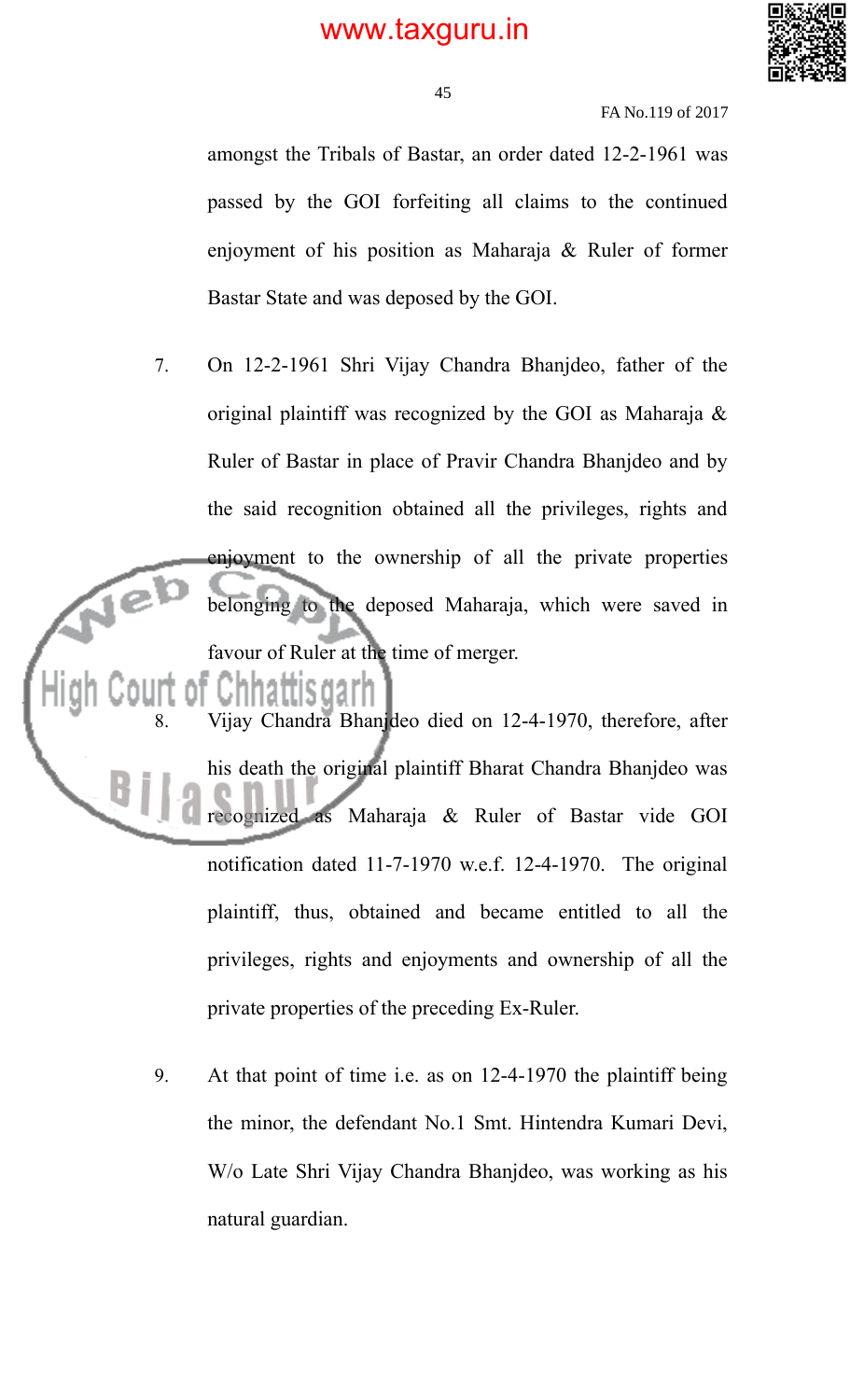

FA No.119 of 2017

- 10. It is original plaintiff's specific case that the properties belonging to the Bastar State, which were saved and attached to Maharaja Pravir Chandra Bhanjdeo, passed on to the next Ruler in accordance with the *Gaddi* custom and no other person is entitled to receive any property, which were saved to the Maharaja of Bastar State, therefore, upon forfeiture of the rights of Maharaja Pravir Chandra Bhanjdeo as a Ruler and after he was deposed, he lost all his rights over the properties and it came to be owned and enjoyed by the next Ruler Vijay Chandra Bhanjdeo upon his recognition as Maharaja & Ruler rel) of Bastar by a notification issued by the GOI. Vide notification dated 3-5-1972 the office of Maharaja or Ruler of Princely States were derecognized or denotified by the GOI notification issued on the said date. Plaintiff was a Government Ward under the provisions of Court of Wards Act from 29-7-1972 up to 1-7-1981.
	- 11. It was further pleaded that in 1977-78 the original defendants No.1 to 4 conspired to deprive the plaintiff from his lawfully acquired properties and forged a WILL purported to be executed by Late Pravir Chandra Bhanjdeo in favour of the original defendants No.2 & 3 on 27-2-1964. The original defendant No.4 filed a civil suit No.2-A of 1978 against the original defendants No.2 & 3 in the Court of District Judge,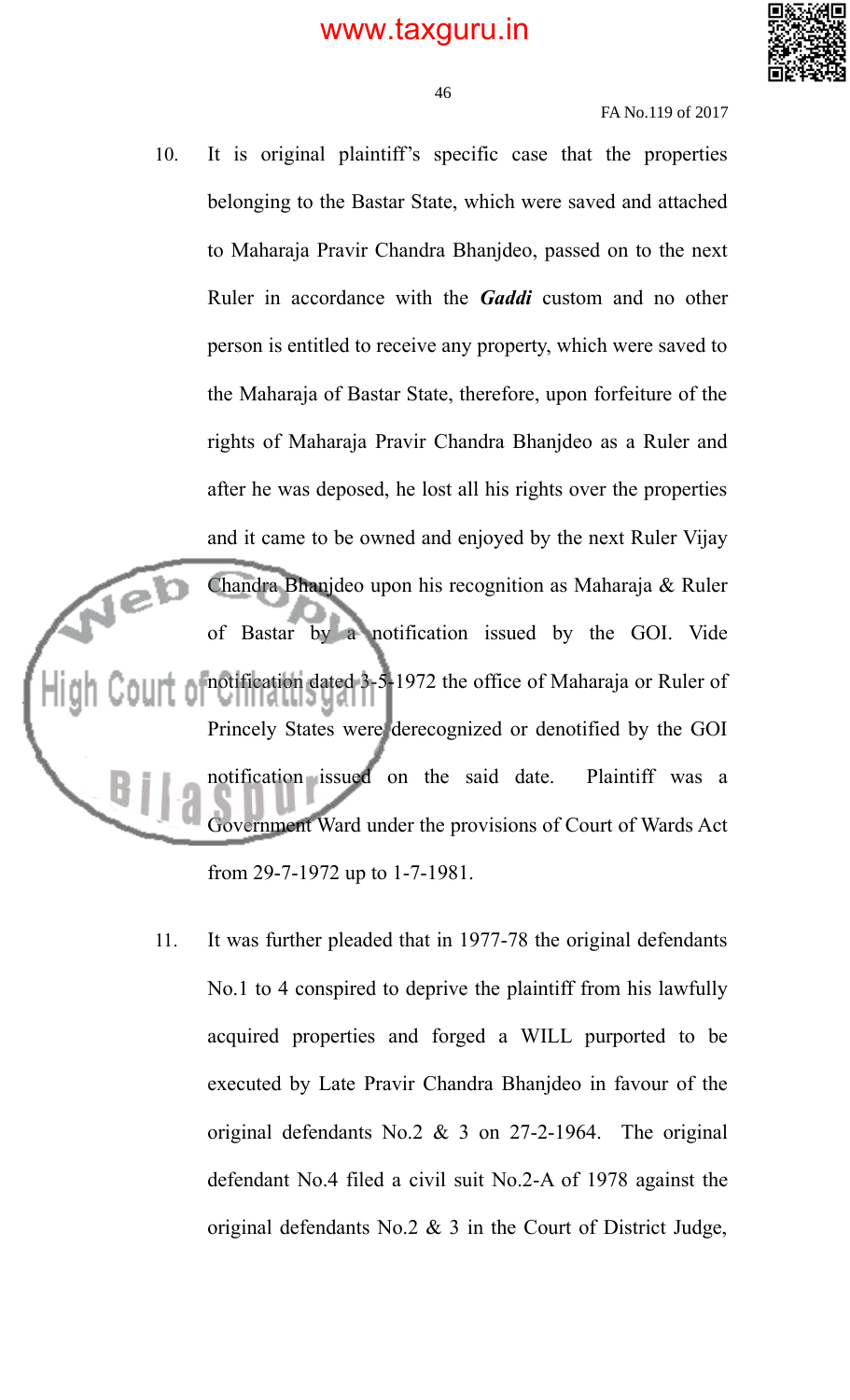

47

FA No.119 of 2017

Bastar for declaration that the alleged WILL dated 27-2-1964 is null & void in respect of properties shown in schedule 'A'. The suit was filed on 2-2-1978 and on 16-2-1978 the original defendant No.1 Smt. Hintendra Kumari Devi was appointed as guardian ad litem of the original minor defendants No.2 & 3.

12. The plaintiff and the defendants of the said suit moved applications under Order 32 Rule 7 and Order 23 Rule 3 read with Section 151 of the Code of Civil Procedure, 1908 (for Nel brevity 'the CPC') on 17-2-1978 along with a compromise petition and a compromise decree was passed on the same day in the following terms :

स्वर्गीय महाराजा प्रवीरचंद्र भंजदेव की समस्त चल एवं सम्पत्ति पर दोनों पक्षों का आधा—आधा हिस्सा होगा।

- दोनो पक्ष स्वर्गीय महाराजा प्रवीरचंद्र भंजदेव की समस्त लेनदारिया के आधे-आधे हिस्सेदार रहेंगे।
- श्रीमती वेदवती जी ने जो विकय कृषि भूमि करने का करार किया है, उसके विकय की आधी धन राशि उन्हें श्री हरिहरचन्द्र भंजदेव व श्री देवेश चन्द्र भंजदेव, वली राजमाता हितेन्द्र कुमारी देवी का नगद भूगतान करना होगा। जब तक श्रीमती वेदमती जी उक्त आधी रकम भुगतान नहीं करेगी तब तक वृन्दावन बगीचा की सात एकड़ भूमि विकय नहीं कर सकेगी। इस सम्बन्ध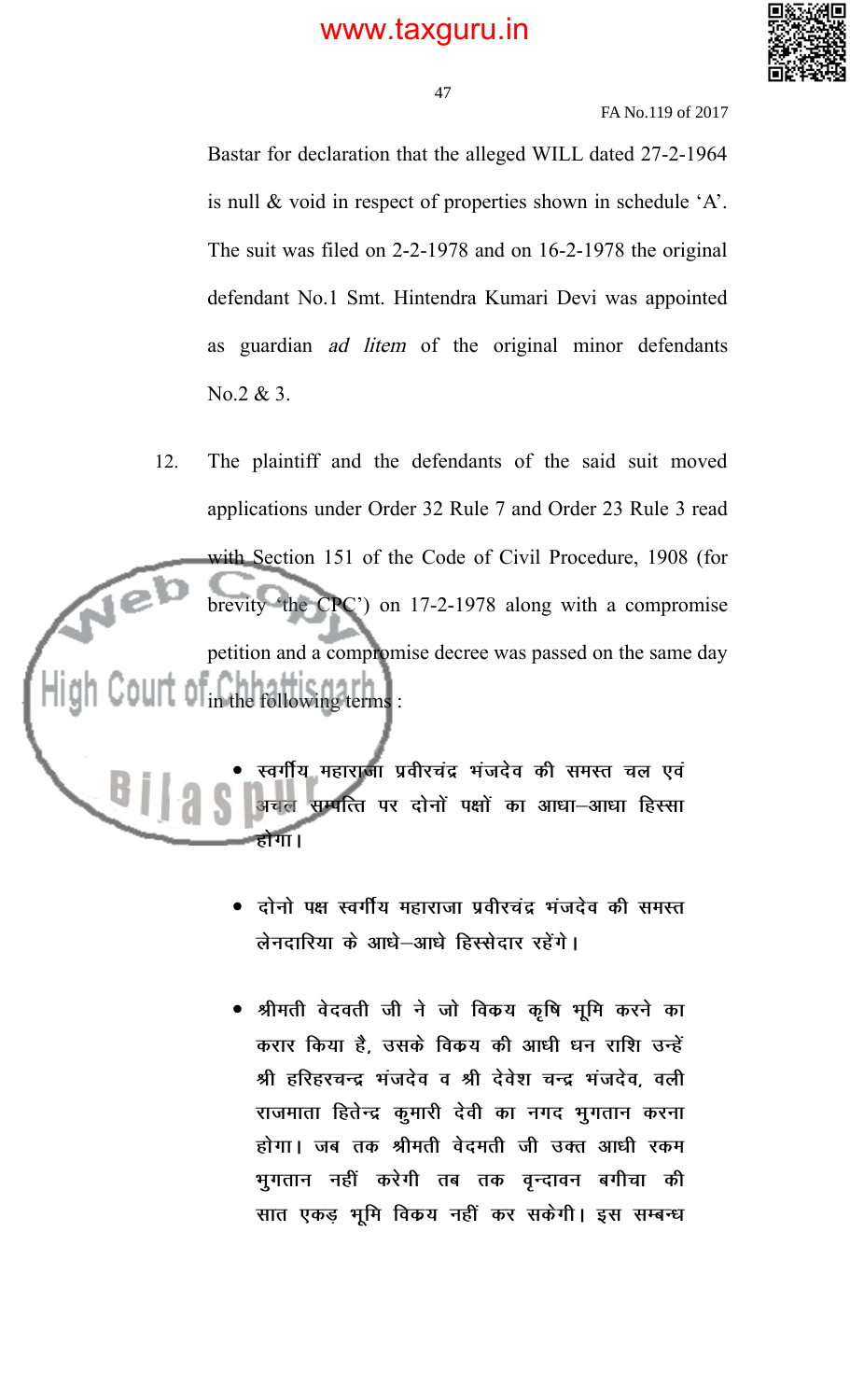

FA No.119 of 2017

में खाड़कघाट वसमुद के नीचे की भूमि तथा ग्राम पदमूर, धनियालूर एवं नानगुर की कृषि भूमि मानी जावेगी।

- समस्त नजूल भूमि पर दोनो पक्षों का समान अधिकार रहेगा। श्रीमती वेदवती जी ने जितनी नजूल भूमि के विकय का करार किया है उतनी नजूल भूमि उनके हिस्से में समायोजन की जावेगी और हिस्सा को बराबर किया जावेगा।
- धमतरी तहसील की भूमि श्रीमती वेदवती ही को दिया गया।

दोनो पक्षकार अपने अपने मामले जो न्यायालय में चल रहे हैं, उन्हें वापस ले लेवेंगे।

Neb

**13. According to the original plaintiff, the private properties** saved in favour of Ruler & Maharaja of Bastar were not his personal or self acquired property, therefore, devolution of the said property would not be governed under the provisions of Hindu Law or Hindu Succession Act. It is for this reason all the private properties of Ruler & Maharaja of Bastar State were devolved and succeeded by the subsequent Rulers namely; Vijay Chandra Bhanjdeo and Bharat Chandra Bhanjdeo (original plaintiff) w.e.f. 12-4-1970. Thus, after derecognition of Maharaja & Rulers in the entire country w.e.f. 3-5-1972 the last Ruler namely Bharat Chandra Bhanjdeo succeeded the entire suit property and it devolved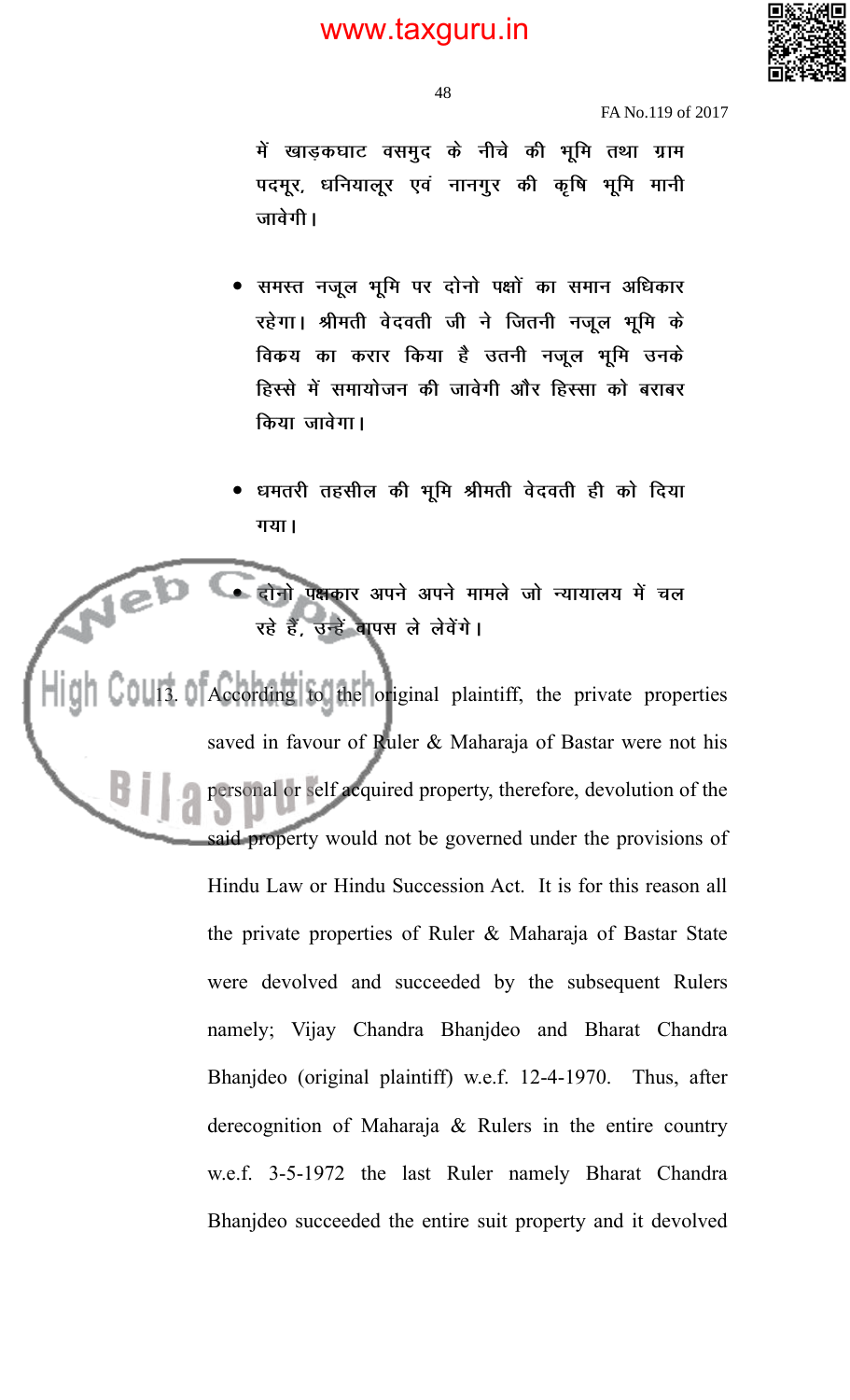

49

FA No.119 of 2017

on him as his absolute personal properties. It is also pleaded in para 13 (b) of the plaint that late Maharaja Vijay Chandra Bhanjdeo was holding Vijay Bhawan situated at sheet No.81, plot No.2/1 area 117653 sq.ft. with structures as his personal property in his private capacity which was distinct from private properties held by him by virtue of his being Ruler.

- 14. The original plaintiff challenged the compromise decree dated 17-2-1978 passed in civil suit No.2-A of 1978 on the ground that the said decree was obtained by playing fraud as also without impleading the original plaintiff herein, therefore, it is not binding on him/them. The decree was obtained without consent of the original plaintiff herein while it dealt with the properties belonging to the Bastar State, therefore, the decree is null & void.
	- 15. It was specifically pleaded that the judgment obtained by fraud is null & void ab initio. It was also pleaded that the existence of WILL dated 27-2-1964 was never informed or brought to the notice of the plaintiff albeit it dealt with properties possessed by the next Rulers Vijay Chandra Bhanjdeo & Bharat Chandra Bhanjdeo (original plaintiff) and similarly despite pendency of several litigations before the different forums during the life time and after the demise of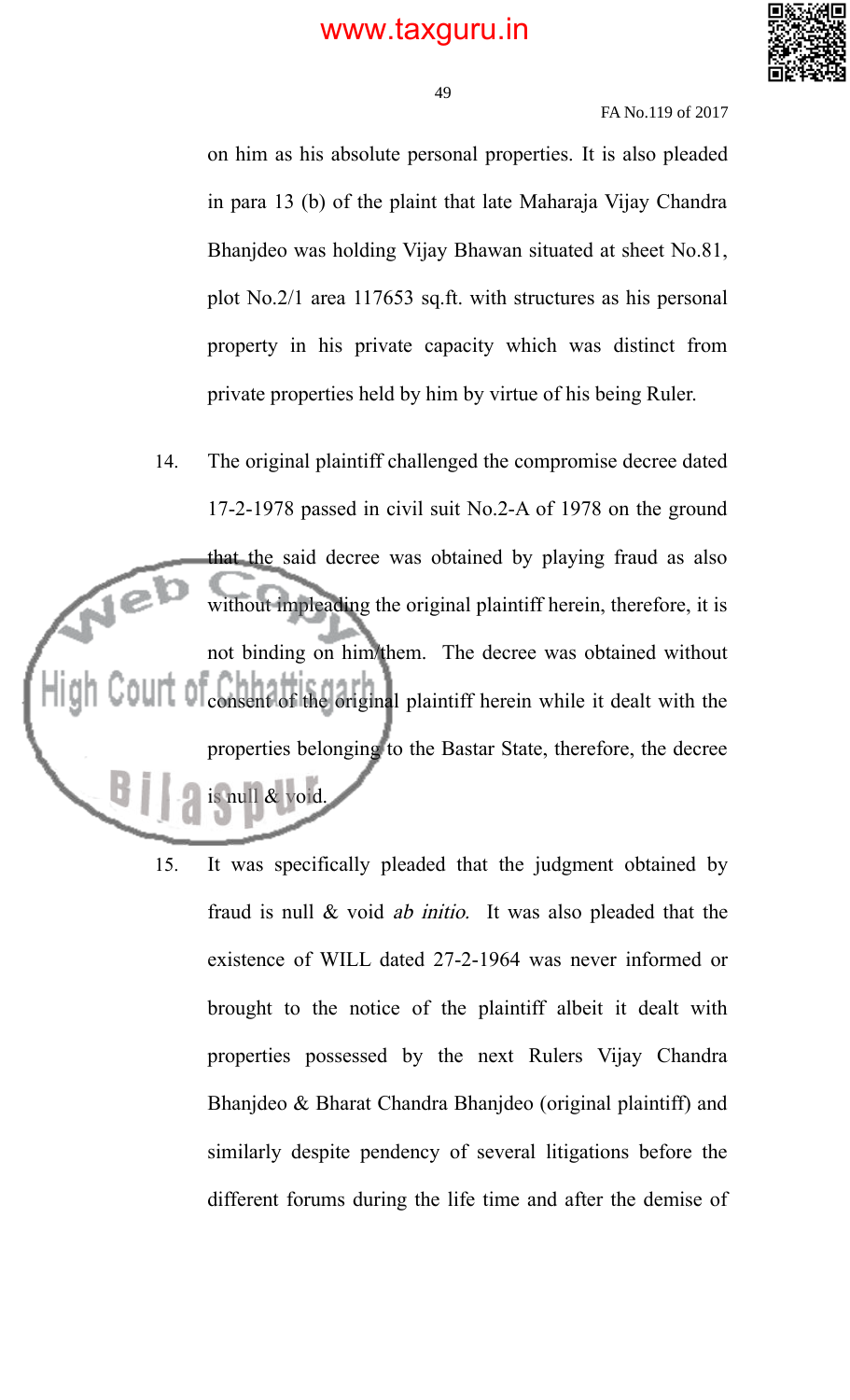

50

FA No.119 of 2017

Vijay Chandra Bhanjdeo the WILL purportedly executed in 1964 was never disclosed or produced before any Court or to the other members of the Royal family of Bastar. It was also not known as to in whose custody the WILL was lying and how and when the present defendants or the parties to the civil suit No.2-A of 1978 came in possession of the same. The attesting witnesses of the WILL belong to Dhamtari  $\&$ Raipur and no reason has been shown as to why Late Pravir Chandra Bhanjdeo was constrained to take attesting witnesses Jeb from Dhamtari and Raipur. It was further pleaded that Late Pravir Chandra Bhanjdeo later on bequeathed all his properties to his wife Late Subhdra Devi.

16. Plaintiff also set up a case of execution of WILL by Late Pravir Chandra Bhanjdeo in favour of his wife Subhdra Devi on 3-11-1964 & 15-3-1966. Pravir Chandra Bhanjdeo died on or about 26-3-1966 and after his death Subhdra Devi became full owner of all the moveable and immoveable properties of Late Pravir Chandra Bhanjdeo including all the suit properties, inclusive of properties shown in schedule 'A' by virtue of the WILL. It is also pleaded that alternatively Pravir Chandra Bhanjdeo having no issues, after his death the entire suit property was inherited by his widow Subhdra Devi. Plaintiff further pleaded that Subhdra Devi bequeathed all her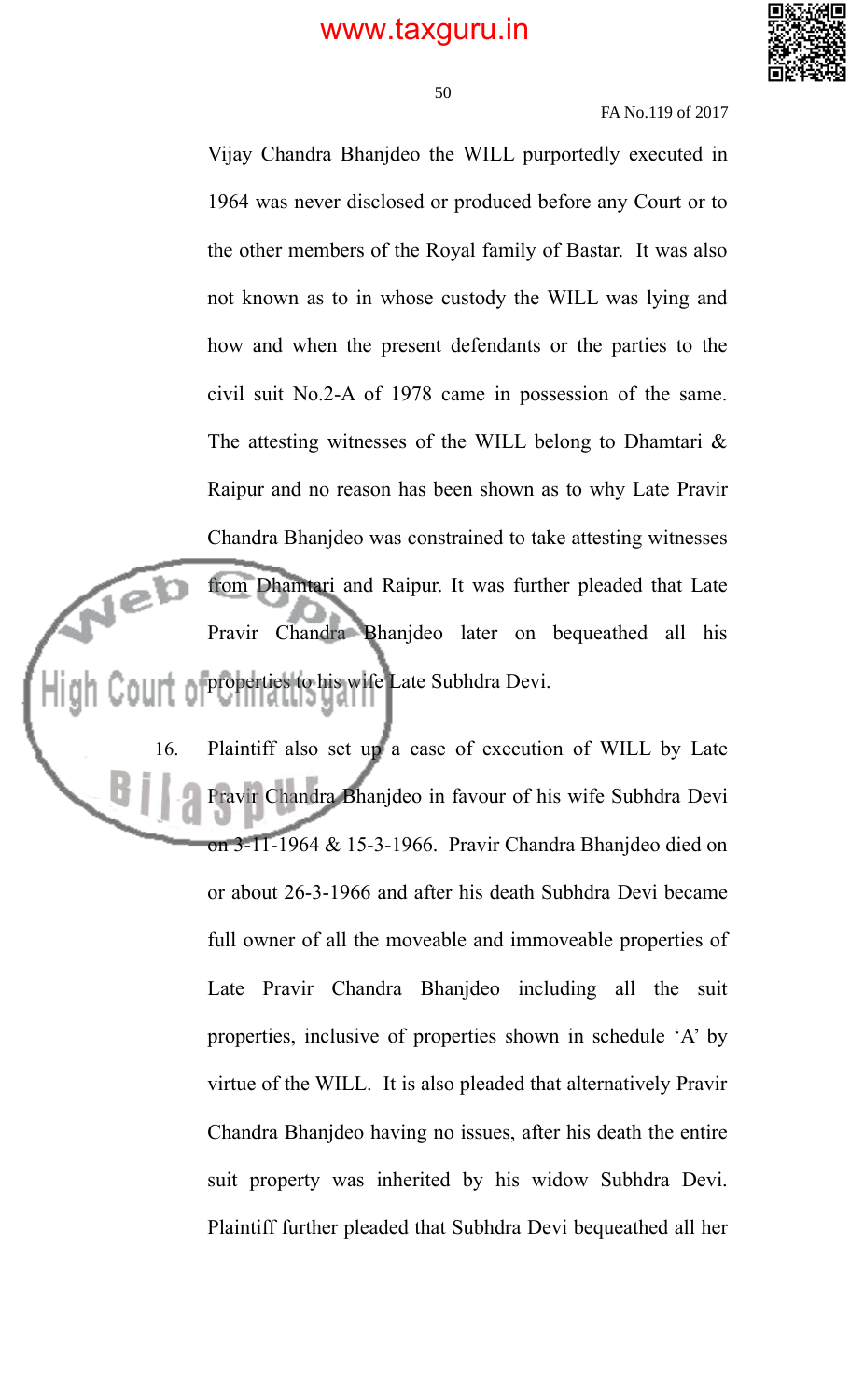

51

FA No.119 of 2017

properties to the plaintiff by WILL dated 13-11-1968 registered on 14-11-1968. After death of Subhdra Devi in 1969 the plaintiff inherited all the properties on the strength of the WILL as also by succession.

17. According to the plaintiff, the original defendant No.4 was a concubine of Late Pravir Chandra Bhanjdeo as she was not legally married with him. Alternatively, even if the original defendant No.4 was married to Pravir Chandra Bhanjdeo the said marriage having taken place during the life time of his first wife Subhdra Devi, the second marriage was illegal  $\&$ void.

18. Plaintiff further pleaded that on 12-10-1984 he learnt that the original defendants No.2 to 4 with the connivance of original defendants No.1  $\&$  5 have succeeded in getting their name recorded in the Government records on the strength of compromise decree dated 17-2-1978 and some of the properties mentioned in schedule 'B' have been sold by the defendants No.2 to 4 without they having any valid title over the properties. The original defendants No.8 to 493 who had purchased the properties from the original defendants No.2 to 4 are not bona fide purchasers as they have purchased the properties for a song and throwaway price knowing fully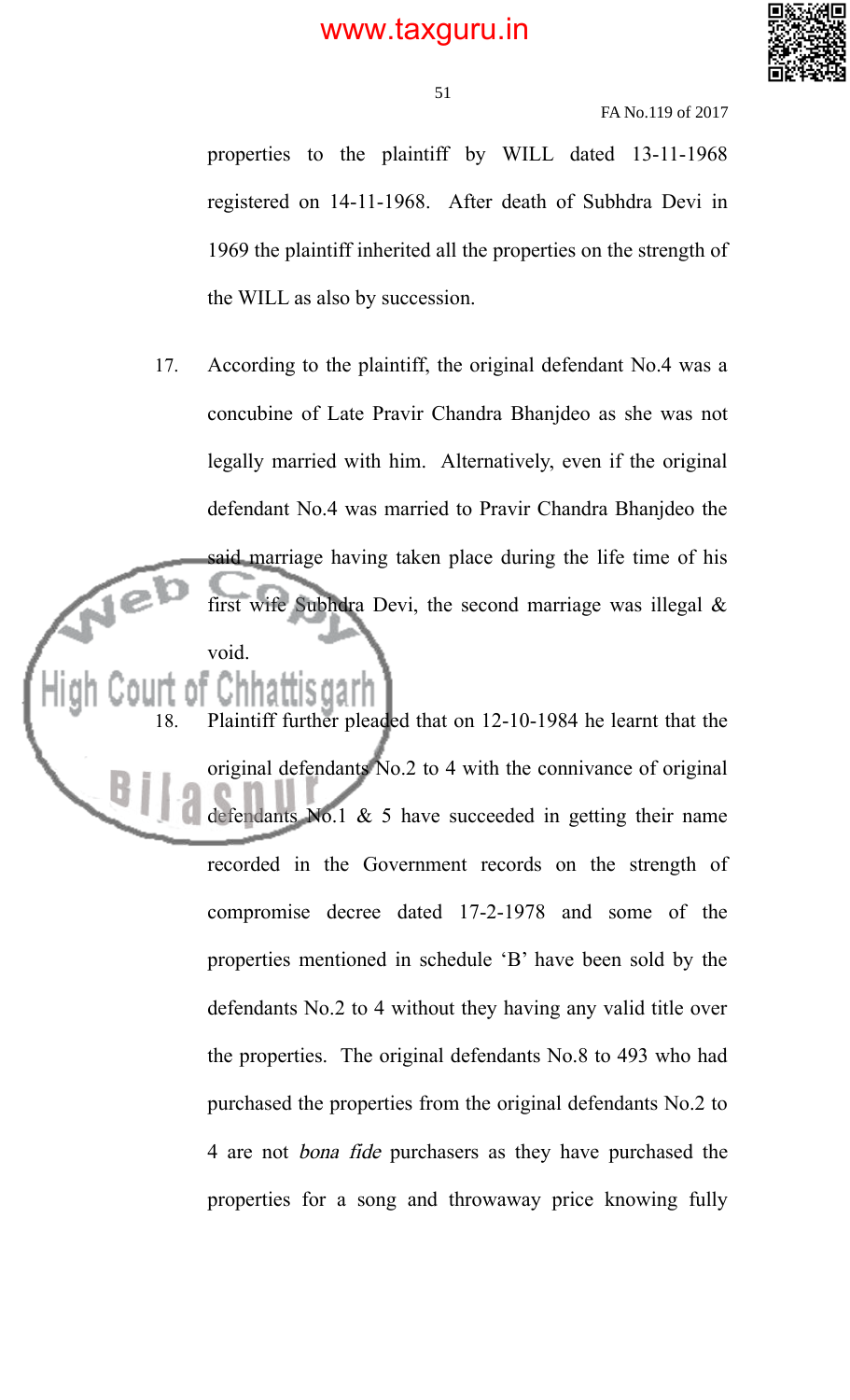

FA No.119 of 2017

well that the defendants No.2 to 4 had no right, title or interest.

19. It was also pleaded that old and new palace of Maharaja of Bastar described in schedule 'F' are in exclusive possession of the plaintiff. The palace premises also consist of houses, buildings, garages and vacant plots. The defendants No.2 to 4 are in occupation of new palace as licencees of the plaintiff who is in actual physical possession of old palace with all the superstructures, out houses, garages, buildings and premises adverse to and to the exclusion of the defendants No.1 to 4.

20. In respect of property called Mundi Dongari, khasra No.148, area 33.36 acres, it was pleaded that the same was allotted by the Government of Madhya Pradesh to Late Maharaja Pravir Chandra Bhanjdeo at the time of merger agreement between him, Government of Madhya Pradesh and the GOI. The defendants No.1, 3  $\&$  4 have also got recorded their names stealthily without consent, knowledge or notice to the plaintiff. There are movables like rifles, 12 bore guns, pistols, revolvers, swords, etc. described in schedule 'C', which are kept in Jagdalpur Treasury under the custody of the State Government. Ornaments and Jewelers belonging to the Maharaja & Ruler of Bastar described in schedule 'D' are also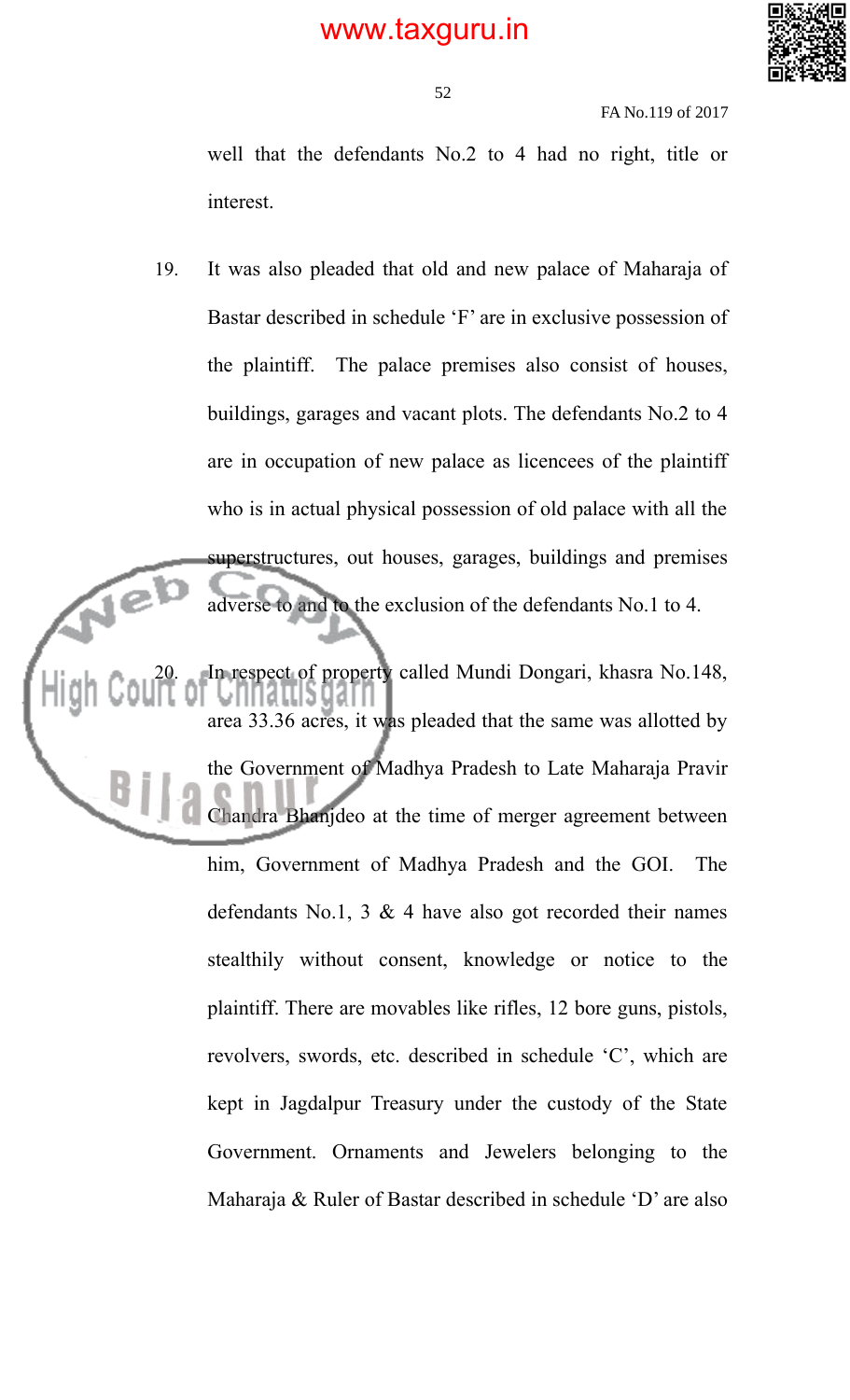

53

FA No.119 of 2017

kept in Jagdalpur Treasury in the custody of the State Government. Plaintiff is entitled to receive the moveables described in schedule 'C'  $\&$  'D'. The plaintiff had applied for delivery of these articles on 30-10-1986 before the Collector, Bastar. The Government of Madhya Pradesh (now Chhattisgarh) is also ready and prepared to deliver the same to the original owner, but the defendants have raised unnecessary dispute.

Similarly, agricultural lands situated at villages Dhainaloor, Ghat Padmoor, Nangoor, Jagdalpur, Sumund and Sihawa Nagri, Panchgaon in Dhamtari Tashil also belong to the plaintiff and they have been illegally and unlawfully included in the compromise decree passed in civil suit No.2-A of 1978. The plaintiff is also entitled to the said lands.

> 22. The plaintiff further averred that the defendants No.2 to 4 have sold the properties shown in Schedule 'E' to one Trilochan Singh and the defendant No.2 executed the gift deed on 24-3-1982 gifting 1/5th of Vijay Bhawan to defendant No.313 Vidhiya Sagar Tiwari in an unlawful and illegal manner, therefore, the said deeds are void and not binding on the plaintiff. It is also pleaded that property named Rani Gadia is in the exclusive possession of the plaintiff, therefore,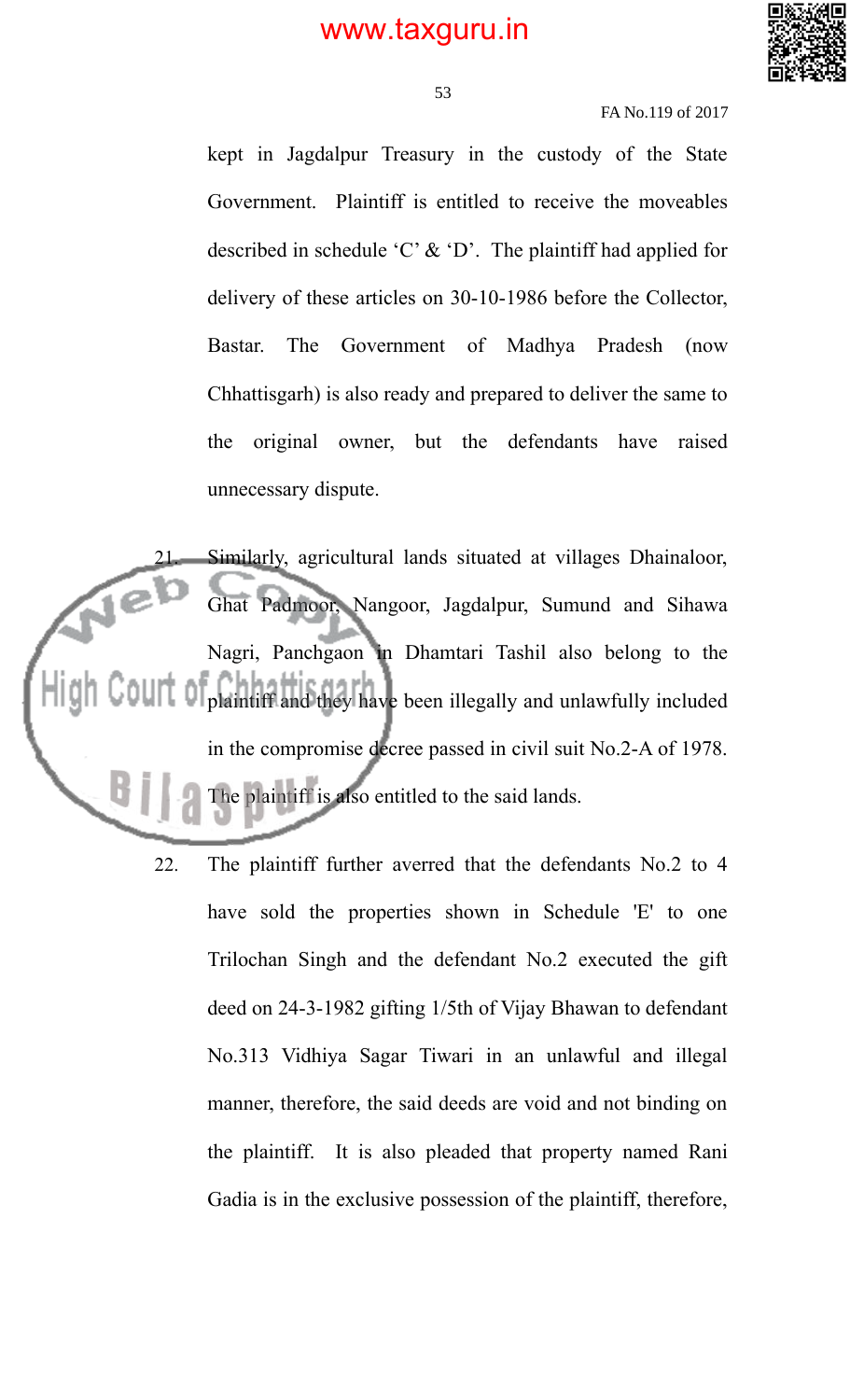

54

FA No.119 of 2017

he is entitled to the said property. Similarly, the defendant No.4 has illegally gifted away vacant plot No.1/1 sheet No.98 to the defendant No.3 vide gift deed dated 7-3-1980, which is void and not binding on the plaintiff. Sale deeds executed by the defendants No.2 to 4 for the property mentioned in schedule 'G' to Maharani Dhyan Vidhiya Peeth, defendant No.395, is also void and not binding on the plaintiff.

23. In the alternative, plaintiff also pleaded that if the properties are found to be private properties of Late Maharaja Pravir Jel Chandra Bhanjdeo then the same having devolved on his widow Smt. Subhadra Devi and the defendant No.4 by succession or inheritance then the plaintiff is entitled to half share by virtue of WILL executed by Subhadra Devi.

> cording to the plaintiff he had no knowledge of the sale deeds shown in schedule 'B', 'E' & 'G' by the defendants No.2 to 4, which came to his notice on 12-10-1984 when he became aware of the judgment and decree dated 17-2-1978 in civil suit No.2-A of 1978. The plaintiff also learnt about various alienations by the defendants No.2 to 4 from time to time from January, 1985. The plaintiff, therefore, prayed for declaration of title and ownership of the properties shown in schedule 'A' (including schedule 'B'), 'C', 'D", 'E' & 'G' and in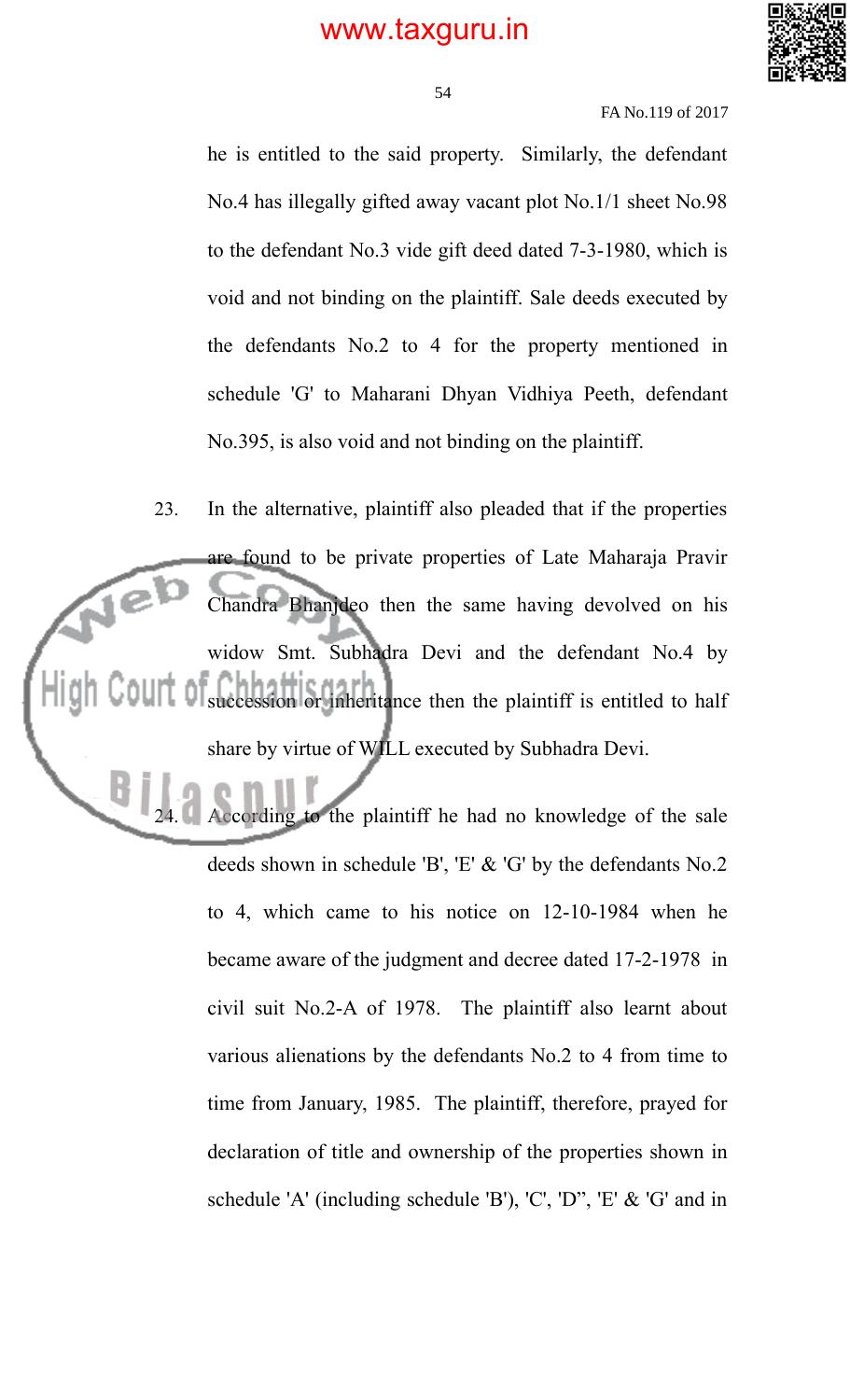

55

FA No.119 of 2017

the alternative declaration and possession as prayed in paras 34 & 35 of the plaint and for setting aside the sales shown in schedule 'B', 'E' & 'G'. Specific prayer has been made by the plaintiff for setting aside the judgment and decree dated 17-2-1978 in civil suit No.2-A of 1978 of the Court of District Judge, Bastar at Jagdalpur.

### *Defendants' case* :

25. The original defendants No.1 to 3 namely; Smt. Hitendra Kumari Devi, Harihar Chandra Bhanjdeo and Devesh Chandra Bhanjdeo did not file any written statement. It was only the original defendant No.4 Smt. Subhraj Kumari alias Vedvati who filed her written statement admitting the list of private properties prepared at the time of vesting of the state properties in the dominion of India. She also admitted that Maharaja Pravir Chandra Bhanjdeo was entitled to full ownership and exclusive enjoyment of the private properties, which, according to her, had the characteristic of separate or self acquired property under the Hindu Law. Defendant No.4 denied that the private properties were in the nature of properties held by a ruler and would devolve on the next Ruler on the death of the recognised Ruler. According to her, Maharaja Pravir Chandra Bhanjdeo was entitled to lawful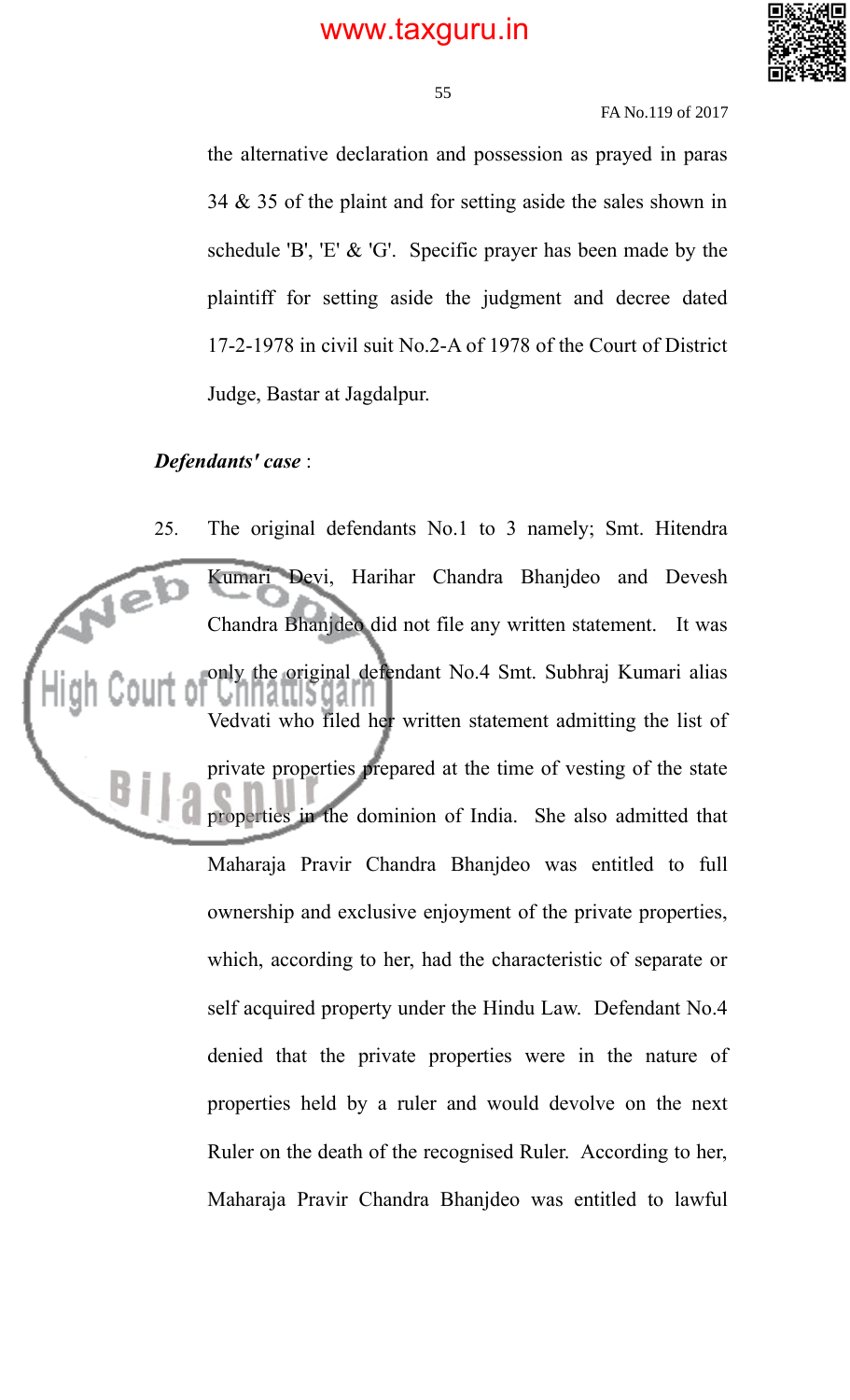

FA No.119 of 2017

transfer of the private properties and on his death the said properties were heritable by his legal heirs.

26. It was specifically pleaded by the defendant No.4 that in lieu of vesting with the dominion of India the Central Government had sanctioned a privy purse. The privy purse was to be granted to the succeeding Ruler on the death of his former recognised Ruler. She denied that Maharaja Pravir Chandra Bhanjdeo took possession of his private properties in his capacity as Maharaja with further pleading that the private properties were his personal and absolute properties.

defendant No.4 further denied that Maharaja Pravir Chandra Bhanjdeo was incapable or that he had mental infirmity or incapacity. According to this defendant the erstwhile Madhya Pradesh Government's decision to take the properties of Maharaja Pravir Chandra Bhanjdeo for management by Court of Ward was politically motivated. However, the private properties were later released from the Superintendence of the Court of Ward.

> 28. Defendant No.4 admitted that Maharaja Pravir Chandra Bhanjdeo's recognition as a Ruler was withdrawn and Vijay Chandra was recognised as a Ruler, however, she denied that on being recognised as Ruler Vijay Chandra got any right or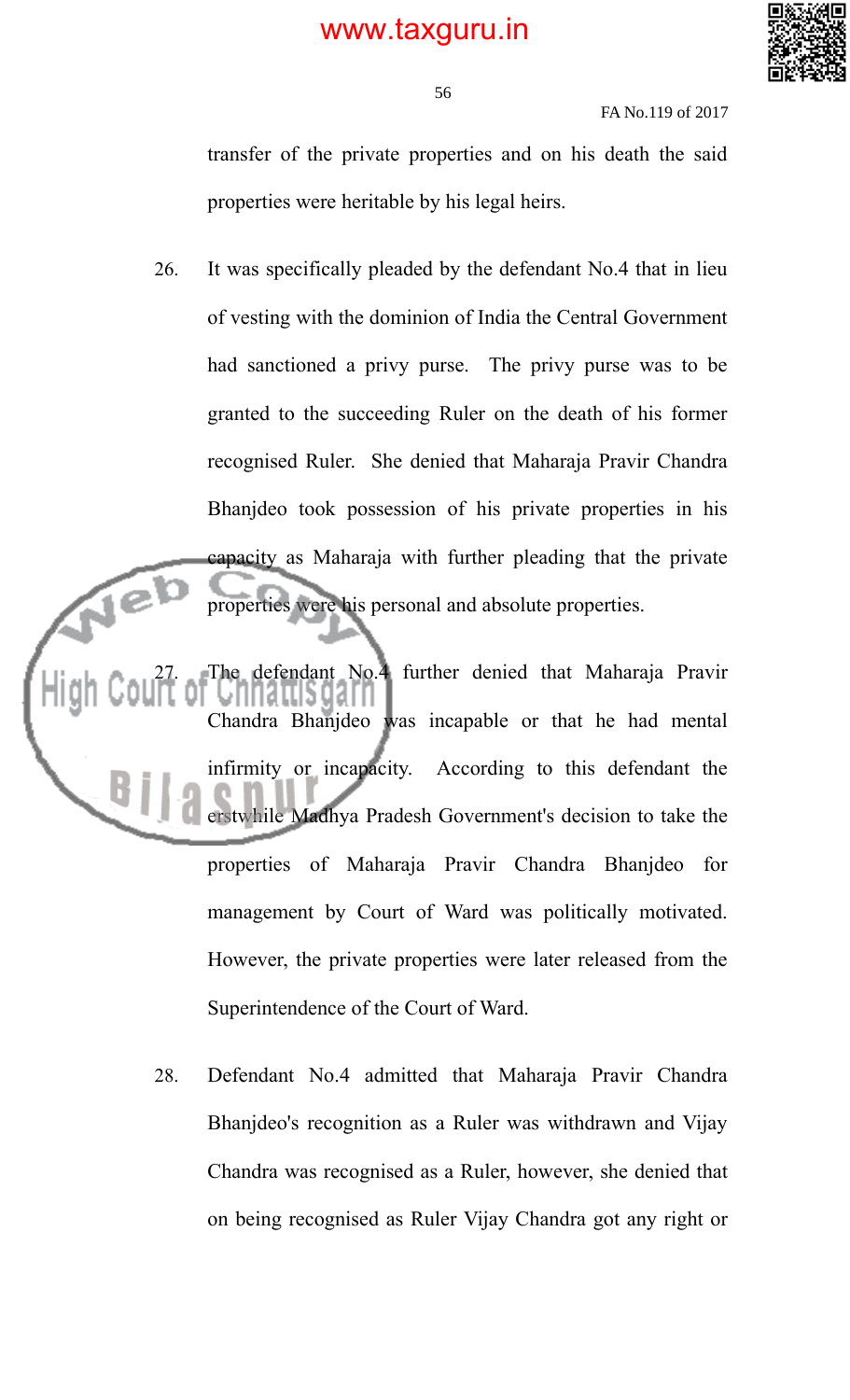

57

#### FA No.119 of 2017

interest over the private properties of Maharaja Pravir Chandra Bhanjdeo. Vijay Chandra was entitled to privy purse of Rs.1,50,000/- per year. It is further denied by this defendant No.4 that consequent to recognition of Vijay Chandra as a Ruler all properties saved from the merger agreement belonged to him. She would specifically plead that properties vested in Maharaja Pravir Chandra Bhanjdeo could not be divested for vesting in Vijay Chandra.

29. Plea of limitation was raised by the defendant No.4 saying that the cause of action arose on 12-2-1961 for which civil suit No.3-A of 1964 was filed, which was dismissed for want of prosecution on 16-7-1975, however, before that Vijay Chandra died on 12-4-1970. It was further pleaded that the plaintiff not being the recognised Ruler at the time of institution of suit, he would destroy his own right to sue based on the principle that the property belongs to and is succeeded by the next Ruler. Forgery of WILL was also denied. She would specifically state that Maharaja Pravir Chandra Bhanjdeo died issueless. The Defendant No.4 being his widow was the only nearest legal heir to inherit the estate of Maharaja Pravir Chandra Bhanjdeo, therefore, she applied for mutation. However, the defendants No.1,  $2 \& 3$  published a notice in the daily newspaper on 2-1-1978 that deceased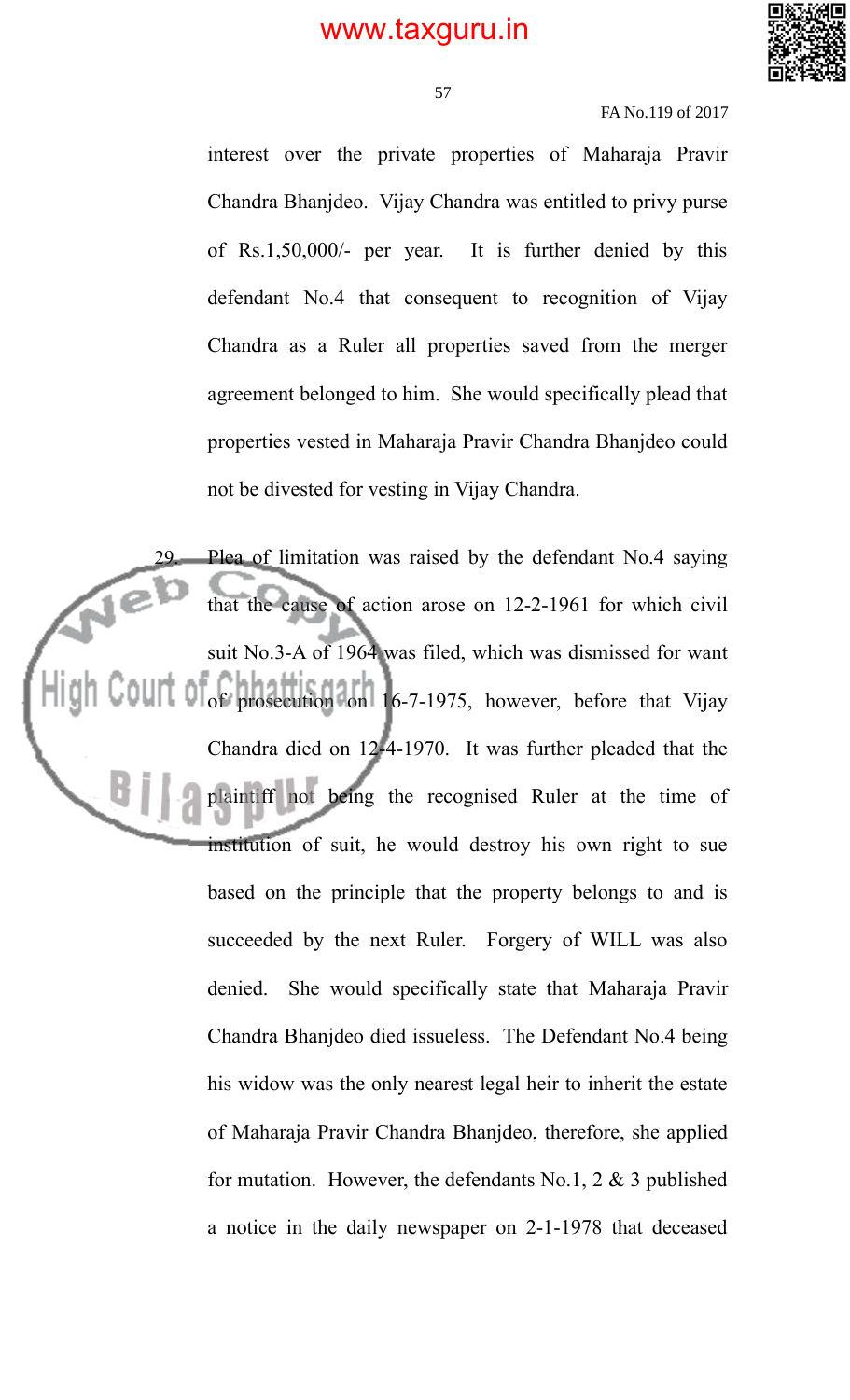

58

FA No.119 of 2017

Maharaja Pravir Chandra Bhanjdeo has executed a WILL dated 27-2-1964 in their favour bequeathing all his personal properties. On 7-1-1978 Smt. Hitendra Kumari submitted a copy of the said WILL before the Nazul Officer and objected to mutation application filed by the defendant No.4.

30. The defendant No.4 further pleaded that the WILL relied by the defendants No.1, 2 & 3 being forged she preferred civil suit No.2-A of 1978 to declare the above said WILL dated 27-2-1964 to be a forged document. Since the civil suit would  $\sqrt{e}$ have taken long time for adjudication and considering the close relation between the parties, the defendant No.4 and Harihar Chandra with Devesh Chandra represented by their legal guardian (as they were minor) compromised the suit with the permission of the Court. It was denied that the plaintiff has any claim, right or entitlement in the private property of Maharaja Pravir Chandra Bhanjdeo. The defendant No.4 would aver that compromise decree petition was absolutely honest and lawful not being collusive neither with an intention to deprive the plaintiff of his right over the properties. She also denied that Maharaja Pravir Chandra Bhanjdeo executed any WILL in favour of Subhadra Devi. She even denied that Subhadra Devi was the wife of Maharaja Pravir Chandra Bhanjdeo. Execution of WILL dated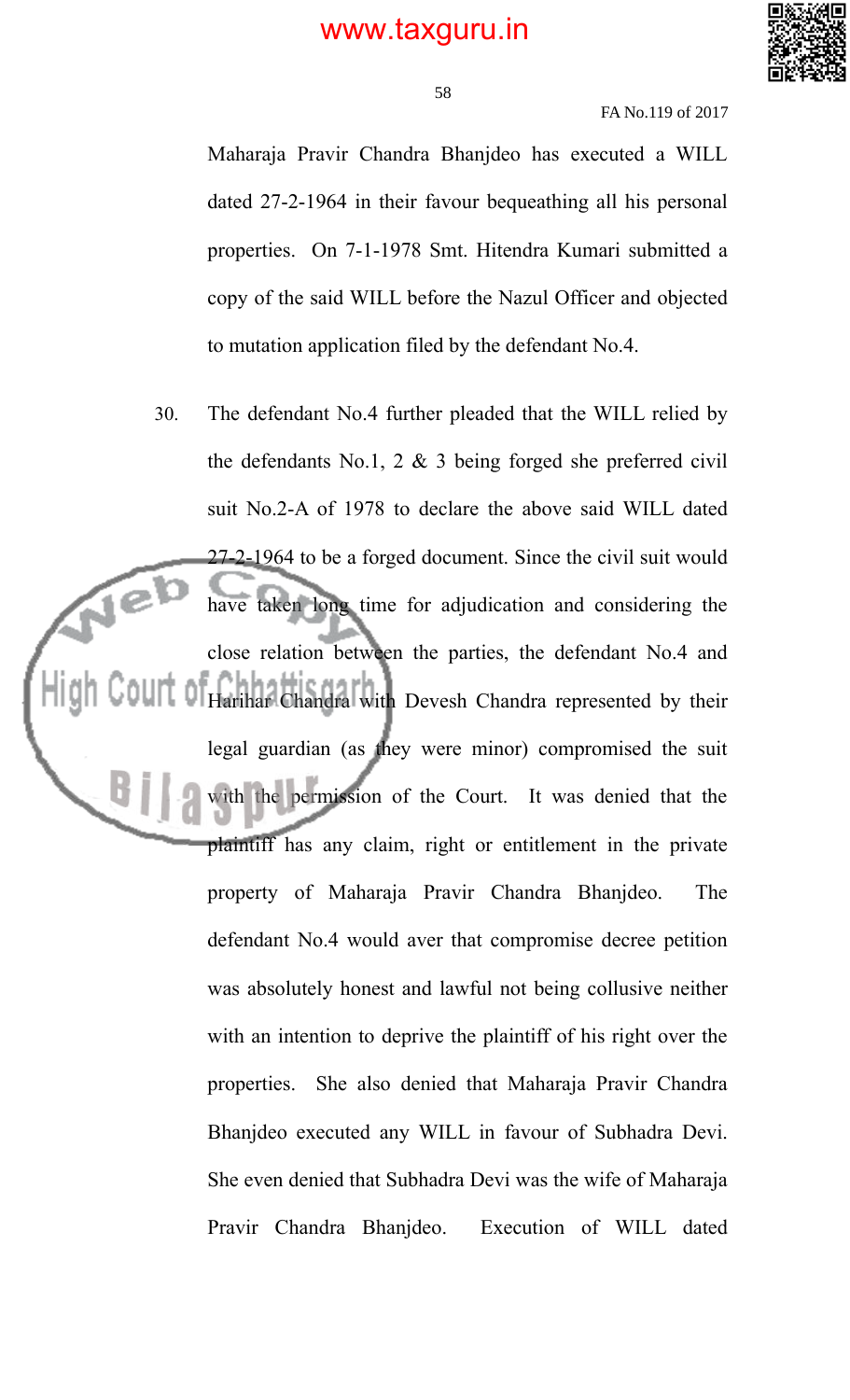

### FA No.119 of 2017

3-11-1964 and 15-3-1966 by Maharaja Pravir Chandra Bhanjdeo in favour of Subhadra Devi was denied being forged document. Consequently, Subhadra Devi became the owner of the properties of Maharaja Pravir Chandra Bhanjdeo was also illegal.

31. Defendant No.4 also denied execution and existence of WILL dated 13-11-1968 allegedly executed by Subhadra Devi with alternative submission that otherwise also Subhadra Devi had no title or possession of any of the suit property to transfer in  $\sqrt{e}$ favour of any other person and further that before her death on 27-11-1968, she was seriously ill for about a month. This defendant denied that she was the concubine of Maharaja Pravir Chandra Bhanjdeo. According to her she was married with Maharaja Pravir Chandra Bhanjdeo on 4-7-1961 at New Delhi according to Hindu religious rites. On the request of Maharaja Pravir Chandra Bhanjdeo the Court of Ward was paying this defendant a monthly allowance of Rs.1,000/- and after death of Maharaja Pravir Chandra Bhanjdeo the said allowance was continued by the Union Government. She denied that there exists judicial separation between Maharaja Pravir Chandra Bhanjdeo and the defendant No.4 with pleading that it was a decree for maintenance under the Hindu Adoptions and Maintenance Act and not for judicial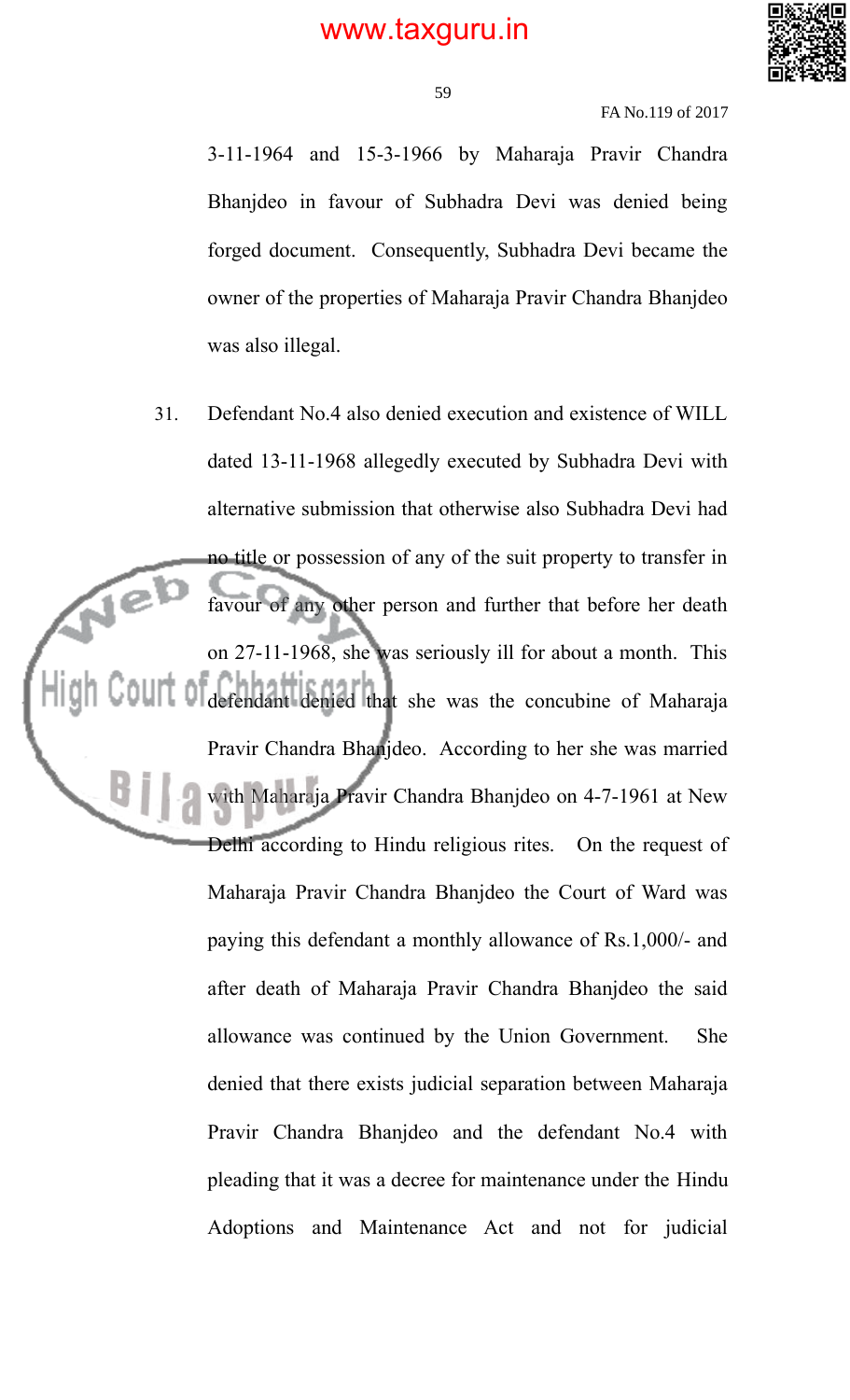

60

FA No.119 of 2017

separation and hence marital status of the defendant No.4 with Maharaja Pravir Chandra Bhanjdeo cannot be questioned.

- 32. The defendant No.4 denied that the defendants No.8 to 493 are not bona fide purchasers for value. These defendants have purchased the property after verifying and satisfying with the revenue records. It was specifically contended that the palace was the personal property of Maharaja Pravir Chandra Bhanjdeo and had gifted the bungalow to Vijay Chandra for his residence, therefore, even after his recognition as Ruler Vijay Chandra Bhanjdeo continued to reside in the same bungalow and not in the Palace. The list of private properties of Maharaja Pravir Chandra Bhanjdeo includes the palace and also the neighbouring building Rani Gadia. When Maharaja Pravir Chandra Bhanjdeo was killed in police firing in 1966 Justice Pande Enquiry Commission locked and sealed the palace which was later on opened by the Collector and allowed the entry of Vijay Chandra. Thus, the defendant admits the possession of Vijay Chandra Bhanjdeo in the palace and Rani Gadia.
	- 33. The defendant No.4 further admitted that Mundi Dongri area of 33.36 acres was allotted to Maharaja Pravir Chandra Bhanjdeo as per the merger agreement, however, according to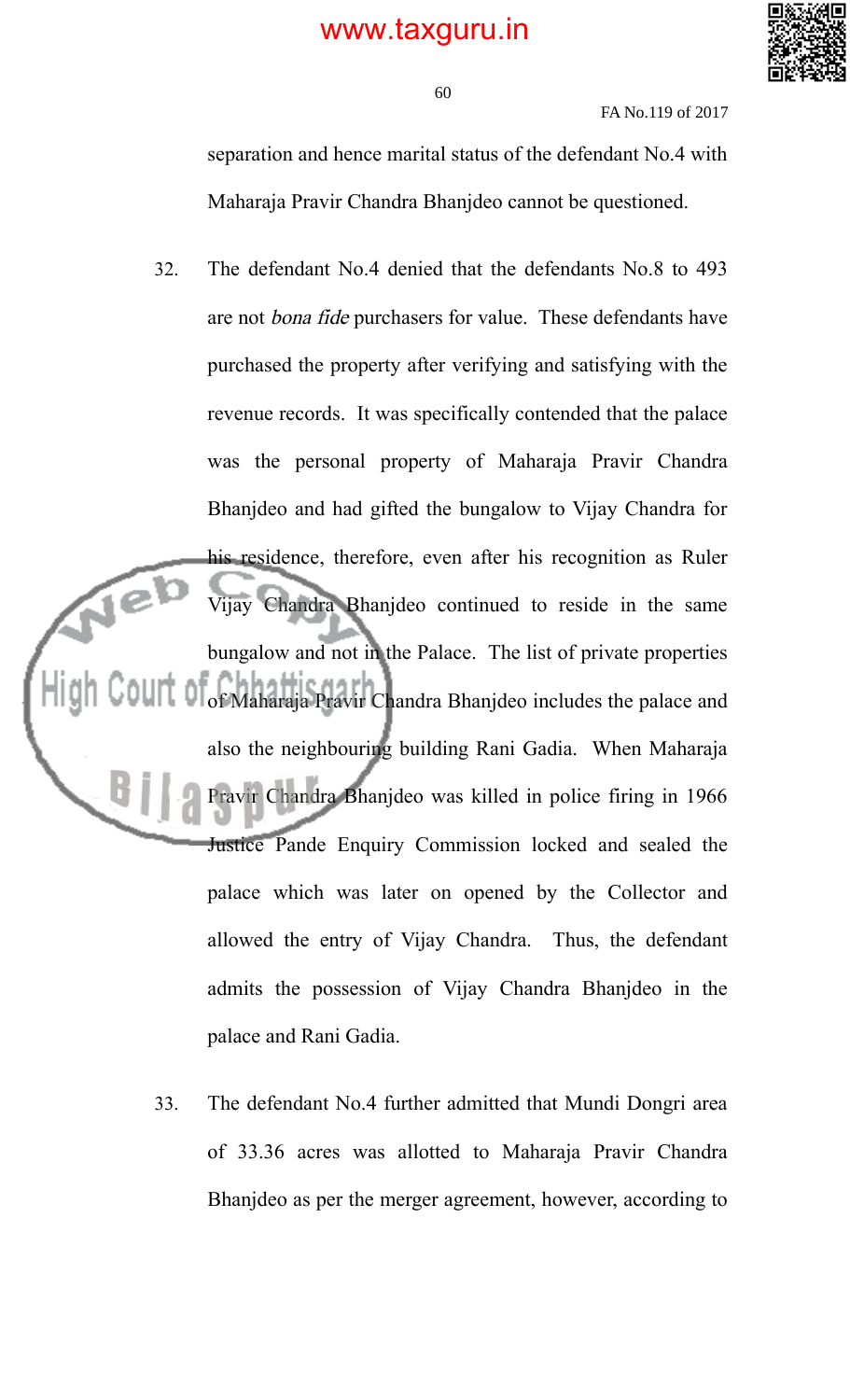

61

#### FA No.119 of 2017

this defendant, after death of Maharaja Pravir Chandra Bhanjdeo her name was mutated over the revenue record concerning Mundi Dongri. Similarly for the properties described in schedule 'C and the jewelery, plaintiff's title was denied. The defendant No.4 along with the defendants No.2 & 3 have made joint claim before the Government in respect of jewelery and arms on which the Government has passed an order in their favour and the plaintiff signed the indemnity bond before the Collector, Bastar, agreeing with the said order, therefore, this defendant claimed joint ownership of the arms and jewelery along with the defendants No.2 & 3.

34. The claim of the plaintiff about the agricultural land, as pleaded in para 27 of the plaint, has been denied by the defendant No.4. She also denied execution of sale deeds by the defendants No.1 to 4 at different point of time. She specially admits in para 31 that she was in possession of Rani Gadia. Sale deed executed in favour of Maharshi Dhyan Vidya Peeth was also pleaded to be a bona fide sale. Claim for setting aside the compromise decree has been denied saying that the said decree is valid and lawful.

Jeb

35. She would also plead that a recognised Ruler has no right to claim separate property of the predecessor Ruler. Maharaja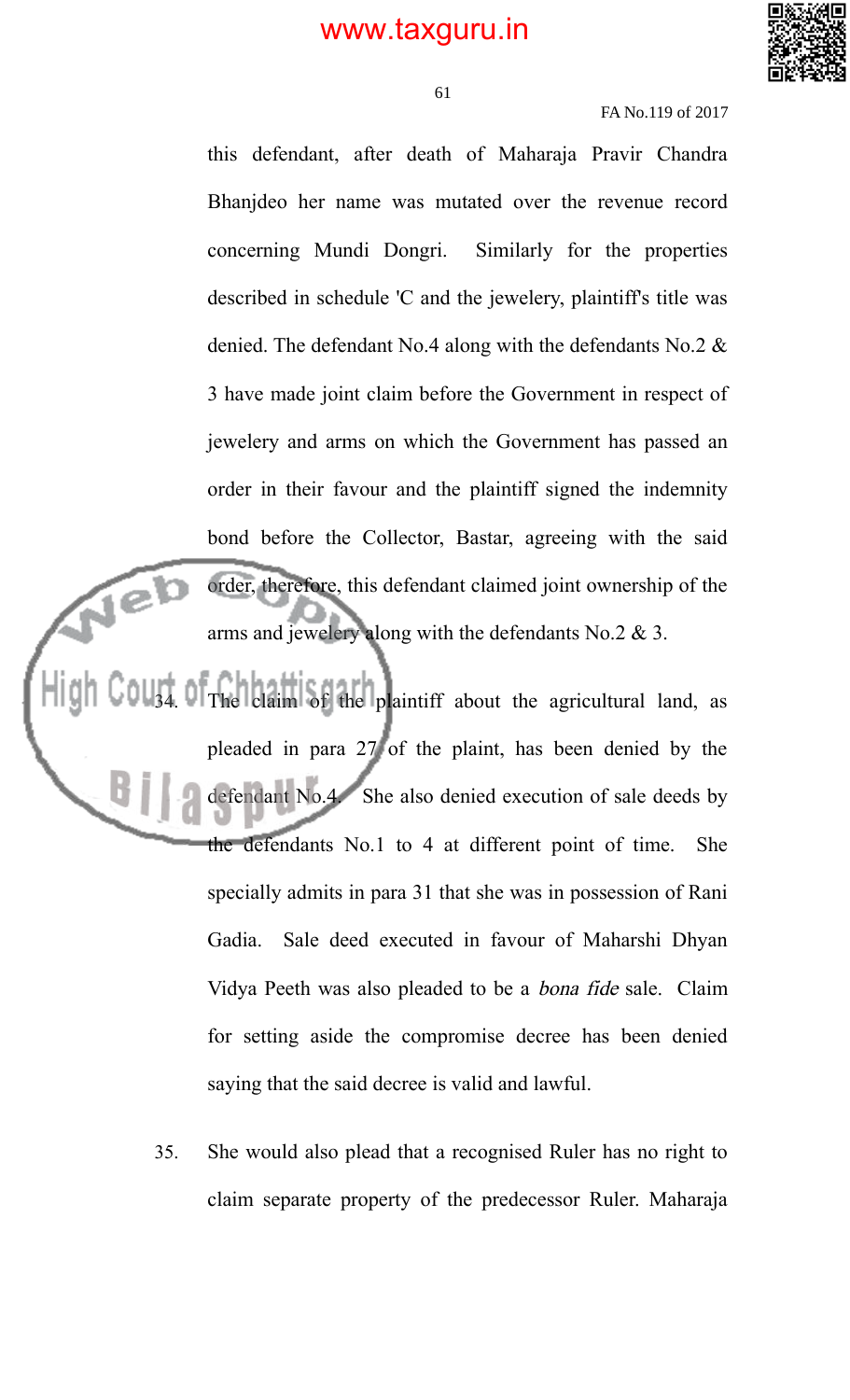

62

FA No.119 of 2017

Pravir Chandra Bhanjdeo was in exclusive possession and enjoyment of properties allotted to him by the Government in 1948. The plaintiff did not continue the suit preferred by Maharaja Pravir Chandra Bhanjdeo after his death, therefore, the plaintiff has no locus standi to claim the properties of Maharaja Pravir Chandra Bhanjdeo. Defendant No.4 further stated that in so far as the lands involved in the sale deeds are concerned the suit for mere declaration is not maintainable and further that the plaintiff is required to pay ad valorem Jeb Court fees for the lands for which possession is sought. By way of special pleadings the defendant No.4 pleaded that the suit concerning the compromise decree dated 17-2-1978 rendered in civil suit No.2-A/1978 is barred by limitation as also the claim for possession of the properties described in schedule 'A' (including schedule 'B'), 'E'  $&$  'G' is barred by limitation.

36. Other defendants filed the written statements in groups or individually. The sum and substance of the defence raised by the aforesaid defendants, in addition to the defence raised by main contesting defendant No.4, is that they are bona fide purchasers for value paid and the purchases made by them were after due enquiry from the Government records, which contained the name of the defendant No.1 or the defendants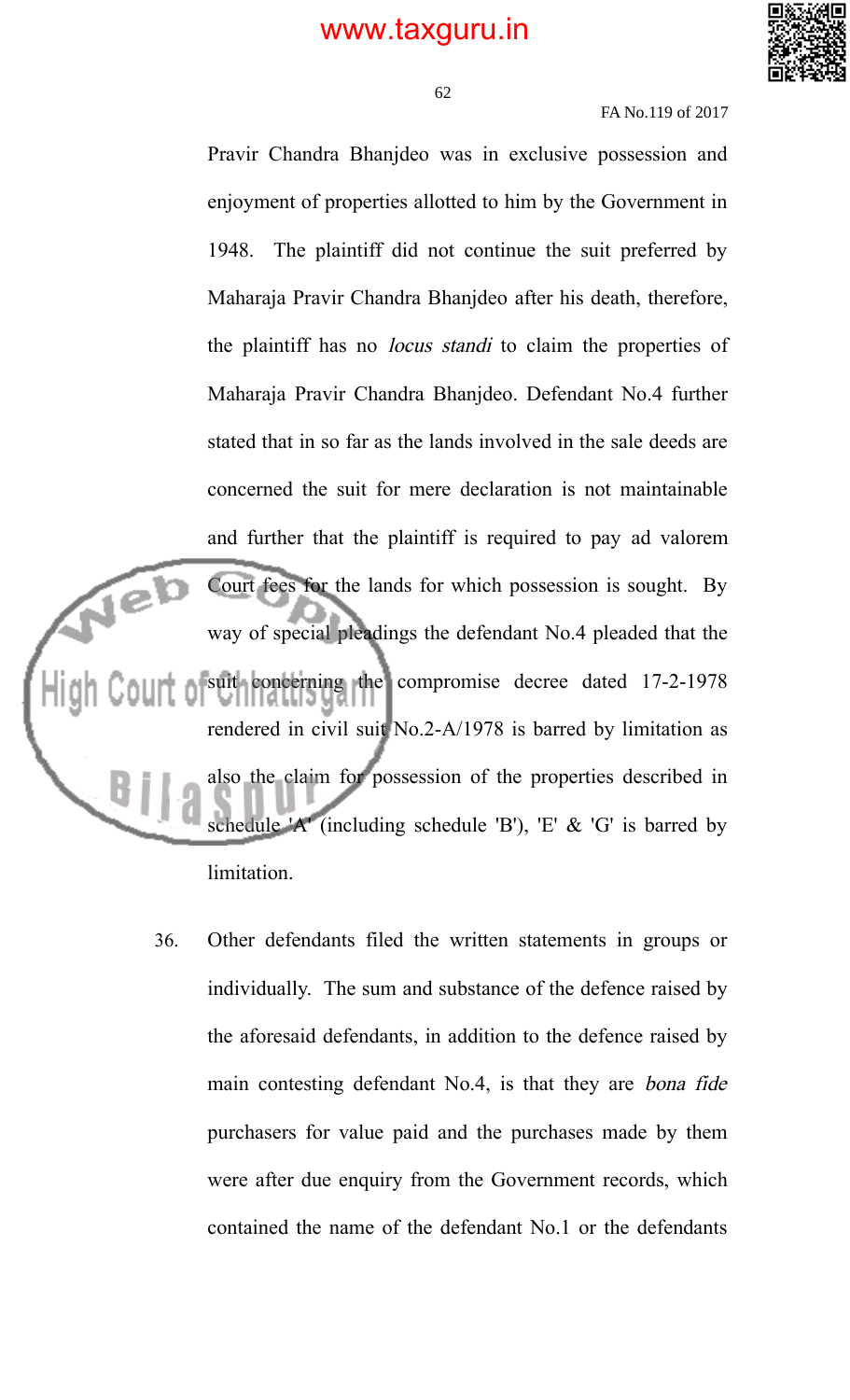

FA No.119 of 2017

No.2 to 4 as owner. Thus, according to them, even if the defendants No.2 to 4 be ostensible owner they could pass valid title by sale to the purchaser defendants.

### *Issues :*

- 37. On the basis of pleadings of the parties the trial Court framed as many as 42 issues for adjudication and after trial recorded the following findings on material issues :
- Trial Court found that Subhadra Devi was legally Neb married wife of Pravir Chandra Bhanjdeo and that Pravir Chandra Bhanjdeo has executed WILL in her favour. (Issue Nos.2,  $3 & 6$ )
	- Yourt further found that the plaintiff is not entitled to a decree for declaration of his title or possession over the suit land. (Issue Nos.  $1, 5 \& 10$ )

 Trial Court also found that the plaintiff cannot be declared owner of half share of the properties of Pravir Chandra Bhanjdeo on the basis of WILL executed by Subhadra Devi in his favour. (Issue No.4)

 Trial Court found that there is no proof that there was judicial separation between Pravir Chandra Bhanjdeo and the defendant No.4 Vedwati and further that the plaintiff is not entitled to either 1/4th or 1/5th share nor the sale deeds executed in favour of purchaser defendants can be declared illegal. (Issue Nos.7 to 9)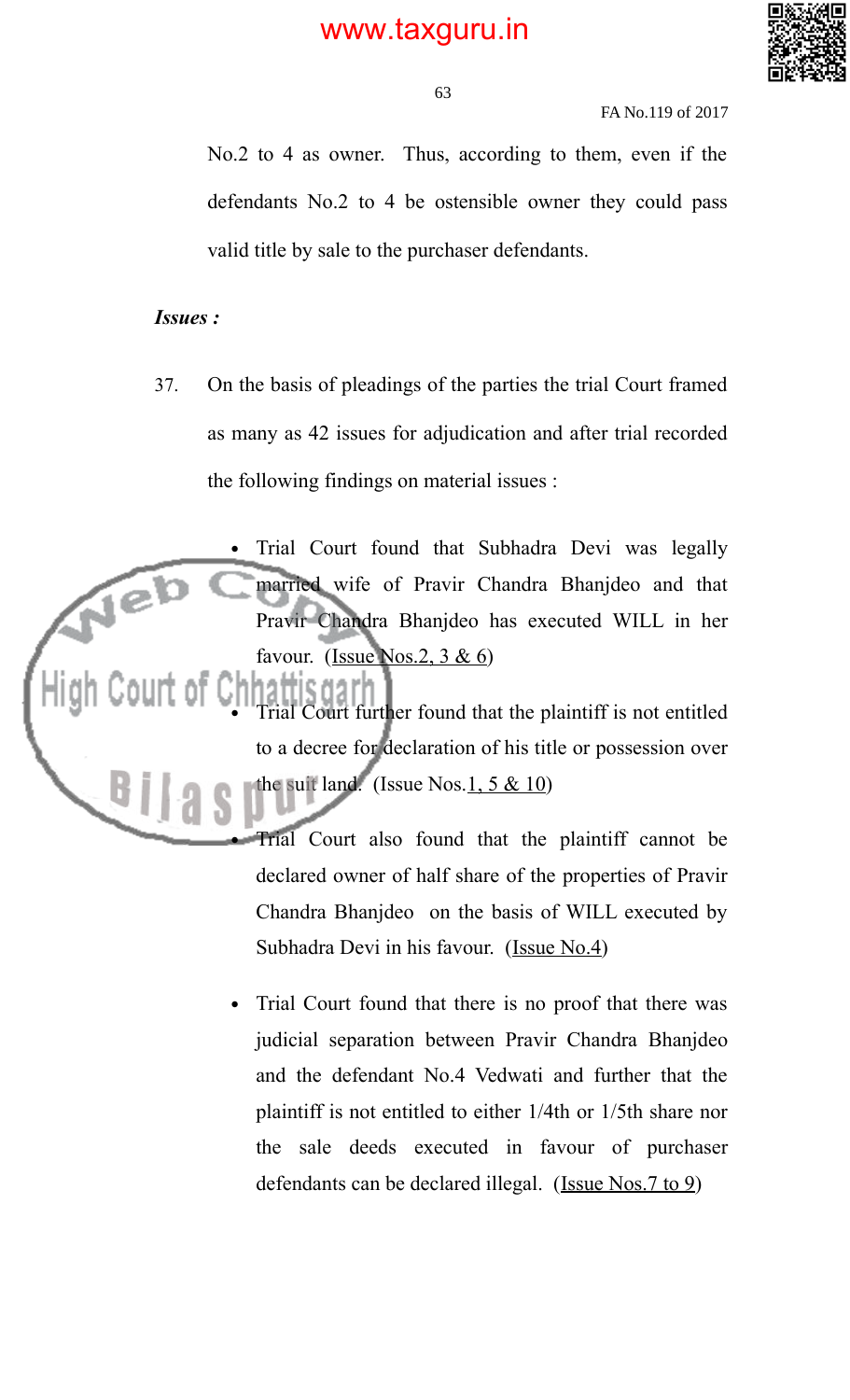

FA No.119 of 2017

- In issue Nos.12  $& 13$ , trial Court held that the suit is neither barred by limitation nor it suffers from misjoinder of causes of action, however, while deciding the issue No.14 it held that suit suffers from res judicata, but contrary to this while deciding the issue No.16, the trial Court held that the suit is not barred under Order 9 Rule 4 of the Code of Civil Procedure, 1908 (for short 'the CPC') or Order 2 Rule 2 of the CPC.
- While deciding issue Nos.17 & 18 the trial Court held that the suit is valued properly and proper & adequate Court fees has been paid.
- While deciding the <u>issue No.19</u> the trial Court held that the suit is maintainable against many defendants challenging the sales in their favour.

Jeb

ΒĮ

- In respect of Mundi Dongari land the trial Court found that it was the private property of Pravir Chandra Bhanjdeo. (Issue No.20)
	- While deciding the issue No.21 the trial Court held that the land of Mundi Dongari was not succeeded by defendant No.4 after death of Pravir Chandra Bhanjdeo.
- In respect of plaint schedule 'C' while deciding the <u>issue</u> Nos.23A & 23B the trial Court held that the suit lands were not the personal property of Pravir Chandra Bhanjdeo and the plaintiff did not succeed the same. Similar is the finding in respect of jewelery (issue No.24)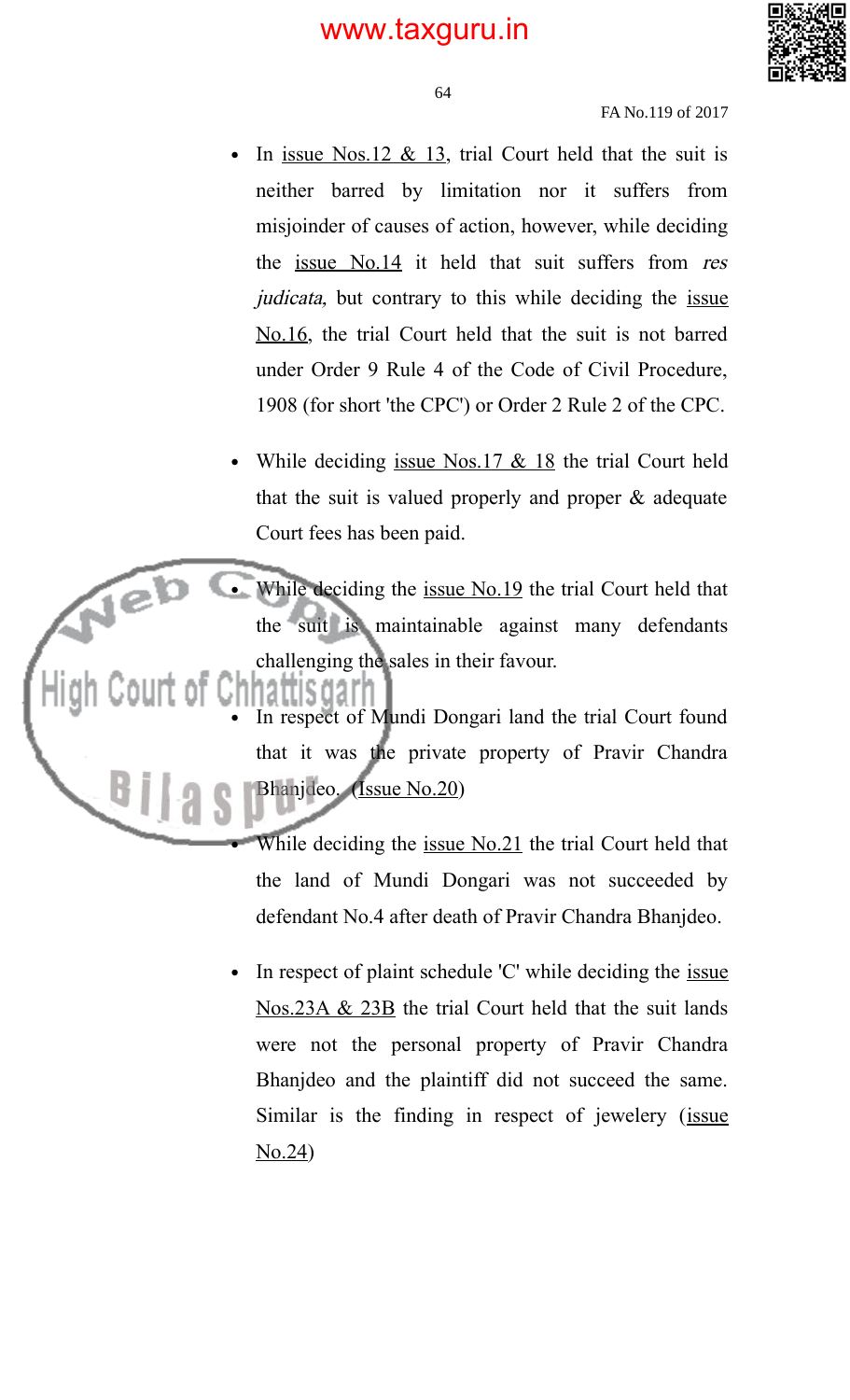

FA No.119 of 2017

- Title of the defendants No.2 to 4 over the jewelery was decided against them in issue No.25 and the defendants plea that plaintiff had consented to the Government decision of handing over the jewelery to the defendants No.2 to 4 has been decided against the said defendants in issue No.26.
- 38. Consequent to the above findings the trial Court has dismissed the suit.

39. The Plaintiffs have preferred the present appeal challenging the judgment and decree passed by the trial Court dismissing  $\sqrt{e}$ their suit, however, no cross appeal or cross objection has been filed by any of the defendants to challenge the findings recorded by the trial Court adverse to their interest.

*Submission of plaintiffs/Appellants :*

Shri Rajeev Shrivastava, learned counsel appearing for the appellants/plaintiffs, would submit that :

 The original plaintiff was the successor of Ruler of Bastar State under the *Gaddi* custom. After death of original plaintiff Bharat Chandra Bhanjdeo, plaintiff No.3 Kamal Chand Bhanjdeo has succeeded as Ruler of Bastar State under the said custom.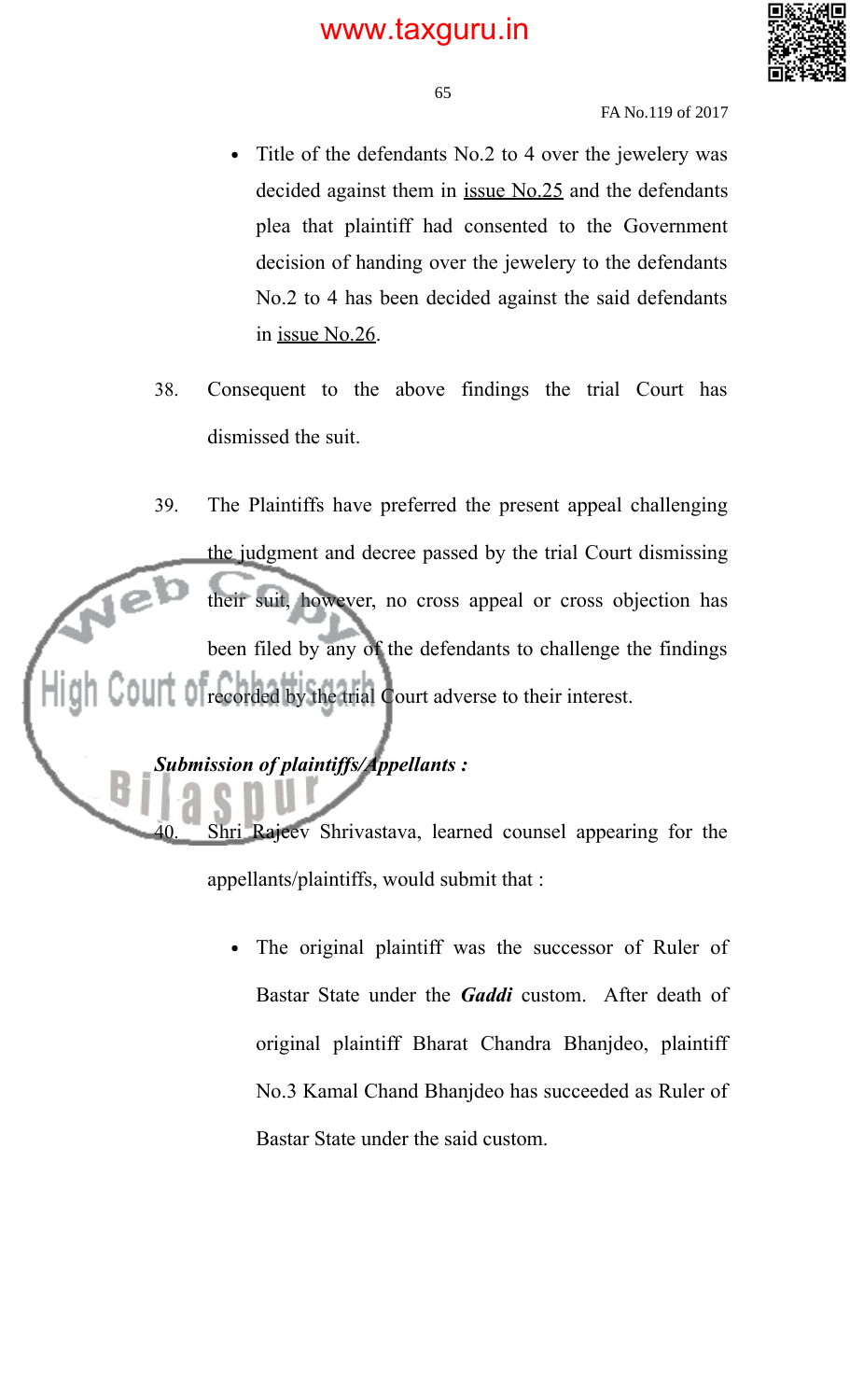

FA No.119 of 2017

 Referring to Ex.P/68, an order passed by the concerned Ministry of the Government of India, learned counsel would submit that there is distinction between private properties of the Ruler and his personal or self acquired properties. The private properties attached to Ruler would, therefore, pass on to their successor intact and, as such, plaintiffs are entitled to be declared owner of all the private properties of the Ruler of Bastar State.

 Defendants No.2 to 4 had sold the properties on the basis of compromise decree dated 17-3-1978 passed in civil suit No.2-A/1978 which was obtained by fraud without impleading the original plaintiff or his legal heirs. The judgment obtained by playing fraud is void ab initio, therefore, the purchaser defendants in whose favour sale deeds have been executed by the defendants No.2 to 4 would not derive any title as the sale deeds would also be tainted with fraud.

> The trial Court having held while deciding issue No.21 that the defendant No.4 has no title over the suit properties, it should have instantly set aside the sale deeds executed by the defendant No.4. The impugned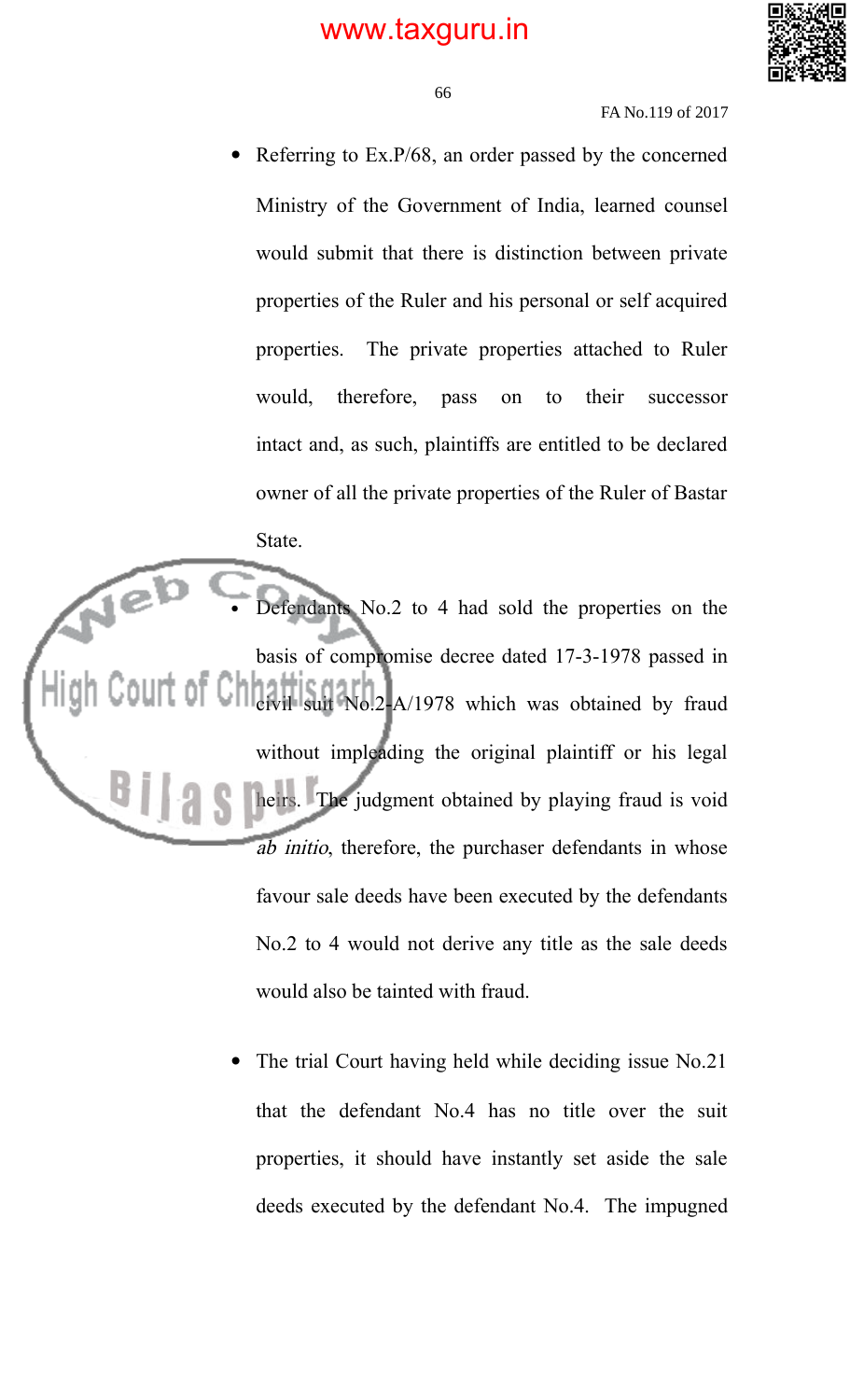

FA No.119 of 2017

judgment and decree, thus, suffer from selfcontradiction.

 The earlier suit preferred by Vijay Chandra Bhanjdeo having been dismissed for want of prosecution it can never operate as res judicata.

 Referring to the decision of the High Court of Allahabad in *Miss Talat Fatima Hasan v His Highness Nawab Syed Murtaza Ali Khan Sahib Bahadur and Others<sup>1</sup>* , Jeb learned counsel would submit that the rule of succession in respect of the *Gaddi* of Bastar State along with properties would pass on according to the rule of male lineal primogeniture, according to which the eldest male heir of the late ruler inherited both the *Gaddi* and the properties, and the properties had an impartible character.

> According to learned counsel in view of applicability of Gaddi system the respondents' argument that the properties would devolve as per the provisions of the Hindu Succession Act, 1956 (for short 'the Act, 1956') is unsustainable.

<sup>1</sup> AIR 1997 All 122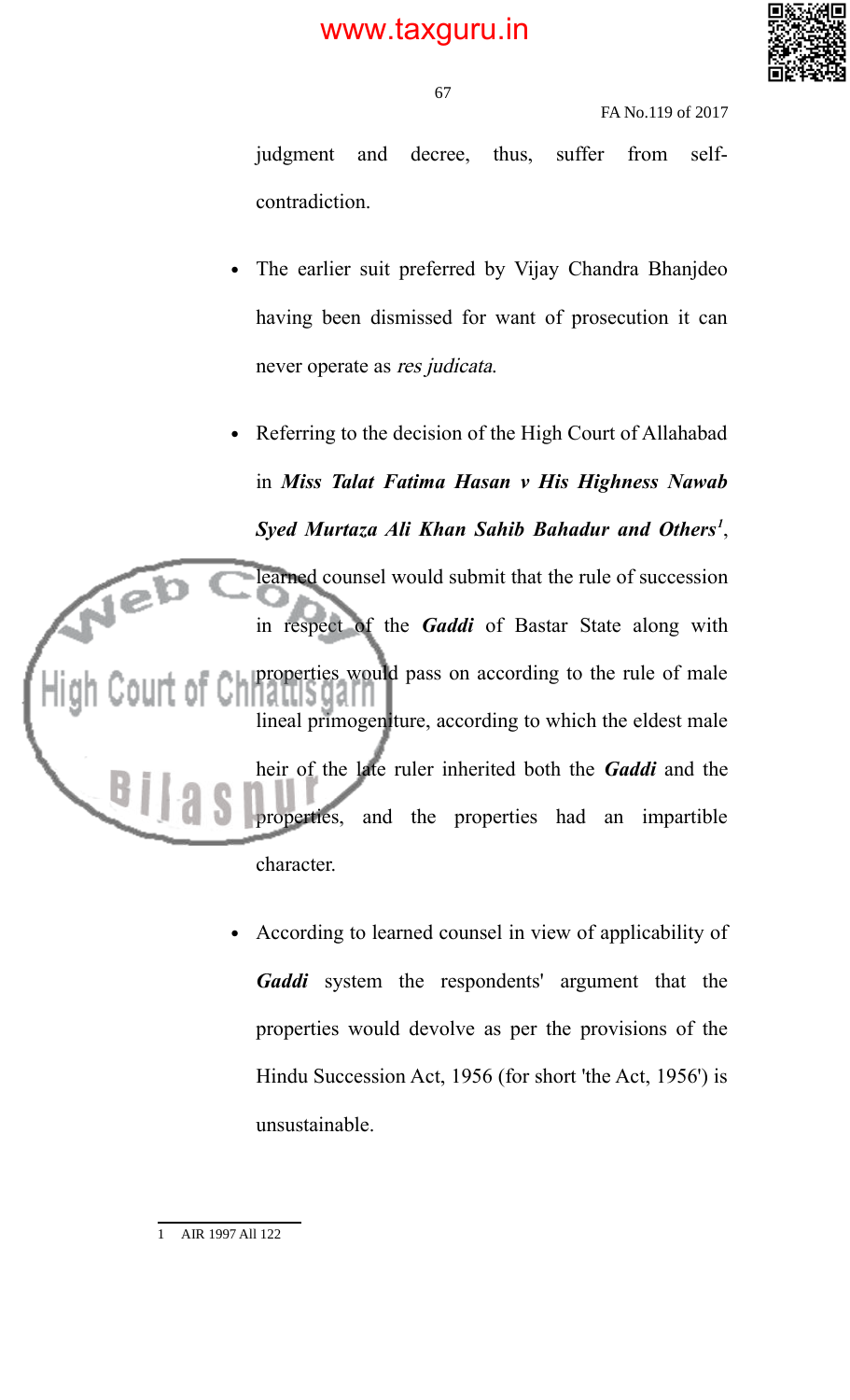

#### FA No.119 of 2017

- The plaintiff having valued the suit properly; paid adequate Court fees; and having also prayed for delivery of possession of the properties, which are not in his possession, the suit should have been decreed in its entirety.
- The purchaser defendants having not laid any foundation to substantiate the plea of bona fide purchaser they are not entitled for the benefit of Section 41 of the Transfer of Property Act, 1882 (for short 'the

 Learned counsel would oppose the application filed by the defendants No.1 to 4 under Order 41 Rule 27 of the CPC. He would submit that in one of the public document filed along with this application it is mentioned that Pravir Chandra Bhanjdeo was suffering from mental defect, therefore, the alleged WILL executed by Pravir Chandra Bhanjdeo in favour of the defendants No.2 & 3 becomes suspicious.

TP Act').

Jeb

 Except the purchaser Brajesh Bajpai (Defendant No.10) all other purchasers were proceeded ex parte and have not led any evidence. In the absence of they having led evidence, there is no foundation by these defendants to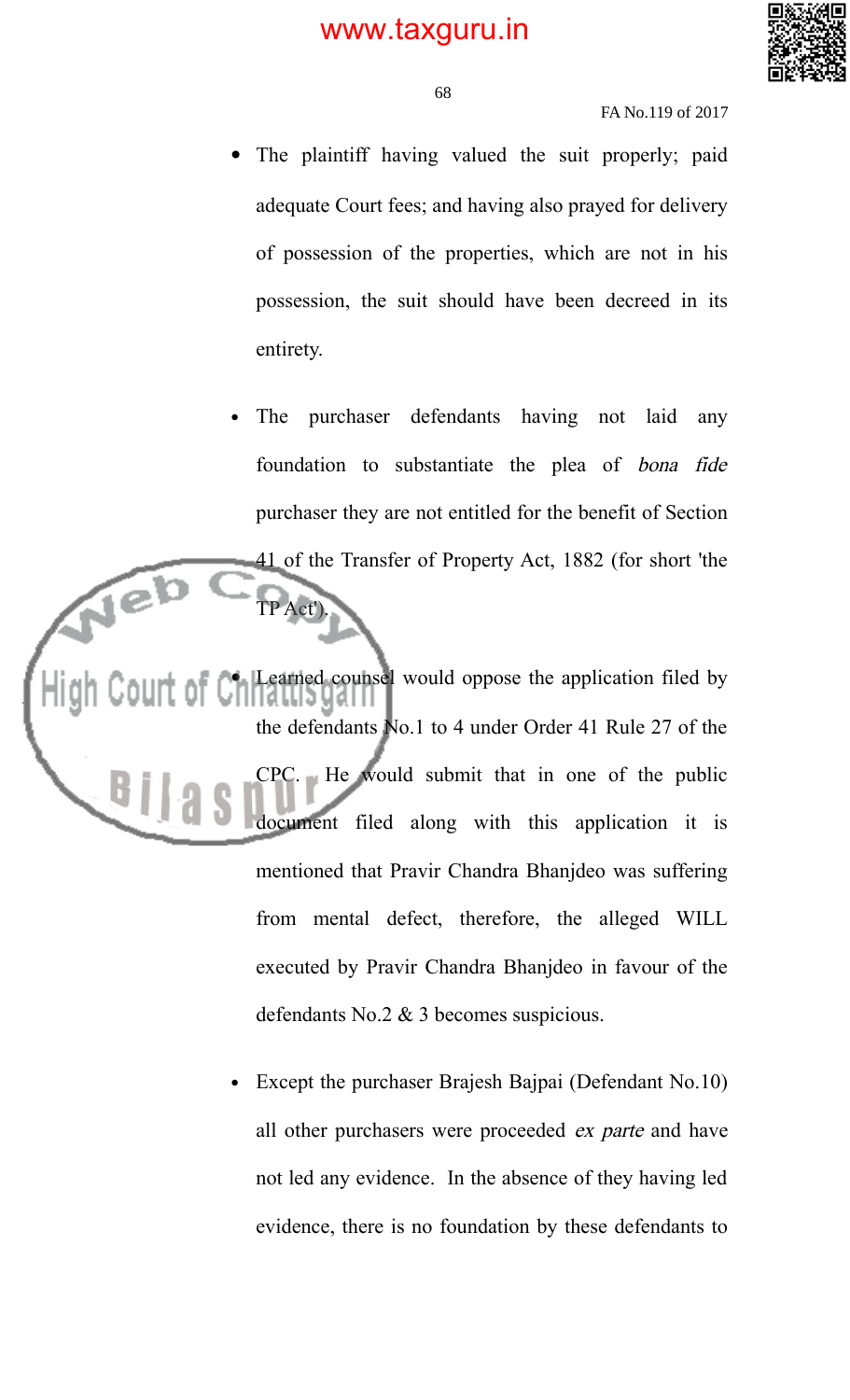

FA No.119 of 2017

challenge the maintainability of the suit on the ground of limitation, which is always a mixed question of law and fact.

 Learned counsel would refer to the documents filed under Order 41 Rule 27 of the CPC to mention that names of the parties are jointly recorded, therefore, the suit cannot be thrown out on the ground of limitation.

Jeb Shri Rajeev Shrivastava wold refer to Section 5 of the 1956 to argue that succession of the private property of the Ruler is not governed under the Court of Ch provisions of the Act, 1956.

> According to the learned counsel at one point of time the defendants No.1 to 4 would claim title on the basis of WILL but at some other places they would refer to the Act, 1956 and similarly earlier they referred to the properties of Pravir Chandra Bhanjdeo as private property, but later they have argued that it was the personal property. Thus, there is deviation from the stand taken in the written statement and they are estopped from arguing that the suit property is the personal property of Pravir Chandra Bhanjdeo.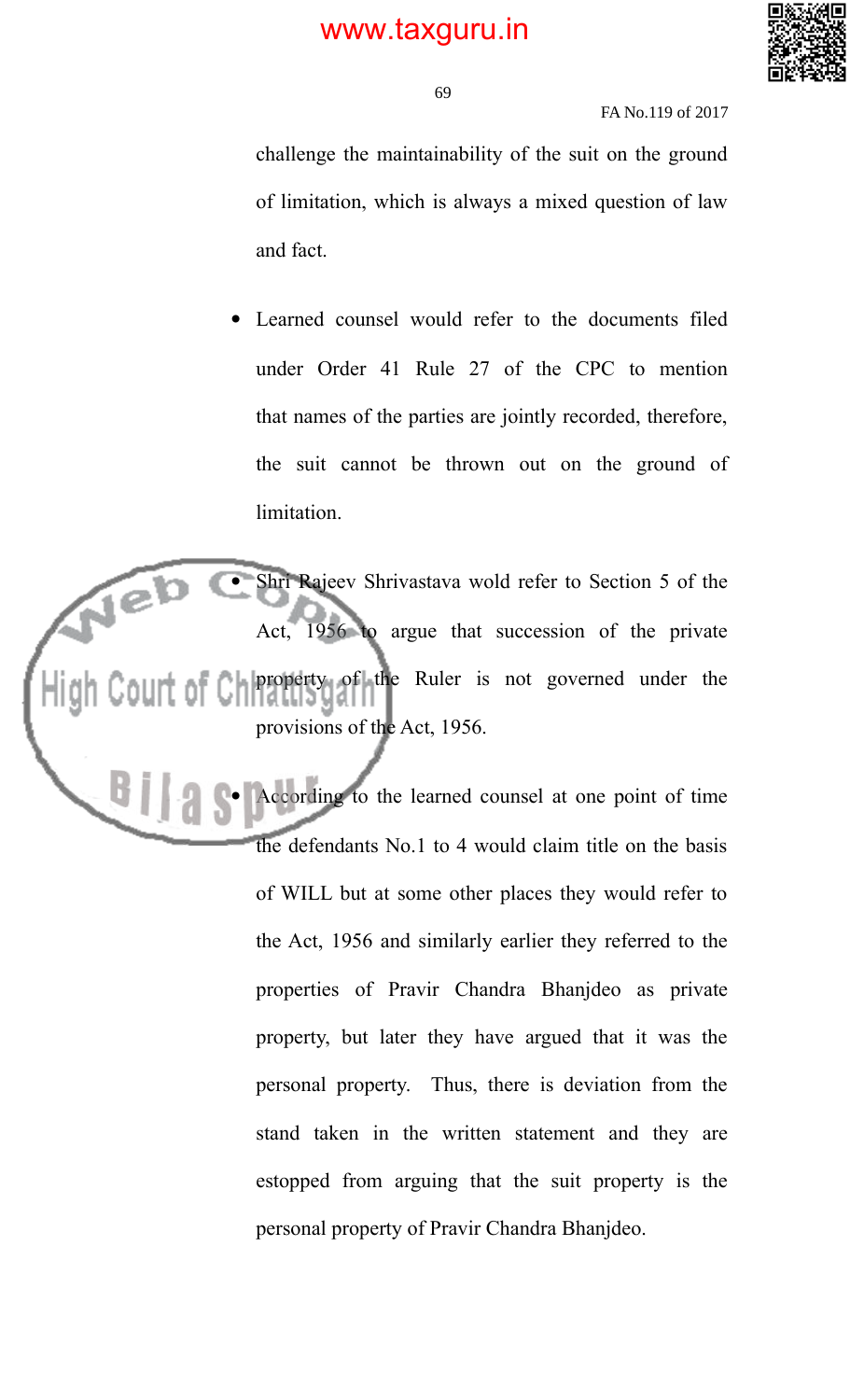

70

FA No.119 of 2017

### *Submission of defendants :*

- 41. Shri Jitendra Singh, learned counsel appearing for the respondents No.1 to 4, Per contra, would submit that :
- Rule of male lineal primogeniture is not applicable on the Rulers of Princely states after abolition of Privy Purse. Learned counsel would place reliance on *Ahmadunnisa Begum v Union of India represented by Secretary, Ministry of Home Affairs, Government of*  $\widehat{e^{\mathbf{b}}}$ *India, New Delhi<sup>2</sup>* and *Kunwar Shri Vir Rajendra Singh v The Union of India and Others<sup>3</sup>* .

 There is no pleading of fraud vis-a-vis judgment and decree dated 17-2-1978 passed in Civil Suit No.  $2 - A/1978$ 

- Plaintiffs have not challenged the WILL dated 27-2-1964 executed by Pravir Chandra Bhanjdeo in favour of the defendants No.2  $\&$  3, therefore, the said properties are owned by the said defendants.
- To buttress the aforesaid contention, learned counsel would place reliance upon the decision rendered by the

<sup>2</sup> AIR 1969 AP 423

<sup>3</sup> AIR 1970 SC 1946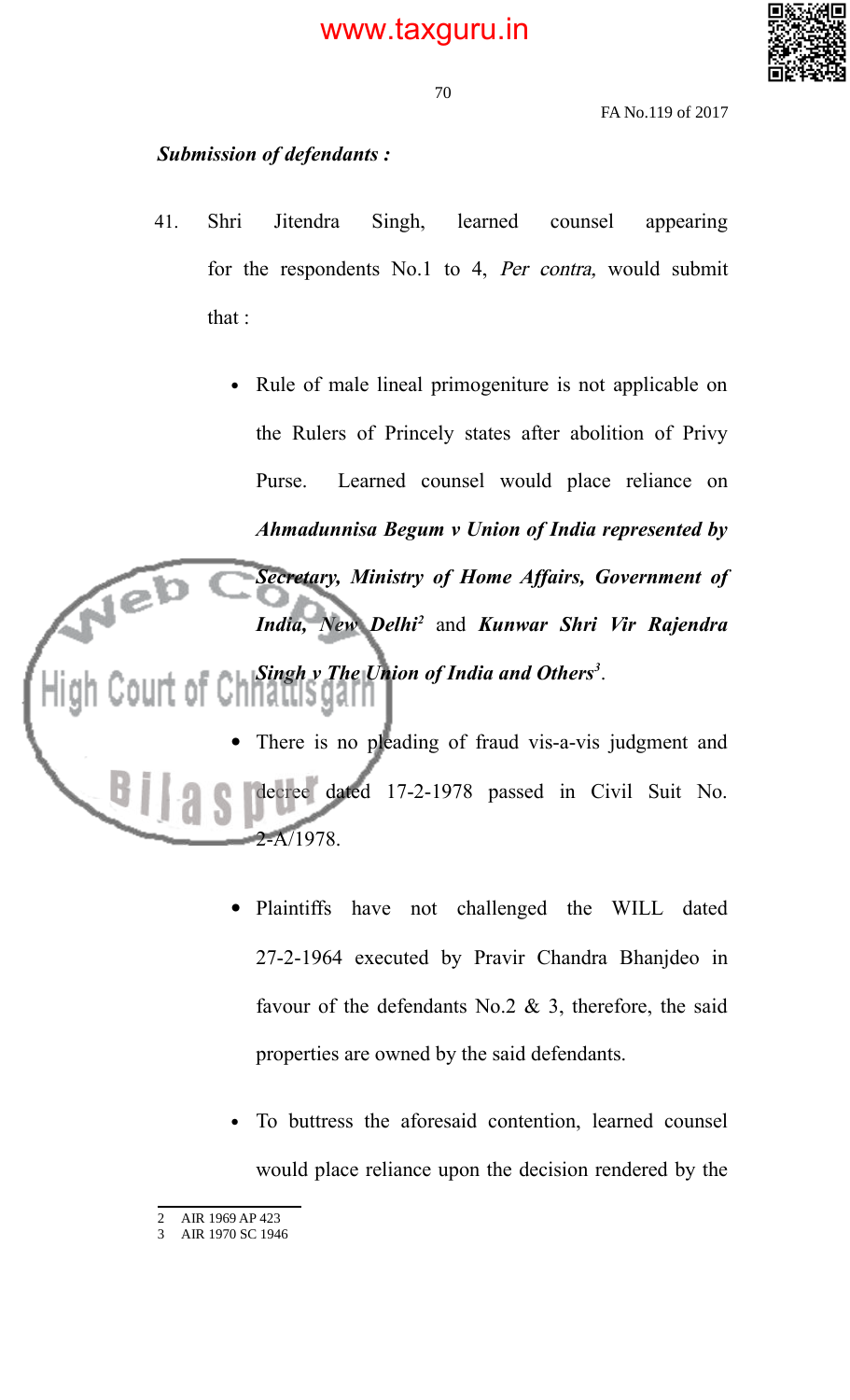

FA No.119 of 2017

Supreme Court in *Union of India v Ibrahim Uddin and Another<sup>4</sup>* .

- 42. Shri H.B. Agrawal, learned senior counsel appearing for the respondents No.9 to 11 & 25, would submit that :
	- Jagdalpur being a scheduled area permission under Section 165 of the MP/Chhattisgarh Land Revenue Code, 1959 (for short 'the Code, 1959') was required to be sought, however, there is no material as to whether the plaintiff has sought such permission.

 Separate suit should have been filed for each of the sale OUIT OF GH deed and such suit has to be filed within three years from the date of execution of sale deed.

> 43. Shri Arvind Shrivastava, Shri Ashish Surana, Shri Devershi Thakur & Shri Pravin Kumar Tulsyan, learned counsel appearing for some of the respondents/defendants, would adopt the arguments raised by Shri Jitendra Singh, learned counsel for the respondents No.1 to 4. They would submit that the suit is barred by limitation. They would refer to the provisions of Section 41 of the TP Act.

4 (2012) 8 SCC 148

Jeb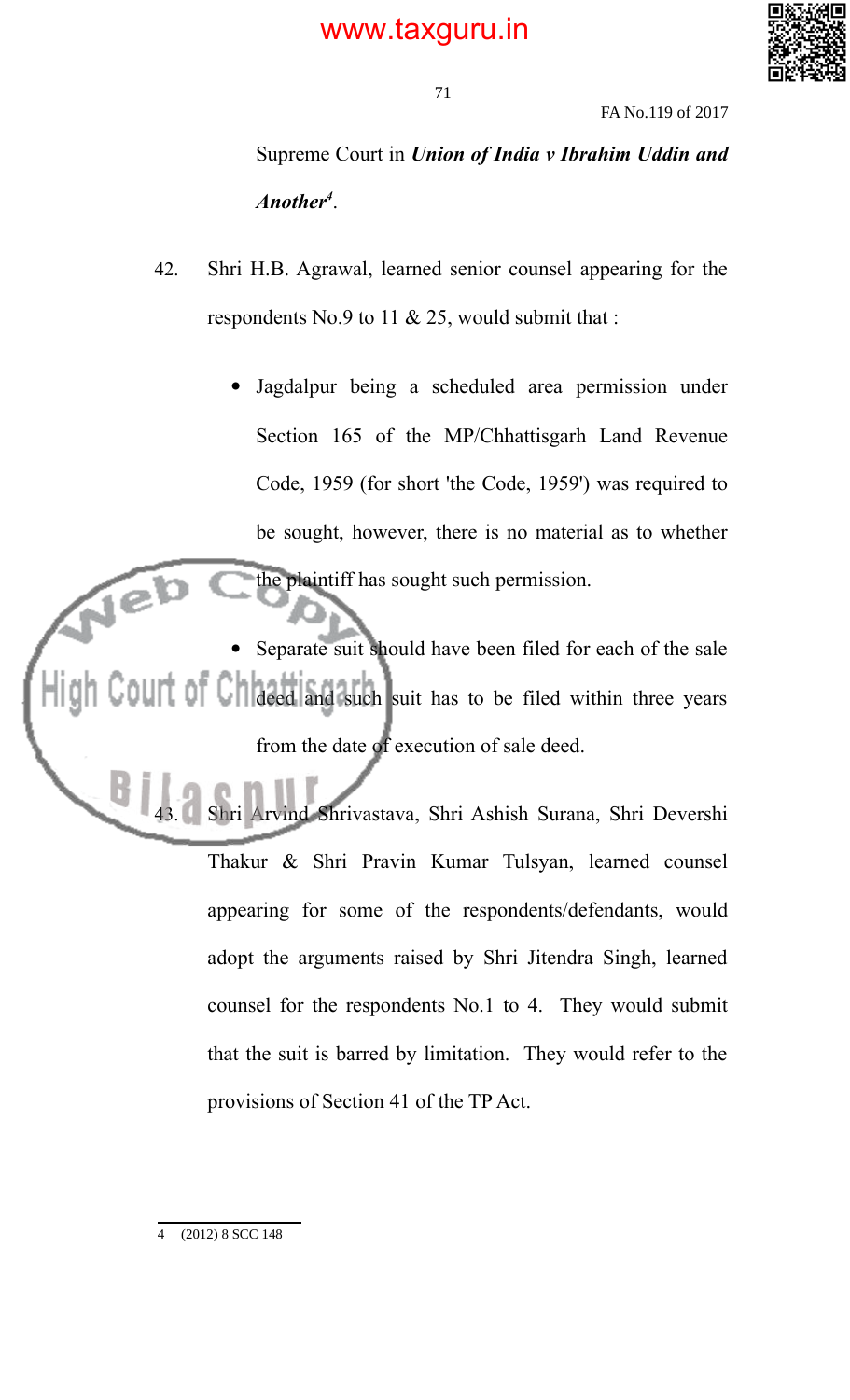

#### 72

FA No.119 of 2017

### *Discussion :*

44. Before proceeding to discuss the merits of the appeal, we shall first take up the respondents' application under Order 41 Rule 27 of the CPC for consideration. The documents filed along with the application are certified copies of public documents. They are related to the subject matter of the dispute, therefore, the application is allowed

45. The most crucial question around which the dispute revolves Neb and the law would be required to be applied is the nature of property and the terms under which it was settled in the hands of Ex-Ruler at the time of merger, therefore, we shall first advert to the documentary evidence on this issue.

> At the time of independence by virtue of provisions contained in the Indian Independence Act, 1947 the independent Dominion known as "INDIA" was formed and Ruler of an existing Indian State within the Dominion of India was required to sign the Instrument of Accession. The Maharaja of Bastar Shri Pravir Chandra Bhanjdeo Kakatiya, Ruler of Bastar State signed the Instrument of Accession vide Ex.P/80. This Instrument stipulated that any reference in this Instrument to the Maharaja or to the Ruler of the State is to be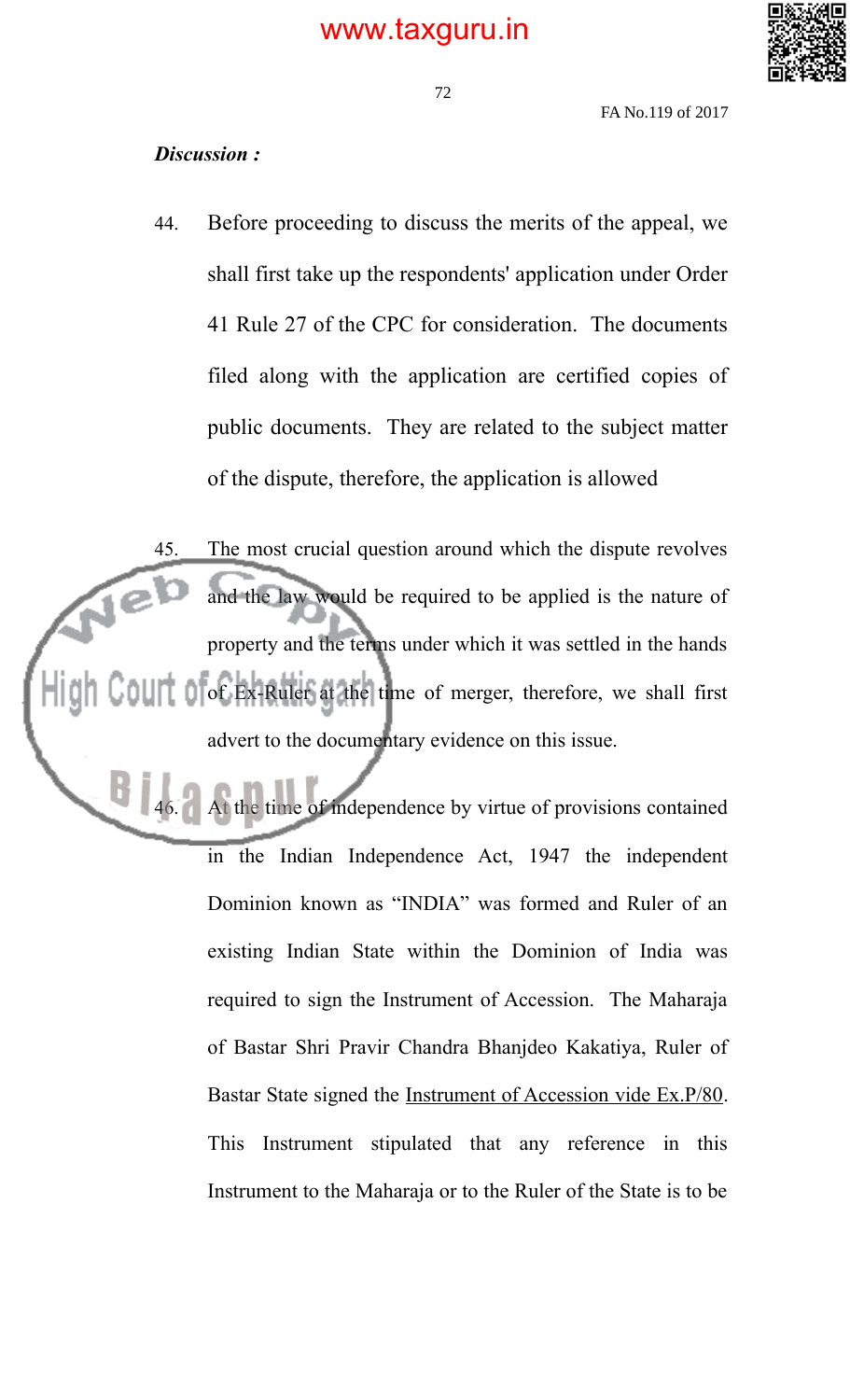

FA No.119 of 2017

considered as including a reference to his heirs and successors.

47. At the time of merger Rulers of each of the State executed merger agreement as also covenants. The <u>agreement</u> between Maharaja of Bastar State and the Governor General of India was executed on 15-12-1947 vide Ex.P/88C. It contains five (5) Articles, which are reproduced hereunder :

AGREEMENT MADE THIS fifteenth day of December 1947 between the Governor General of Neb India and the Maharaja of Bastar State. WHEREAS in the immediate interests of the State and its people, the Maharaja of Bastar State Court of Ch is desirous that the administration of the State should be integrated as early as possible with that of the Central Provinces and Berar in such  $B11a$ manner as the Government of the Dominion of India may think fit;

It is hereby agreed as follows :-

ARTICLE 1

The Maharaja of Bastar State hereby cedes to the Dominion Government full and exclusive authority, jurisdiction and powers for and in relation to the governance of the State and agrees to transfer the administration of the State to the Dominion Government on the  $1<sup>st</sup>$  day of January 1948 ( hereinafter referred to as "the said day").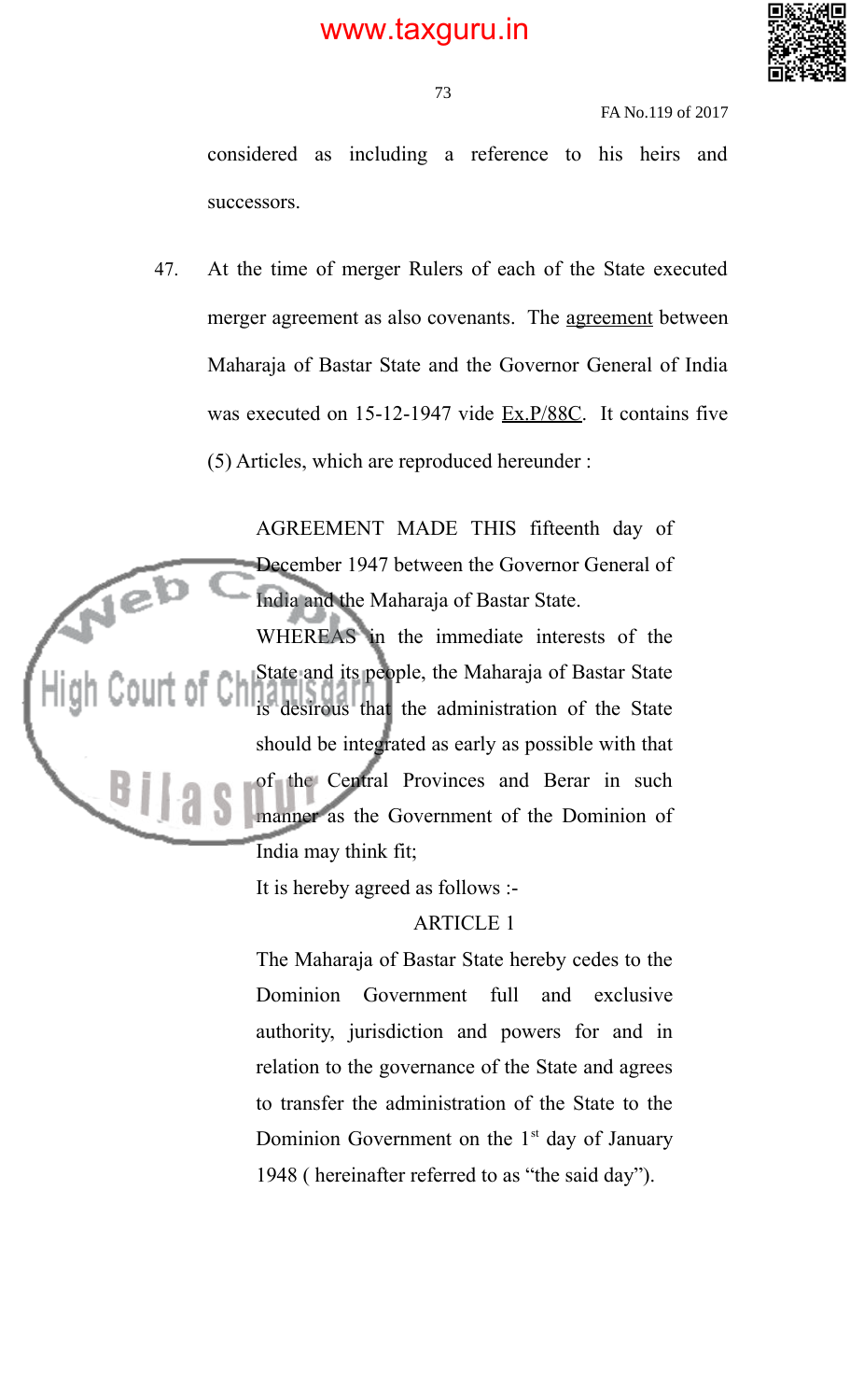

74

FA No.119 of 2017

As from the said day the Dominion Government will be competent to exercise the said powers, authority and jurisdiction in such manner and through such agency as it may think fit.

#### ARTICLE 2

The Maharaja shall with effect from the said day be entitled to receive from the revenues of the State annually for his privy purse the sum of Two Hundred and Ten/- rupees */Thousand One Hundred* free of taxes. This amount is intended to cover all the expenses of the Ruler and his family, including expenses on account of his personal staff, maintenance of his residences, marriages and other ceremonies, etc. and will neither be increased nor reduced for any reason Court of Chiwhatsoever.

Neb

Bį.

The said sum may be drawn by the Maharaja in four equal installments in advance at the beginning of each quarter by presenting bills at the State Treasury or at such other Treasury as may be specified by the Dominion Government.

#### ARTICLE 3

The Maharaja shall be entitled to the full ownership, use and enjoyment of all private properties (as distinct from State properties) belonging to him on the date of this agreement.

The Maharaja will furnish to the Dominion Government before the 1<sup>st</sup> day of January 1948 an inventory of all the immovable property,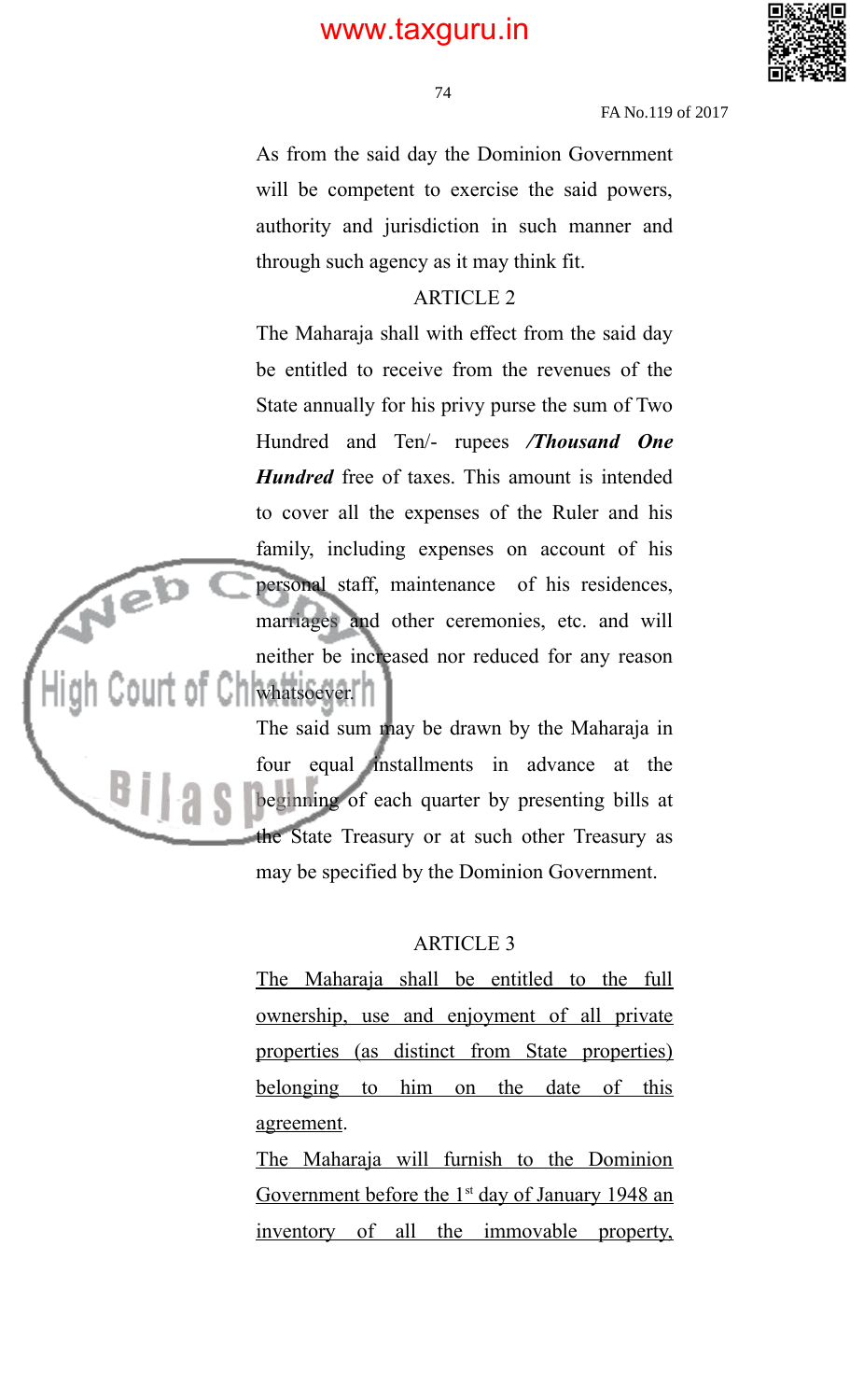

FA No.119 of 2017

securities and cash balance held by him as such private property.

If any dispute arises as to whether any item of property is the private property of the Maharaja or State property, it shall be referred to such officer with judicial experience as the Dominion Government may nominate and the decision of that officer shall be final and binding on both parties.

#### ARTICLE 4

The Maharaja, the Maharani, the Rajmata, the Yuvaraja and the Yuvarani shall be entitled to all personal privileges enjoyed by them whether within or outside the territories of the State, immediately before the 15<sup>th</sup> day of August 1947.

Neb

BŢ

#### *ARTICLE 5*

*The Dominion Government guarantees the succession, according to law and custom, to the gadi of the State and to the Maharaja's personal rights, privileges, dignities and titles*.

In confirmation whereof Mr. Vapal Pangunni Menon, Secretary to the Government of India in the Ministry of States, has appended his signature on behalf and with the authority of the Governor-General of India and Pravir Chandra Bhanj Deo Kaktiya Maharaja of Bastar State has appended his signature on behalf of himself, his heirs and successors.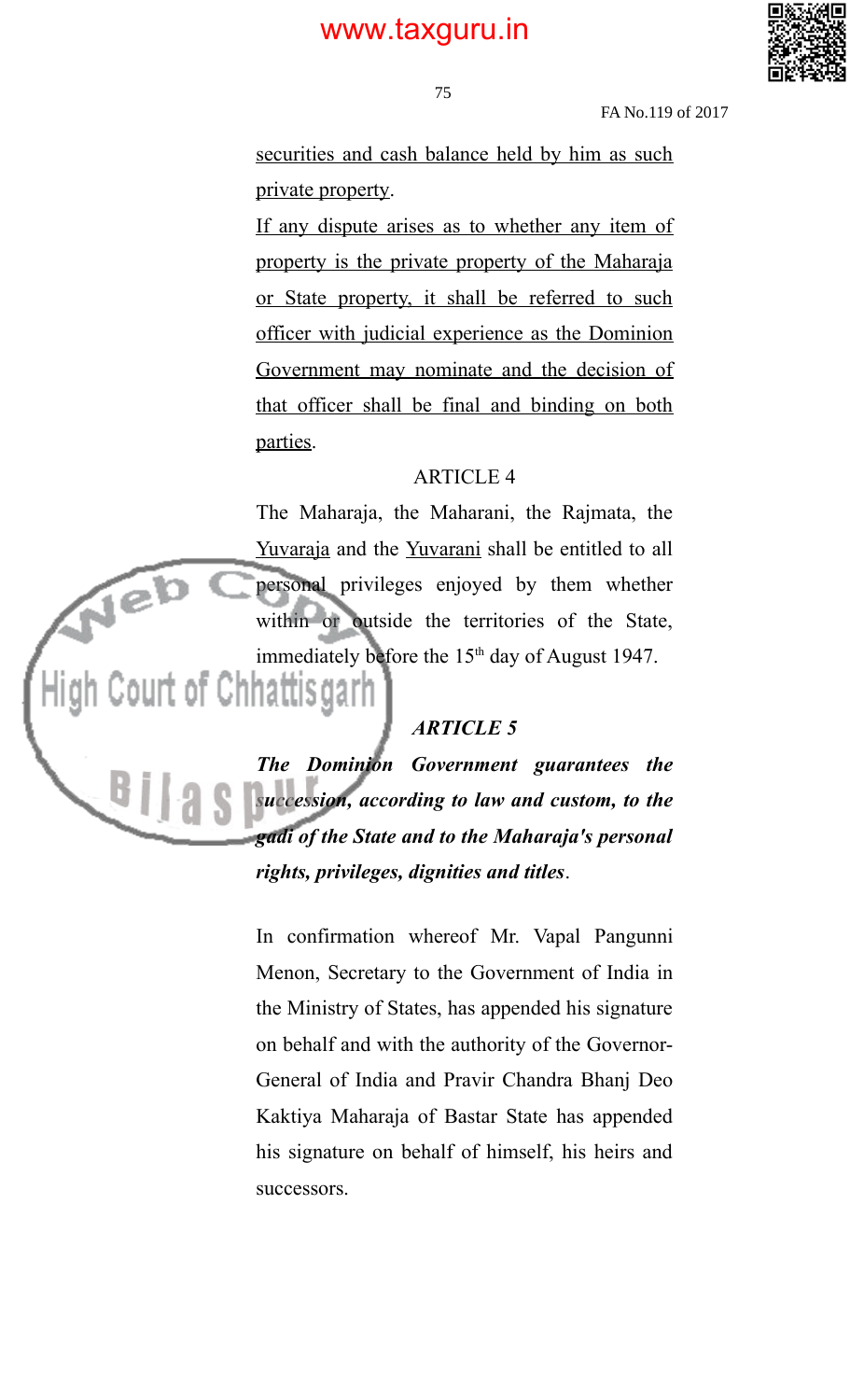

FA No.119 of 2017

- 48. Article 1 above contains recital of ceding of the Bastar State with the Dominion Government w.e.f. 1-1-1948. Article 2 speaks about the Maharaja's entitlement to privy purse.
- 49. Article 3, relevant for the purpose of suit, provides that the Maharaja shall be entitled to the full ownership, use and enjoyment of all private properties (as distinct from State properties) belonging to him on the date of agreement. Under this Article, the Maharaja was required to furnish to the Dominion Government an inventory of all the immovable property, securities and cash balance held by him as such private property with further stipulation that if any dispute to whether any item of property is the private property of the Maharaja or State property, the same shall be referred to such officer with judicial experience as the Dominion Government may nominate and the decision of that officer shall be final and binding on both parties. Article 4 is about entitlement of the Maharaja, the Maharani, the Rajmata, the Yuvraja and Yuvrani to all personal privileges enjoyed by them whether within or outside the territories of the State immediately before 15-8-1947.
	- 50. Article 5 contains recital about the recognition of *gadi* of the State. It says that the Dominion Government guarantees the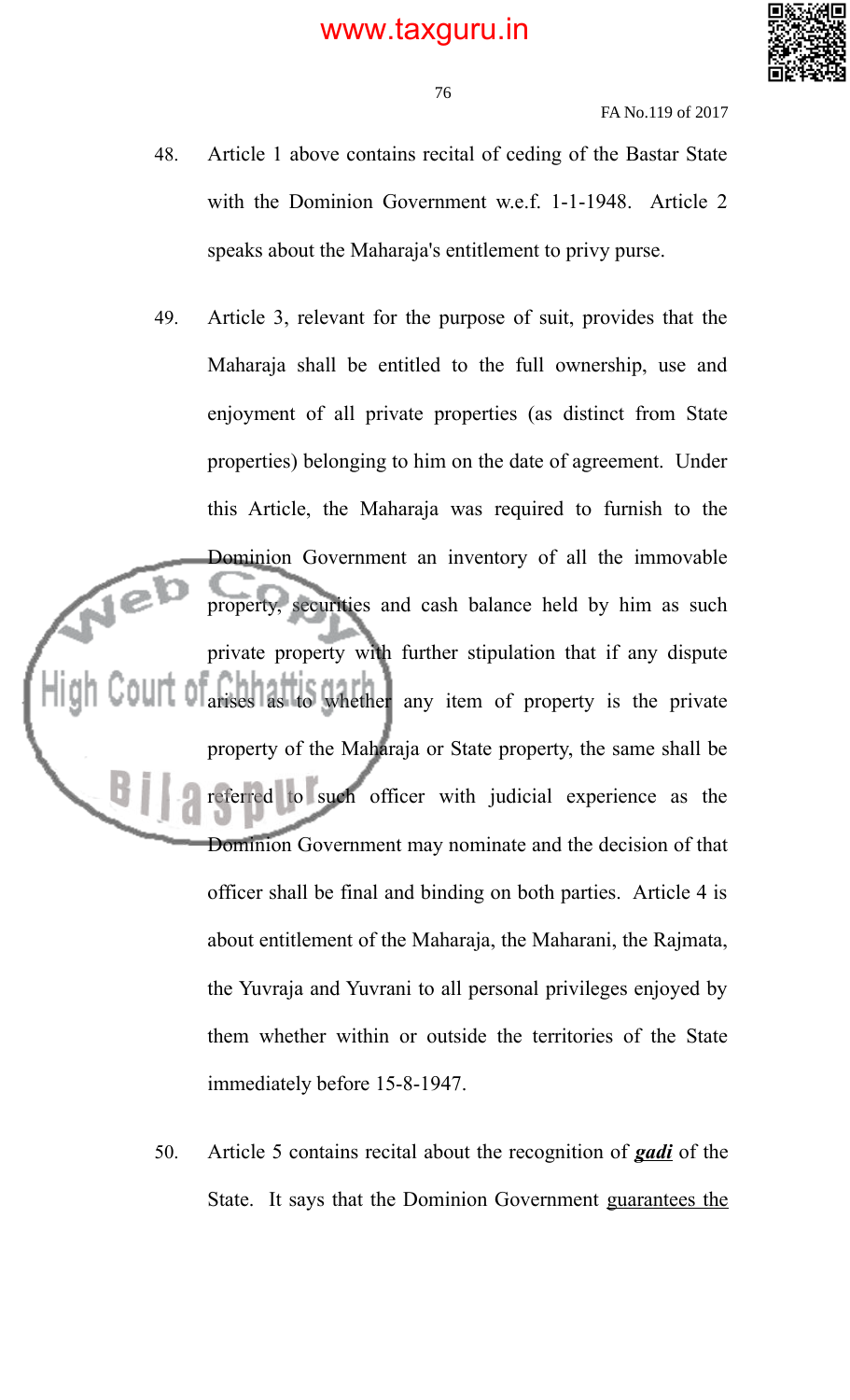

FA No.119 of 2017

succession, according to law and custom, to the *gadi* of the State and to the Maharaja's personal rights, privileges, dignities and titles.

- 51. At the time of merger Maharaja Pravir Chandra Bhanjdeo was the Ruler of Bastar State. By notification dated 20-5-1953 Maharaja Pravir Chandra Bhanjdeo was declared to be incapable of managing his estate *owing to mental infirmity.* Consequent to the said notification of the Government of India, the Government of Madhya Pradesh issued a  $\sqrt{e}$ communication dated 20-6-1953 *(Ex.P/77)* in exercise of powers contained in Sections 4 and 41 of the Central Provinces Court of Wards Act, 1899 according sanction to the assumption of superintendence of the estate of the said Maharaja by the Court of Wards, Bastar.
	- 52. Later, by notification dated 12-2-1961 *(Ex.P/86*), published in the Gazette of India, Maharaja Pravir Chandra Bhanjdeo, was declared ceased to be recognised as the Ruler of Bastar State and in his place his brother, Yurraj Vijay Chandra Bhanjdeo Kakatiya, was recognised as the Ruler of Bastar. Thereafter, by notification dated 11-7-1970 issued by the President in exercise of powers under Article 366 of the Constitution of India Maharaja Bharat Chandra Bhanjdeo Kakatiya, the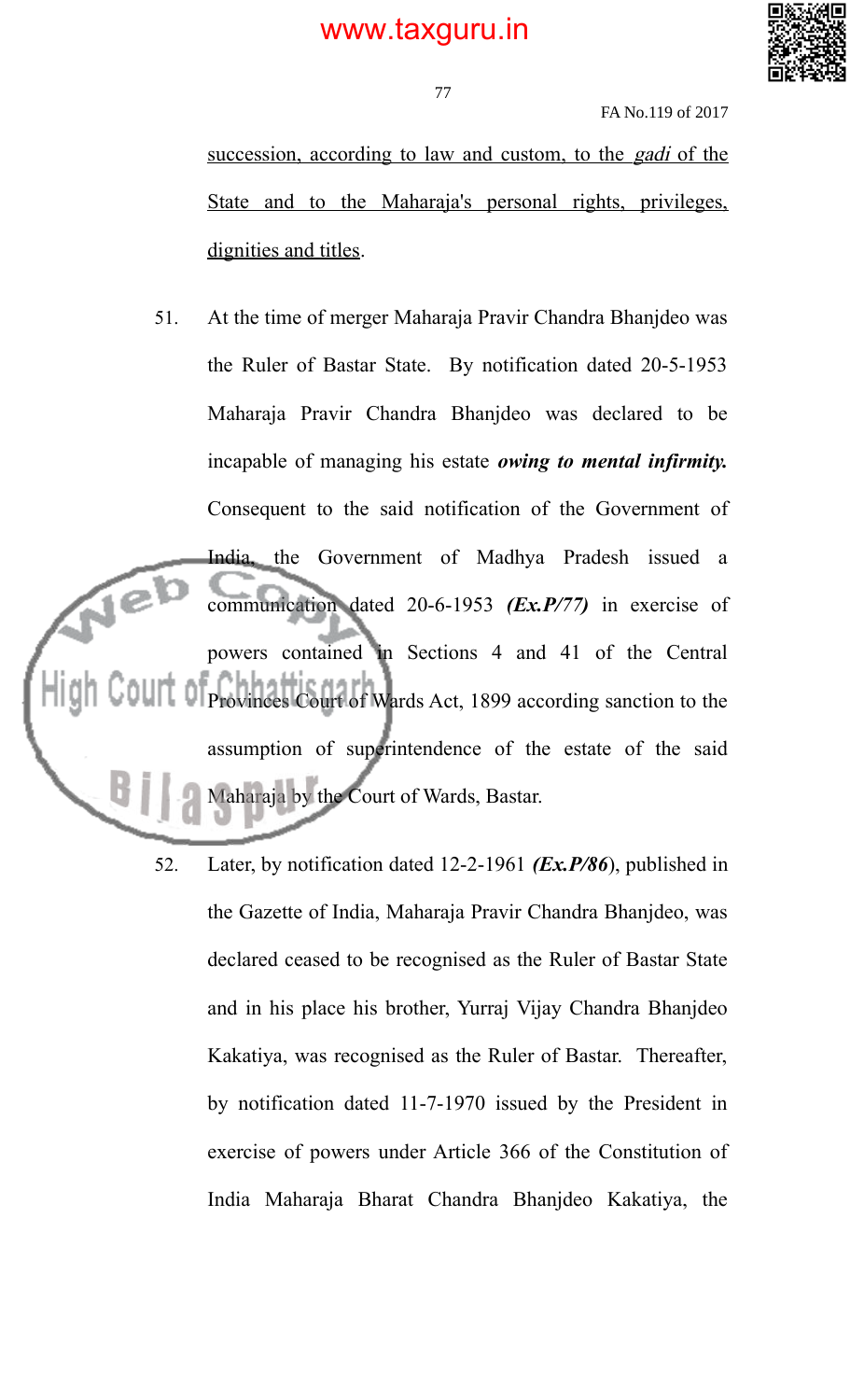

78

FA No.119 of 2017

original plaintff, was recognised as Ruler of Bastar w.e.f. 12-4-1970 in succession to Late Maharaja Vijay Chandra Bhanjdeo Kakatiya, who died on 12-4-1970. This notification was published in the Gazette of India on 25-7-1970 *(Ex.P/87C)*.

53. Soon after the accession, dispute arose amongst the members of erstwhile family and their heirs or successors, as the case may be, as to the ownership of private properties, personal properties or self acquired properties, therefore, the Neb Government of India, Ministry of State wrote to the State of Madhya Pradesh clarifying the legal position stating that the not entitled to dispose of their private properties for their own advantage and that the private properties vested in them in their capacity as Rulers should pass to their successors intact. The above ruling of the GOI, MoS was communicated by the State of Madhya Pradesh to all Rulers of States merged in MP vide its communication issued some time in the month of October, 1954 *(Ex.P/68)*. The contents of the letter being relevant and important it is reproduced hereunder :

> In connection with the question regarding the disposal of their private properties by the Rulers, the Government of India, Ministry of State have ruled that the properties, which have been declared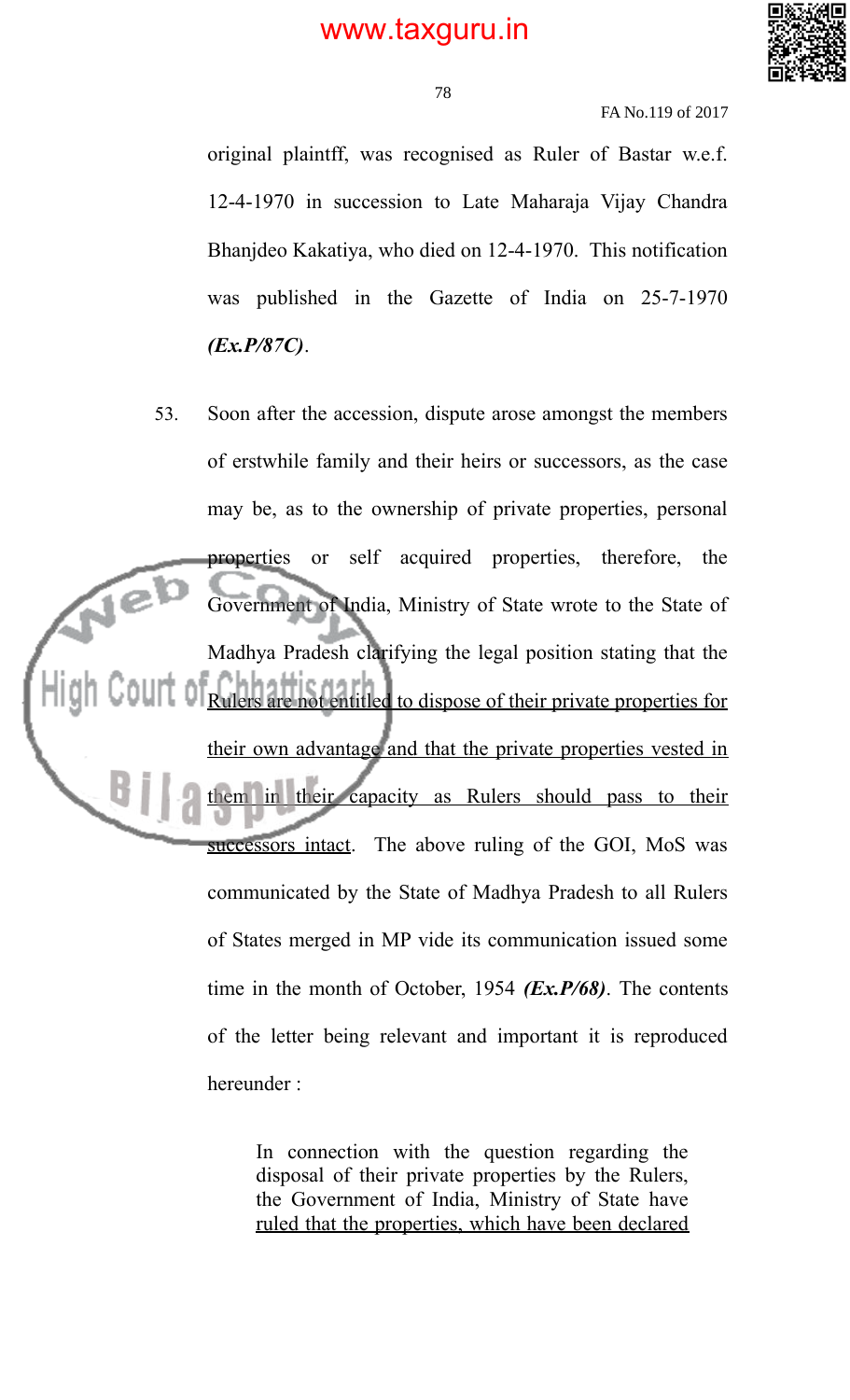

79

FA No.119 of 2017

as the private properties of the Rulers, as distinguished from their "personal" or self acquired properties, vest in them, in their capacity as Rulers and should pass to their successors intact. The Rulers are not, therefore, entitled to dispose of their private properties for their own advantage. If any Ruler finds it necessary to dispose of any of his private properties, he should state the facts to the State Government concerned and obtain their approval. The proceeds of the property so permitted to be sold cannot however be appropriated by the Ruler himself but should be kept intact for his successor.

I am, therefore, to request you that the above ruling of the Government of India may kindly be kept in view and that the approval of State Government may kindly be sought whenever you desire to dispose of any of your private properties.

(Emphasis supplied)

The above letter of the Government of Madhya Pradesh atus darn stating about the ruling of the GOI would therefore declare in no uncertain terms that the private properties vested in the Ruler in their capacity as Rulers should pass to their successors intact. The original plaintiff was therefore entitled to succeed not only to *Gaddi* by virtue of Article 5 of the agreement *(Ex.P/88C)*, but also to the private properties of the Ruler of Bastar.

Neb

55. After Maharaja Pravir Chanra Bhanjdeo was derecognised as Ruler of Bastar a dispute arose as to the ownership of new and old palaces, which were shown as the private property of Maharaja at the time of Accession, therefore, by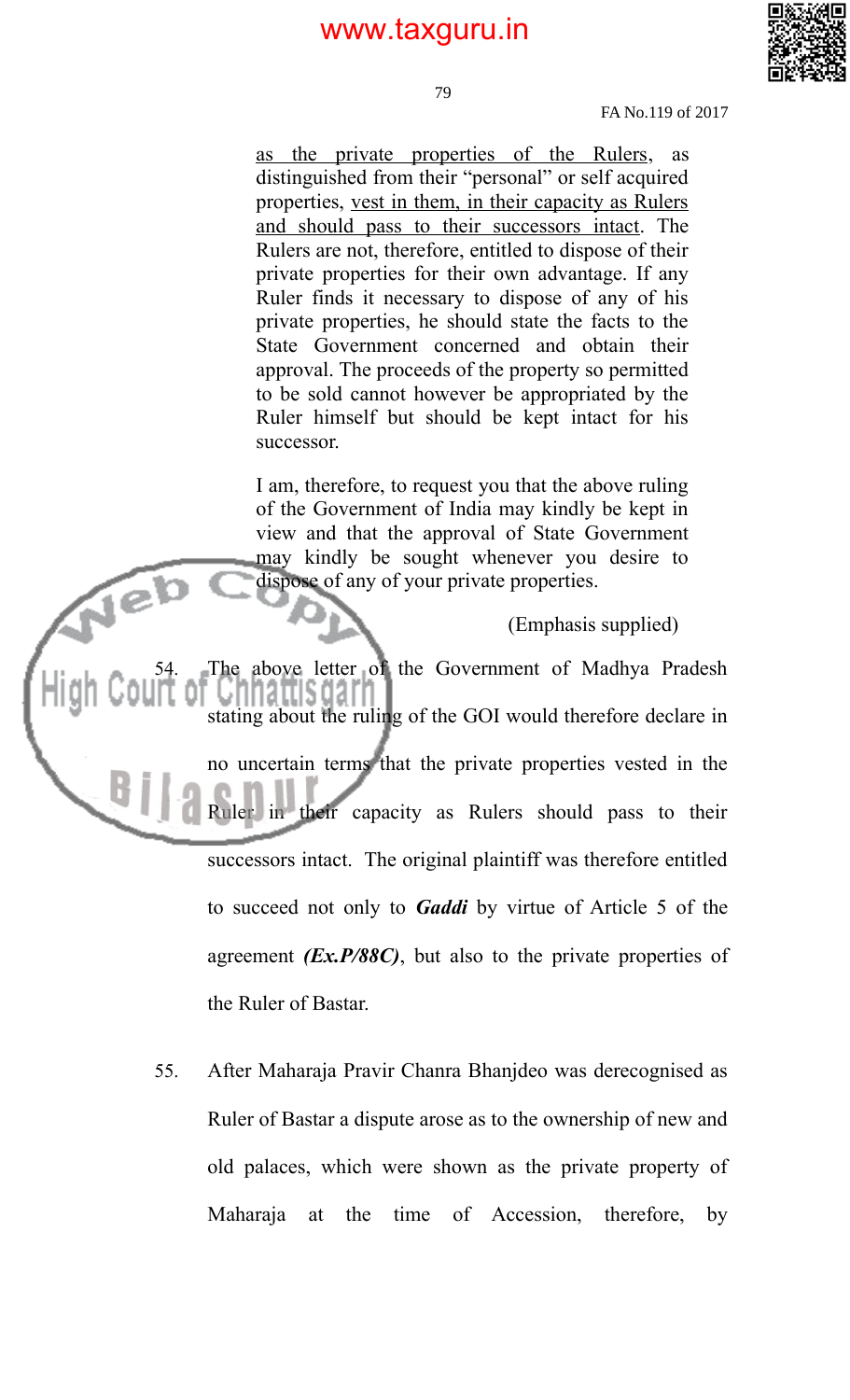

80

FA No.119 of 2017

communication dated 21-5-1966 issued by the Government of Madhya Pradesh addressed to the Commissioner, Raipur Division. It was informed that the present Ruler should be regarded as the owner of the palace at Jagdalpur with its appurtenances. By subsequent communication of the Collector, Bastar, dated 24-2-1967 addressed to the Commissioner, Raipur Division regarding handing over the property of the deceased Ruler to the present Maharaja of Bastar, it was informed that the old and new Palaces have been handed over to the present Ruler on 4-2-1967. The letter rel) also stated that all silver and golden ornaments, cheque books and important documents which were found in both the palaces have been deposited in the district treasury.

> memorandum dated 4-12-1952 the Government of Madhya Pradesh informed the Deputy Commissioner, Bastar, Jagdalpur, regarding handing over private property of the Maharaja of Bastar. The memorandum dated 4-12-1952 is reproduced hereunder :

#### GOVERNMENT OF MADHYA PRADESH

Political And Military Department

MEMORANDUM

*…*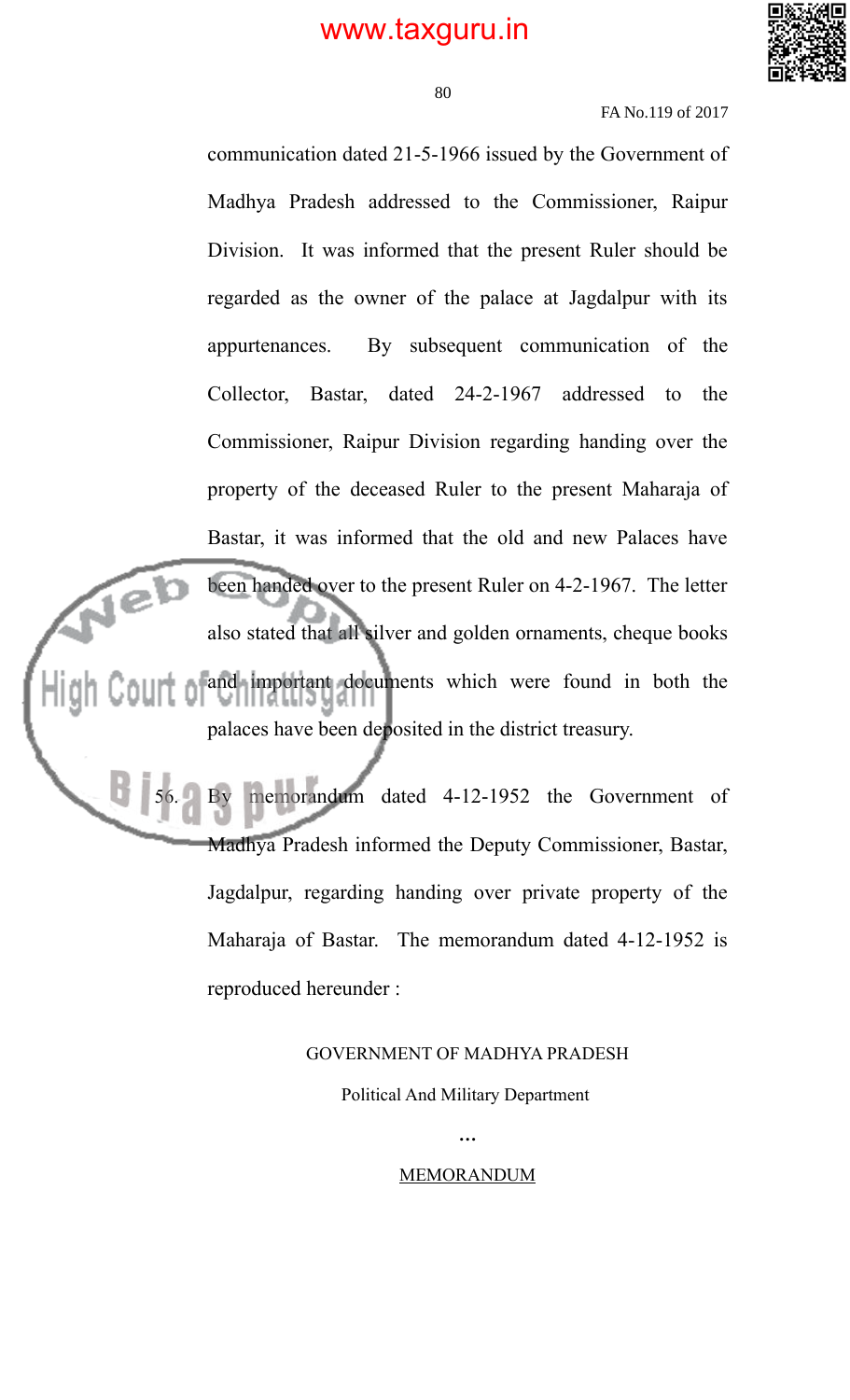81



FA No.119 of 2017

No. 4372-559/ST, Dated, Nagpur, the 4<sup>th</sup> Decr. 1952.

To

The Deputy Commissioner, Bastar, Jagdalpur.

Sub. :- Private Property of the Maharaja of Bastar Handing Over of.

Ref. :- Correspondence resting with your telegram dated the  $25<sup>th</sup>$  July, 1952.

*…* The State Government are pleased to direct that the following items of property allowed to the Maharaja of Bastar as his private property in the agreement regarding inventory reached between the Maharaja of Bastar and the Chief Minister and approved by the Government of India should be handed over to the Maharaja of Bastar subject to the conditions mentioned against them:-

|                         | Serial<br><u>No.</u> | Item of property                                                            | Conditions                                                                                                                                                                                           |
|-------------------------|----------------------|-----------------------------------------------------------------------------|------------------------------------------------------------------------------------------------------------------------------------------------------------------------------------------------------|
|                         |                      | Rest House at Amravati<br>in Kondgaon Tahsil                                | Nil                                                                                                                                                                                                  |
|                         |                      | New place site situate at<br>the Sargipal Reserve.                          | Nil                                                                                                                                                                                                  |
| High Court of Chhattisg | 3.                   | Two<br>sheds<br>Shelter to the aboriginals used<br>on the Deshera festival. | in Subject to the condition<br>Gangamunda for giving that they are allowed to be<br>before<br>as<br>for<br>sheltering aboriginals who<br>came to<br>Jagdalpur<br>for<br>litigation, ceremonies, etc. |
|                         |                      | Halba-kote Mango tope<br>(near the landing ground)                          | Nil                                                                                                                                                                                                  |
|                         |                      | Brindaban Mango Tope                                                        | Nil                                                                                                                                                                                                  |
|                         | 6.                   | Khadakghat Mango Tope                                                       | Nil                                                                                                                                                                                                  |
|                         | 7.                   | Khadakghat<br>Coconut<br>Garden                                             | Nil                                                                                                                                                                                                  |
|                         | 8.                   | Hikmipara<br>Orange<br>Garden                                               | Nil                                                                                                                                                                                                  |
|                         | 9.                   | Hikmipara Mango Tope                                                        | Nil                                                                                                                                                                                                  |
|                         | 10.                  | Pan Garden near the<br>Power House.                                         | Nil                                                                                                                                                                                                  |
|                         | 11.                  | Rest<br>House<br>The<br>at<br><b>Bailadila</b>                              | Nil                                                                                                                                                                                                  |
|                         | 12.                  | where<br>village<br>Raini<br>festival<br>Dashera is being held aboringinals | The Shed in Kumhrakote Subject to the condition<br>Bahar that they<br>made<br>are<br>during available as before to the<br>during                                                                     |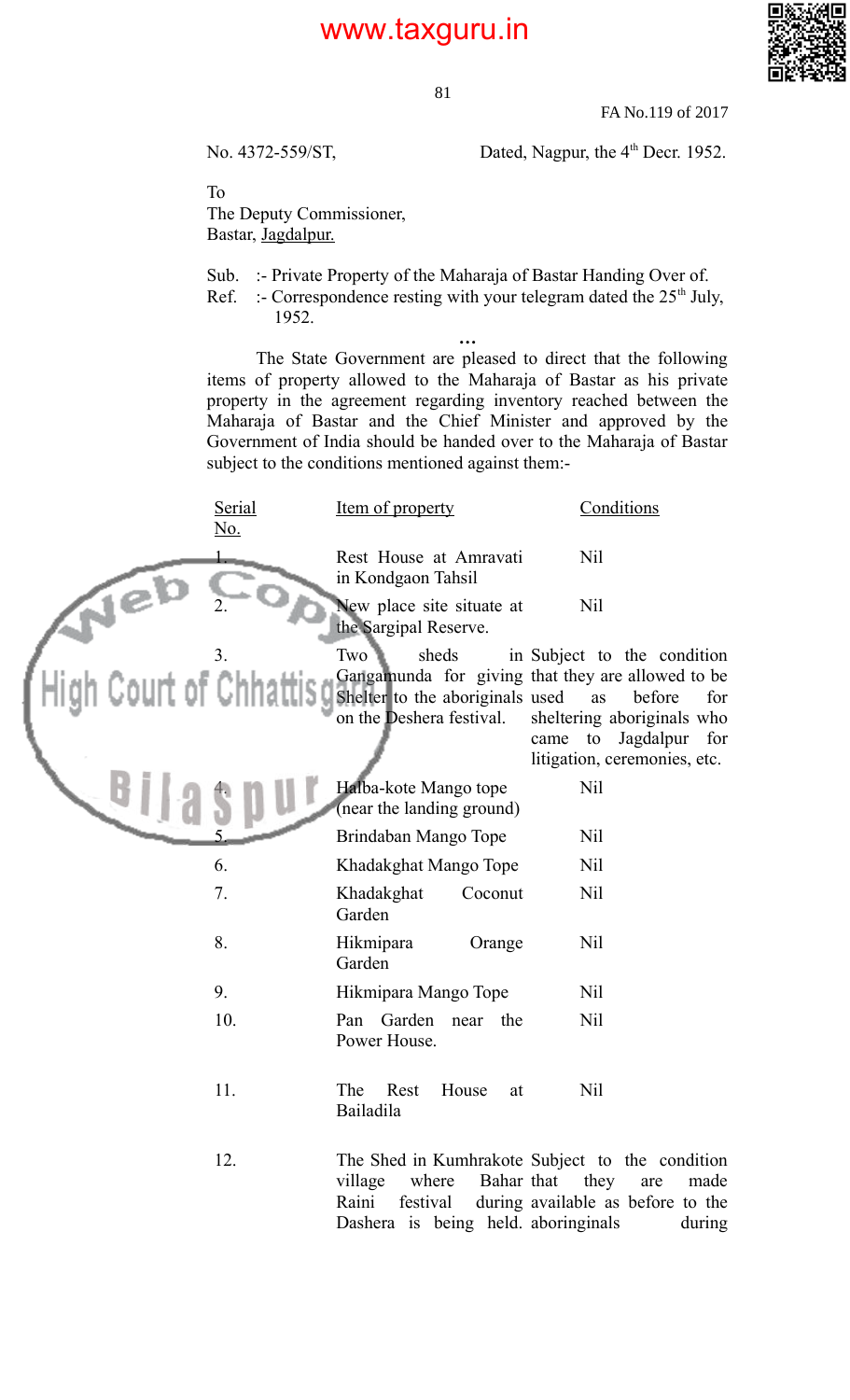

82

FA No.119 of 2017

|     | acres around it.                              | With an area of about 4 Dashera every year and<br>that they will be liable to<br>be resumed on breach of<br>this condition. |
|-----|-----------------------------------------------|-----------------------------------------------------------------------------------------------------------------------------|
| 13. | lands below the<br>The<br>Samundar Tank Bund. | Nil                                                                                                                         |
| 14. | Hikmipara<br>Garden.                          | Mango Subject to the condition<br>that the Sunday Market is<br>allowed to be held there as<br>before.                       |
| 15. | The Palace.                                   | Nil                                                                                                                         |

Orders on items 2, 3, 4 and 5 of Statement 'B' enclosed with your D.O. N.. SC/127 of 1952, dated the 28th June 1952 will be communicated in due course.

In the agreement regarding inventory, the Maharaja's claim to three trucks and a Fort Mercury Car was accepted. Please report whether these vehicles have once been handed over to the Maharaja. If not, please report the particulars regarding make, numbers, etc. of the vehicles which would go to the Maharaja according the - -------------------------------------------- agreement so that orders for their handing over could be issued. By order of the Governor, Madhya Pradesh, K. Krishnan, Under secretary to Government, Madhya Pradesh, Political and Military Department. 57. As against each of the private property mentioned in *Ex.P/82*

above, conditions were imposed for some properties. For the two sheds in Gangamunda for giving shelter to the aboriginals on the Deshera festival with further condition that they are allowed to be used as before for sheltering aboriginals who came to Jagdalpur for litigation, ceremonies, etc. As against the property mentioned at S.No.12 a condition was imposed that they are made available as before to the aboriginals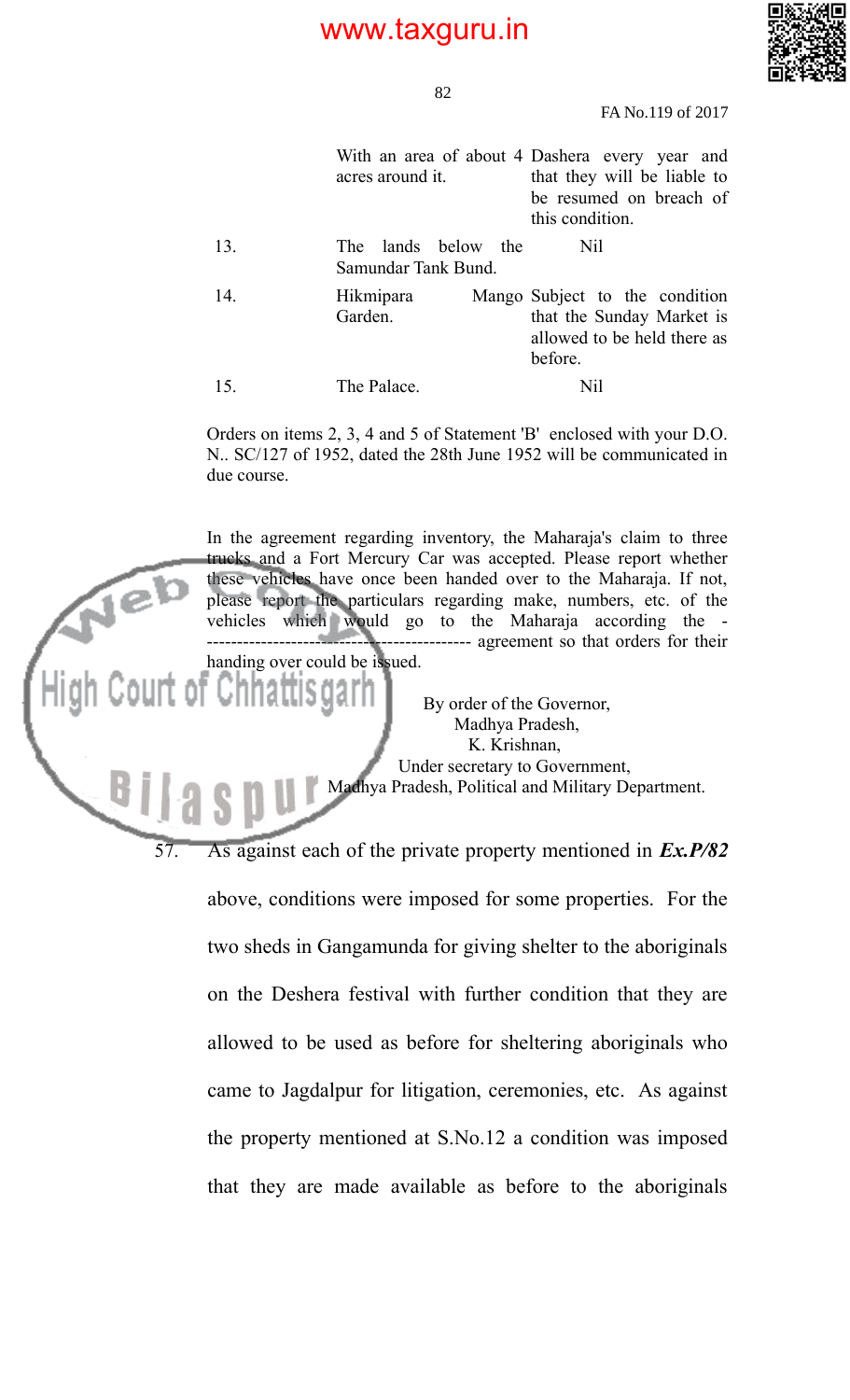

FA No.119 of 2017

during Deshera every year and that they will be liable to be resumed on breach of this condition.

In respect of Hikmipara Mango Garden a condition was imposed that the Sunday market is allowed to be held there as before. It is also mentioned that orders on certain items mentioned in statement 'B' shall be communicated in due course. By another communication dated 3-11-1954 *(Ex.P/79)* Maharaja's claim for inclusion of Panchgaon Nagri situated in Dhamtari in the list of inventory agreement was  $\sqrt{e}$ admitted. Maharaja's claim to the arrears of income which accrued from the said villages was also allowed and a sum of Rs.88,951/- was credited to the revenue of the former Bastar State prior to integration.

> another communication dated 2-8-1956 two more properties namely; Rest House at Amravati in Kondagaon Tahsil area 0.76 acres in Makdi Revenue Forest and New Palace site situated at the Sarjinal Reserve Forest Area, area 33.36 acres together with the trees, etc. standing on the sites were directed to be handed over to the Maharaja of Bastar as his private property.

59. The condition imposed on user/enjoyment of some of the properties conferring rights on the tribals or holding of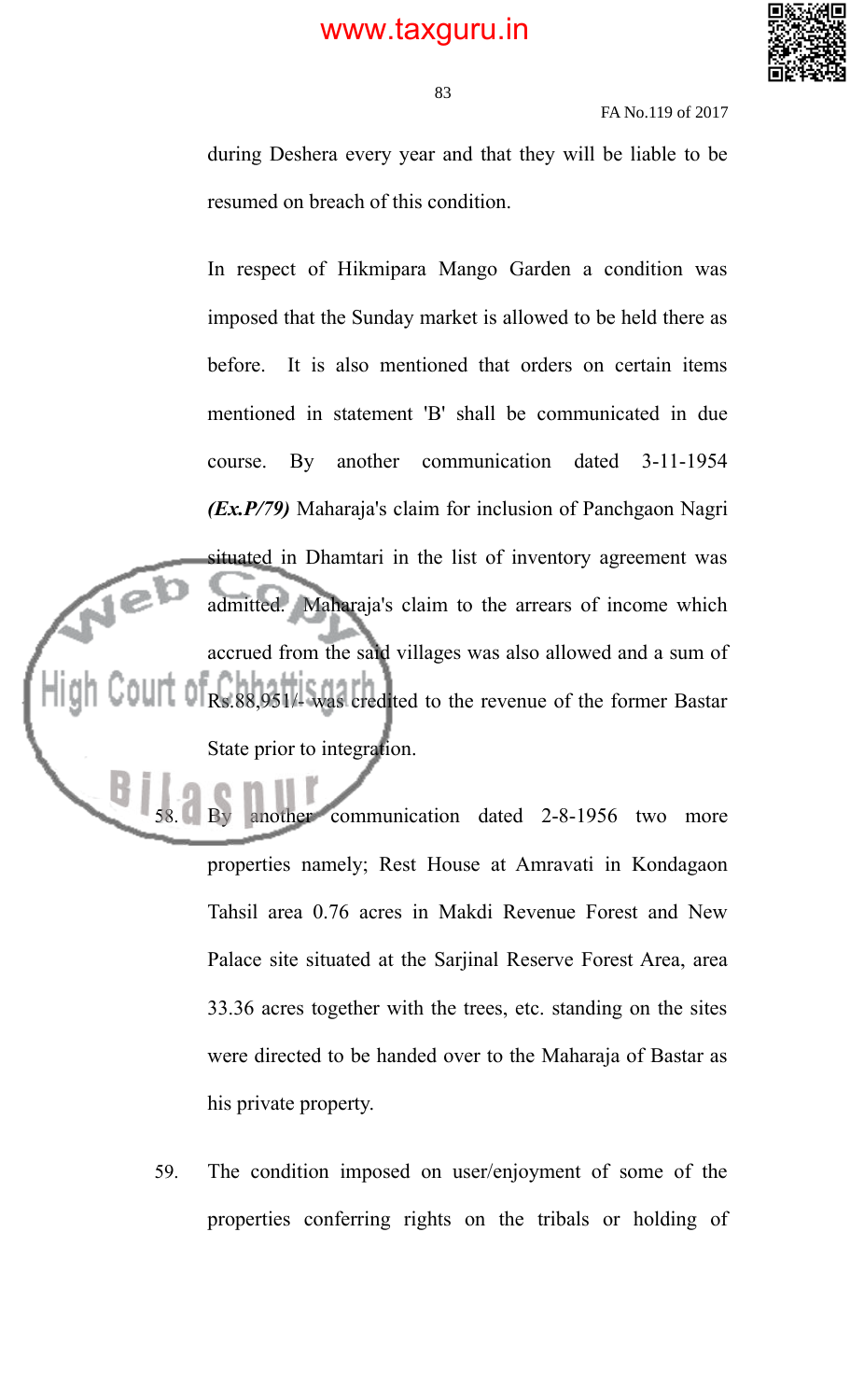

84

#### FA No.119 of 2017

Sunday market would again make it explicit that if the private properties were not the properties attached to *Gaddi*, such conditions could not have been imposed upon its user. This condition necessarily implies that the properties shall pass on to the successor Rulers intact with the conditions attached. Reading it otherwise would make the properties partible being available for disposal violating the rights of tribals or the public at large for holding markets, etc. If the property is treated to be available for distribution amongst the legal heirs  $\mathbf{P}$ of Maharaja Pravir Chandra Bhanjdeo, these properties on which the conditions have been attached would also become the personal property of the legal heirs. This does not appears to be the intention of the GOI at any point of time to deprive the tribals of Bastar of their customary rights attached to some of the private properties of the Ruler.

- 60. The documents discussed above and the pleadings of the parties as well, would lead us to an indisputable fact that the properties involved in the present suit were private properties of the Maharaja of Bastar.
- 61. While the plaintiff/appellant contends that rule of impartibility and primogeniture applies to the private properties of the Maharaja, the respondent/defendants would contend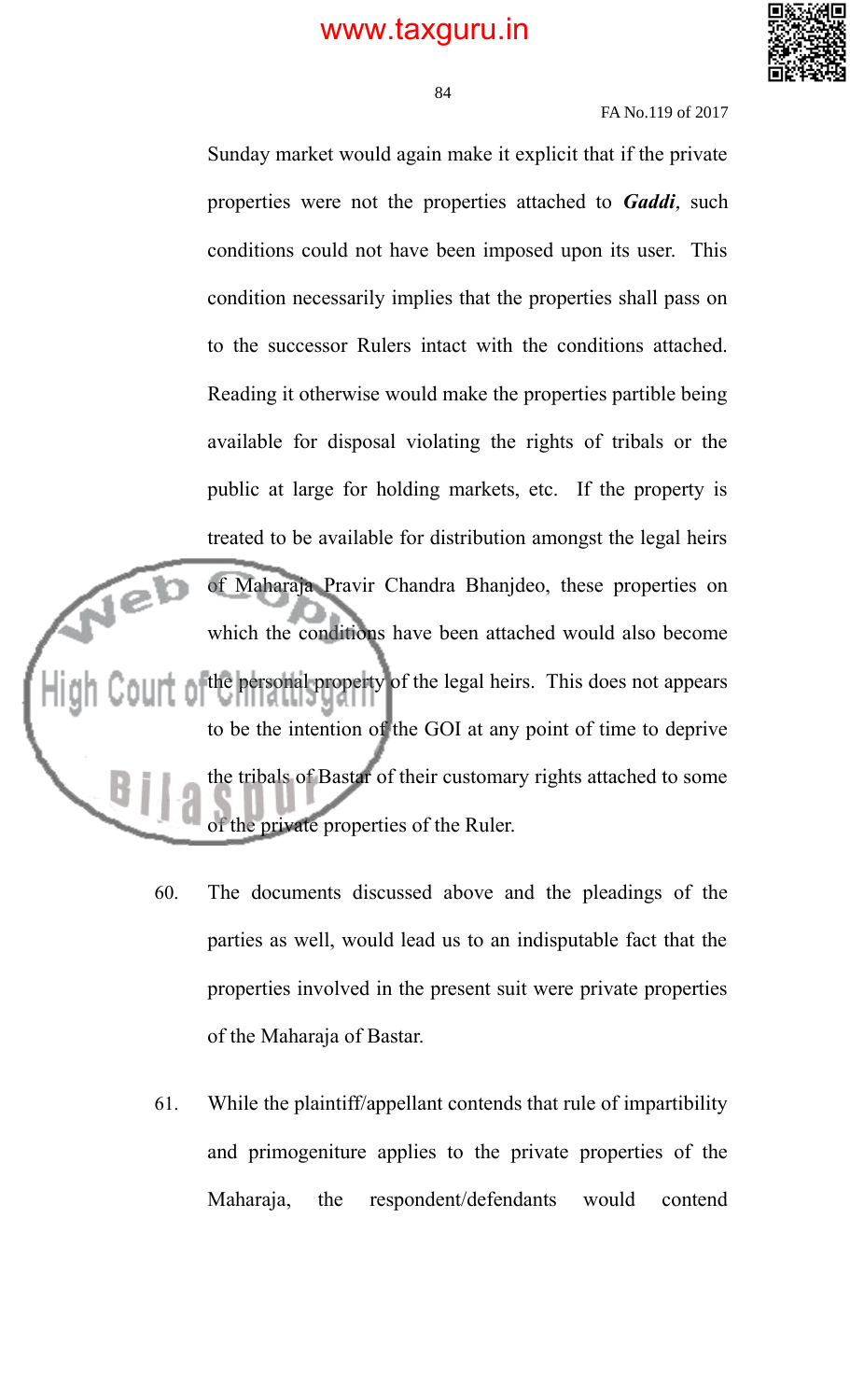

85

#### FA No.119 of 2017

otherwise. Plaintiff/appellant also contends that applying the rule of Lineal Male Primogeniture to the *Gaddi* of Bastar State, the eldest male heir of the Ruler inherits both *Gaddi* and properties. Therefore, the plaintiff is entitled to succeed on this count alone. On the contrary, the respondents/ defendants claim to derive title by applying the ordinary law/Municipal law relating to succession and the compromise decree passed by the District Judge, Bastar on 17-2-1978 in civil suit No.2-A/1978.

*Case Laws :* The issue as to whether rule of primogeniture would apply to usuan the *Gaddi* and the property of the former Ruler was the subject matter of adjudication in cases decided by some of the High Courts and the Supreme Court as well. We shall now discuss the case law as infra :

#### 63. In *Vishnu Partap Singh v State of Madhya Pradesh and*

*Others<sup>5</sup>* the Supreme Court observed thus in para 5 (pg. 46):

5. Despite the distinction drawn in Article XI, there was in reality no distinction between State property and the property privately owned by a Ruler, since the Ruler was the owner of all the property in the State. For the purposes of arrangement of finance, however, such a distinction was practically being observed by all

<sup>5</sup> 1990 (Supp) SCC 43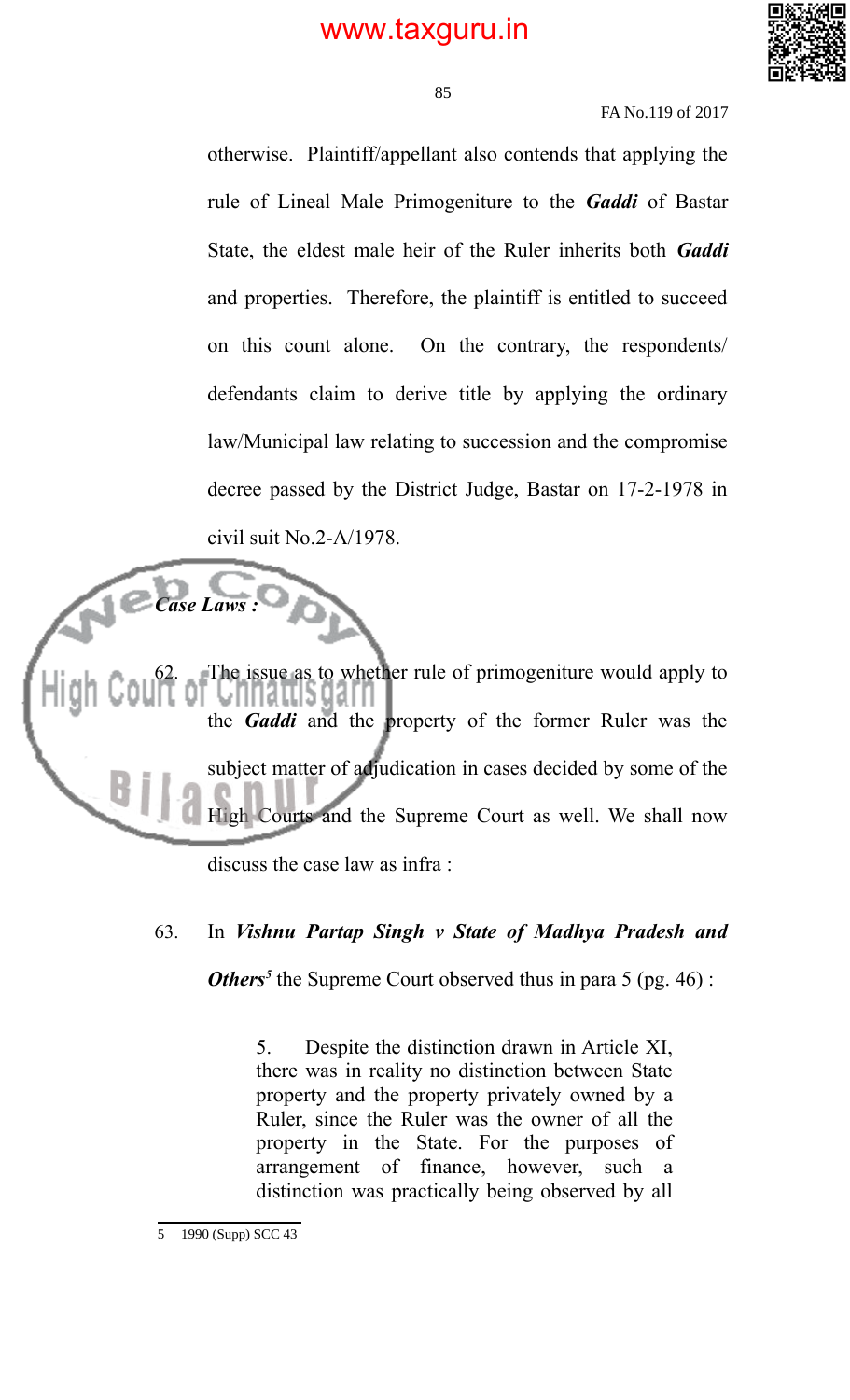86



FA No.119 of 2017

Rulers. The apparent effect of the covenant was that all the property in the State vested in the United State of Vindhya Pradesh except private property which was to remain with the Rulers. As is evident, the Ruler was required under Article XI to furnish to the Raj Pramukh before May 1, 1948 an inventory of all immovable properties, securities and cash balances held by him as such private property. Conceivably, on a dispute arising as to whether any item of property was or was not the private property of the Ruler and hence state property, it was required to be referred to a Judicial Officer to be nominated by the Government of India and the decision of that officer was to be final and binding on all parties concerned. Despite the stern language of Article XI, requiring a Ruler to furnish the list of his private properties by May 1, 1948, the covenant Neb did not contain any clause or article providing penal consequences which would or were likely to follow in the event of a Ruler not furnishing the list of private properties before that date. Nothing is available in the covenant and none was pointed out to us that if a Ruler failed to furnish an inventory of his private properties before May 1, 1948, he was debarred from furnishing it at a later stage and that failure of his  $B11a$ part had the effect of divesting him of title to his private properties.

(Emphasis supplied)

#### 64. In *Revathinnal Balagopala Varma v His Highness Shri*

#### *Padmanabha Dasa Bala Rama Varma (since deceased) and*

**Others<sup>6</sup>** the Supreme Court held thus in paras 64 & 67 :

64. If someone asserts that to a particular property held by a sovereign the legal incidents of sovereignty do not apply, it will have to be pleaded and established by him that the said property was held by the sovereign not as a sovereign but in some other capacity.....

<sup>6</sup> 1993 Supp (1) SCC 233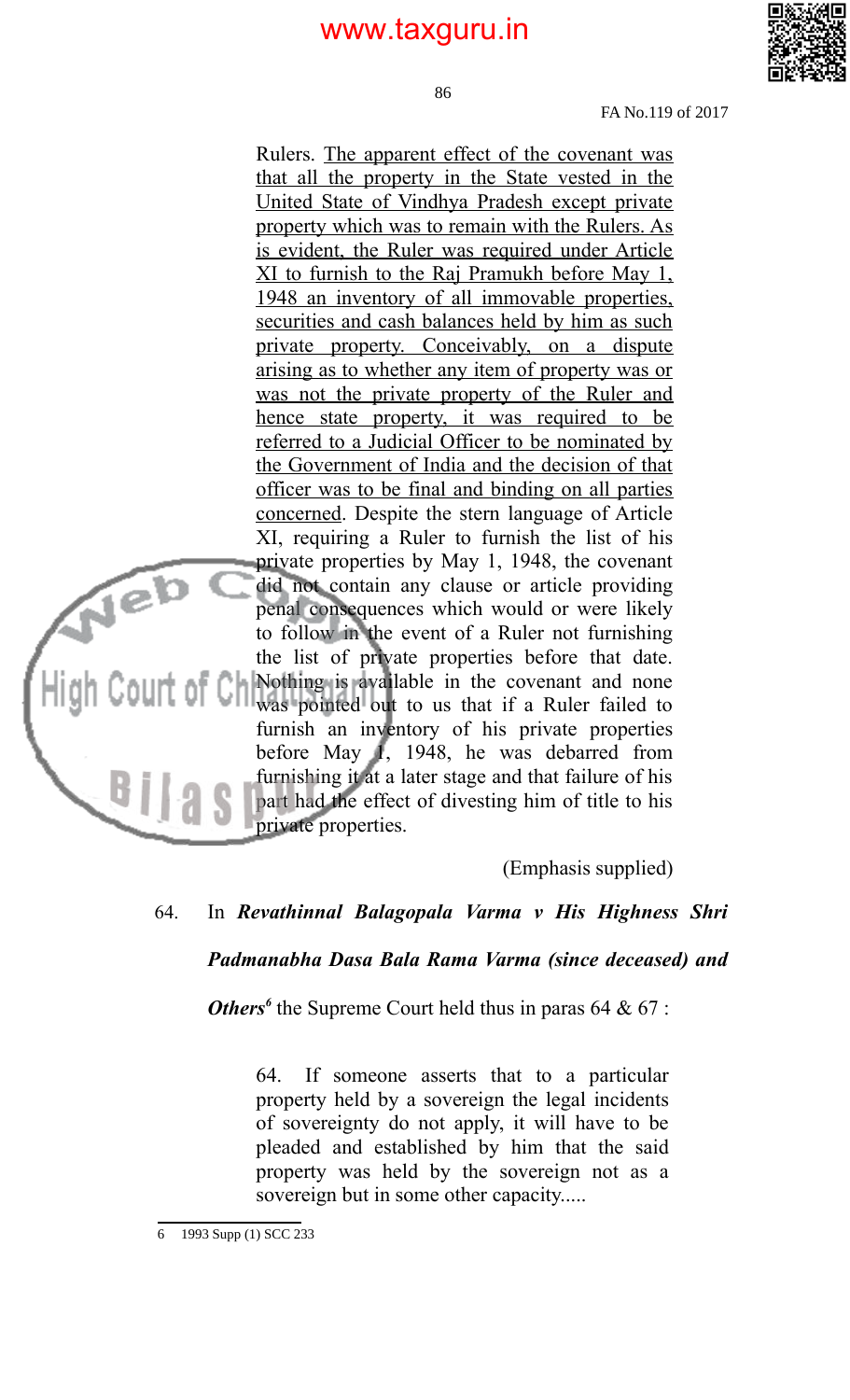

87

FA No.119 of 2017

67. The properties in suit having passed on from one sovereign to the other came to be ultimately held by Respondent No. 1 in that capacity. Neither any principle nor authority nor even any grant etc. has been brought to our notice on the basis of which it could be held that in the properties of the State held by a sovereign an interest was created or came into being in favour of the family to which the sovereign belonged.

(Emphasis supplied)

# 65. In *H.H. Maharajadhiraja Madhav Rao Jivaji Rao Scindia* **Bahadur of Gwalior v. Union of India and Others<sup>7</sup> (also** known as *privy purse* case) it has been observed by Hon'ble  $\sqrt{e}$ G.K. Mitter, J. that "it would appear that invariably the Rule of Lineal Male Primogeniture coupled with the custom of adopting a son prevailed in the case of Hindu Rulers who composed of the bulk of this body."

66. In *His Highness Maharaja Pratap Singh v Her Highness Maharani Sarojini Devi and Others<sup>8</sup>* the Supreme Court, after referring to several of earlier decisions of the Privy Council, Supreme Court and different High Courts and to the well accepted literatures held thus in paras 65 to 68 :

> 65. Though impartibility and primogeniture, in relation to zamindari estates or other impartible estates are to be established by custom, in the case of a sovereign Ruler, they are presumed to exist.

B

<sup>1971 (1)</sup> SCC 85

<sup>8</sup> 1994 Supp (1) SCC 734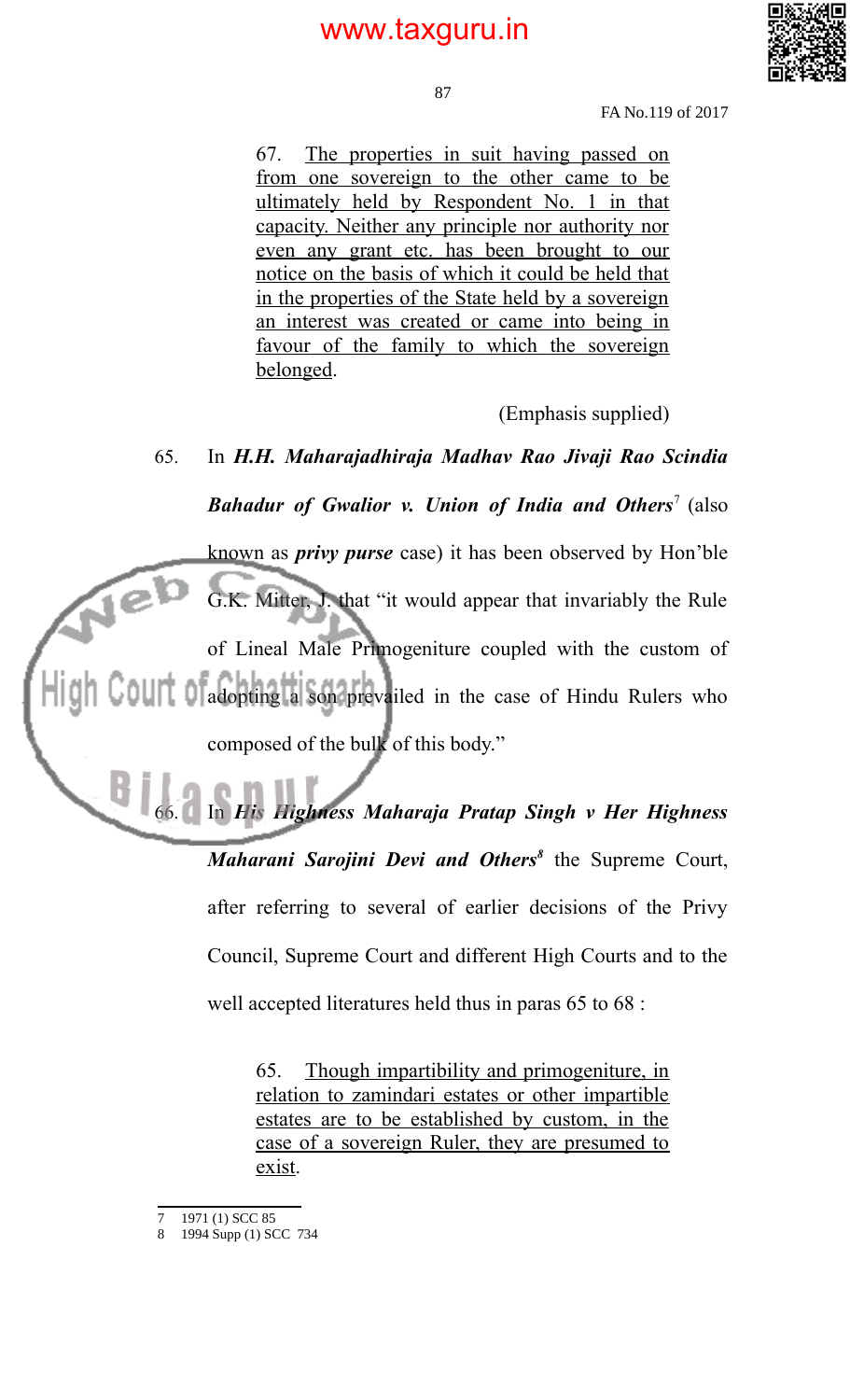

88

FA No.119 of 2017

66. The allied question is whether the Rule of Primogeniture applies only to the Rulership (Gaddi) and not to the other property ? This is precisely the argument of Mr. Hingorani. This argument came to be accepted by the learned Single Judge of the High Court of Himachal Pradesh as well as the Division Bench of the Delhi High Court in the judgment under appeal. We have already referred to the observations of Lord Tenterden in Advocate General v Amerchund. We may also now refer to the observations of Bhagawati, J. (as he then was) in D.S. Meramwala Bhayavala v. Ba Shri Amarba Jethsurbhai.

> "If the Khari-Bagasra Estate was a sovereign Estate, it is difficult to see how the ordinary incidents of ancestral co-parcenary property could be applied to that Estate. The characteristic feature of ancestral coparcenary property is that members of the family acquire an interest in the property by birth or adoption and by virtue of such interest they can claim for right  $: (1)$  the right of partition ; (2) the right to restrain alienations by the head of the family except for necessity ; (3) the right of maintenance ; and (4) the right of survivorship. It is obvious from the nature of a sovereign Estate that there can be no interest by birth or adoption in such Estate and these rights which are necessary consequence of community of interest cannot exist. The Chief of a sovereign Estate would hold the Estate by virtue of his sovereign power and not by virtue of municipal law. He would not be subject to municipal law ; he would in fact be the fountain head of municipal law. The municipal law cannot determine or control the scope and extent of his interest in the Estate or impose any limitation on his powers in relation to the Estate."

67. Again, at para 12 it is stated thus:

 $Ae^{b}$ 

**Ellaspu** 

 "As a sovereign Ruler he would be the full and complete owner of the Estate entitled to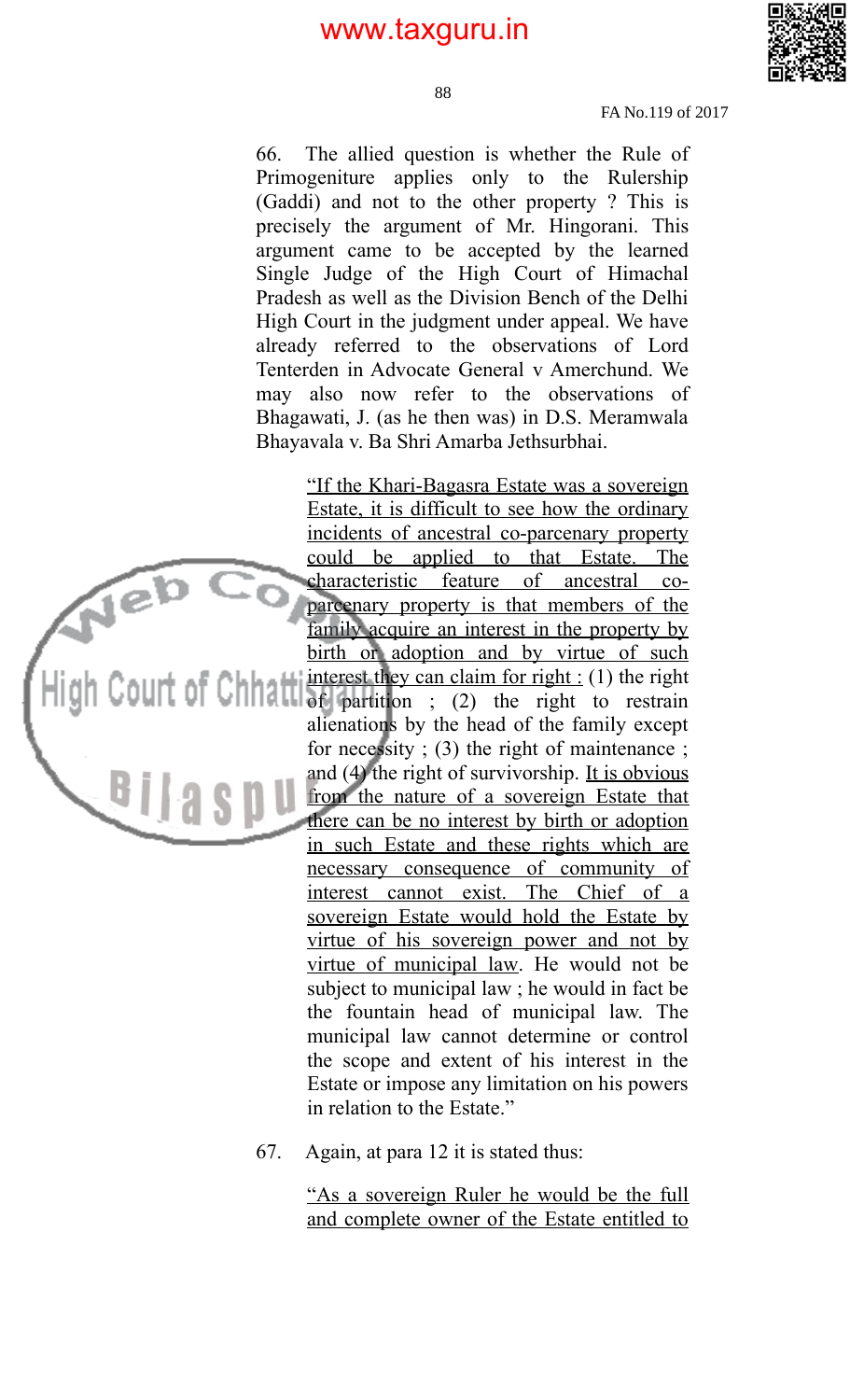

89

FA No.119 of 2017

do what he likes with the Estate. During his lifetime no one else can claim an interest in the Estate, Such an interest would be inconsistent with his sovereignty. To grant that the sons acquire an interest by birth or adoption in the Estate which is a consequence arising under the municipal law would be to the municipal law would be to make the Chief who is the Sovereign Ruler of the Estate subject to the municipal law".

68. This being the position, the distinction drawn between public and private property seems to be not correct. Reference has been made to the case in Revathinnal Balagopala Varma (supra) in this regard. In so far as such a concept runs counter to the basic attribute of sovereignty the said distinction is not acceptable. In this connection, we may refer to Mirza Raja Shri Pushavathi Viziaram Gajapathi Raj Manne Sultan Bahadur v. Shri Pushvathi Visweswar Gajapathi Raj. At page 416 it was observed thus:

Neb

 $B||3$ 

COUIT OF CHHATT SIt follows from the decision in Shiba Prasad Singh's case, that unless the power is excluded by statute or custom, the holder of customary impartible estate, by a declaration of his intention can incorporate with the estate self-acquired immovable property and thereupon, the property accrues to the estate and is impressed with all its incidents, including a custom of descent by primogeniture. It may be otherwise in the case of an estate granted by the Crown subject to descent by primogeniture."

(Emphasis supplied)

67. In the above referred matter of *His Highness Maharaja Pratap Singh* (supra) the Supreme Court also considered the issue as to whether the primogeniture lapsed at the time of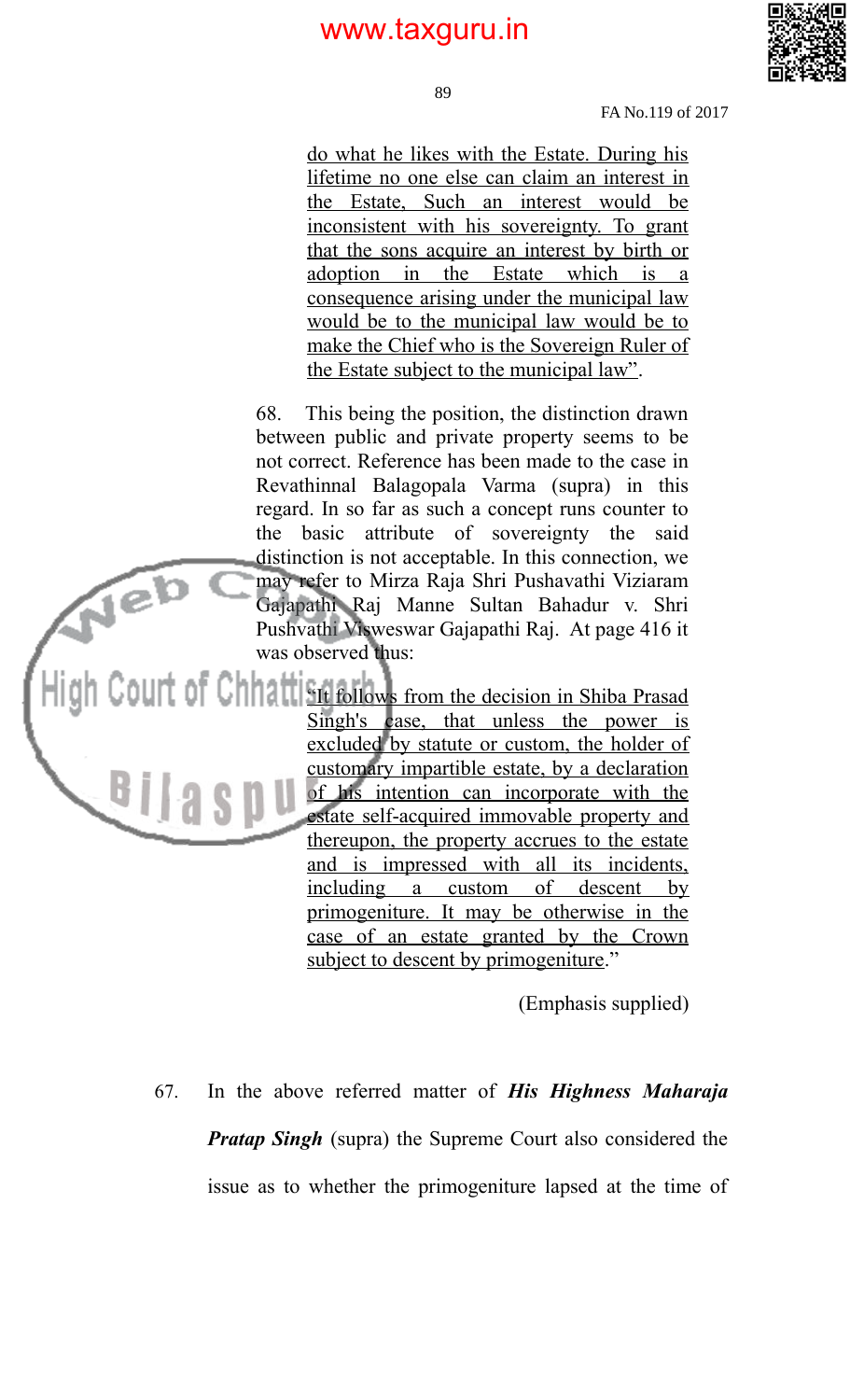

90

FA No.119 of 2017

accession or merger in the years 1947-48 and has answered

the question thus in paragraphs  $69 \& 70$ :

69. With this, we pass on to the next question whether the primogeniture lapsed in the years 1947-48 ? It is the contention of the respondents that Pratap Singh ceased to be governed by primogeniture on 15-8-1947 and in any case, on 20-8-1948 when he ceased to be a sovereign. It is true that there was no Rulership after India became a Republic on 26th of January, 1950 but if the estate is impartible in nature it would continue to be governed by the Rule of primogeniture. We will refer to Thakore Shri Vinaysinhji v. Kumar Shri Natwarsinhji. At page 134 it is stated thus:



 "The principle of law that is applicable to a coparcenary property or to the coparceners is inapplicable to an impartible estate or to the holder thereof except that an impartible estate is considered to be a joint family property to  $\text{Coul}$  the extent of the junior members succeeding to the estate by right of survivorship. When under certain circumstances the right of a coparcener to take by survivorship can be defeated, no exception can be taken, if the right of survivorship of junior members of an impartible estate to succeed to it is defeated by the holder thereof by disposition by a will."

(Emphasis supplied)

70. Again in Rajkumar Narsingh Pratap Singh Deo v. State of Orissa at page 121 it is observed thus;

> "As we have just indicated, the customary law which required the Ruler to provide maintenance for his junior brother, can be said to have been continued by Clause 4(b) of the Order of 1948 and Article 372 of the Constitution;...."

> > (Emphasis supplied)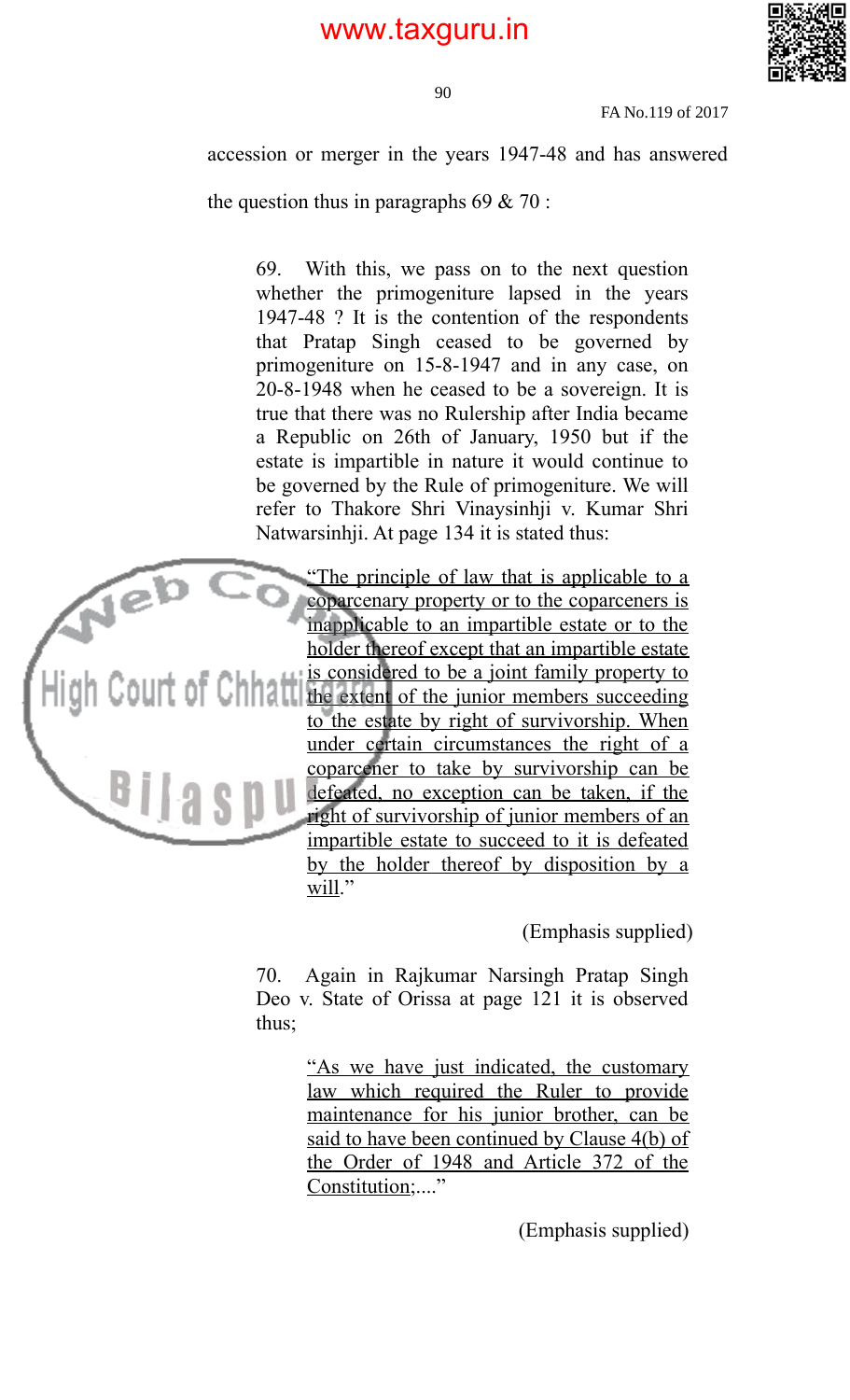

FA No.119 of 2017

68. In *His Highness Maharaja Pratap Singh* (supra) the Supreme Court has also considered the fact of Section 5 of the Act, 1956 and the commentaries contained in Mulla's Hindu Law to the applicability of rule of primogeniture under the Act, 1956 and held thus in paragraphs 71 to 75 :

> 71. Section 5 of the Hindu Succession Act, 1956 (Central Act 30 of 1956) states as follows:

> > "This Act shall not apply to-

(i) \* \* \*

Neb

(ii) any estate which descends to a single heir by the terms of any covenant or agreement entered into by the Ruler of any Indian State with the Government of India or by the terms of any enactment passed before the commencement of this Act; ourt of Chh

(iii)  $* * * * "$ 

In Mulla's Hindu Law, Sixteenth Edition at page 766 it is stated:

> "The exception is limited to the impartible estates of Rulers of Indian States succession to which is regulated by special covenants or agreements and to estate, succession to which is regulated by any previous legislation, and the Estate and Palace Funds mentioned in Sub-section (iii)."

73. At the stage of Bill, 1954 it was clearly brought out in the Rajya Sabha Debates at pages 7115 and 7116 as under:

> "Then there is another clause, Sub-clause (ii) which says:

> > 'any estate which descends to a single heir by the terms of any covenant or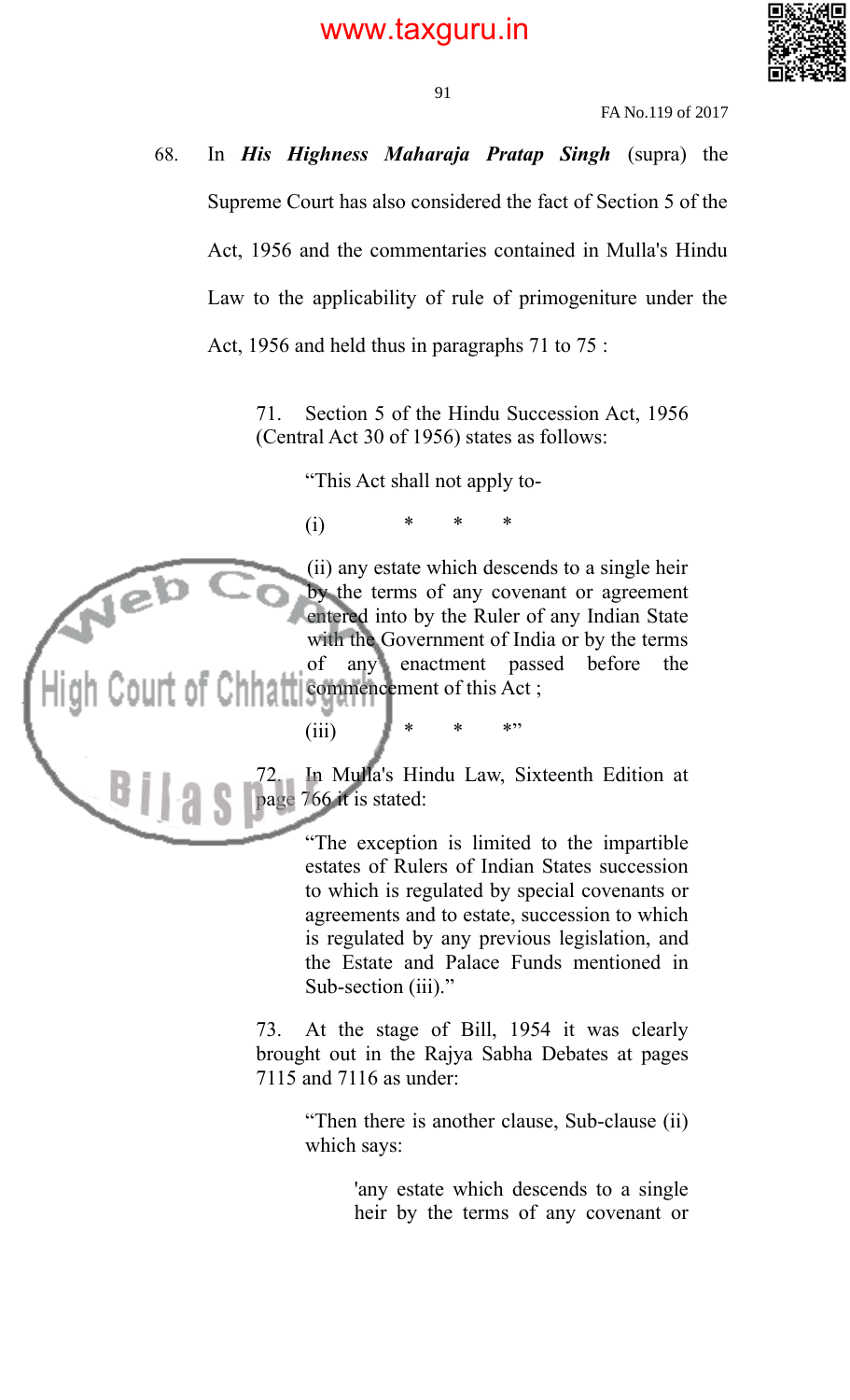

FA No.119 of 2017

agreement entered into by the Ruler of any Indian State with the Government of India or by the terms of any enactment passed before the commencement of this Act.'

This clause has been put in because, as we know, it is only after the attainment of independence that on a large scale there has been integration of States, and there are certain agreements and convenants which have been entered into between the Government and those Rulers of States, and some arrangements have been made only very recently with respect to their line of succession. It is a special thing. What it says is : 'any covenant or agreement entered into by the Ruler'. Naturally, if we have entered into any such agreement only as recently as 1947 or 1948 and much time has not elapsed, it is not proper that by an enactment of a general nature like this we should do something which will set at nought the agreements and the covenants which the Government of India has solemnly entered into with those people and on the strength of which they had consented to allow their States to be integrated with India. Of course, I agree that probably it is not entirely a socialist pattern or whatever you call it, but as I have been always saying, I hold the opinion that we have to proceed by the process of evolution. I do not mince matters."

Web

74. Therefore, it can be said with certainty that this rule continued even after 1947-48.

75. Under Article 372 the law of succession relating to primogeniture continues until it is repealed. This is the position of law relating to succession.

(Emphasis supplied)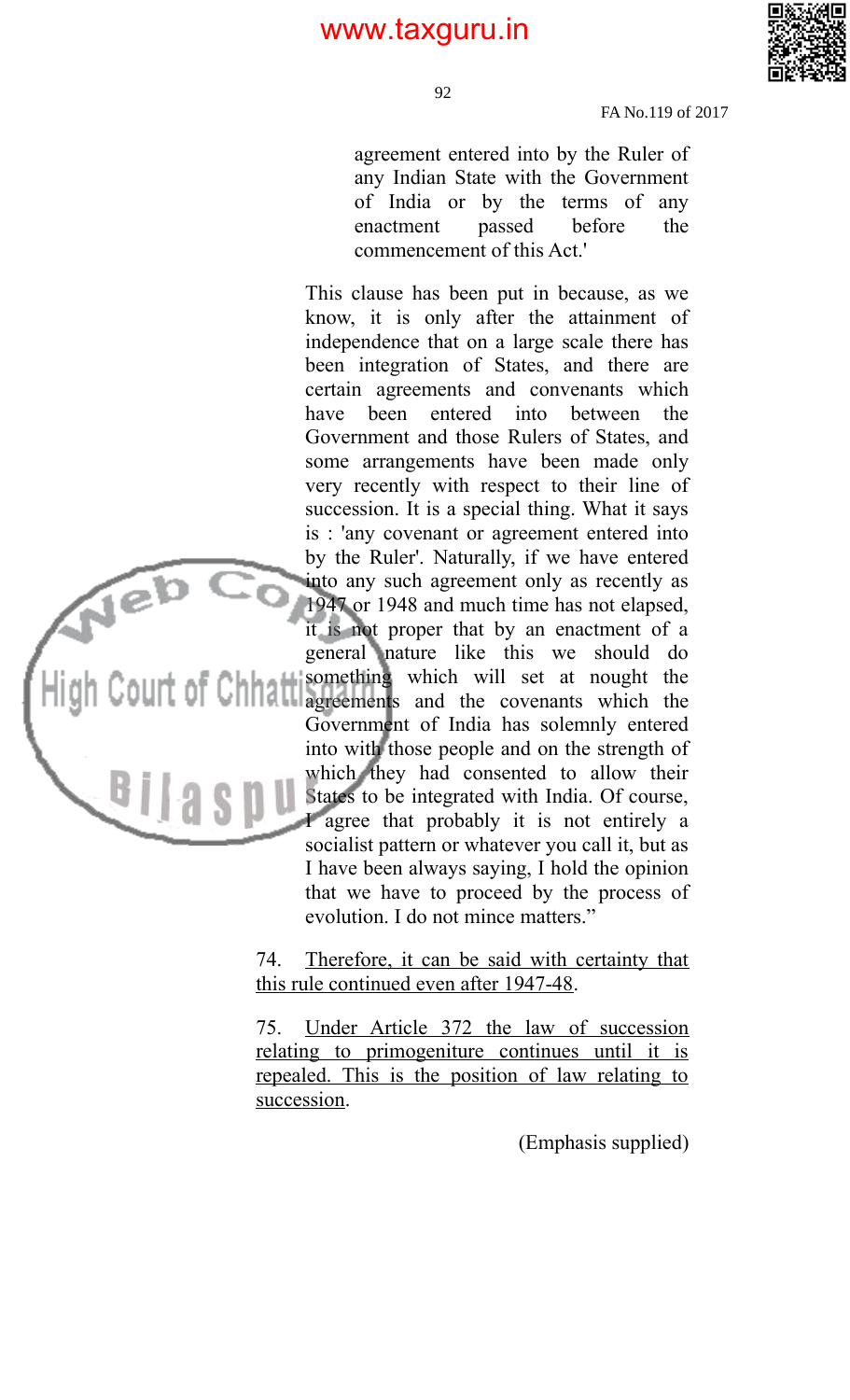

FA No.119 of 2017

69. The Supreme Court in *Bhaiya Ramanuj Pratap Deo v Lalu Maheshanuj Pratap Deo & Others<sup>9</sup>* the Supreme Court held that Section 5 (ii) of the Act, 1956 protects an estate which descends to a single heir by the terms of any covenant or agreement entered into or by the terms of any enactment inasmuch as Hindu Succession Act is not applicable to such an estate. This section stands as an exception to Section 4 of the Act, 1956.

The Delhi High Court in *Maharaja Jagat Singh v Lt. Col. Bhawani Singh & Others<sup>10</sup>* held that private properties of erstwhile rulers does not become HUF properties by virtue of merger and accession. Section 4 of the Act, 1956 and 26<sup>th</sup> amendment of Constitution have no applicability to such properties and that merger of impartible estate attached to the *Gaddi* being the private property of the Ruler at the time of merger do not become HUF properties. The Delhi High Court held thus at paragraph 10 :

> 10. Mr. Parsaran then placed reliance on the 26th Amendment of the Constitution of India. Reliance on 26th Amendment of the Constitution of India, to my mind, is misplaced. The 26th Amendment of the Constitution is not retrospective and could not have changed the succession of the property of Maharaja Sawai Man Singh by defendant No. 1 which already took place in 1970. Maharaja Man

<sup>9</sup> AIR 1981 SC 1937

<sup>10</sup> AIR 1994 Delhi 14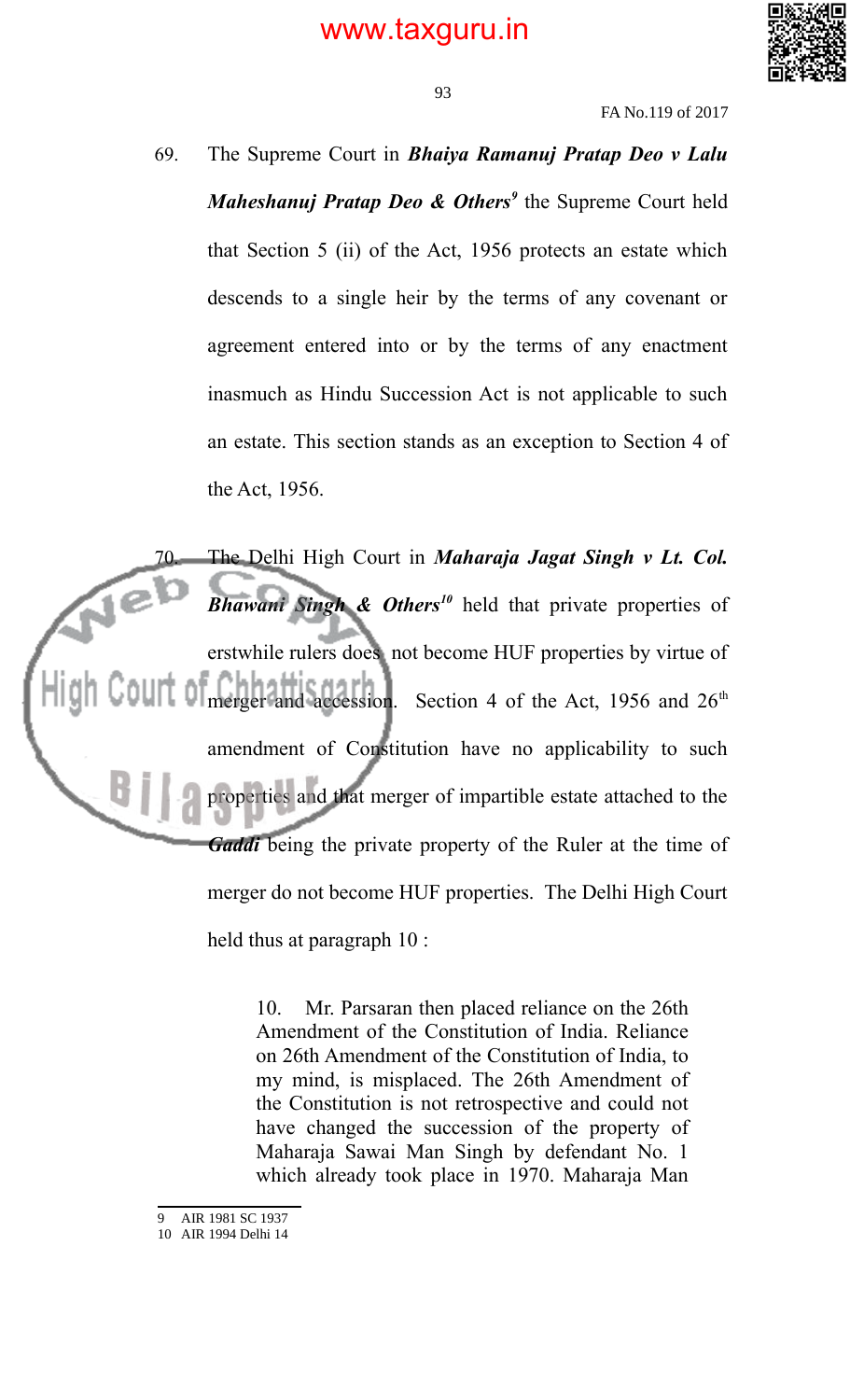94



FA No.119 of 2017

Singh died in the year 1970 whereas the 26th Amendment came on the Statute Book in the year 1971, Hence the contention of Mr. Parsaran, cannot be supported from the facts of this case that 26th Amendment of the Constitution of India invalidated the question of ownership appended to the status as Ruler or that the Status of the Ruler having ceased after coming into force the 26th Amendment of the Constitution of India. Further contention of Mr. Parsaran, Senior Advocate for the plaintiff that the reason for impartibility is not the custom but the Covenant alleged to be providing for impartibility by accepting the custom. The custom is overridden by Section 4 of the Hindu Succession Act, 1956. The impartibility attributable by virtue of the covenant stands obliterated by the omission of Articles 291 and 362 and the abolition of Ruler ship and privy purse. This argument, to my mind, is without substance in view of the Supreme Court observation and also on the ground that being the absolute monarch or sovereign so long the ruler ship remains, the Ruler was to remain the owner of  $\begin{bmatrix} 1 & 0 \\ 0 & 1 \end{bmatrix}$  all his private properties. There was no rulership after India became republic on 26th January, 1950, but the estate which was impartible in its nature was to continue to be governed by the Rule of Primogeniture which continued even after 1947-48, since under Article 372 of the Constitution of India, the law of succession relating to primogeniture continue until it was repealed. This was repealed on coming into force of the Hindu Succession Act, 1956. But the Hindu Succession Act itself under Section 5 made a special provision exempting the application of the Act from "any estate which descends to a single heir by terms of any covenant or agreement entered into by the Ruler of any Indian State with the Government of India". The debates in Parliament on the Hindu Succession Bill also show that the intention of the Government was to exempt the application of Hindu Succession Act from the estates of the ancestral rulers of princely States where the property was inherited by the custom of male lineal primogeniture which custom was preserved by the covenants signed with these Rulers. *Moreover, all these aspects have been*

 $\sqrt{e^{b}}$ 

 $Big<sub>1</sub>$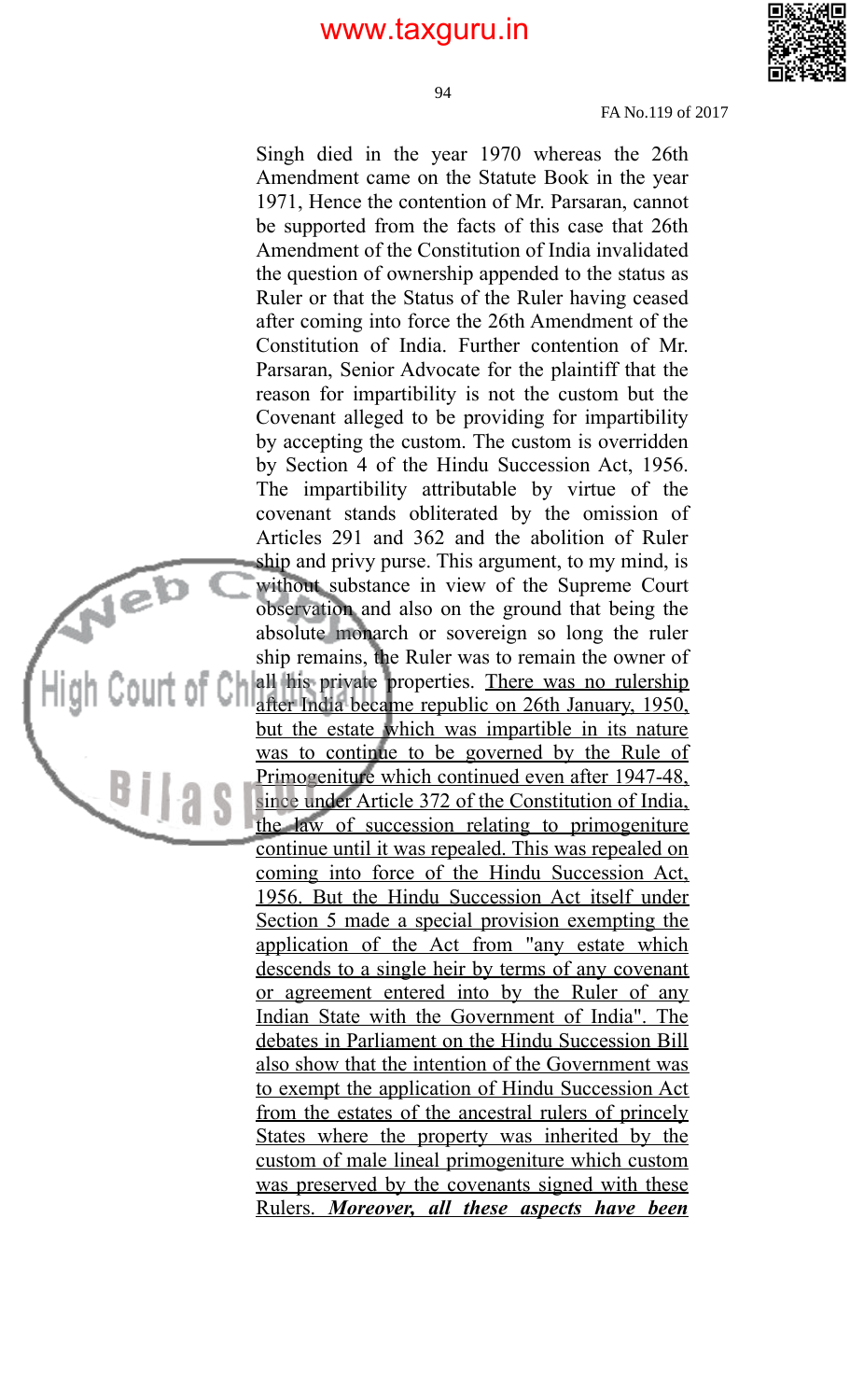

95

FA No.119 of 2017

*gone into by the Supreme Court in the above quoted cases wherein it has been held that other family members cannot claim any right in the private properties of a sovereign ruler even after the merger. Therefore, it cannot be said that the private properties' of the erstwhile ruler of Jaipur State became HUF properties by virtue of merger and accession*. Therefore, reliance by Mr. Parsaran either on the 26th Amendment or to Section 4 of the Hindu Succession Act has no relevance with the facts of this case.

(Emphasis supplied)

71. It is also to be noticed that in the matter of *His Highness Maharaja Pratap Singh* (supra) the Supreme Court had an  $\sqrt{e}$ occasion to interpret Article 12 of the convent entered between the State of Nabha (Punjab) and the Governor General of India. This Article is in *pari materia* with Article 3 of the agreement between the Maharaja of Bastar State and the Governor General of India.

> 72. Article 12 discussed in the Nabha State matter and Article 3 of the agreement in the case of Bastar State are reproduced hereunder for comparison and to demonstrate that they are pari materia :

*Article XII of the convent Article 3 of the entered between the State of agreement between Nabha (Punjab) and Governor General of India Maharaja of Bastar and the Governor General of India*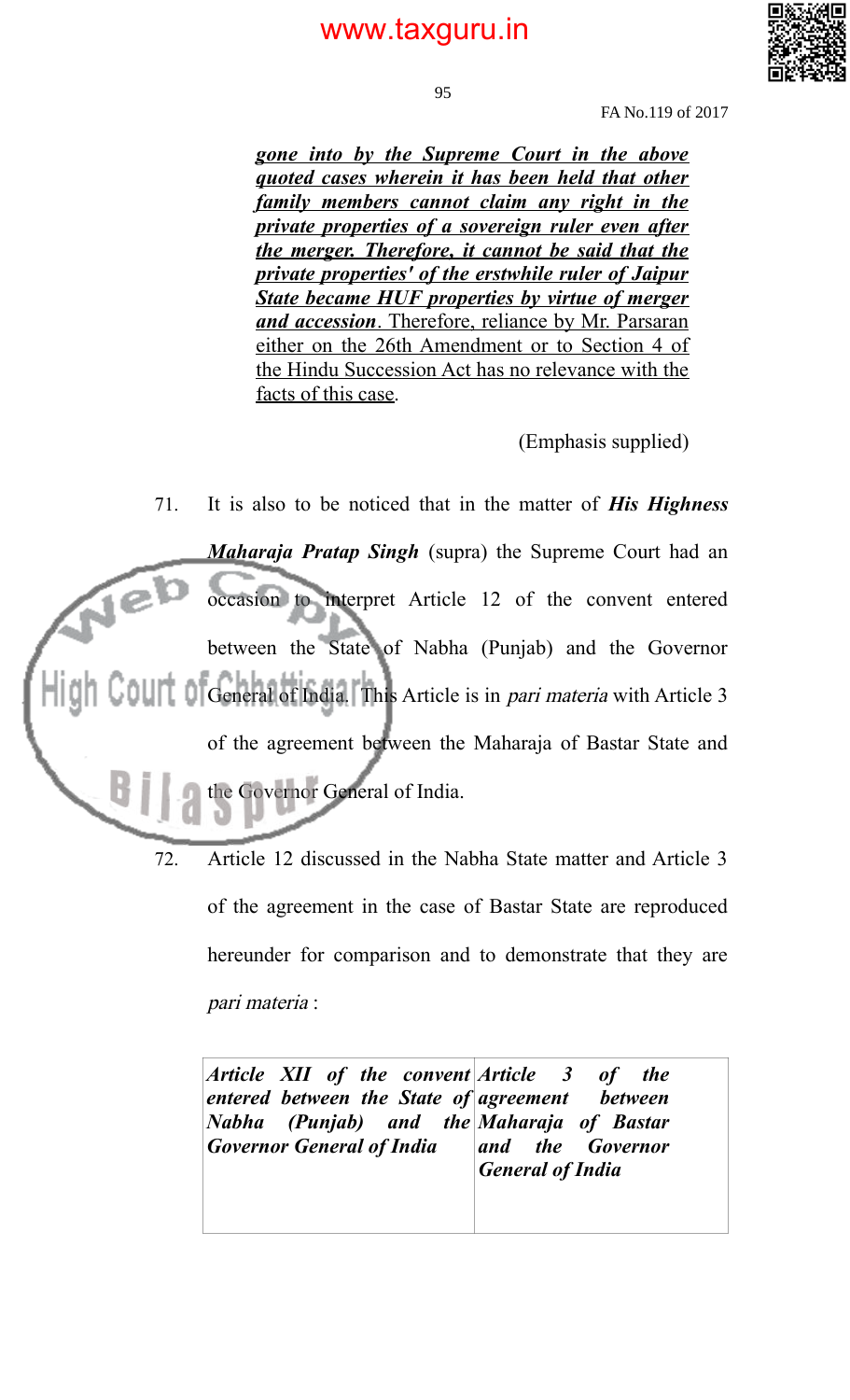

FA No.119 of 2017

| Article XII. (1) The Ruler of The Maharaja shall be        |                               |
|------------------------------------------------------------|-------------------------------|
| each Covenanting State shall entitled to the               | full                          |
| entitled to the<br>be                                      | full ownership,<br>use<br>and |
| ownership, use and enjoyment enjoyment                     | of<br>all                     |
| of all private properties (as private properties (as       |                               |
| distinct from State Properties) distinct from              | <b>State</b>                  |
| belonging to him on the date of properties) belonging      |                               |
| making over the to him on the date of<br>his               |                               |
| administration of that State to this agreement.            |                               |
| the Raj Pramukh.                                           |                               |
|                                                            | The<br>Maharaja<br>will       |
| $(2)$ He shall furnish to the Raj furnish                  | the<br>to                     |
| Pramukh before the 20th day Dominion                       |                               |
| September, 1948, an Government before<br>of                |                               |
| inventory of all the immovable the $1st$ day of January    |                               |
| properties, securities and cash 1948 an inventory of       |                               |
| balances held by him as such all                           | the immovable                 |
| private property.                                          | securities<br>property,       |
|                                                            | and cash balance held         |
| (3) If any dispute arises as to by him as such private     |                               |
| whether any item of property is property.                  |                               |
| the private property of the $ $ If any dispute arises as   |                               |
| Ruler or State property, it shall to whether any item of   |                               |
| be referred to such person as property is the private      |                               |
| the Government of India may property                       | of<br>the                     |
| nominate in consultation with Maharaja                     | <b>State</b><br><b>or</b>     |
| Raj Pramukh and the decision property, it shall be         |                               |
| of that person shall be final and referred to such officer |                               |
| binding on<br>all<br>$parties$ with                        | judicial                      |
| concerned:                                                 | the<br>experience<br>as       |
|                                                            | Dominion                      |
| Provided that no such dispute                              |                               |
| shall be so referable after the                            | Government<br>may             |
| 30th June, 1949.                                           | the<br>nominate<br>and        |
|                                                            | decision of that officer      |
|                                                            | shall be<br>final<br>and      |
|                                                            | binding<br>both<br>on         |
|                                                            | parties.                      |
|                                                            |                               |
|                                                            |                               |

73. Considering the language of the above stated Article the Supreme Court in *His Highness Maharaja Pratap Singh* (supra) held thus in para 78 :

96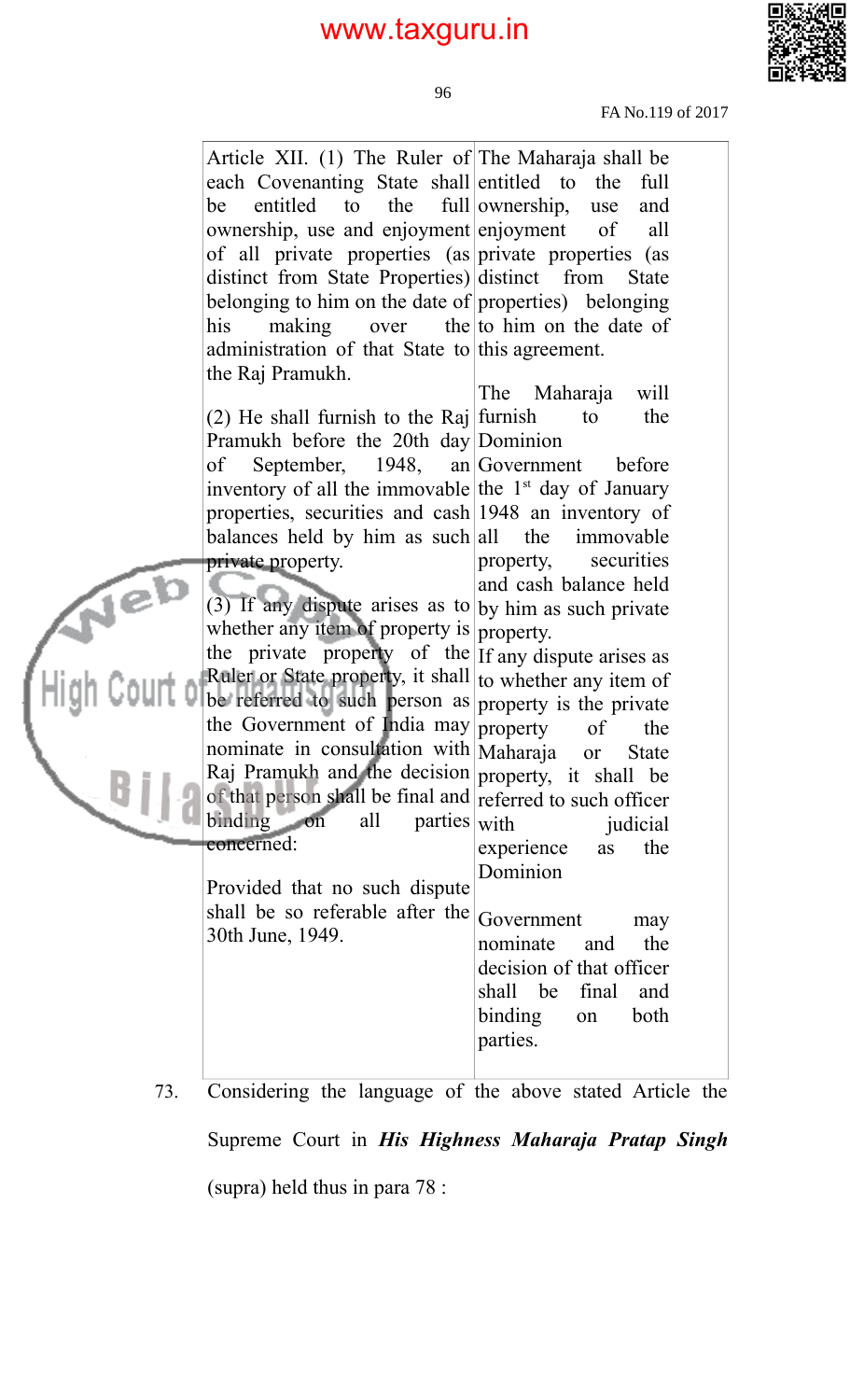

97

FA No.119 of 2017

78. A careful reading of Article XII shows that there is a clear distinction between the private properties and the State properties. Such private properties must be belonging to the Ruler and must be in his use and enjoyment even earlier. Therefore, properties which were recognised even earlier as such private properties alone were to be left out and submitted of the recognition as such. As stated in White Paper (para 157, page 23 supra), the demarcation and the settlement of the list was carried out for the purposes of Integration. If this be the correct position of law, the contrary observations of the learned Single Judge are not correct.

#### 74. In *Revathinnal Balagopala Varma* (supra) the Supreme Court

had also considered an argument that private properties of a  $\sqrt{e}$ Ruler were, in fact, joint family properties, therefore, the provisions of the Act, 1956 would apply and the properties would be available to be succeeded in accordance with the said Act to the Legal Heirs. The Supreme Court answered the question in paras 87 & 88 thus :

> 87. We may, at this place, point out that reliance was placed by learned Counsel for the appellant on certain decisions laying down that if joint Hindu family property was by custom or otherwise impartible, its nature of partible joint Hindu family property will get revived on the commencement of the Hindu Succession Act, 1956 and the Kerala Joint Hindu Family System (Abolition) Act, 1975. Reference was also made to several passages from Chapter 12 of Hindu Law by S.V. Gupte dealing with impartible property including the circumstances in which impartible property becomes capable of partition. However, in view of our finding that the properties in suit were not joint family properties as alleged by the appellant but were the personal properties of respondent No. 1,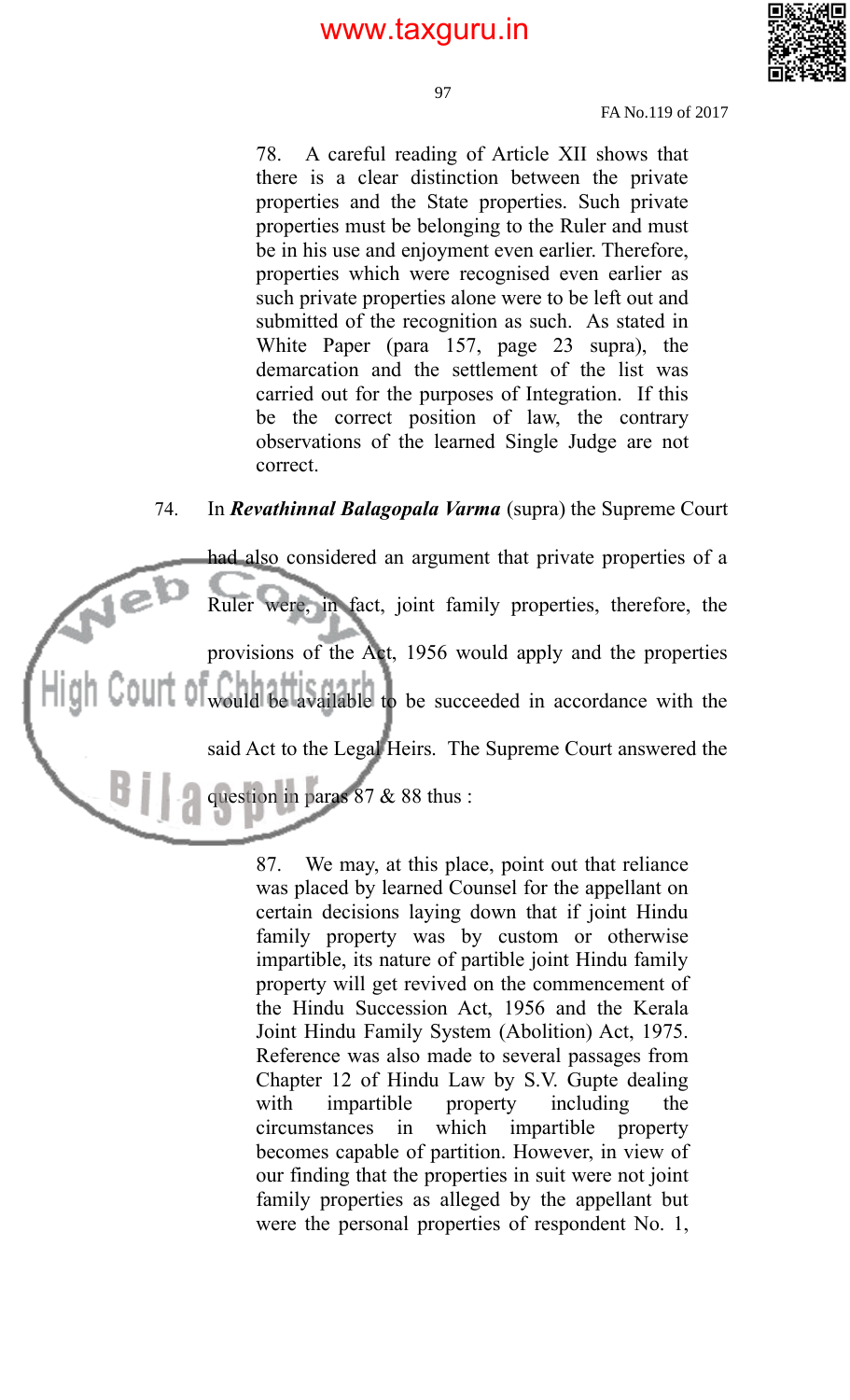

98

FA No.119 of 2017

we do not consider it necessary to deal with them. Neither any principle of law nor any authority has been brought to our notice in view whereof personal properties of respondent No. 1 could get transformed into joint Hindu family properties wherein the appellant could acquire an interest. Even if we proceed on the basis that the personal properties held by respondent No. 1 continued to retain the character of impartibility and they became partible subsequently, it would, in no way, advance the case of the appellant inasmuch as it has not been shown to us that the appellant would be an heir of respondent No. 1 with regard to his personal properties. Apparently such properties would on his demise be governed either by testamentary disposition or would devolve on his personal heirs.

88. Another point urged by learned Counsel for the appellant was that the covenant could not confer any right in favour of respondent No. 1 which he did not otherwise possess nor could it take away the rights of the members of the joint Hindu family by accepting the properties in suit to Be the personal properties of respondent No. 1. Suffice it to say so far as this submission is concerned that as has been held above, the properties in suit had been earmarked by respondent No. 1 as his personal properties which he was competent to do as a sovereign and the Government by accepting or approving the list of properties submitted by him as his personal properties in pursuance of the covenant did not purport on its own to create any right in favour of respondent No. 1 in such properties. The Government could have disputed the list submitted by respondent No. 1 but it chose not to do so and the assertion of respondent No. 1 that the properties in suit were his personal properties was accepted.

Neb

75. The rule of succession in respect of *Gaddi* as well as the properties pertaining thereto fell for consideration before the Single Judge of the Allahabad High Court in *Miss Talat*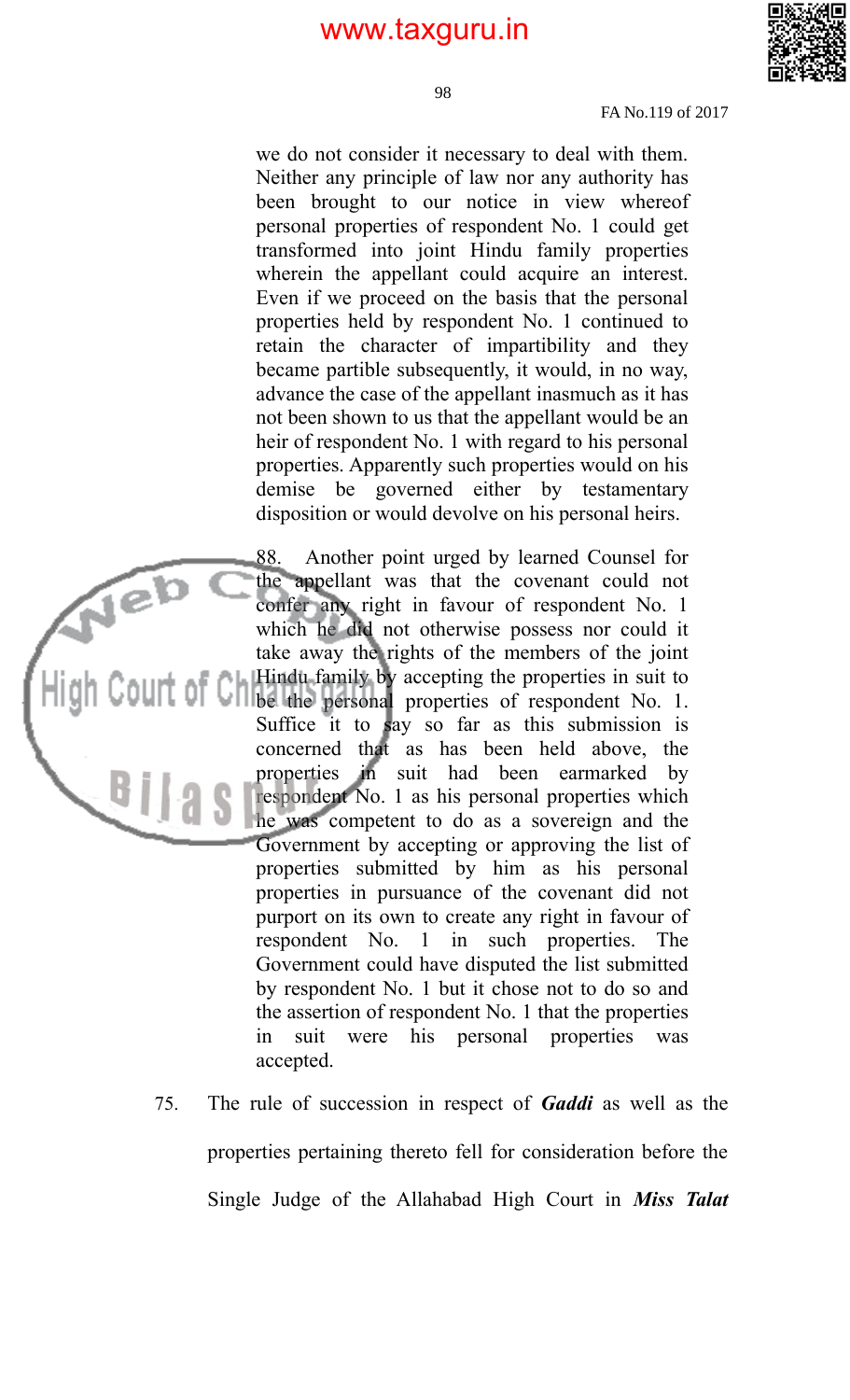

99

FA No.119 of 2017

*Fatima Hasan* (supra), wherein it has been held thus in

paragraphs 93 & 94 :

Neb

**Bilas** 

93. To sum up therefore, as a result of all the above stated facts, circumstance and the legal position, this Court has arrived at a conclusion that the rule of succession in respect of the Gaddi of Rampur State as well as the properties pertaining thereto, has all along been the rule of male lineal primogeniture, according to which the eldest male heir of the late ruler inherited both the Gaddi and the properties, and the properties had an impartible character. On the merger of the State with the dominion of India by means of the instrument of merger dated 15-5-1949 Exhibit 4. the said position remained uneffected and the late Nawab (Raza Ali Khan) who declared the properties in suit as his private property in terms of Clause 4 of the said instrument, continued to hold these properties, as part of the Gaddi of Rampur State, despite the territories of the said State having been ceded to the Government of India, This thus was the position on March 6, 1966 when the succession to the Gaddi and the properties in question opened on the death, intestate, of the late Nawab Raza Ali Khan. Both the Gaddi of Rampur State as well as the properties owned by the said ruler, thus continued to be governed by the rule of primogeniture and the principle of impartiality, which did not come to an end with the lapse of paramountcy and the integration of the State with the dominion of India. The late defendant No. 1 Nawab Murtuza Ali Khan, thus, in accordance with the above said rule of inheritance, succeeded to the Gaddi of Rampur as well as the entire property then owned by the late ruler. The said properly in the matter of succession was not governed by the Muslim personal Law and the plaintiff, or for that matter no other descendant of the late Nawab, had any right to inherit the same or any share therein. The position in this regard also did not change on the abolition of privi purses and cessation of recognition, as ruler for the purposes of the Constitution the late Nawab, by the President of India on account of the 26th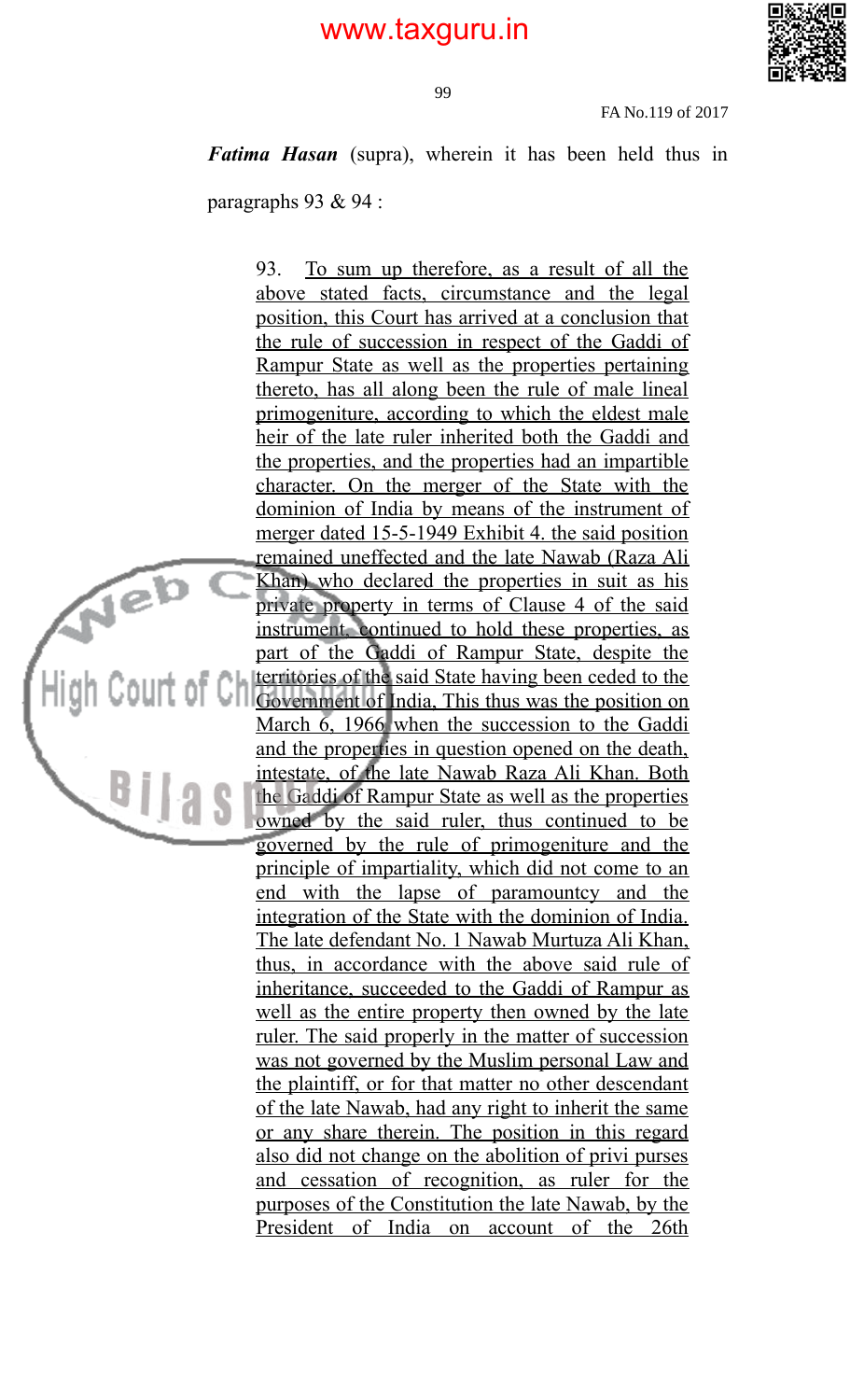

100

FA No.119 of 2017

Amendment to the Constitution in the year 1971.

94. The plaintiff thus has failed to establish that she has inherited any share in the properties in suit, moveable or immoveable, as claimed in the plaint, on the demise of the late Nawab Raza Ali Khan. The creation of the trust named Raza Trust by the late Nawab, and for that matter the grant of Jagirs, pensions and making other provisions for such members of the family who are not to inherit any share in the properties does provide a circumstance lending support to the theory of succession by the rule of male lineal primogeniture, though it does not render the suit non-maintainable at the threshold on that count alone.

(Emphasis supplied)

76. It is, thus, indisputably and fairly well settled that private property of a Ruler was to remain with him under the covenant/agreement executed with the GOI and the said property has to pass on from one Ruler to another in terms of Article 5 of the agreement. It would pass on to the next Ruler under the principle of Lineal Male Primogeniture and the private properties would not be treated as the joint family property or HUF property of the Ruler. It is also settled that by virtue of Section 5(ii) of the Act, 1956, the provisions of the said Act would not apply to the suit property as under the covenant, it would descend to a single heir under the terms of the agreement executed between the Ruler of Bastar and the GOI. It is also settled that the *Gaddi* and the property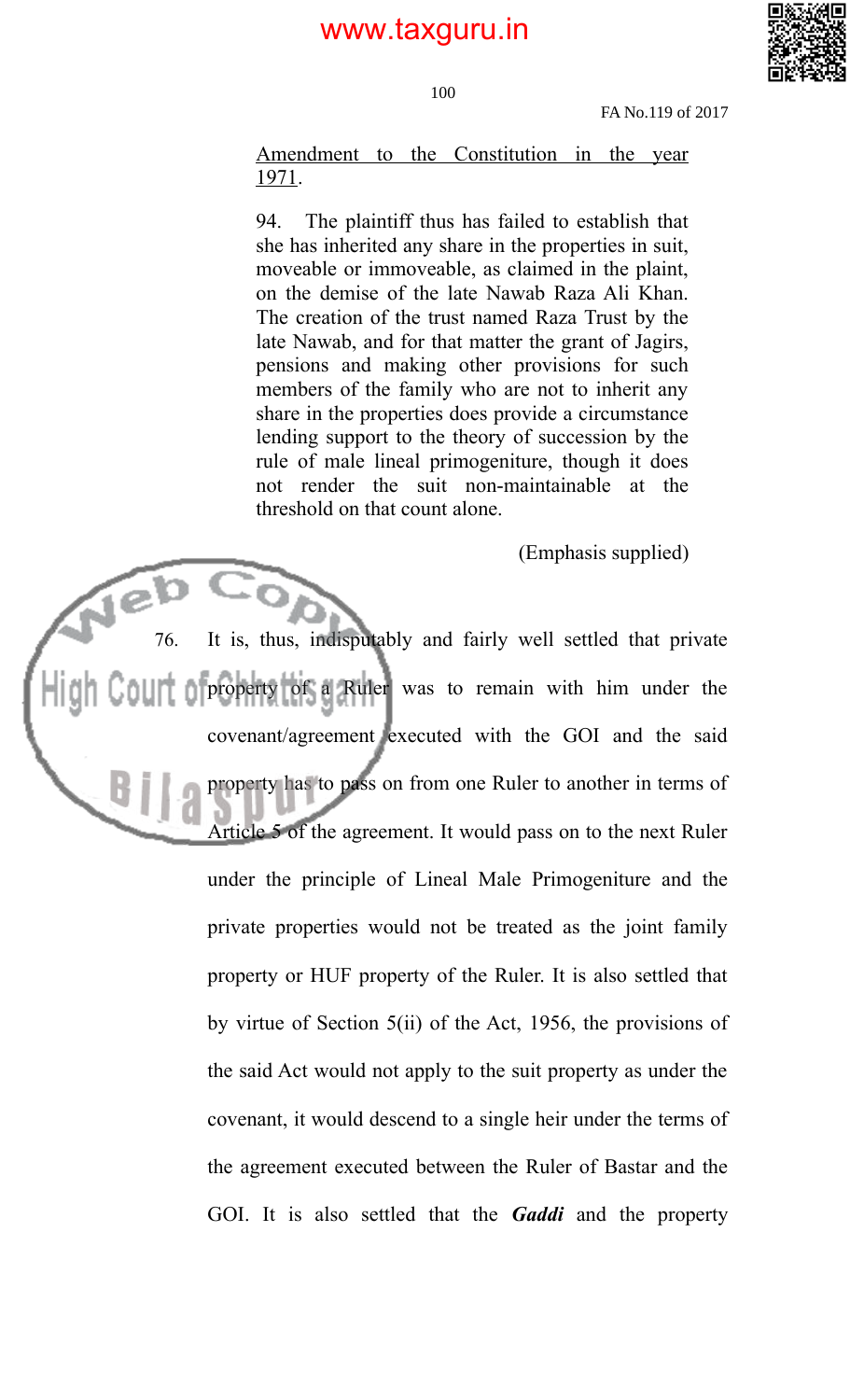

FA No.119 of 2017

would pass on to the next Ruler and would thereafter pass on to the legal heirs of the last Ruler.

77. The private property of the Ruler shall not be treated as HUF property nor the Act, 1956 would apply to the said property for yet another reason inasmuch as vide Ex.P/74, which is a letter issued by the Government of the Central Provinces and Berar dated 19.07.1948, it was specifically provided that the Muafi Rights created by the Ruler i.e. Maharaja Parvir Chandra Bhanjdeo for the *maintenance of his brother in 27* Te<sup>l</sup> *villages are allowed*. It is, thus, apparent that if the other family members had any right over the private property by birth or by survivorship there was absolutely no necessity to create Muafi Rights for the maintenance of the Ruler's brother in 27 villages. It is clearly discernible that the brothers of the Ruler were treated as a separate entity at the time of merger and they had no claim to the private property of the Ruler as they were separated by granting them Muafi Rights in the lands for their maintenance. The brothers of the Ruler have, thus, no right over the properties of the Ruler which would pass on to the next Ruler under law of Primogeniture.

*Validity of the compromise decree :*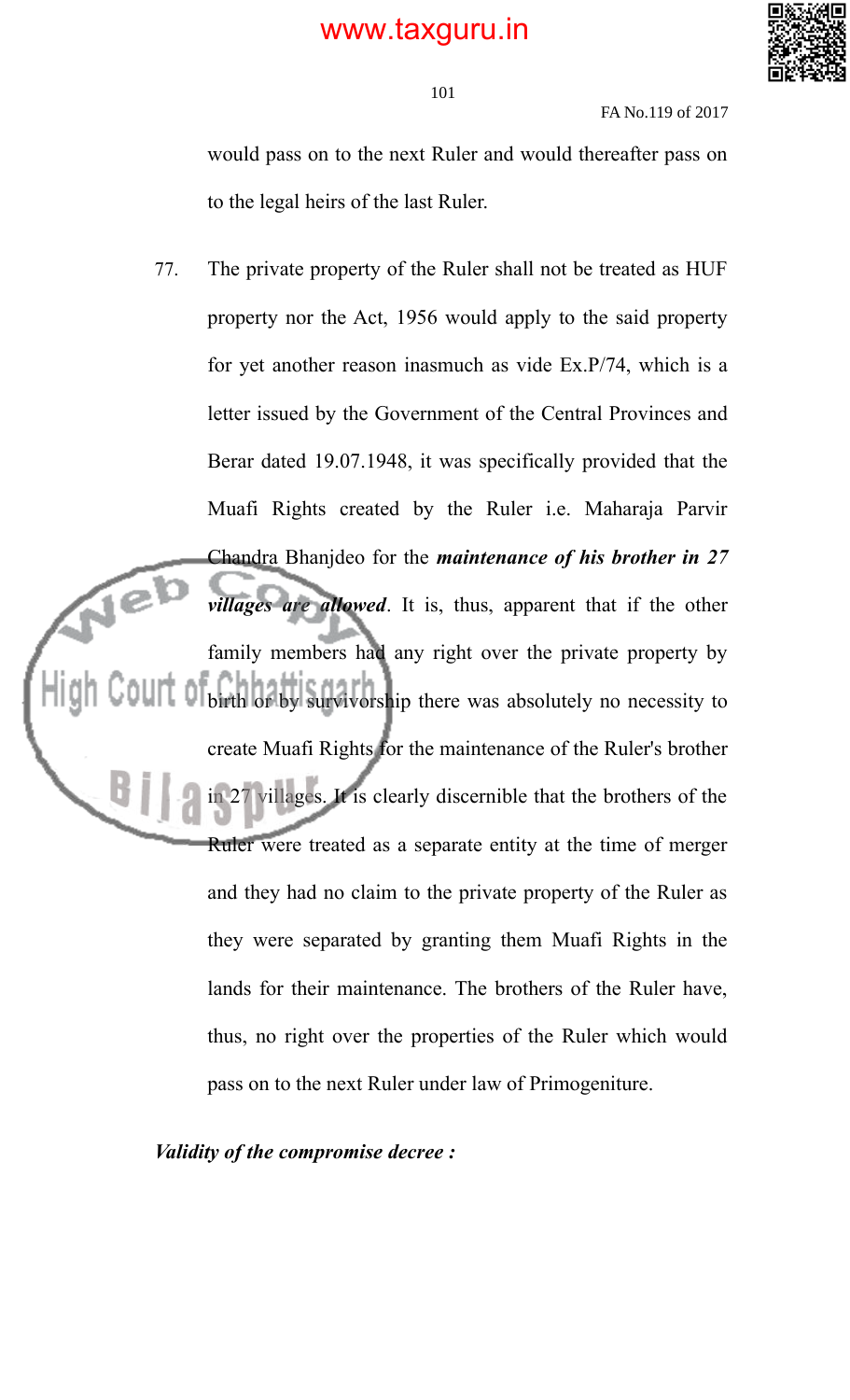

FA No.119 of 2017

78. Another important contention raised by the learned counsel for the appellant is in respect of the validity of the compromise decree passed by the District Judge, Bastar, in civil suit No.2-A/1978. The appellant/plaintiff contends that the compromise decree was fraudulently obtained to deprive the appellant of the property to which he is entitled by virtue of successor to the *Gaddi* and the property under the rule of Primogeniture. The decree is otherwise not binding because the present plaintiffs/appellants were not arrayed as a party in the civil suit No.2-A/1978.

79. In course of hearing of the instant appeal, we had summoned the record of civil suit No.2-A/1978 wherein the compromise decree was passed. The suit was filed by Vedvati Devi @ Subhraj Kumari (second wife), widow of Maharaja Praveer Chandra Bhanjdeo versus Harihar Chandra Bhanjdeo, S/o Vijay Chandra Bhanjdeo and Devesh Chandra Bhanjdeo, S/o Vijay Chandra Bhanjdeo. The prayer made in the suit was only for declaration of WILL dated 27-2-1964 as null, void and ineffective. The said WILL was allegedly executed by Late Praveer Chandra Bhanjdeo in favour of defendants Harihar Chandra Bhanjdeo and Devesh Chandra Bhanjdeo. No relief was claimed for declaration of title to the property enlisted in Schedule 'A' to the plaint, however, compromise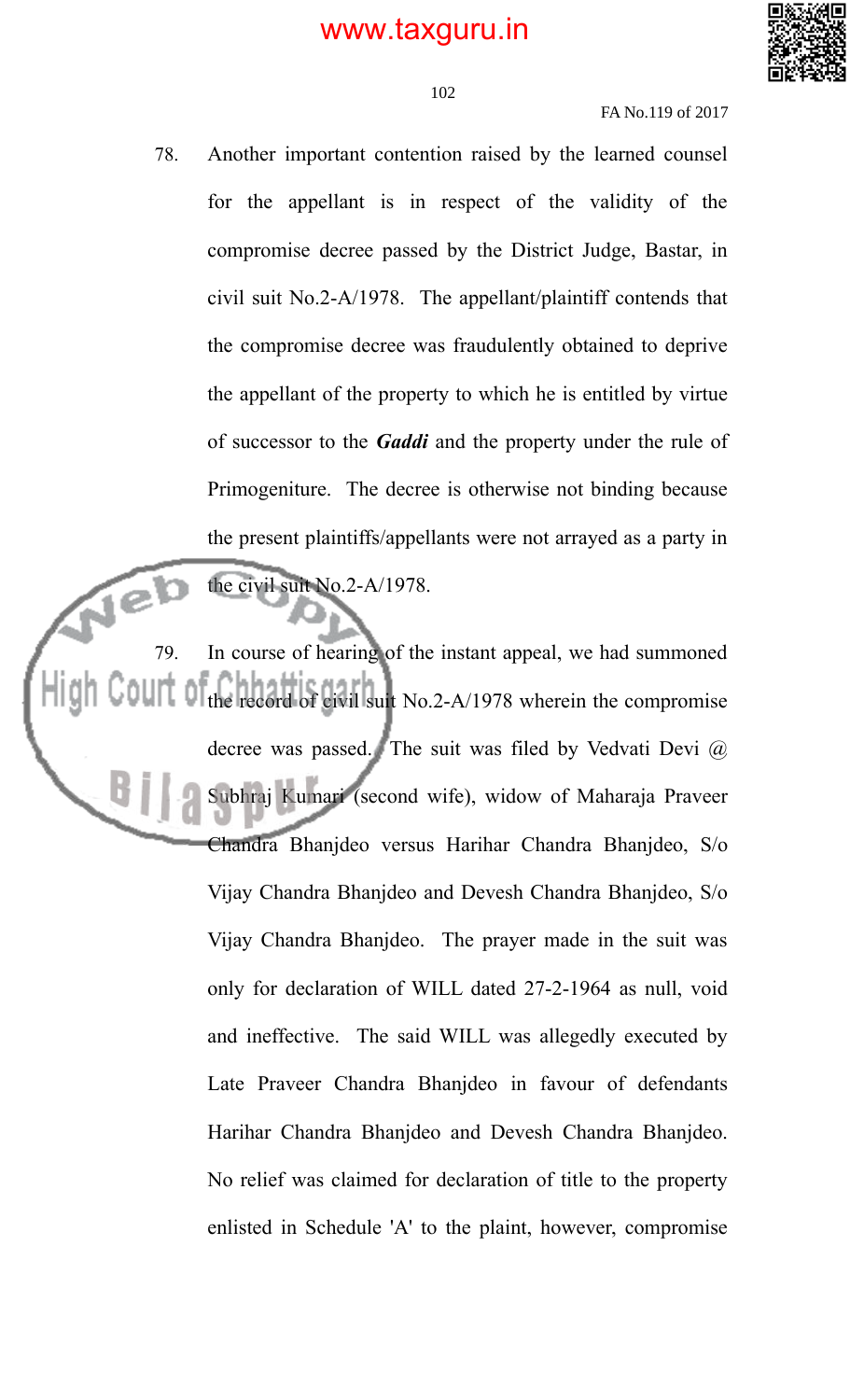

FA No.119 of 2017

application was filed covering almost the entire private property of erstwhile Ruler of Bastar and the parties to the said suit partitioned the same amongst themselves. One of the defendant in the present suit namely; Brijesh Bajpai, Advocate, acted as guardian ad litem of Minor defendant No.2 Devesh Chandra Bhanjdeo.

80. The compromise application filed in the said suit recites in para 2 that the parties to the suit shall take half share each in the properties belonging to Late Maharaja Praveer Chandra Bhanjdeo. No declaration was issued in the suit in respect of the WILL dated 27-2-1964, therefore, the said plaintiff Vedvati Devi abandoned her plea regarding invalidity of the said WILL.

> ertified copy of the compromise decree was not placed in the trial Court, however, as held in *Jaswant Singh v Gurdev Singh and Others<sup>11</sup>* once the compromise decree is passed in terms of the compromise deed the same becomes a public document and since copy of the same is now available before this Court we shall proceed to examine the validity of the same.

11 (2012) 1 SCC 425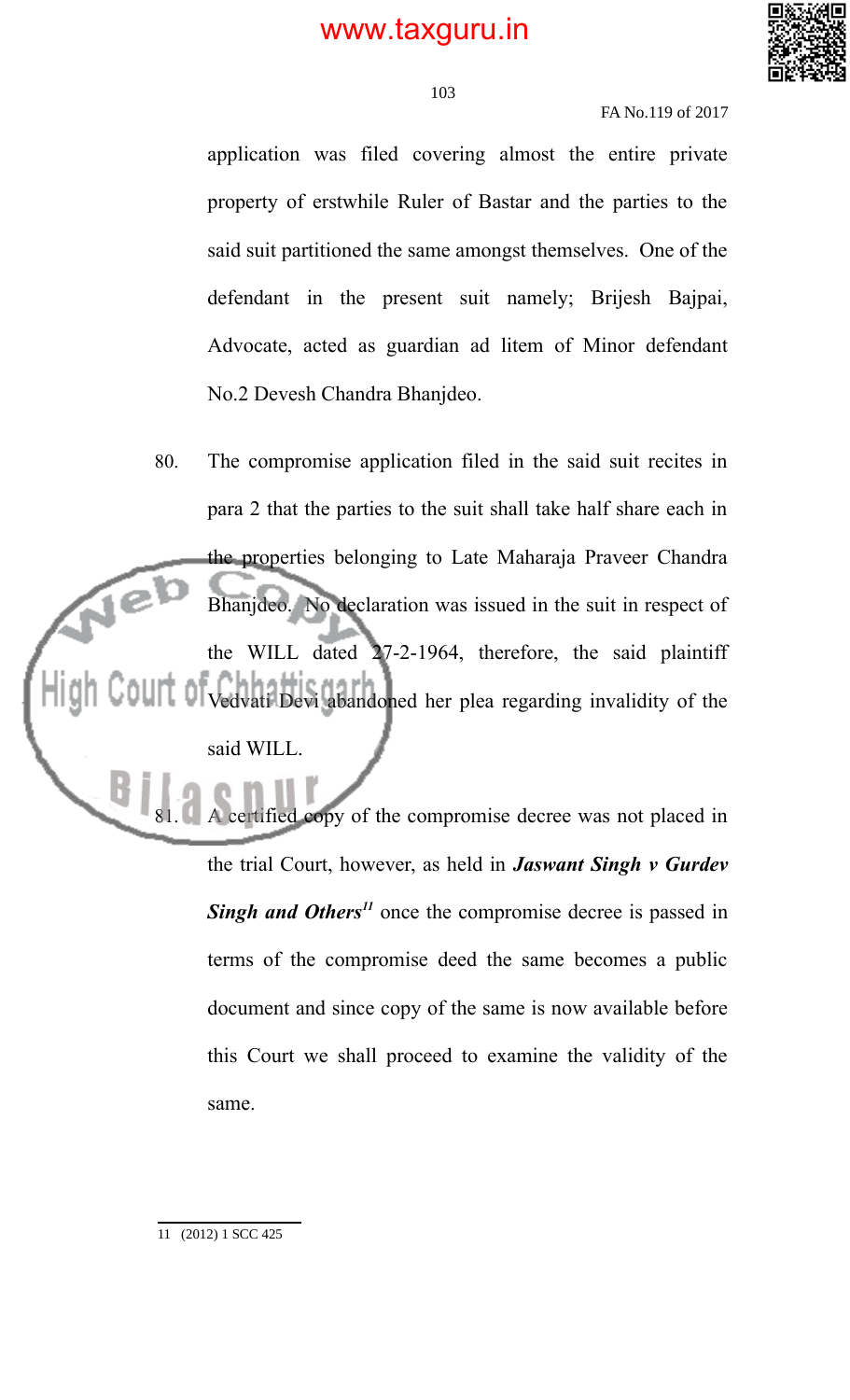

FA No.119 of 2017

82. It is settled law that a decree passed by a civil Court binds only the parties thereto and not any third party interest, therefore, the said compromise decree neither binds nor effects the rights of the present plaintiffs/appellants. Otherwise also, the suit, which was initially filed for invalidating the WILL dated 27-2-1964 was subsequently compromised covering the entire private property of Late Praveer Chandra Bhanjdeo. Thus, the suit filed for one purpose was enlarged to cover the entire private property of Ruler of Bastar without impleading the original plaintiff who re) was the last Ruler and male lineal primogeniture having succeeded to the *Gaddi* and property of Bastar state under the rule of primogeniture.

> The decree was clearly obtained by fraud, therefore, in view of the law laid down by the Supreme Court in *A.V. Papayya Sastry and Others v Govt. of A.P. and Others<sup>12</sup>* the decree would be non est being a nullity having no sanctity in the eyes of law. Accordingly, the compromise decree dated 17-3-1978 is deserves to be and is hereby declared as void ab initio.

84. Defending the sale on the plea of bona fide purchasers, the defendants have referred to the provisions contained in Section 41 of the TP Act. The provision may save the 12 (2007) 4 SCC 221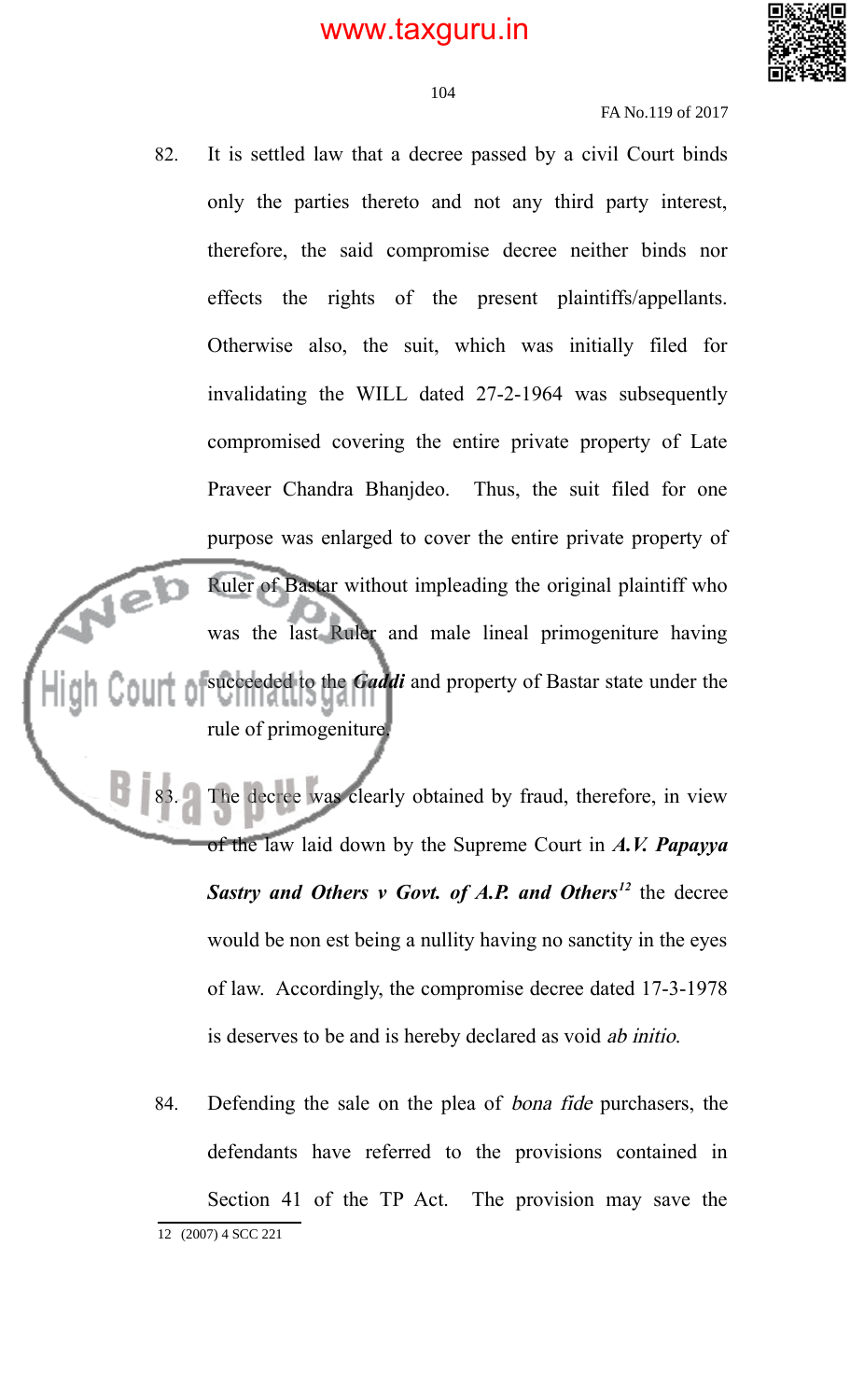

#### FA No.119 of 2017

alienation by a person who was having title pursuant to a decree which was later on set aside, however, in a case where title was acquired on the basis of a decree obtained by fraud the alienation would not be saved because fraud vitiates all subsequent action. The decree obtained by fraud is void ab initio, therefore, the sellers had no title to pass on to the purchasers.

85. Both the parties have relied on WILLS executed by Late Maharaja Praveer Chandra Bhanjdeo or his first or second Te<sup>l</sup> wife, however, none of the WILLS have been filed in original before the Court nor any of the attesting witnesses have been examined to prove genuineness of the WILL in terms of the requirement of law for proving a WILL as contained in Section 63 of the Indian Succession Act, 1925 and Sections 67 & 68 of the Indian Evidence Act, 1872. Thus, claim of either parties on the basis of WILL is not proved and the decision on their respective rights would be governed in the manner discussed *supra* in this judgment on other issues.

> 86. Even otherwise, the Government of Madhya Pradesh had issued an order as back as on 20-6-1953, under the approval of the GOI, declaring Maharaja Pravir Chandra Bhanjdeo to be mentally incapable of maintaining his estate and the entire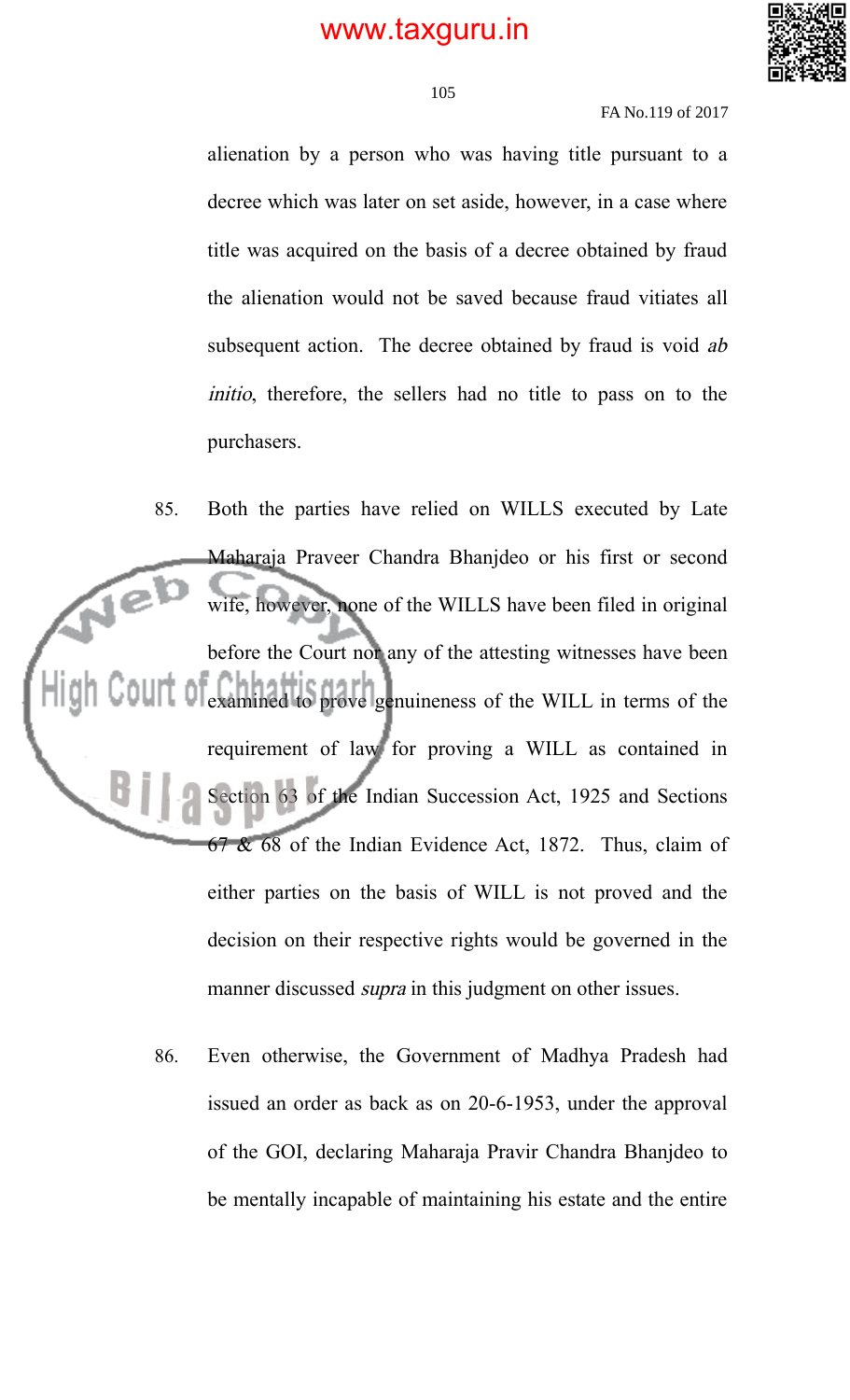

106

#### FA No.119 of 2017

private properties were placed under the charge of Court of Wards (MP), therefore, the WILLs sought to be enforced by either of the parties to the present suit is of no value as there is ample evidence in form of Government orders declaring that Maharaja Pravir Chandra Bhanjdeo was suffering from mental infirmity.

- 87. The trial Court has decided the issue No.14 against the plaintiffs holding that the suit suffers from res judicata. On this account it would be suffice to mention that there is no judgment of any Court on any issue in any previously instituted suit deciding the same issue on merits which has fallen for consideration in the present suit. Therefore, any previous decision dismissing the suit of any of the party for failure of the plaintiff to prosecute the suit or by way of compromise would not hit the present suit under the principles of res judicata. The finding on issue No.14 is, thus, contrary to settled legal principle.
	- 88. Trial Court has found, while deciding issue No.20, that the land of Mundi Dongri was the personal property of Late Maharaja Praveer Chandra Bhanjdeo and not his private property, however, the plaintiffs as well as the original defendant No.4 Smt. Subhraj Kumari alias Vedvati who was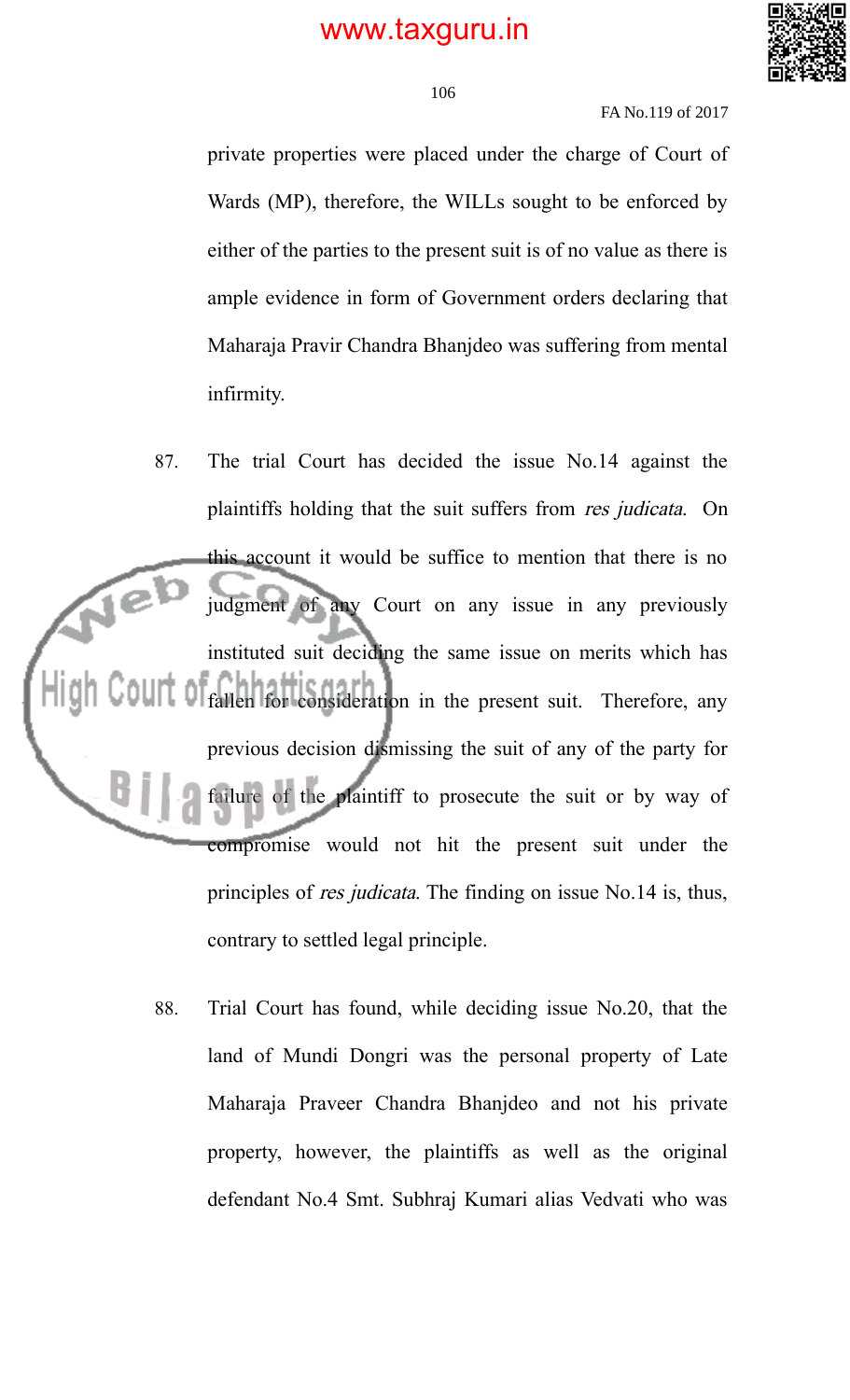

#### 107

FA No.119 of 2017

the lone member of the Royal family to file written statement amongst several defendants of the family, has admitted in her written statement that the suit lands were entered in the list of private properties prepared at the time of vesting of properties of Bastar state in the dominion of India. Thus, in between the plaintiffs and the defendants it is an admitted fact that all the suit properties including the land of Mundi Dongri are the private properties of Late Maharaja Praveer Chandra Bhanjdeo, therefore, for this reason alone the finding to the contrary recorded by the trial Court while deciding issue rel) No.20 is perverse. These findings are set aside to hold that Mundi Dongri was also the private property in the hands of Late Maharaja Praveer Chandra Bhanjdeo. Even otherwise, a contrary finding has been recorded while deciding issue  $& 23B$  that the suit lands were not personal property of Late Maharaja Praveer Chandra Bhanjdeo.

89. The trial Court has also non-suited the plaintiff on the ground that the suit only for declaration is not maintainable, however, the prayer clause in the suit would clearly mention that the suit is also for recovery of possession and for setting aside the sale deeds, therefore, the suit is not merely for declaration, but for other consequential reliefs, thus, it is maintainable.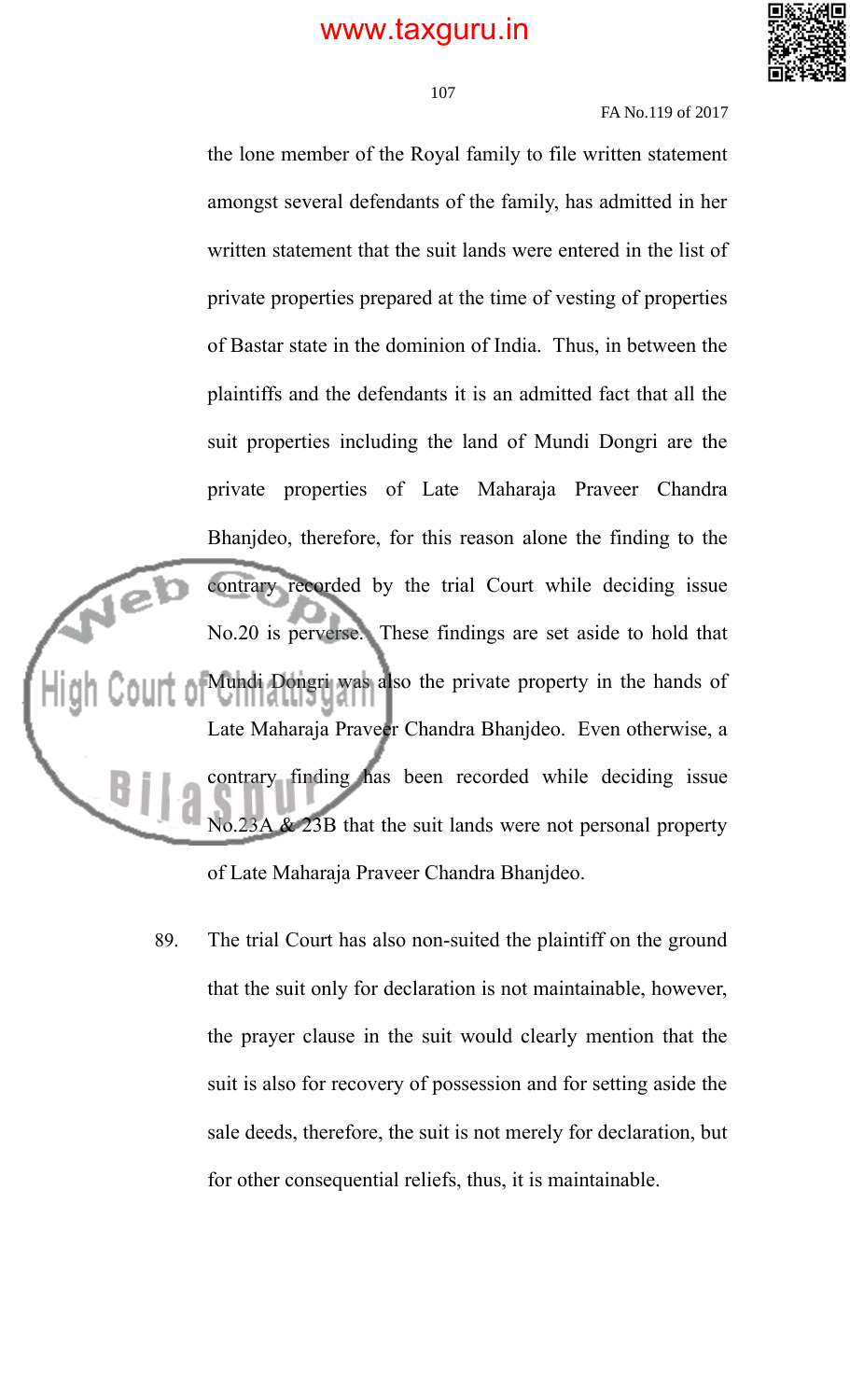

FA No.119 of 2017

- 90. Trial Court also holds that there is non-joinder of causes of action or that plaintiffs having not filed the return under the Agricultural Ceiling Act, the suit is not maintainable, but there is no discussion as to under which provision of law the suit is not maintainable for non-filing of return under the Agricultural Ceiling Act. Similarly, there is no discussion in the judgment as to which particular cause of action suffers from non joinder. The trial Judge appears to have made a Je<sup>1</sup> generalised statement while deciding these issues, however, on a reading of the entire pleadings and evidence it does not appear that the suit either suffers from non joinder of cause of action or is barred under any other law, therefore, we hold that the suit was maintainable in its present form.
	- 91. On the basis of above discussion, we allow the appeal; set aside the judgment and decree passed by the trial Court; and pass the following decree in favour of the plaintiffs :
		- The plaintiffs are declared owner and title holder of the lands and properties shown in Schedule 'A', 'B', 'C', 'D', 'E' & 'G'. They are entitled to recover possession of the lands and properties from the respective defendants.